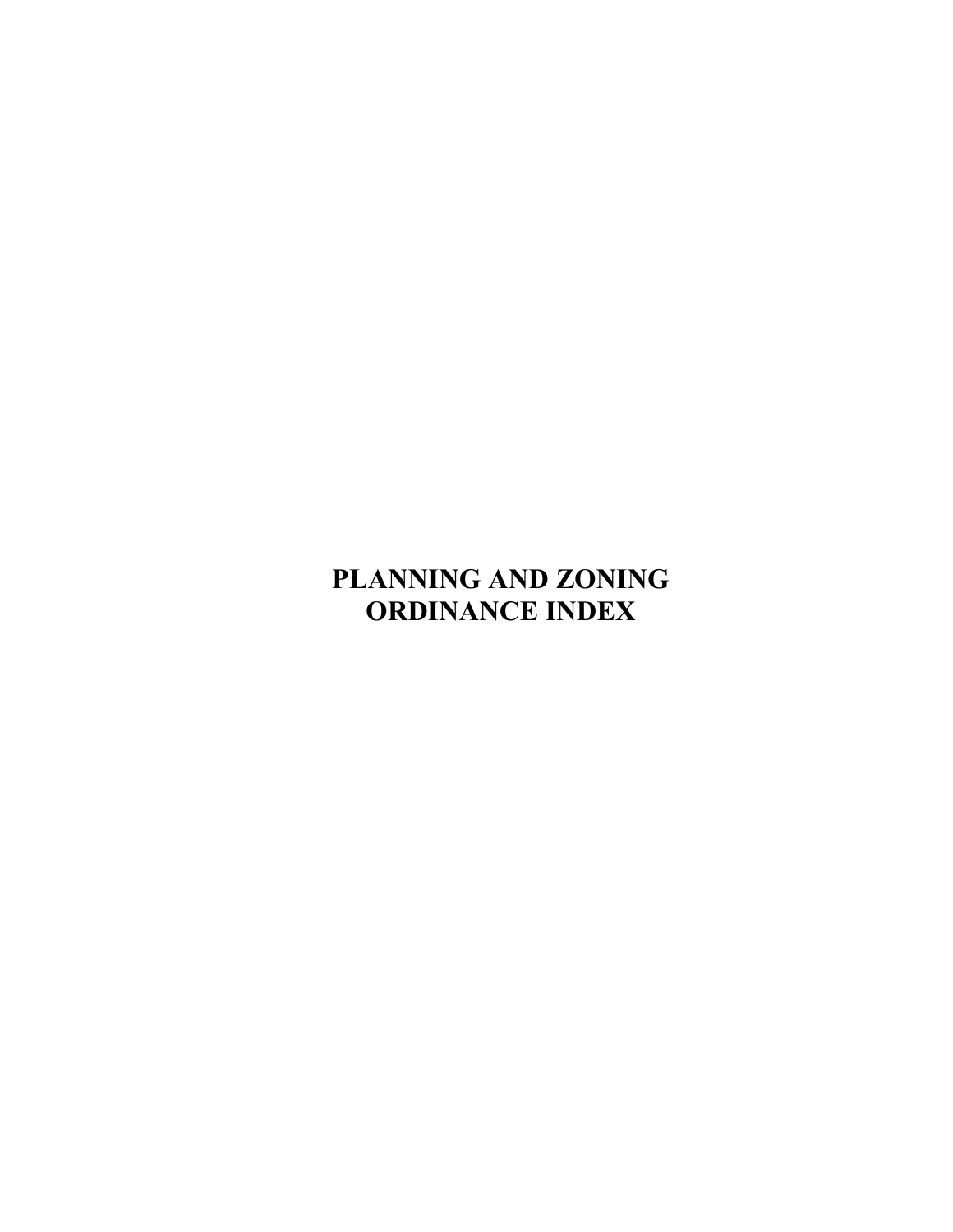## **PLANNING AND ZONING ORDINANCE INDEX**

| <b>ORDINANCE NO.</b><br><b>AND DATE</b> | <b>DESCRIPTION</b>                                                                                                                                                         | CODE NO. |
|-----------------------------------------|----------------------------------------------------------------------------------------------------------------------------------------------------------------------------|----------|
| 1955<br>2/9/76                          | Accepting the plat of the Forum commercial resubdivision in<br>the Forum Addition                                                                                          | 42-49    |
| 1964<br>5/10/76                         | Amending the basic zoning ordinance. (Amends Ord. 1248,<br>Ch. 34, 1971 Code)                                                                                              | 42-413   |
| 1985<br>8/9/76                          | Granting a zoning use permit.                                                                                                                                              | 42-360   |
| 2017<br>12/13/76                        | Amending the basic zoning ordinance. (Amends Ord. 1248,<br>Ch. 34, 1971 Code)                                                                                              | 42-414   |
| 2030<br>3/14/77                         | Relating to the duties of the planning and zoning commission.<br>(Amends Sec. 2-109, 1971 Code)                                                                            | $42 - 2$ |
| 2031<br>3/14/77                         | Relating to notice of public hearing on the basic zoning<br>ordinance. (Amends Sec. 34.514, 1971 Code)<br>(Repealed by Ord. 3414 §1)                                       | NC       |
| 2033<br>5/9/77                          | Amends the basic zoning ordinance. (Amends Ord. 1248,<br>Ch. 34, 1971 Code)                                                                                                | 42-415   |
| 2034<br>5/9/77                          | Amends the basic zoning ordinance. (Amends Ord. 1248,<br>Ch. 34, 1971 Code)                                                                                                | 42-416   |
| 2041<br>7/11/77                         | Relating to definition of terms of basic zoning ordinance.<br>(Amends Sec. 34.010, 1971 Code) (Repealed by Ord. 3414 §1)                                                   | NC       |
| 2042<br>7/11/77                         | Relating to permitted uses in "R-1" single family dist.# 2<br>density uses. (Amends Sec. 34.100, 1971 Code)<br>(Repealed by Ord. 3414 §1)                                  | NC       |
| 2049<br>8/8/77                          | Amending the basic zoning ordinance. (Amends Ord. 1248,<br>Ch. 34, 1971 Code)                                                                                              | 42-417   |
| 2050<br>8/8/77                          | Amending the basic zoning ordinance. (Amends Ord. 1248,<br>Ch. 34, 1971 Code)                                                                                              | 42-418   |
| 2054<br>9/12/77                         | Amending the basic zoning ordinance. (Amends Ord. 1248,<br>Ch. 34, 1971 Code)                                                                                              | 42-419   |
| 2055<br>9/12/77                         | Amending the basic zoning ordinance. (Amends Ord. 1248,<br>Ch. 34, 1971 Code)                                                                                              | 42-420   |
| 2056<br>9/12/77                         | Amending portions of chapter 42 and adding one new provision<br>to subdivision regulations. (Amends Sec. 29-7(f), (g);<br>29-18(i); 1971 Code) (Repealed by Ord. 3485, §1) | NC       |
| 2059<br>10/10/77                        | Amending the basic zoning ordinance. (Amends Ord. 1248,<br>Ch. 34, 1971 Code)                                                                                              | 42-421   |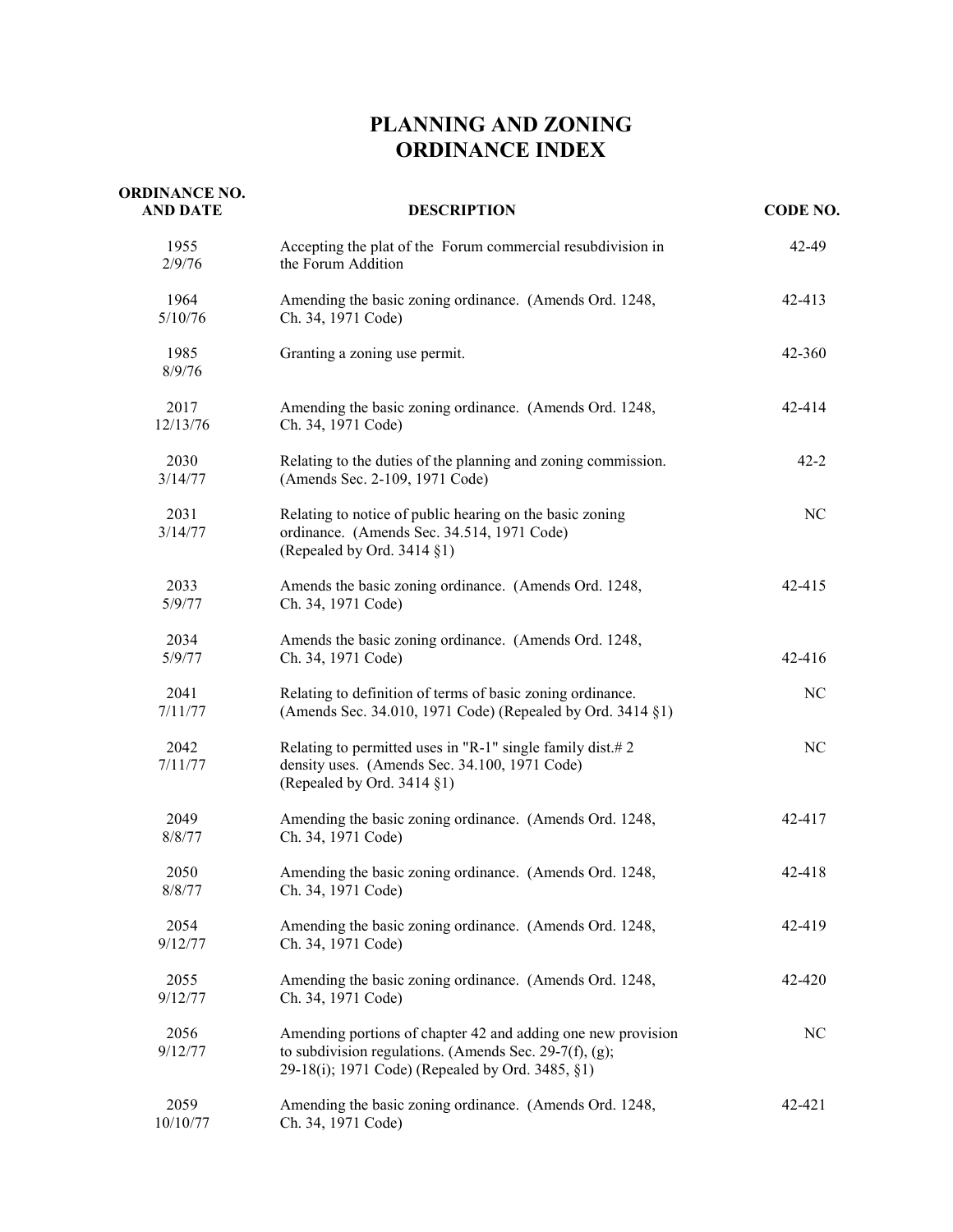| 2068<br>12/12/77       | Ordinance amending the basic zoning ordinance. (Amends Ord.<br>1248, Ch. 34, 1971 Code)                                                                                                                | 42-422                 |
|------------------------|--------------------------------------------------------------------------------------------------------------------------------------------------------------------------------------------------------|------------------------|
| 2080<br>2/13/78        | Ordinance amending the basic zoning ordinance. (Amends Ord.<br>1248, Ch. 34, 1971 Code)                                                                                                                | 42-423                 |
| 2081<br>2/13/78        | An ordinance annexing property to the city. (Said property<br>being known as the "Gray Tract.") (Annexation)                                                                                           | NC                     |
| 2084<br>2/13/78        | An ordinance approving and accepting the plat of Sylvan<br>Hills Subdivision One.                                                                                                                      | $42 - 50$              |
| 2092<br>3/13/78        | Ordinance vacating a public alley in Block 59 of County Addition.                                                                                                                                      | 42-112                 |
| 2093<br>4/10/78        | Ordinance amending the basic zoning ordinance. (Amends Ord.<br>1248, Ch. 34, 1971 Code)                                                                                                                | 42-424                 |
| 2096<br>4/10/78        | Ordinance approving and accepting the plat of the Eastmeadow<br>Addition.                                                                                                                              | $42 - 51$              |
| 2097<br>4/10/78        | An ordinance vacating a portion of Rucker Avenue.                                                                                                                                                      | $42 - 113$             |
| 2100<br>5/8/78         | An ordinance annexing property known as the Nazarene Church<br>Property.(Annexation)                                                                                                                   | NC                     |
| 2102<br>6/12/78        | Ordinance amending the basic zoning ordinance.(Amends Ord.<br>1248, Ch. 34, 1971 Code)                                                                                                                 | 42-425                 |
| 2103<br>6/12/78        | Ordinance amending the basic zoning ordinance. (Amends Ord.<br>1248, Ch. 34, 1971 Code)                                                                                                                | 42-426                 |
| 2108<br>8/7/78         | An ordinance approving and adopting the plat of the Presbyterian<br>Manor Tract.                                                                                                                       | $42 - 52$              |
| $2122 - A$<br>12/11/78 | Relating to the composition, powers and duties of the planning<br>and zoning commission. (Amends Sec. 2-108 to 2-114,<br>1971 Code; amended by Ord. 2224; Ord. 3128)<br>(Sec. 1 repealed by Ord. 4157) | $42-1$ to<br>$42 - 16$ |
| 2127<br>1/8/79         | Amending the basic zoning ordinance. (Amends Ord. 1248,<br>Ch. 34, 1971 Code)                                                                                                                          | 42-427                 |
| 2128<br>1/8/79         | Amending the basic zoning ordinance. (Amends Ord. 1248,<br>Ch. 34, 1971 Code)                                                                                                                          | 42-428                 |
| 2129<br>1/8/79         | Amending the basic zoning ordinance. (Amends Ord. 1248,<br>Ch. 34, 1971 Code)                                                                                                                          | 42-429                 |
| 2130<br>1/8/79         | Relating to subdivision regulations. (Amends Secs. 29-1)<br>and 29-15, 1971 Code) (Repealed by Ord. 3485, §1)                                                                                          | NC                     |
| 2132<br>2/12/79        | Amending the basic zoning ordinance. (Amends Ord. 1248,<br>Ch. 34, 1971 Code)                                                                                                                          | 42-430                 |
| 2135<br>2/12/79        | Approving and accepting the plat of the Forum Lakes<br>Subdivision.                                                                                                                                    | $42 - 53$              |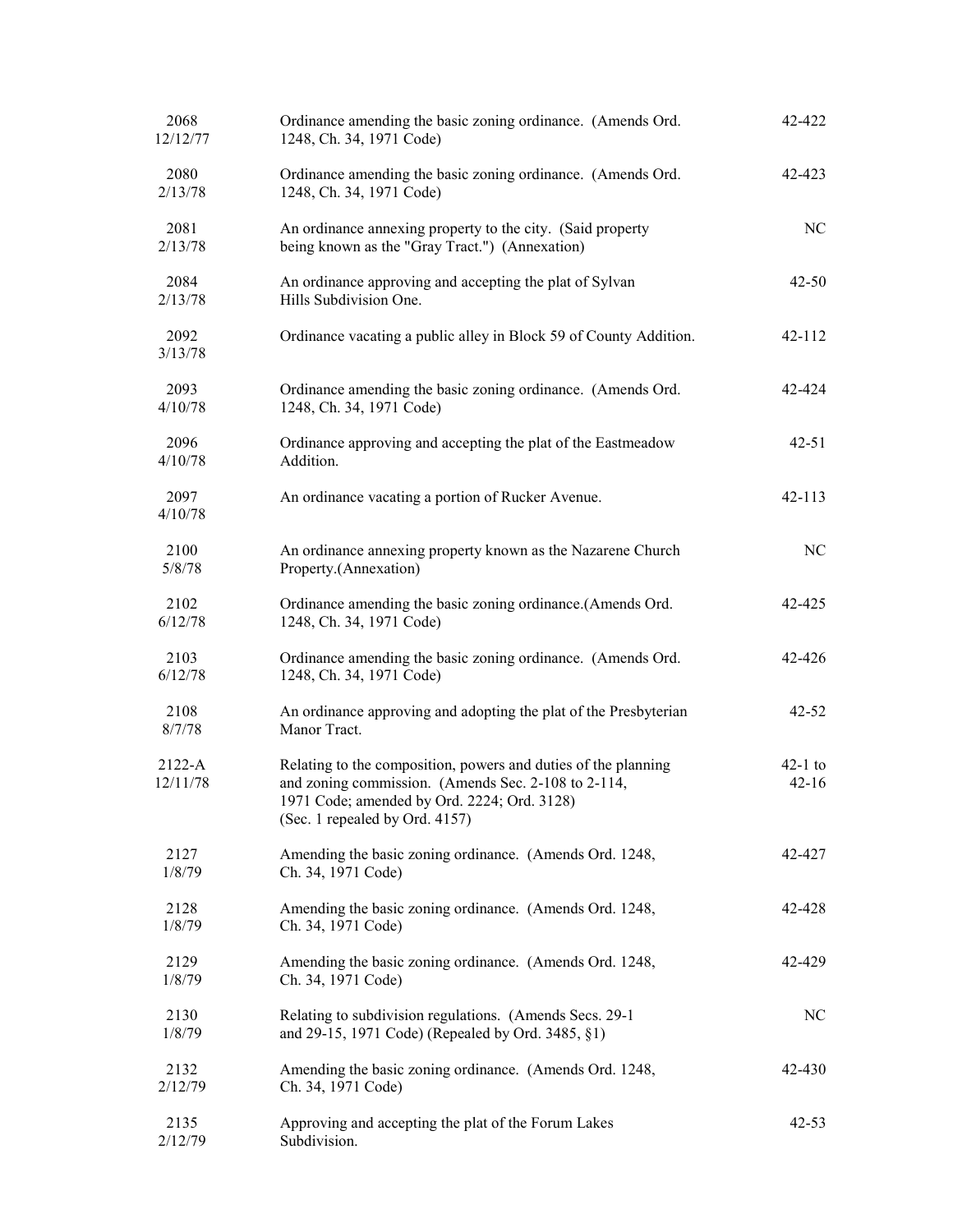| 2144<br>3/12/79  | Accepting and approving the plat of the Brookridge Estate<br>Addition.                                                                                          | $42 - 54$  |
|------------------|-----------------------------------------------------------------------------------------------------------------------------------------------------------------|------------|
| 2154<br>5/7/79   | Relating to the composition of the Board of Adjustment.<br>(Amends Sec. 34.496, 1971 Code and Ord. 1483; amended<br>by Ord. 2163) (Repealed by Ord. 3414 §1)    | NC         |
| 2163<br>6/11/79  | Relating to the composition of the board of adjustment.<br>(Amends Sec. 34.496, 1971 Code and Ord. 2154; amended<br>by Ord. 2225) (Repealed by Ord. 3414 §1)    | NC         |
| 2165<br>7/9/79   | Relating to definition of subdivision. (Amends Sec. 20-1,<br>1971 Code) (Repealed by Ord. 3485, §1)                                                             | NC         |
| 2170<br>8/13/79  | Vacating an alley in Block 43 of Bishop's Addition.                                                                                                             | 42-114     |
| 2204<br>5/12/80  | Amending the basic zoning ordinance 1248. (Amends Ord.<br>1248, Ch. 34, 1971 Code)                                                                              | 42-431     |
| 2213<br>6/9/80   | Vacating a public alley in Block 9 of Holloway Addition.                                                                                                        | $42 - 115$ |
| 2214<br>6/9/80   | Vacating a portion of Pine Street lying immediately south of<br>$I-44.$                                                                                         | 42-116     |
| 2224<br>9/8/80   | Permitting members of the Planning and Zoning Commission<br>to serve more than two terms of office. (Amends Ord. 2122-A)<br>(Repealed by Ord. 3374)             | NC         |
| 2225<br>9/8/80   | Permitting members of the Board of Adjustment to serve more<br>than two terms of office. (Amends Ord. 2163; Amended by Ord.<br>2606) (Repealed by Ord. 3414 §1) | NC         |
| 2230<br>9/8/80   | Affecting real estate situated in SW1/4 of Section 12, Township<br>37 North, Range 8 West. (Amends Ord. 1248)                                                   | 42-432     |
| 2239<br>11/3/80  | Annexing property to the city, pursuant to the provisions<br>of Sec. 71.012 RSMo., said property being known as the<br>Ponzer Property. (Annexation)            | NC         |
| 2260<br>4/6/81   | Accepting and approving the plat of the Ponzer Addition.                                                                                                        | $42 - 55$  |
| 2265<br>6/1/81   | Relating to the granting of variances. (Amends Sec. 29-21,<br>1971 Code) (Repealed by Ord. 3485, §1)                                                            | NC         |
| 2269<br>8/4/81   | Affecting real estate situated in the Brookridge Estates, Third<br>Addition. (Amends Ord. 1248, Ch. 34, 1971 Code)                                              | 42-433     |
| 2289<br>11/16/81 | Accepting and approving the plat of Fox Creek.                                                                                                                  | $42 - 56$  |
| 2291<br>12/7/81  | Affecting approximately 20 acres in the Northeast quarter of<br>Section 3, Township 37 North, Range 8 West, Phelps County,<br>Missouri                          | 42-434     |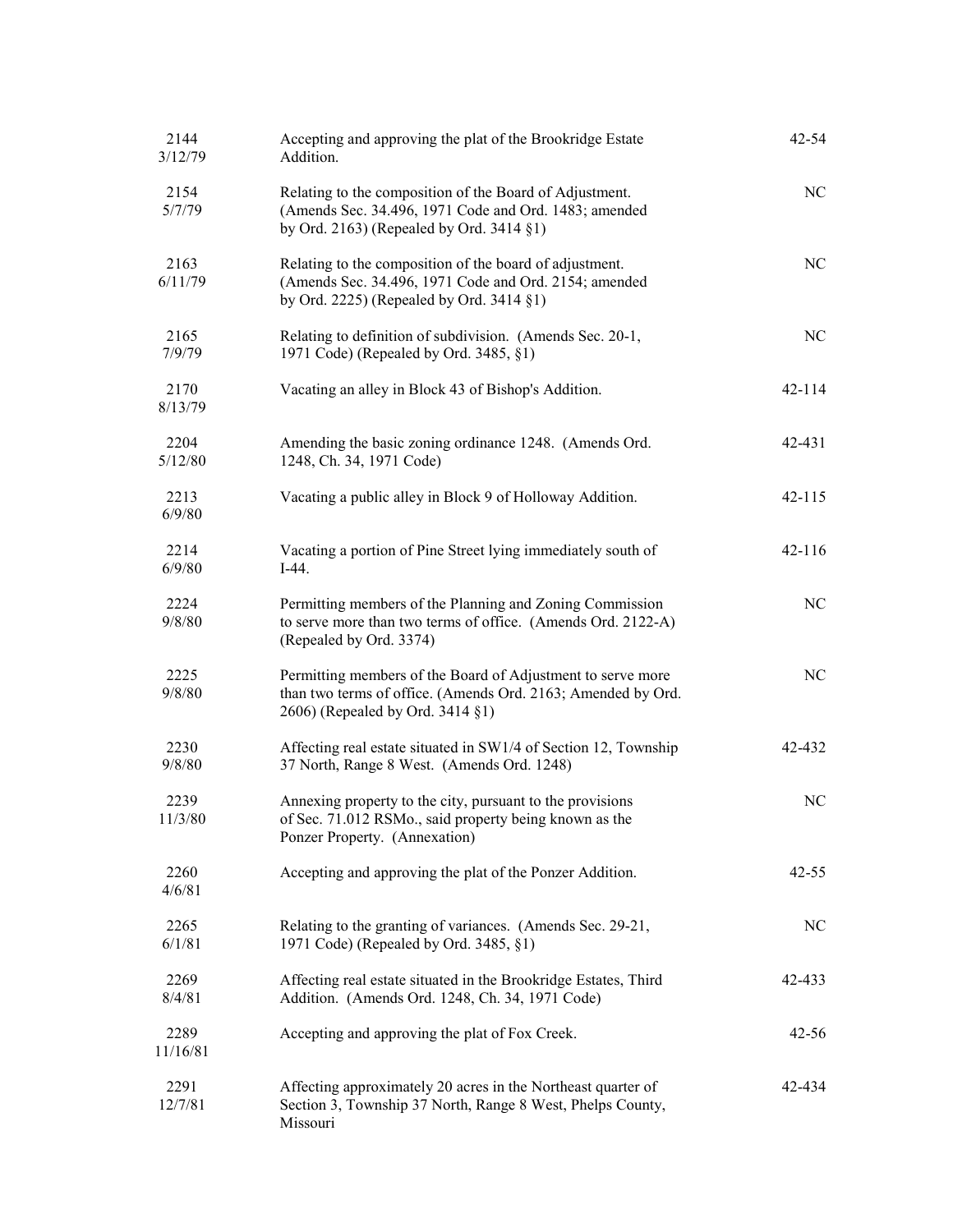| 2298<br>1/6/82   | Authorizing the conveyance of a tract of real estate located in<br>Rolla Industrial Park to Rolla Community Devleopment Corp.<br>pursuant to provisions of Ord. 1757 and to the terms of a lease.<br>(Land Transfer)  | N <sub>C</sub> |
|------------------|-----------------------------------------------------------------------------------------------------------------------------------------------------------------------------------------------------------------------|----------------|
| 2320<br>5/3/82   | Amending the basic zoning ordinance affecting real estate<br>situated on sites occupied by Frank B. Powell Lumber<br>Company. (Amends Ord. 1248, Ch. 34, 1971 Code)                                                   | 42-435         |
| 2321<br>5/3/82   | Approving a community or neighborhood development plan<br>on the northwest corner of the intersection of Pershing Place<br>and Independence Drive known as Pershing Village. (Amends<br>Ord. 1248, Ch. 34, 1971 Code) | 42-373         |
| 2323<br>5/3/82   | Approving the exchange of properties between the City of Rolla,<br>Missouri and Arvil Murry. (Land Transfer)                                                                                                          | NC             |
| 2325<br>5/17/82  | Annexing the Lewis and Smith property to the City of Rolla.<br>(Annexation)                                                                                                                                           | NC             |
| 2331<br>7/6/82   | Amending the basic zoning ordinance affecting real estate situated<br>in the city. (Amends Ord. 1248, Ch. 34, 1971 Code)                                                                                              | 42-436         |
| 2337<br>8/2/82   | Amending the basic zoning ordinance affecting the real estate<br>on Rucker and Faulkner. (Amends Ord. 1248, Ch. 34, 1971 Code)                                                                                        | 42-437         |
| 2338<br>8/2/82   | Amends the basic zoning ordinance affecting the real estate on<br>Old St. James Road. (Amends Ord. 1248, Ch. 34, 1971 Code)                                                                                           | 42-438         |
| 2339<br>8/16/82  | Approving a development plan affecting lands situated in<br>Lot 3 of the railroad addition.                                                                                                                           | 42-374         |
| 2340<br>9/7/82   | Amending the basic zoning ordinance relating to the requirement<br>for off-street parking spaces. (Amends Ord. 11248, Sec. 34.481,<br>1971 Code) (Repealed by Ord. 3414 §1)                                           | NC             |
| 2341<br>9/7/82   | Amends the basic zoning ordinance relating to use permits<br>("C-1" Neighborhood business district). (Amends Ord. 1248<br>and 1414, Sec. 34.310, 1971 Code) (Repealed by Ord. 3414 §1)                                | NC             |
| 2342<br>9/7/82   | Accepting and approving the plat of Vienna Woods.                                                                                                                                                                     | 42-57          |
| 2348<br>10/18/82 | Relating to sidewalk requirements in subdivision. (Amends<br>Sec. 29-13, 1971 Code) (Amended by Ord. 2509)<br>(Repealed by Ord. 3485, §1)                                                                             | NC             |
| 2352<br>11/1/82  | Amending the basic zoning ordinance relating to surface of<br>parking areas. (Amends Ord. 1248, Sec. 34.483, 1971 Code)<br>(Repealed by Ord. 3414 §1)                                                                 | NC             |
| 2353<br>11/15/82 | Amending the basic zoning ordinance affecting the real estate<br>situated in the city known as the Renick property. (Amends<br>Ord. 1248, Ch. 34, 1971 Code)                                                          | 42-439         |
| 2355<br>11/15/82 | Amending the basic zoning ordinance relating to supplemental<br>and planned unit development regulations. (Amends Ord. 1248,<br>Sec. 34.460, 1971 Code) (Repealed by Ord. 3414 §1)                                    | NC             |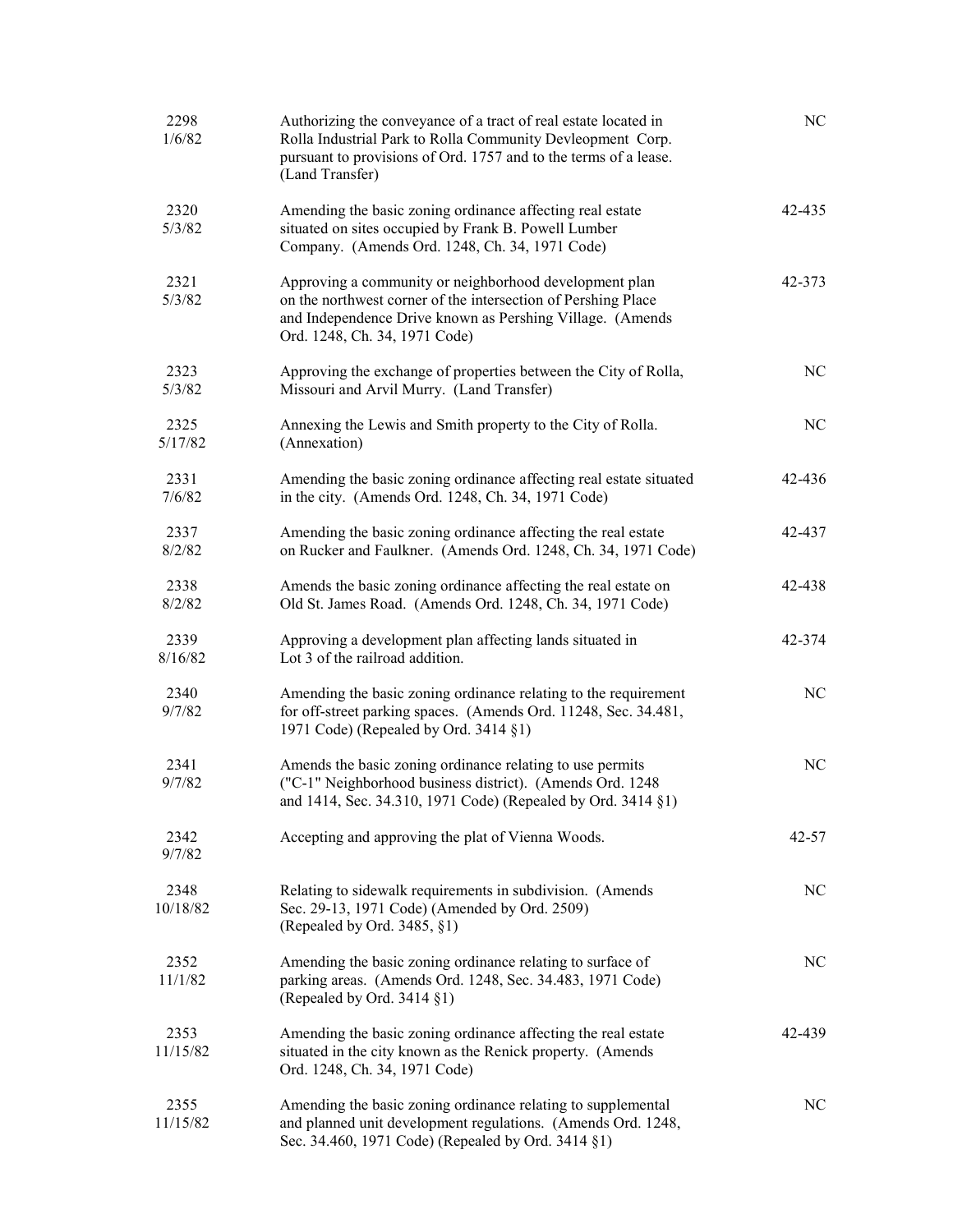| 2361<br>1/3/83  | Amending the basic zoning ordinance affecting the real estate<br>known as the Buren Matthews Property. (Amends Ord. 1248,<br>Ch. 34, 1971 Code)                                                                     | 42-440    |
|-----------------|---------------------------------------------------------------------------------------------------------------------------------------------------------------------------------------------------------------------|-----------|
| 2363<br>2/7/83  | Amending the basic zoning ordinance relating to the definition<br>of family. (Amends Ord. 1248, Sec. 34.010, 1971 Code)<br>(Repealed by Ord. 3414 §1)                                                               | NC        |
| 2369<br>4/4/83  | Amends the basic zoning ordinance by rezoning the Wiggins<br>tract from an "R-1" to an "R-3" classification. (Amends Ord.<br>1248, Ch. 34, 1971 Code)                                                               | 42-441    |
| 2370<br>4/4/83  | Accepting and approving the plat of Ledgerwood Estates.                                                                                                                                                             | $42 - 58$ |
| 2383<br>7/5/83  | Accepting and approving the plat of Pershing Village - Plat<br>No. 1.                                                                                                                                               | $42 - 59$ |
| 2385<br>8/1/83  | Vacating a portion of Stratford Lane in the Woodcrest Estates<br>Subdivision.                                                                                                                                       | 42-117    |
| 2386<br>8/8/83  | Annexing property to the city, pursuant to the provisions<br>of Sec. 71.012 RSMo., said property being known as the<br>Two-Acre Antolak Property. (Annexation)                                                      | NC        |
| 2387<br>8/15/83 | Annexing property to the city, pursuant to the provisions<br>of Sec. 71.012 RSMo, said property being known as the<br>Bridge School Road Property. (Annexation)                                                     | NC        |
| 2388<br>8/15/83 | Annexing property to the city, pursuant to the provisions<br>of Sec. 71.012 RSMo., said property being known as the<br>St. James Road Property. (Annexation)                                                        | NC        |
| 2393<br>10/3/83 | Amends the basic zoning ordinance by zoning the Antolak<br>Tract located on the north side of East Tenth Street near the<br>eastern city limits to a "C-1" Classification. (Amends Ord.<br>1248, Ch. 34, 1971 Code) | 42-442    |
| 2394<br>10/3/83 | Accepting and approving the plat of the Poe Subdivision.                                                                                                                                                            | $42 - 60$ |
| 2396<br>11/7/83 | Relating to subdivision regulations and park requirements.<br>(Amends Sec. 29-5, 1971 Code; Repealed by Ord. 3046, §1)                                                                                              | NC        |
| 2402<br>1/3/84  | Approving the final plat of the Harvest Fields Subdivision.                                                                                                                                                         | $42 - 61$ |
| 2403<br>1/3/84  | Amends the site plan of the Vienna Woods Neighborhood or<br>Community Unit Development.                                                                                                                             | 42-375    |
| 2405<br>2/6/84  | Amends the basic zoning ordinance by zoning the Missouri<br>Baptist Convention Tract to an "R-3" Classification. (Amends<br>Ord. 1248, Ch. 34, 1971 Code)                                                           | 42-443    |
| 2408<br>3/5/84  | Amends the basic zoning ordinance by rezoning the real estate<br>known as the Bradford and Fitzsimmons Studio from an "R-3"<br>to a "C-1" Classification. (Amends Ord. 1248, Ch. 34, 1971 Code)                     | 42-444    |
| 2409            | Amends the basic zoning ordinance by rezoning the Vivian                                                                                                                                                            | 42-445    |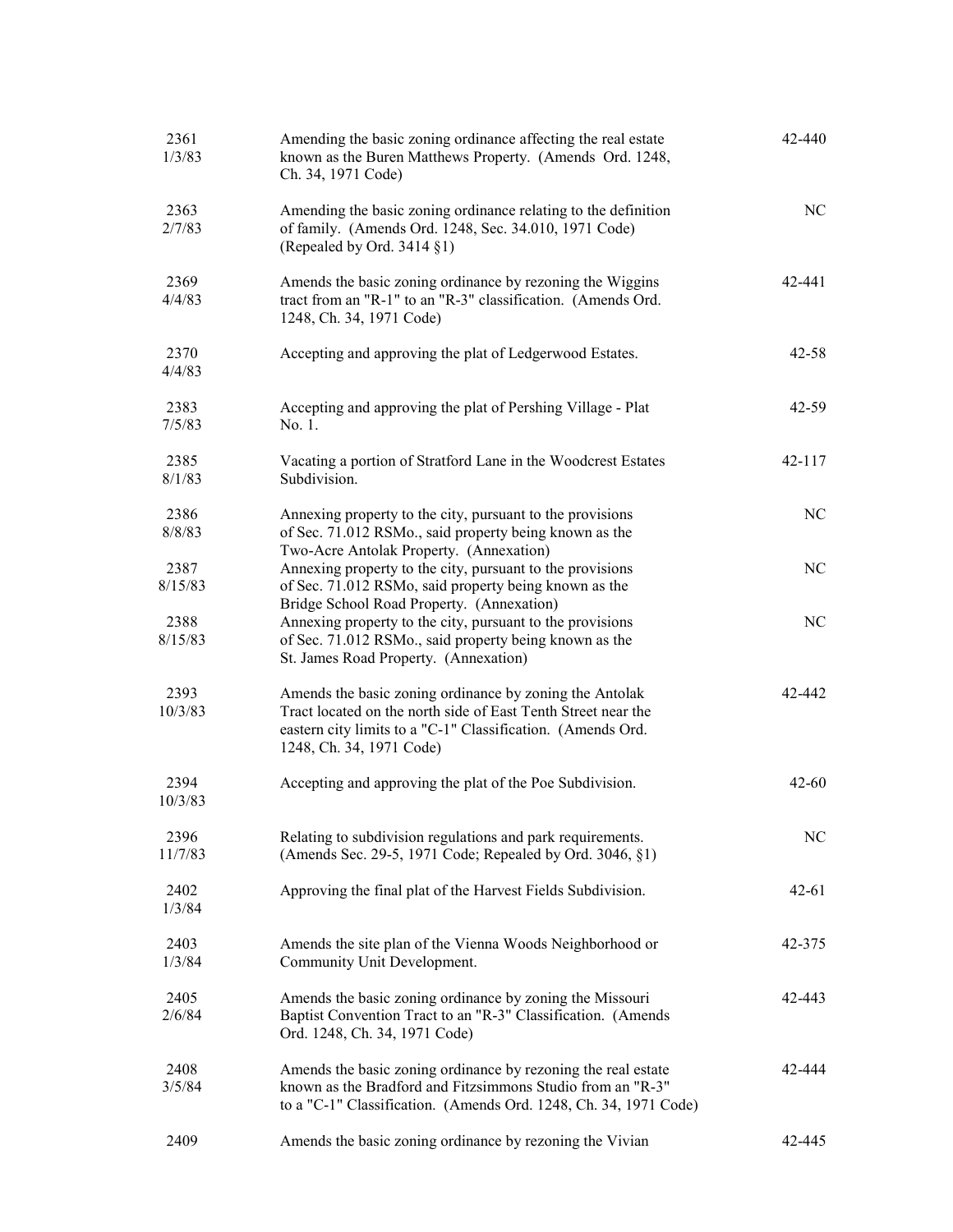| 3/5/84          | Bradford Tract from an "R-1" to a "C-1" Classification. (Amends<br>Ord. 1248, Ch. 34, 1971 Code)                                                                                                                                                                 |            |
|-----------------|------------------------------------------------------------------------------------------------------------------------------------------------------------------------------------------------------------------------------------------------------------------|------------|
| 2410<br>3/5/84  | Relating to subdivision platting requirements.(Amends Sec. 29-4,<br>1971 Code and repeals Sec. 29-6, 1971 Code; amended by Ord. 2561)<br>(Repealed by Ord. 3485, $\S1$ )                                                                                         | NC         |
| 2411<br>3/5/84  | An ordinance annexing property to the city known as the Hempe<br>and Harris Tract.(Annexation)                                                                                                                                                                   | NC         |
| 2414<br>4/2/84  | Amends the basic zoning ordinance by zoning the Sally Tract<br>to a "C-3" Classification. (Amends Ord. 1248, Ch. 34, 1971 Code)                                                                                                                                  | 42-446     |
| 2416<br>5/7/84  | Amends the basic zoning ordinance by zoning the Hempe-Harris<br>Tract to an "R-1" Classification. (Amends Ord. 1248, Ch. 34,<br>1971 Code)                                                                                                                       | 42-447     |
| 2418<br>5/7/84  | Vacating a portion of a public street known as Keeney Court<br>and retaining easement rights.                                                                                                                                                                    | 42-118     |
| 2420<br>6/4/84  | Annexing property to the City, pursuant to the provisions of<br>Sec. 71.012 RSMO, said property being known as the road<br>adjacent to the Hempe-Harris Tract.                                                                                                   | NC         |
| 2421<br>6/4/84  | Vacating a portion of State Street between Fourteenth Street<br>and Sixteenth Street.                                                                                                                                                                            | 42-119     |
| 2423<br>7/2/84  | Amends the Basic Zoning Ordinance by zoning the Spilman Tract<br>to a "C-3" classification. (Amends Ord. 1248, Ch. 34, 1971 Code)                                                                                                                                | 42-448     |
| 2424<br>7/2/84  | Amends the Basic Zoning Ordinance by zoning the Rist Tract to a<br>"C-1" classification. (Amends Ord. 1248, Ch. 34, 1971 Code)                                                                                                                                   | 42-449     |
| 2425<br>7/2/84  | Declares the need to acquire an avigation easement over property<br>belonging to Donald J. Barnhill; authorizes the institution<br>of condemnation proceedings. (Temporary Ordinance)                                                                            | NC         |
| 2426<br>7/2/84  | Declares the need to acquire an avigation easement over<br>property belonging to Richard E. Broaddus and Evangeline<br>Broaddus; authorizes the institution of condemnation<br>proceedings. (Temporary Ordinance)                                                | NC         |
| 2428<br>8/6/84  | Amends the Basic Zoning Ordinance by zoning the Lynch Tract<br>to a "C-2" classification. (Amends Ord. 1248, Ch. 34, 1971 Code)                                                                                                                                  | 42-450     |
| 2429<br>8/6/84  | Amends the Basic Zoning Ordinance, relating to special uses<br>in permitting in C-2 General Retail District; defines Light<br>Industry with provisions for issuance of special use permits.<br>(Amends Ord. 1248, Ch. 34, 1971 Code) (Repealed by Ord. 3414, §1) | NC         |
| 2430<br>8/6/84  | Annexing property to the city, pursuant to the provisions of<br>Sec. 71.012 RSMO, said property being known as the "UPS<br>Tract". (Annexation)                                                                                                                  | NC         |
| 2438<br>11/5/84 | Amends the Basic Zoning Ordinance by zoning the Moutray Tract<br>to a "C-2" classification. (Amends Ord. 1248, Ch. 34, 1971 Code)                                                                                                                                | 42-451     |
| 2439            | Vacating utility easement in the Forum Commercial Resubdivision.                                                                                                                                                                                                 | $42 - 120$ |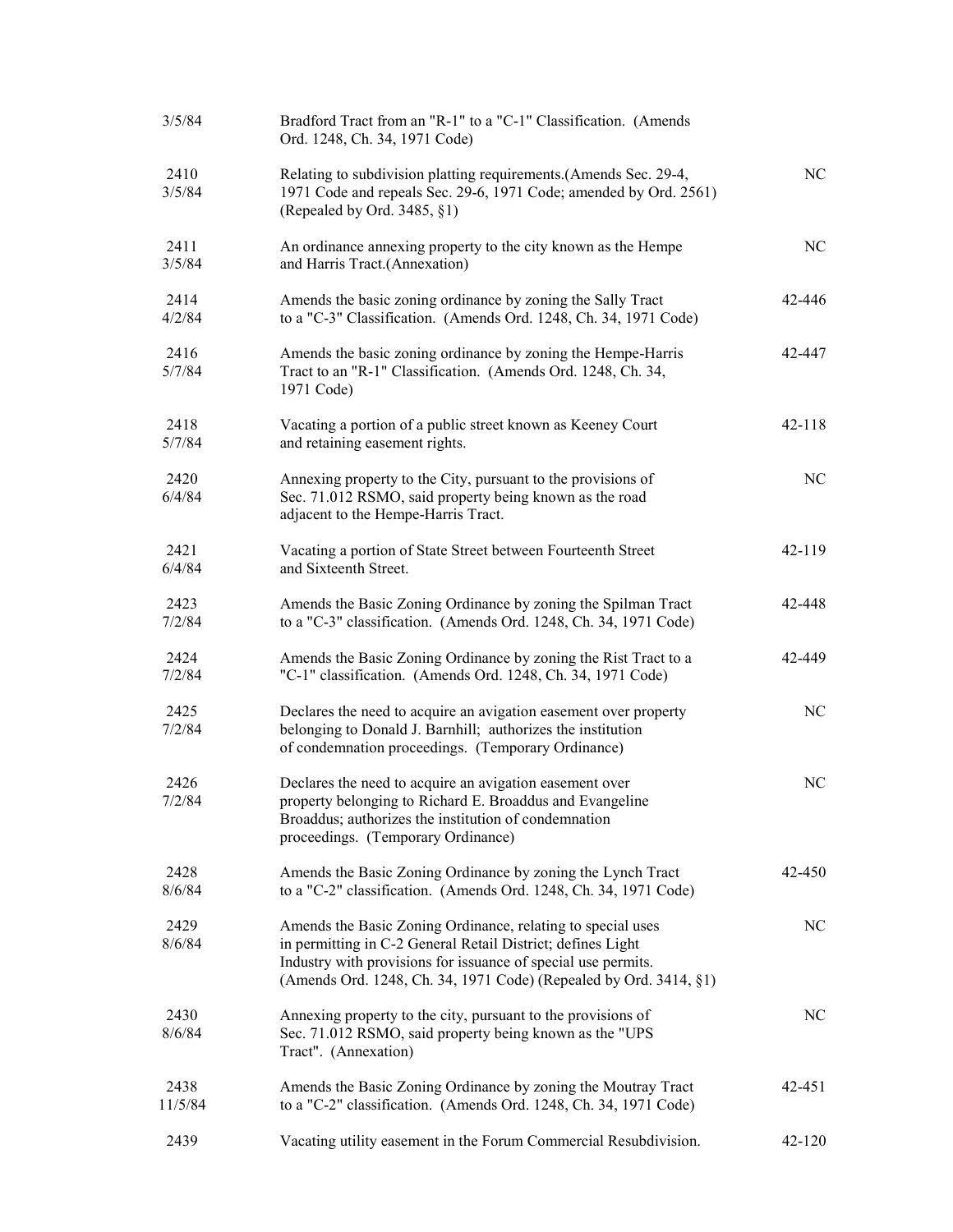| 11/5/84         |                                                                                                                                                                                                                                                                                                                                            |           |
|-----------------|--------------------------------------------------------------------------------------------------------------------------------------------------------------------------------------------------------------------------------------------------------------------------------------------------------------------------------------------|-----------|
| 2440<br>12/3/84 | Amends the Basic Zoning Ordinance by zoning the Schreiner Tract<br>to an "R-3" classification. (Amends Ord. 1248, Ch. 34, 1971 Code)                                                                                                                                                                                                       | 42-452    |
| 2445<br>12/3/84 | Accepting and approving the plat of the resubdivision of<br>Harvest Fields.                                                                                                                                                                                                                                                                | $42 - 62$ |
| 2446<br>1/7/85  | Authorizing the issuance of a use permit for the property known<br>as the Woodward Residence.                                                                                                                                                                                                                                              | 42-361    |
| 2447<br>1/7/85  | Relates to park requirements in subdivision regulations.<br>(Amends Sec. 42-26, 1984 Code; Repealed by Ord. 3046, §1)                                                                                                                                                                                                                      | NC        |
| 2448<br>1/7/85  | Relates to definitions of customary home occupations.<br>(Amends Sec. 42-138, 1984 Code; amended by Ord. 2473)<br>(Repealed by Ord. 3414 §1)                                                                                                                                                                                               | NC        |
| 2450<br>2/4/85  | Amends the Basic Zoning Ordinance by zoning the UPS Tract<br>to a "M-1" classification. (Amends Sec. 42, 1984 Code)                                                                                                                                                                                                                        | 42-453    |
| 2451<br>3/4/85  | Relates to uses permitted in C-1, C-2 and C-3 zoning classifications.<br>(Amends Sec. 42-232, 42-240 and 42-248, 1984 Code)<br>(Repealed by Ord. $3414 \$                                                                                                                                                                                  | NC        |
| 2452<br>3/4/85  | Amends the Basic Zoning Ordinance by zoning specified sections<br>of the Sooter Tract to a "C-1" classification, and specified sections of<br>the Sooter Tract to a "C-3" classification.(Amends Sec. 42, 1984 Code)                                                                                                                       | 42-454    |
| 2453<br>4/1/85  | Amends the Basic Zoning Ordinance No. 1248, Chapter 42 of the<br>Code of the City of Rolla, by changing the zoning classification of<br>the Clayton International Leasing Tract from the C-1 (Neighborhood<br>Business) District to the C-2 (General Retail) District.                                                                     | 42-455    |
| 2455<br>4/1/85  | An ordinance vacating portions of Fourteenth Street and State Street<br>at the request of the University of Mo. at Rolla in exchange for<br>new public right of way.                                                                                                                                                                       | 42-121    |
| 2458<br>5/6/85  | Amending the Basic Zoning Ordinance No. 1248, Chapter 42 of<br>the Code of the City of Rolla, changing the zoning classification<br>of the KTTR Tract from R-1 (One-Family) District to C-2 (General<br>Retail) District.                                                                                                                  | 42-456    |
| 2460<br>6/3/85  | Amending the Basic Zoning Ordinance No. 1248, Chapter 42<br>of the Code of the City of Rolla, by changing the zoning<br>classification of the Lanning Tract from R-1 (One-Family)<br>District to C-2 (General Retail) District.                                                                                                            | 42-457    |
| 2461<br>6/3/85  | Amending the Basic Zoning Ordinance No. 1248, Chapter 42<br>of the Code of the City of Rolla, by deleting the C'-1" from<br>the title "Division 6 - Shopping Centers" and by amending the<br>Shopping Center Regulations. (Amends Ord. 1248, § 34-300 -<br>Ch. 42-Div. 6, Sec. 42-226; Amended by Ord. 2724)<br>(Repealed by Ord. 3414 §1) | NC        |
| 2462<br>6/3/85  | Vacating the alley running North-South in Block 48 of<br>Bishop's Addition to the City of Rolla.                                                                                                                                                                                                                                           | 42-122    |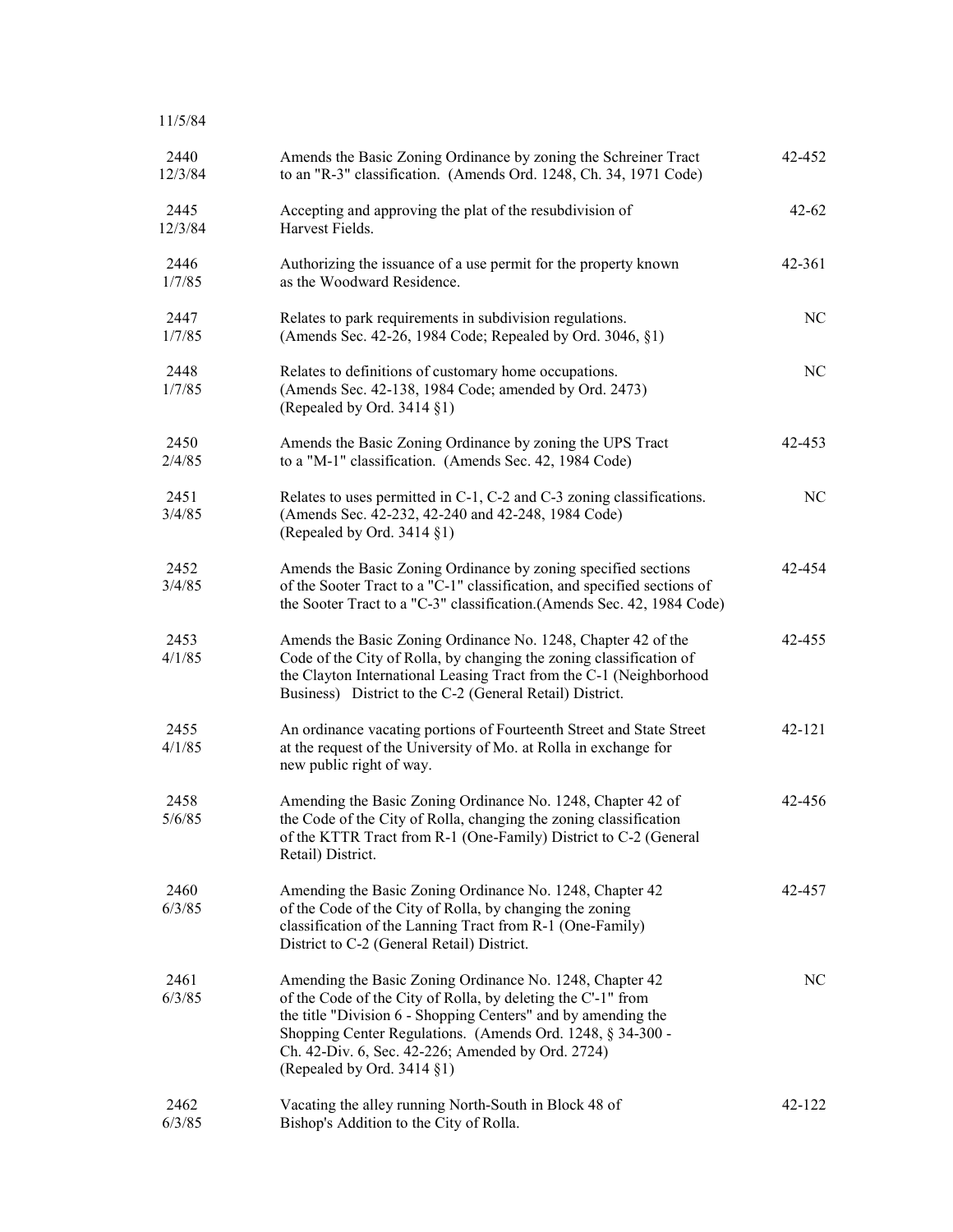| 2473<br>11/4/85  | Amending the provision of the Code of the City of Rolla<br>relating to the definition of customary home occupations.<br>(Amends Ord. 2448 - Sec. 42-138; 1984 Code)<br>(Repealed by Ord. 3414 §1)                                                                                                                                                                                                                            | NC         |
|------------------|------------------------------------------------------------------------------------------------------------------------------------------------------------------------------------------------------------------------------------------------------------------------------------------------------------------------------------------------------------------------------------------------------------------------------|------------|
| 2474<br>12/2/85  | Amending the Basic Zoning Ordinance No. 1248, Chapter 42<br>of the Code of the City of Rolla, by changing the zoning<br>classification of a part of the Powell Tracts from R-1 (One-<br>Family) District to C-3 (Commercial) District and another<br>specified part of the Powell Tracts from C-2 (General<br>Retail) District to C-3 (Commercial) District.                                                                 | 42-458     |
| 2475<br>12/2/85  | Amending the provision of the Code of the City of Rolla<br>relating to R-1 (Single-Family) building restrictions. (Amends<br>Ch. 42, Art. III, Div. 3, Subdiv. 11; 1984 Code)<br>(Repealed by Ord. 3414 §1)                                                                                                                                                                                                                  | NC         |
| 2476<br>12/2/85  | Amending the section of the Code of the City of Rolla relating<br>to the procedure for amending the Zoning Ordinance. (Amends<br>Sec. 42-331(a); 1984 Code) (Repealed by Ord. 3414 §1)                                                                                                                                                                                                                                       | NC         |
| 2481<br>3/3/86   | Approving the re-subdivision of Fox Creek.                                                                                                                                                                                                                                                                                                                                                                                   | $42 - 63$  |
| 2481-A<br>3/3/86 | An ordinance vacating a portion of Whitehall Road and a<br>portion of the Greentree Road Cul-de-sac situated in the Fox<br>Creek Resubdivision, an addition to the City of Rolla.                                                                                                                                                                                                                                            | $42 - 123$ |
| 2482<br>3/3/86   | An ordinance vacating Chris Court and certain easements shown<br>on the plat of Forum Lakes Subdivision.                                                                                                                                                                                                                                                                                                                     | 42-124     |
| 2489<br>7/7/86   | Approving the plat of Oak Knoll Estates Subdivision, a<br>subdivision in the city of Rolla, Missouri.                                                                                                                                                                                                                                                                                                                        | $42 - 64$  |
| 2490<br>7/7/86   | Vacating a portion of Maple Street in the McEntees Addition<br>to the city of Rolla, Missouri.                                                                                                                                                                                                                                                                                                                               | 42-125     |
| 2497<br>9/2/86   | Amending the basic Zoning Ordinance 1248, Chapter 42 of the<br>Code of the city of Rolla, Missouri, by rezoning the real estate<br>known as the Hayes Tract from "C-1" (Neighborhood Retail<br>District) to "C-2" (General Retail District). (Amends Ch. 42,<br>Art. III, Div. 19; 1984 Code)                                                                                                                                | 42-459     |
| 2498<br>9/2/86   | Amending the basic Zoning Ordinance 1248, Chapter 42 of the<br>Code of the city of Rolla, Missouri, by rezoning the real estate<br>known as the Scott Tract from "R-1" (One Family District) to<br>"R-2" (Two Family District); and by rezoning the real estate known<br>as the a/k/a Newcastle Place from "R-1" (One Family District)<br>to "R-3" (Multi-Family District). (Amends Ch. 42, Art. III, Div.<br>19; 1984 Code) | 42-460     |
| 2500<br>10/6/86  | Amending the basic Zoning Ordinance 1248, Chapter 42 of the<br>Code of the city of Rolla, Missouri, by rezoning the Renick 10th<br>Street Property from "R-1" (Single Family District) to "R-3"<br>(Multi-Family District). (Amends Ch. 42, Art. III, Div. 19; 1984 Code)                                                                                                                                                    | 42-461     |
| 2501<br>10/6/86  | Approving the plat of Newcastle Place Subdivision, Phase I,<br>a subdivision in the city of Rolla, Missouri.                                                                                                                                                                                                                                                                                                                 | $42 - 65$  |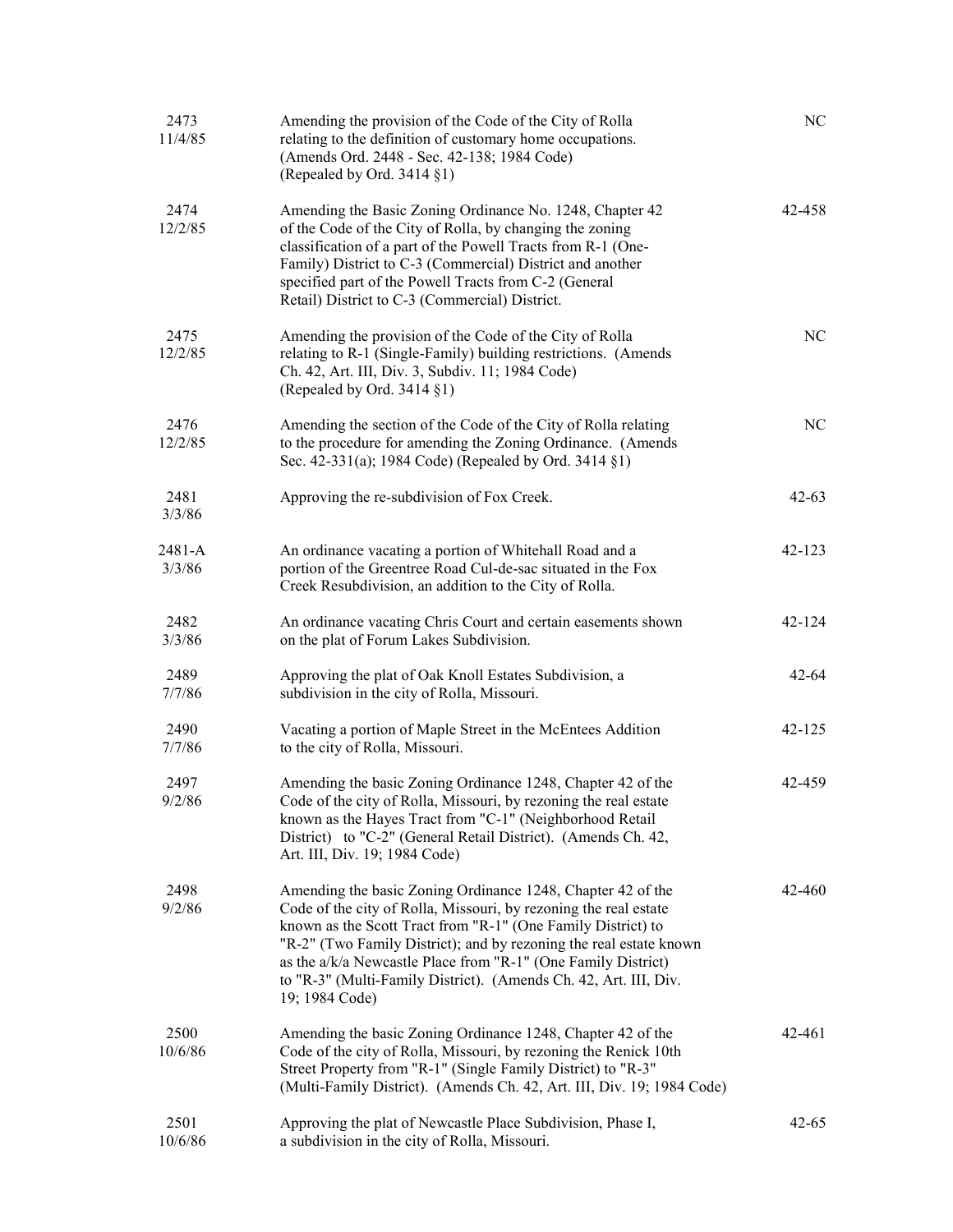| 2505<br>12/1/86 | Vacating a portion of Coventry Lane as described in the<br>development plan for the resubdivision of Lots 43, 44, 45, 46<br>and 47 of Steeplechase Hills Subdivision.                                                                                                                                                                                                                                                                                                        | 42-126     |
|-----------------|------------------------------------------------------------------------------------------------------------------------------------------------------------------------------------------------------------------------------------------------------------------------------------------------------------------------------------------------------------------------------------------------------------------------------------------------------------------------------|------------|
| 2506<br>12/1/86 | Approving the plat of the Resubdivision of Steeplechase Hill<br>Subdivision, an Addition to the city of Rolla, Missouri.                                                                                                                                                                                                                                                                                                                                                     | $42 - 66$  |
| 2509<br>1/5/87  | Amending sections of the Code of the city of Rolla, Missouri,<br>relating to subdivision regulations, definitions, sidewalks, streets,<br>utilities and variances. (Amends Secs. 42-22, 42-27, 42-28, 42-33,<br>42-35, 42-36, 42-37, 42-38 and 42-39, 1984 Code) (Amends<br>Ord. 2348 and Ord. 2056) (Amended by Ord. 2561, § 1;<br>amended by Ord. 2587; Amended by Ord. 2856;<br>Amended by Ord. 3059, §§1, 2 & 3; Amended by Ord. 3123)<br>(Repealed by Ord. $3485, §1$ ) | NC         |
| 2514<br>2/2/87  | Amending the basic Zoning Ordinance 1248, Chapter 42 of the<br>Code of the city of Rolla, Missouri, by rezoning the Watson,<br>Smith, Cundiff Highway O Property from "R-1" (One-Family<br>District) to "R-3" (Multi-Family District). (Amends Ch. 42,<br>Art. III, Div. 19; 1984 Code)                                                                                                                                                                                      | 42-462     |
| 2515<br>2/2/87  | Amending the basic Zoning Ordinance 1248, Chapter 42 of the<br>Code of the city of Rolla, Missouri, by rezoning the Watson,<br>Smith, Cundiff Highway O and 72 Commercial Property from<br>"C-1" (Neighborhood Business District) to "C-3" (Central Com-<br>mercial District). (Amends Ch. 42, Art. III, Div. 19; 1984 Code)                                                                                                                                                 | 42-463     |
| 2519<br>3/2/87  | Amending the basic Zoning Ordinance 1248, Chapter 42 of the<br>Code of the city of Rolla, Missouri, by changing the zoning<br>classification of the Ponzer Annexation Tract from its present<br>no zoning to "R-1" (Single Family District).                                                                                                                                                                                                                                 | 42-464     |
| 2524<br>4/6/87  | Amending the basic Zoning Ordinance No. 1248, Chapter 42 of<br>the Code of the City of Rolla, Missouri, affecting the real estate<br>known as the combined Watson, Smith and Cundiff Tract by<br>changing the zoning classification of part of the real estate from<br>"R-1" (One Family District) to "R-3" (Multi Family District) and<br>an additional part from "R-1" (One Family District) to "C-1"<br>(Neighborhood Business District.)                                 | 42-465     |
| 2525<br>4/6/87  | Amending the basic Zoning Ordinance No. 1248, Chapter 42 of<br>the Code of the City of Rolla, Missouri, by changing the zoning<br>classification of the real estate known as the Rolla Industrial<br>Park Incinerator Site from its present no zoning to M-2 (Heavy<br>Manufacturing District).                                                                                                                                                                              | 42-466     |
| 2526<br>4/6/87  | Approving the Plat of Ponzer Second Addition Subdivision a<br>Subdivision in the City of Rolla, Missouri.                                                                                                                                                                                                                                                                                                                                                                    | $42 - 67$  |
| 2527<br>4/6/87  | Repealing Sections 42-40, 42-41, 42-42, and a portion of Section<br>10 of Ordinance No. 2509 relating to subdivision regulations.<br>(Repealed by Ord. 2587)                                                                                                                                                                                                                                                                                                                 | NC         |
| 2529<br>4/6/87  | Authorizing the conveyance of a tract of real estate located in<br>and adjacent to the Rolla Industrial Park to Rolla Community<br>Development Corporation pursuant to the provisions of                                                                                                                                                                                                                                                                                     | $42 - 104$ |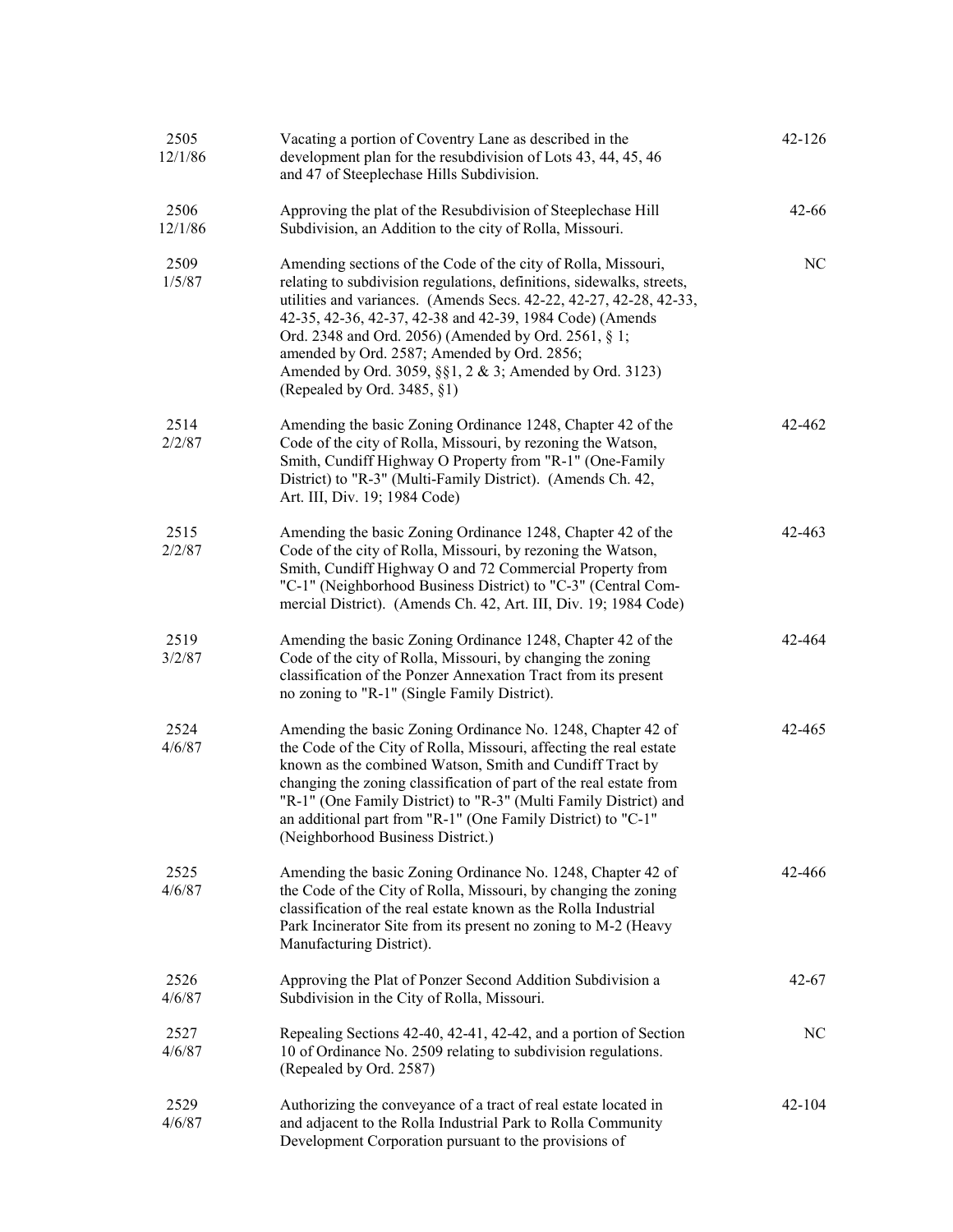|                 | Ordinance No. 1757 and pursuant to the terms of a lease dated<br>May 1, 1973, between the City of Rolla, Missouri, and Rolla<br>Community Development Corporation.                                                                                                                                 |           |
|-----------------|----------------------------------------------------------------------------------------------------------------------------------------------------------------------------------------------------------------------------------------------------------------------------------------------------|-----------|
| 2535<br>6/1/87  | An ordinance approving the plat of the resubdivision of 42-68<br>Woodcrest Estates.                                                                                                                                                                                                                | $42 - 68$ |
| 2539<br>6/1/87  | Accepting the dedication of a tract of land for use as a public right<br>of way from the Rolla Lions Club with specific conditions.                                                                                                                                                                | 42-107    |
| 2542<br>7/6/87  | Amending the Code of the City of Rolla, Missouri relating to M-2<br>Heavy Manufacturing District uses permitted. (Amends Sec. 42-264,<br>1984 Code) (Repealed by Ord. 3414 §1)                                                                                                                     | NC        |
| 2547<br>7/21/87 | Authorizing the issuance of a use permit for a portion of property<br>known as Renick Tract A in the City of Rolla, Missouri.                                                                                                                                                                      | 42-362    |
| 2548<br>8/3/87  | An ordinance vacating utility easement in Ann's Acres 2nd<br>Addition to the City of Rolla.                                                                                                                                                                                                        | 42-127    |
| 2550<br>8/3/87  | An ordinance approving the plat of the resubdivision of Brookridge<br>Estates Tract No. 3.                                                                                                                                                                                                         | $42 - 69$ |
| 2551<br>8/3/87  | An ordinance approving the plat of the resubdivision of<br>Eastmeadow Tract A.                                                                                                                                                                                                                     | $42 - 70$ |
| 2552<br>8/3/87  | An ordinance approving the plat of the resubdivision of Forum<br>Lakes Tract No. 2.                                                                                                                                                                                                                | 42-71     |
| 2553<br>8/3/87  | Accepting the dedication of a tract of land for use as a public<br>right-of-way from Glen Brown.                                                                                                                                                                                                   | 42-108    |
| 2558<br>9/8/87  | An ordinance approving the plat of the resubdivision of<br>Cowan's Addition Lots 5 and 6 Block 6.                                                                                                                                                                                                  | 42-72     |
| 2561<br>10/5/87 | An ordinance deleting the definition of Lot Split from Section<br>42-22 and repealing Section 42-25 (h) of the Code of the City<br>of Rolla, Missouri relating to minor divisions. (Amends Sec.<br>42-22 and repeals Sec. 42-25 (h); 1984 Code.)<br>(Amends Ord. 2410) (Repealed by Ord. 3485, §1) | NC        |
| 2562<br>10/5/87 | An ordinance establishing a classification of zoning to be<br>referred to as "C-O Office District". (Repealed by Ord. 3414 §1)                                                                                                                                                                     | NC        |
| 2563<br>10/5/87 | An ordinance repealing Paragraph 13 of Section 42-216 of the<br>Code of the City of Rolla, Missouri relating to the issuance<br>of use permits in multi-family district. (Amends Sec. 42-216;<br>1984 Code) (Repealed by Ord. 3414 §1)                                                             | NC        |
| 2565<br>10/5/87 | An ordinance approving the plat of the resubdivision of Hess<br>Addition Lot 24.                                                                                                                                                                                                                   | $42 - 73$ |
| 2566<br>10/5/87 | Vacating a portion of Wakefield Drive situated in the Plats of<br>Harvest Fields Subdivision and Eastmeadow Subdivision<br>Additions to the City of Rolla, Missouri.                                                                                                                               | 42-128    |
| 2568<br>11/2/87 | Amending the basic Zoning Ordinance No. 1248, Chapter 42<br>of the Code of the City of Rolla, Missouri, by changing the                                                                                                                                                                            | 42-467    |
|                 |                                                                                                                                                                                                                                                                                                    |           |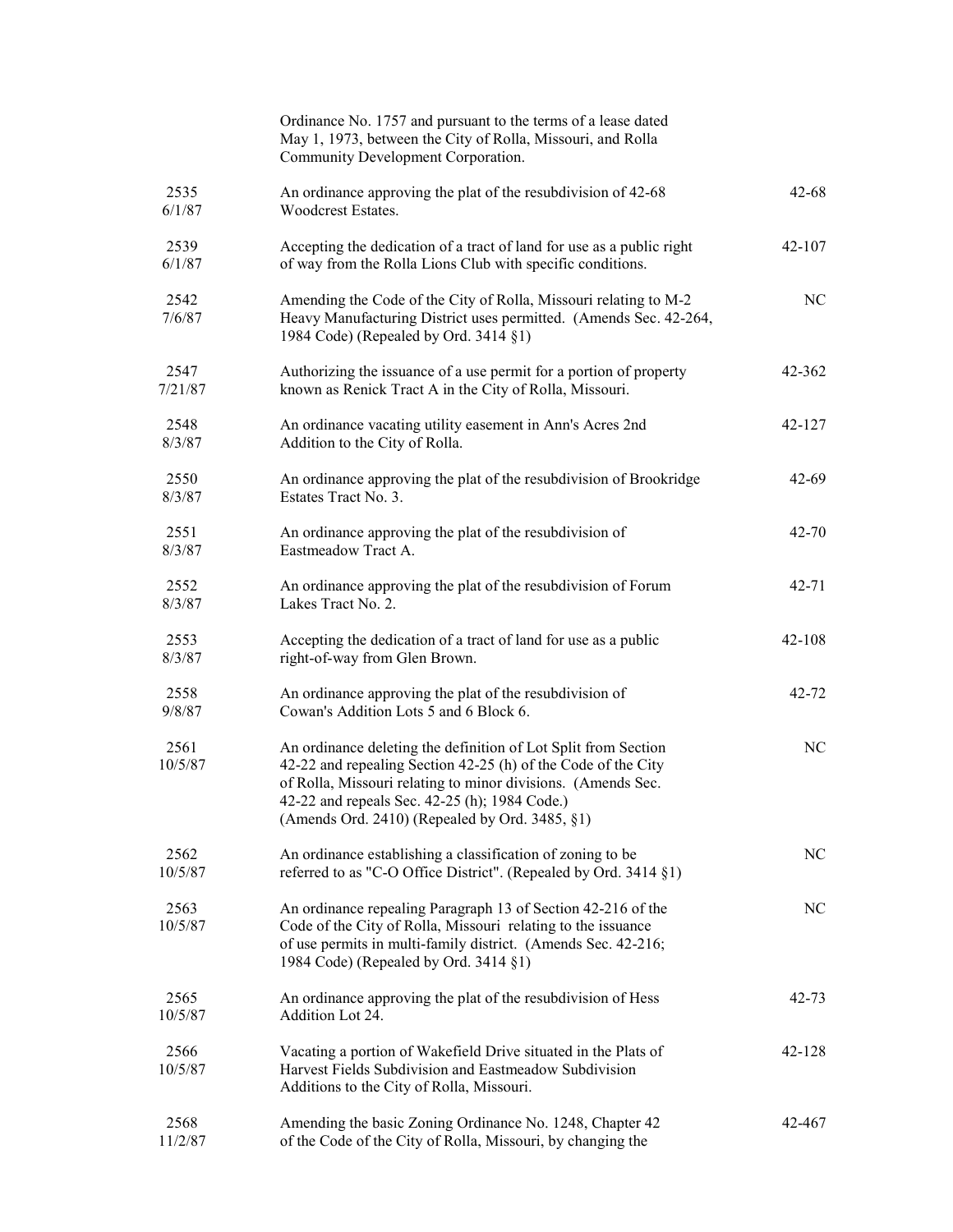|                 | zoning classification of the real estate known as the Heritage<br>Heights Tracts 2 and 3 from its present R-3 Multi-Family<br>District to C-O Office District.                                                                                                                                    |           |
|-----------------|---------------------------------------------------------------------------------------------------------------------------------------------------------------------------------------------------------------------------------------------------------------------------------------------------|-----------|
| 2569<br>11/2/87 | Amending the basic Zoning Ordinance No. 1248, Chapter 42<br>of the Code of the City of Rolla, Missouri, by changing the<br>real estate known as the Hy-Point Industrial Park Property from<br>its present M-2 Heavy Manufacturing District to M-1 Light<br>Manufacturing District.                | 42-468    |
| 2572<br>11/2/87 | Vacating the portion of Park Street between Tenth Street and<br>Eleventh Street.                                                                                                                                                                                                                  | 42-129    |
| 2573<br>12/7/87 | Amending the basic Zoning Ordinance No. 1248, Chapter 42<br>of the Code of the City of Rolla, Missouri, by changing the<br>zoning classification of the real estate known as the Eastmeadow<br>Subdivision Tract A-4 property from its present R-1 One Family<br>District to C-O Office District. | 42-469    |
| 2574<br>12/7/87 | Amending the basic Zoning Ordinance No. 1248, Chapter 42<br>of the Code of the City of Rolla, Missouri, by changing the<br>zoning classification of the real estate known as Eastmeadow<br>Subdivision Tract B property from its present R-1 One Family<br>District to C-O Office District.       | 42-470    |
| 2578<br>1/4/88  | Approving the plat of the resubdivision of the Lakeview Addition.                                                                                                                                                                                                                                 | 42-74     |
| 2580<br>2/1/88  | Amending the basic Zoning Ordinance No. 1248, Chapter 42<br>of the Code of the City of Rolla, Missouri affecting real estate<br>within the city by rezoning the Gideon Property from R-1 (One-<br>Family) District to R-3 (Multi-Family) District.                                                | 42-471    |
| 2582<br>2/1/88  | Approving the plat of the resubdivision of the Forum Lakes<br>Tract No. 10.                                                                                                                                                                                                                       | 42-75     |
| 2583<br>3/7/88  | Amending the basic Zoning Ordinance No. 1248, Chapter 42<br>of the City of Rolla, Missouri affecting real estate within the<br>city by rezoning the Perry Tract from R-3 (Multi-Family)<br>District to C-O (Office) District.                                                                     | 42-472    |
| 2586<br>3/7/88  | Approving the plat of Contel Subdivision in the City of<br>Rolla.                                                                                                                                                                                                                                 | $42 - 76$ |
| 2587<br>3/7/88  | Amending Ordinance 2527 relating to the repeal of Sections<br>42-37, 42-38 and 42-39 of the subdivision regulations contained<br>in Chapter 42 of the Code. (Repeals Secs. 42-37, 42-38 and<br>42-39, 1984 Code; amends Ord. 2527)                                                                | NC        |
| 2593<br>4/4/88  | Approving the plat of the Resubdivision Lot "F" of Forum<br>Commercial Resubdivision.                                                                                                                                                                                                             | 42-77     |
| 2594<br>4/4/88  | Vacating a utility easement in the Lakeview Addition                                                                                                                                                                                                                                              | 42-130    |
| 2600<br>5/2/88  | Amending the Basic Zoning Ordinance No. 1248, Chapter<br>42 of the Code of the City of Rolla, affecting the real estate<br>situated in the city known as Ridgeview Christian Church.                                                                                                              | 42-473    |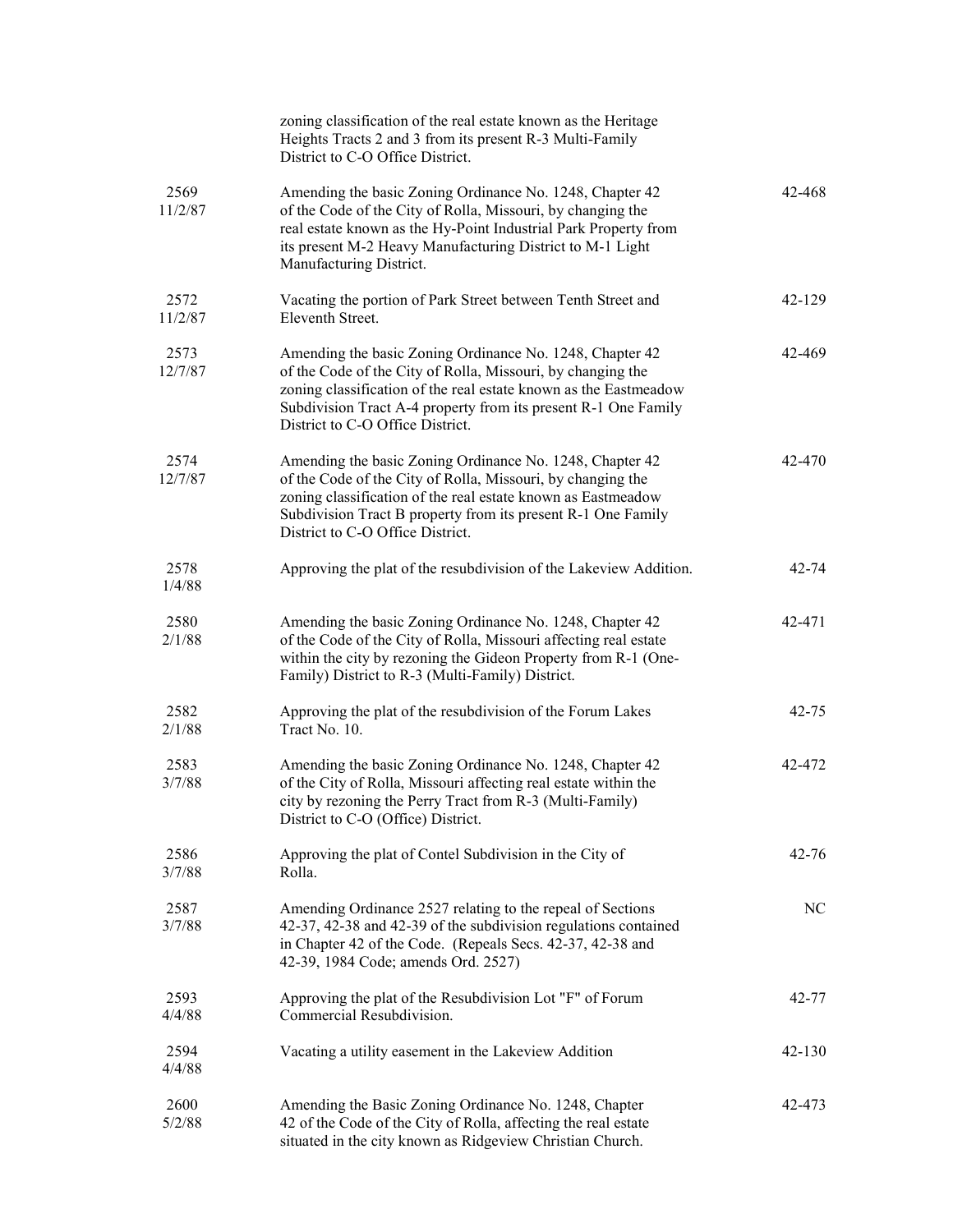| 2601<br>5/2/88 | Amending the Basic Zoning Ordinance No. 1248, Chapter<br>42 of the Code of the City of Rolla, affecting the real estate<br>situated in the City of Rolla, known as Tract 1 of Forum Lakes<br>Subdivision.                                                                                  | 42-474    |
|----------------|--------------------------------------------------------------------------------------------------------------------------------------------------------------------------------------------------------------------------------------------------------------------------------------------|-----------|
| 2602<br>5/2/88 | Approving the Plat of the Resubdivision of Tract B of<br>Eastmeadow.                                                                                                                                                                                                                       | 42-78     |
| 2603<br>5/2/88 | Approving the Plat of the Resubdivision of Lots 21 thru<br>42, Lots 61 thru 80, and Lot 87 of Woodcrest Estates.                                                                                                                                                                           | 42-79     |
| 2604<br>6/6/88 | An ordinance amending the Basic Zoning Ordinance No. 1248,<br>Chapter 42 of the Code of the City of Rolla, Missouri,<br>affecting the real estate situated in the City of Rolla,<br>Missouri known as Deskin Rezoning; 1807 Vichy Road.                                                    | 42-475    |
| 2605<br>6/6/88 | An ordinance amending the Basic Zoning Ordinance No. 1248,<br>Chapter 42 of the Code of the City of Rolla, Missouri,<br>affecting the real estate situated in the city known as Tract 4<br>of Forum Lakes Subdivision.                                                                     | 42-476    |
| 2612<br>6/7/88 | Vacating a portion of the alley running north and south<br>through Block 42, in Bishop's Addition to the City of Rolla.                                                                                                                                                                    | 42-131    |
| 2613<br>6/7/88 | Approving the plat of Dogwood Trail No. 1, a subdivision<br>in the City of Rolla, Missouri.                                                                                                                                                                                                | 42-80     |
| 2614<br>6/7/88 | Approving the plat of the Resubdivision of Block 91,<br>Bishop's Subdivision.                                                                                                                                                                                                              | 42-81     |
| 2620<br>7/5/88 | Amending the Basic Zoning Ordinance No. 1248, Chapter<br>42 of the Code of the City of Rolla, Missouri by changing<br>the zoning classification of the real estate known as Ramsey<br>Zoning; from its present no zoning to R-1 Single Family<br>Dwelling.                                 | 42-477    |
| 2622<br>7/5/88 | Approving the plat of the Resubdivision of Lot 47, a resub-<br>division of Lots 39-47, Rolla Park No. 2.                                                                                                                                                                                   | 42-82     |
| 2625<br>8/1/88 | Annexing property to the City of Rolla, Missouri, pursuant<br>to the provisions of Section 71.012 RSMo., said property<br>being known as the Ponzer Third Addition Annexation.                                                                                                             | NC        |
| 2626<br>8/1/88 | Amending the Basic Zoning Ordinance No. 1248, Chapter<br>42 of the Code of the City of Rolla, Missouri by changing<br>the zoning classification of real estate known as the Ponzer<br>Third Addition Commercial Tract from its present no zoning<br>to C-1 Neighborhood Business District. | 42-478    |
| 2627<br>8/1/88 | Amending the Basic Zoning Ordinance No. 1248, Chapter<br>42 of the Code of the City of Rolla, Missouri by changing<br>the zoning classification of real estate known as the Ponzer<br>Third Addition Residential Tract from its present no zoning<br>to R-1 Single Family Dwelling.        | 42-479    |
| 2637<br>9/6/88 | Approving the plat of Stone Ridge Estates a resubdivision of<br>Brookridge Estates Tract 3, Lots 1-43, of a resubdivision of Lots                                                                                                                                                          | $42 - 83$ |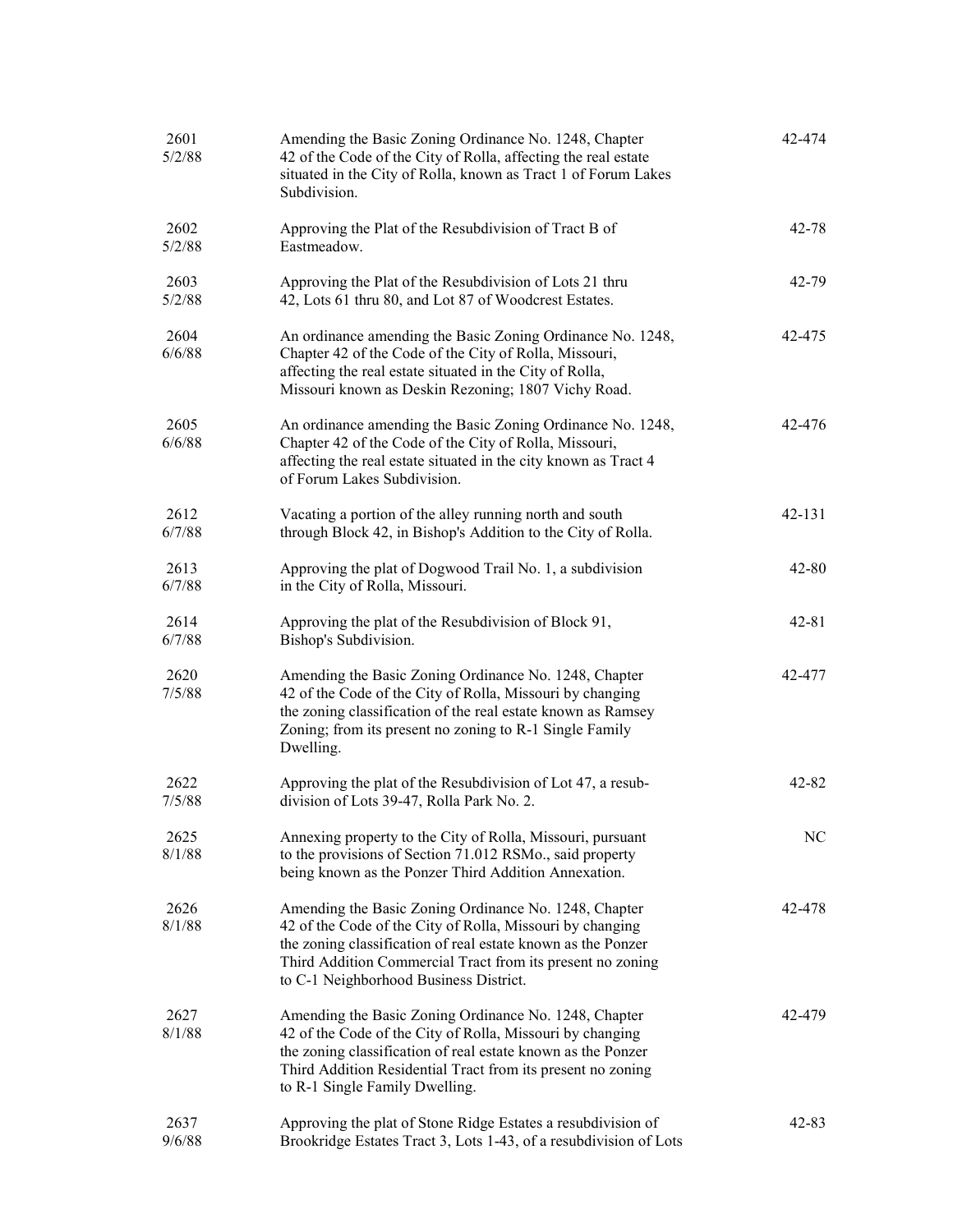|                  | 48-88, Brookridge Estates Tract 3.                                                                                                                                                                                                                                                                                              |           |
|------------------|---------------------------------------------------------------------------------------------------------------------------------------------------------------------------------------------------------------------------------------------------------------------------------------------------------------------------------|-----------|
| 2638<br>9/6/88   | Approving the plat of Ramsey Place Plat No. 1, a subdivision in<br>the City of Rolla, Missouri.                                                                                                                                                                                                                                 | $42 - 84$ |
| 2642<br>10/3/88  | Approving the plat of Resubdivision Tract 9, Forum Lakes, an<br>addition to the City of Rolla.                                                                                                                                                                                                                                  | $42 - 85$ |
| 2647<br>10/3/88  | Vacating a portion of Sheron Street in Newcastle Place Plat 1,<br>a subdivision to the City of Rolla, Missouri.                                                                                                                                                                                                                 | 42-132    |
| 2648<br>10/3/88  | Approving the plat of Ponzer Third Addition Subdivision, a<br>subdivision in the City of Rolla, Missouri.                                                                                                                                                                                                                       | $42 - 86$ |
| 2649<br>10/17/88 | Approving the plat of the Resubdivision of a portion of Newcastle<br>Place Plat 1.                                                                                                                                                                                                                                              | 42-87     |
| 2653<br>11/7/88  | Amending the Basic Zoning Ordinance No. 1248, Chapter 42<br>of the Code of the City of Rolla, Missouri, by changing the<br>zoning classification of real estate known as 938 W. 10th Street<br>from R-1 Single Family District to R-3 Multi-Family District.                                                                    | 42-480    |
| 2657<br>11/7/88  | Authorizing Rolla Municipal Utilities to purchase Lot 35,<br>Resubdivision of Harvest Fields, in the City of Rolla, Miss-<br>ouri for the purpose of constructing water wells.                                                                                                                                                  | 42-109    |
| 2658<br>11/7/88  | Vacating the alley running northeast-southwest between Block<br>11, Bishops 4th Addition, and Block 49, Bishops Addition to<br>the City of Rolla, Missouri.                                                                                                                                                                     | 42-133    |
| 2659<br>11/7/88  | Vacating a portion of a 40-foot wide utility easement and a<br>4-foot by 100-foot water line easement adjacent to Williams<br>Road in the City of Rolla, Missouri.                                                                                                                                                              | 42-134    |
| 2661<br>12/5/88  | An ordinance amending the Basic Zoning Ordinance No. 1248,<br>Chapter 42 of the Code of the City of Rolla, Missouri, affecting<br>the real estate situated in the City of Rolla, Missouri known as<br>Schumacher (509 East 10th Street) by changing the zoning status<br>from R-3 Multi-Family District to C-O Office District. | 42-481    |
| 2662<br>12/5/88  | An ordinance annexing property to the City of Rolla, Missouri,<br>pursuant to the provisions of Section 71.012 RSMo, said property<br>being known as Briarwood Condominiums Annexation. (Annex-<br>ation)                                                                                                                       | $\rm NC$  |
| 2665<br>1/3/89   | Approving the plat of a resubdivision of Lots 19 and 20, Block 12,<br>Cowans Addition, an addition to the City of Rolla, Missouri.                                                                                                                                                                                              | $42 - 88$ |
| 2666<br>1/3/89   | Amending Sections 42-315, 42-316, and 42-317 of the General<br>Ordinances of the City of Rolla, Missouri, known as the Code of<br>the City of Rolla, Missouri, relating to name plates and signs.<br>(Amends Ord. 1248, §§34-485 - 34-487.)<br>(Repealed by Ord. 3414 §1)                                                       | NC.       |
| 2667<br>2/6/89   | Amending the Basic Zoning Ordinance No. 1248, Chapter 42 of<br>the Code of the City of Rolla, Missouri, by changing the zoning<br>classification of the real estate known as Ryce-Poe-Capps, (Highway<br>72 East), from R-1 Single Family District to C-1 (Neighborhood                                                         | 42-482    |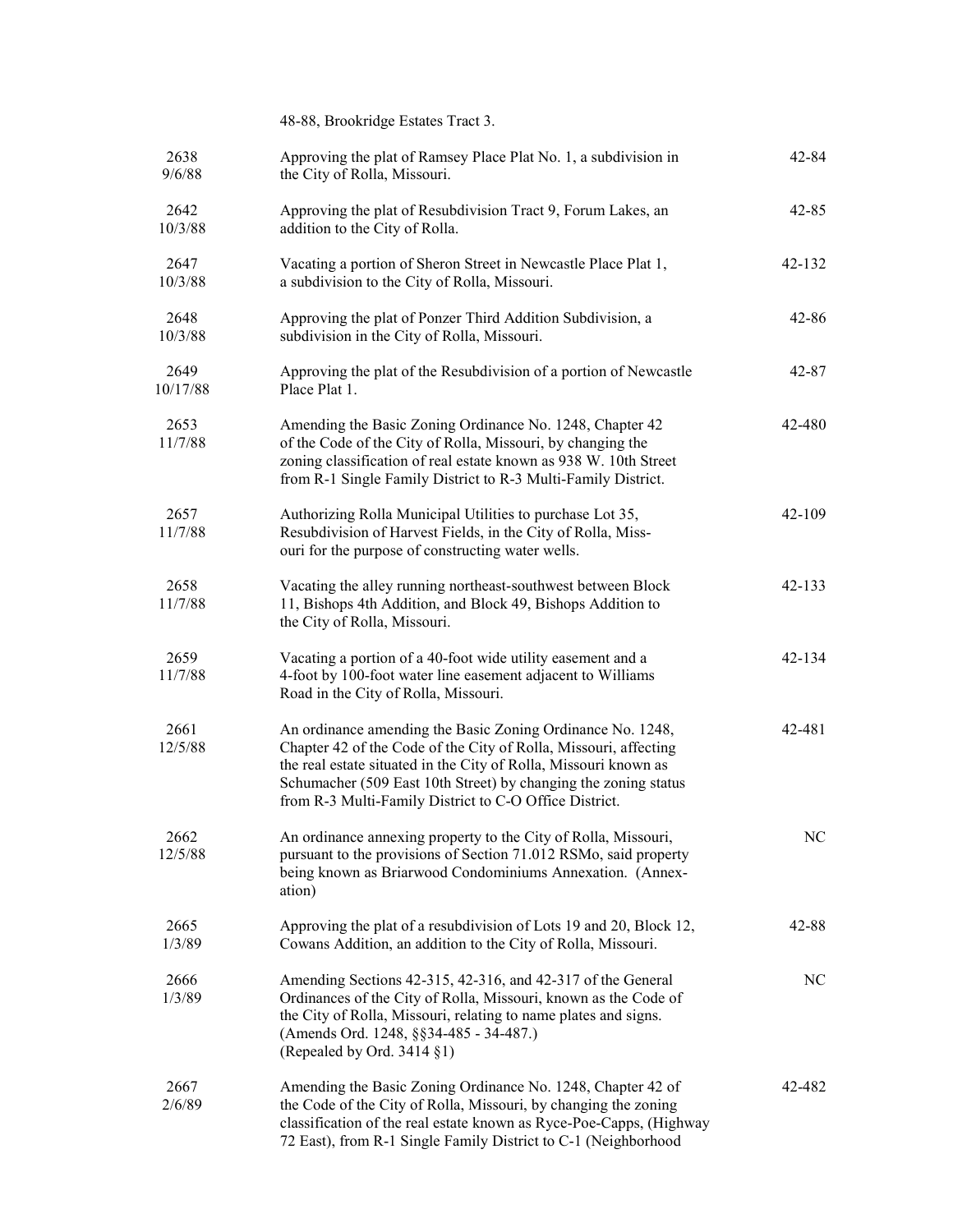Business District.

| 2668<br>2/6/89  | An ordinance accepting a tract of land for use as a public right of way<br>from the Briarwood Condominium Association.                                                                                                                                                                                                                      | 42-110     |
|-----------------|---------------------------------------------------------------------------------------------------------------------------------------------------------------------------------------------------------------------------------------------------------------------------------------------------------------------------------------------|------------|
| 2670<br>2/6/89  | Approving the plat of a resubdivision of Tracts 1 and 4, Forum<br>Lakes Subdivision, an Addition to the City of Rolla, Missouri.                                                                                                                                                                                                            | 42-89      |
| 2671<br>2/6/89  | Vacating a portion of an unnamed stub street north of Lynwood<br>Drive located between Lot 1 in Block 2, Ridgeview Subdivision<br>and Lot 10 in Block 1, Ridgeview Subdivision, an addition to the<br>City of Rolla, Missouri.                                                                                                              | $42 - 135$ |
| 2674<br>3/6/89  | Approving the plat of Maggi Place, an addition to the City of<br>Rolla, Missouri.                                                                                                                                                                                                                                                           | 42-90      |
| 2675<br>4/3/89  | Amending the Basic Zoning Ordinance No. 1248, Chapter 42 of<br>the Code of the City of Rolla, Missouri, by zoning the real estate<br>known as Briarwood to the R-3 Multi-Family District.                                                                                                                                                   | 42-483     |
| 2677<br>4/3/89  | An ordinance accepting the dedication of a tract of land for use as a<br>public right of way from the owners of Lot 110, Wedgewood Manor.                                                                                                                                                                                                   | 42-111     |
| 2686<br>7/10/89 | Amending the basic zoning ordinance 1248, Chapter 42 of the City<br>of Rolla, Missouri known as 908 & 912 West Tenth Street,<br>Aaron-Wilson Rezoning.                                                                                                                                                                                      | 42-484     |
| 2691<br>8/7/89  | Approving the Plat of Ramsey Place, No. 2, a subdivision in the<br>City of Rolla, Missouri.                                                                                                                                                                                                                                                 | 42-91      |
| 2698<br>9/5/89  | Vacating Asher Street at its present location between 10th and 11th<br>Streets and accepting the dedication of Asher Street to be constructed<br>276.99 feet east of its present location.                                                                                                                                                  | $42 - 136$ |
| 2699<br>9/5/89  | An ordinance vacating utility easement in the resubdivision of Tract<br>No. 2 Forum Lakes Addition.                                                                                                                                                                                                                                         | 42-137     |
| 2700<br>9/5/89  | An ordinance vacating a waterline easement along north property line<br>of 700 South Olive Street.                                                                                                                                                                                                                                          | 42-137.1   |
| 2701<br>9/5/89  | An ordinance approving the Plat of 10th Street Medical Center<br>Subdivision, a subdivision in the City of Rolla, Missouri.                                                                                                                                                                                                                 | 42-92      |
| 2706<br>10/2/89 | An ordinance approving the plat of Old Towne Place, an addition<br>to the City of Rolla, Missouri. (Amended by Ord. 2738)                                                                                                                                                                                                                   | 42-93      |
| 2709<br>11/6/89 | An ordinance amending the Basic Zoning Ordinance No. 1248,<br>Chapter 42 of the Code of the City of Rolla, Missouri, by<br>zoning the real estate known as Highway 63 North, Rhodes<br>Rezoning, from R-1 (Single Family District) to R-3 (Multi-<br>Family District) and R-1 (Single Family District) to C-2<br>(General Retail District). | 42-485     |
| 2711<br>12/5/89 | An ordinance amending the Basic Zoning Ordinance No. 1248,<br>Chapter 42 of the Code of the City of Rolla, Missouri, affecting<br>the real estate situated in the City of Rolla, Missouri known as<br>406 South Rolla Street, Morgan Rezoning.                                                                                              | 42-486     |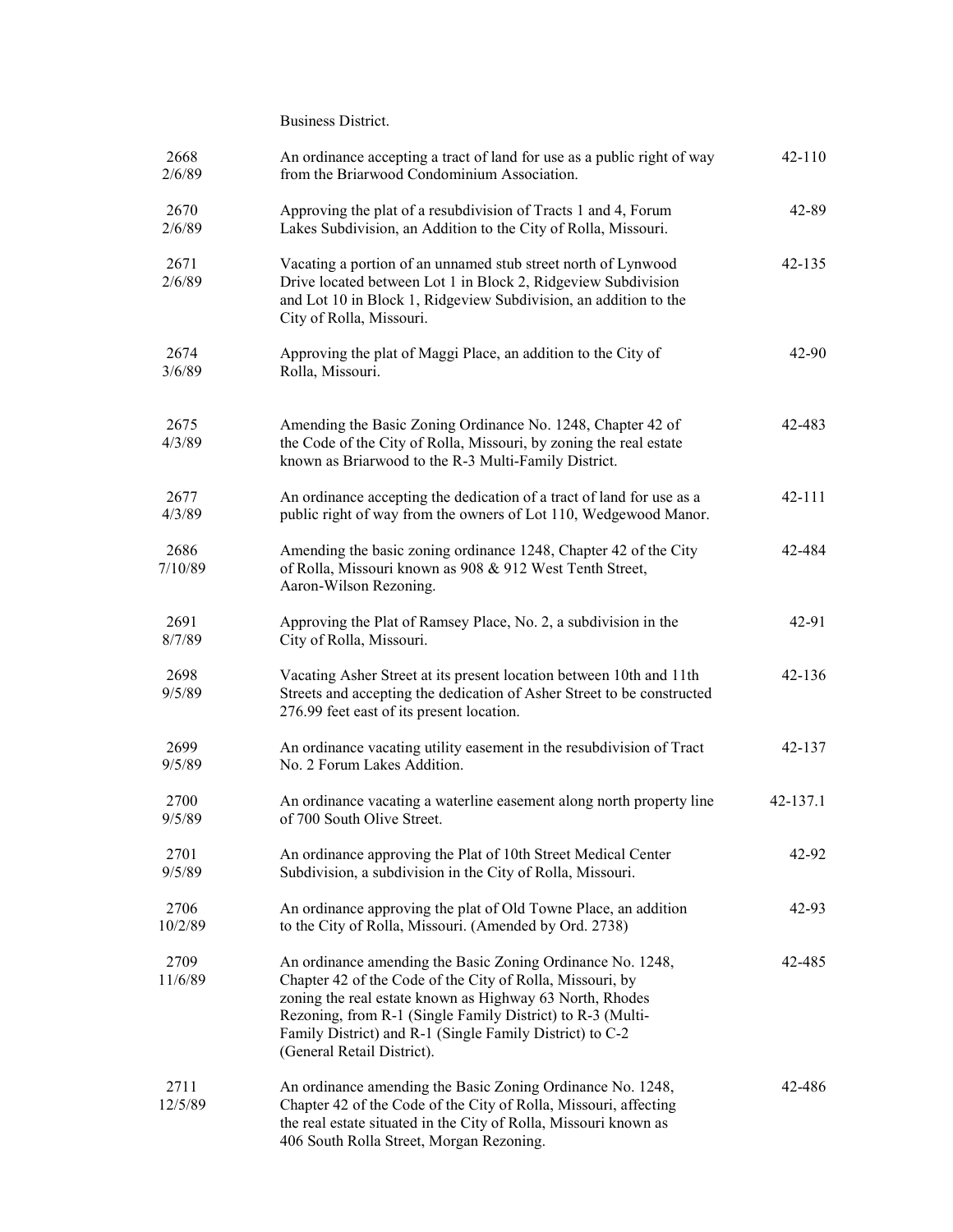| 2712<br>12/5/89 | An ordinance vacating Ninth Street between the Burlington<br>Railroad tracks and Olive Street.                                                                                                                                                                                                                                    | 42-137.2 |
|-----------------|-----------------------------------------------------------------------------------------------------------------------------------------------------------------------------------------------------------------------------------------------------------------------------------------------------------------------------------|----------|
| 2714<br>1/8/90  | An ordinance amending Section 42-341 of the Code of the<br>General Ordinances of the City of Rolla, Missouri, known as<br>The Code of the City of Rolla, Missouri relating to majority<br>necessary for protest or rezoning changes for the City of Rolla,<br>Missouri. (Amends Ord. 1248, §34-516)<br>(Repealed by Ord. 3414 §1) | NC       |
| 2715<br>1/8/90  | An ordinance amending the Basic Zoning Ordinance No. 1248,<br>Chapter 42 of the Code of the City of Rolla, Missouri affecting<br>the real estate situated in the City of Rolla, Missouri known as<br>Highway 63 South (Lions Club) zoning.                                                                                        | 42-487   |
| 2724<br>3/5/90  | An ordinance amending the Basic Zoning Ordinance No. 1248,<br>Chapter 42 of the Code of the City of Rolla, Missouri, relating<br>to shopping center regulations. (Amends Ord. 2461)<br>(Repealed by Ord. 3414 §1)                                                                                                                 | NC       |
| 2725<br>3/15/90 | An ordinance amending the Basic Zoning Ordinance No. 1248,<br>Chapter 42 of the Code of the City of Rolla, Missouri, affecting<br>the real estate situated in the City of Rolla, Missouri known as<br>Forum Shopping Center (Eisenberg) rezoning.                                                                                 | 42-488   |
| 2726<br>3/15/90 | An ordinance amending the Basic Zoning Ordinance No. 1248,<br>Chapter 42 of the Code of the City of Rolla, Missouri affecting<br>the real estate situated in the City of Rolla, Missouri known as<br>Lots 43 and 44 Brookridge Estates (VERCO, Inc.) rezoning.                                                                    | 42-489   |
| 2727<br>4/2/90  | An ordinance amending the Basic Zoning Ordinance No. 1248,<br>Chapter 42 of the Code of the City of Rolla, Missouri affecting<br>the real estate situated in the City of Rolla, Missouri known as<br>603 and 601 West Highway 72 (Dean) Rezoning.                                                                                 | 42-490   |
| 2735<br>6/4/90  | An ordinance amending the Basic Zoning Ordinance No. 1248,<br>Chapter 42 of the Code of the City of Rolla, Missouri affecting<br>the real estate situated in the City of Rolla, Missouri known as<br>Oak Knoll Country Estates Subdivision Zoning.                                                                                | 42-491   |
| 2738<br>6/4/90  | An ordinance approving the plat of a resubdivision of Old Towne<br>Place, an addition to the City of Rolla. (Amends Ord. 2706)                                                                                                                                                                                                    | 42-93    |
| 2741<br>7/2/90  | An ordinance vacating an existing sanitary sewer easement and<br>accepting a new sanitary sewer easement.                                                                                                                                                                                                                         | 42-137.3 |
| 2744<br>7/2/90  | An ordinance vacating utility easement in Lot A of Forum<br>Commercial Resubdivision and accepting utility easement<br>in said Lot A.                                                                                                                                                                                             | 42-137.4 |
| 2745<br>8/6/90  | An ordinance amending the Basic Zoning Ordinance No. 1248,<br>Chapter 42 of the Code of the City of Rolla, Missouri affecting<br>the real estate situated in the City of Rolla, Missouri known as<br>Parkview Fourth Subdivision Tract "A" (Stoltz) Rezoning.                                                                     | 42-492   |
| 2747<br>8/6/90  | An ordinance approving the Plat of a Resubdivision of Tract "A-4"<br>of the Resubdivision of Tract "A" of Eastmeadow, an addition to                                                                                                                                                                                              | 42-94    |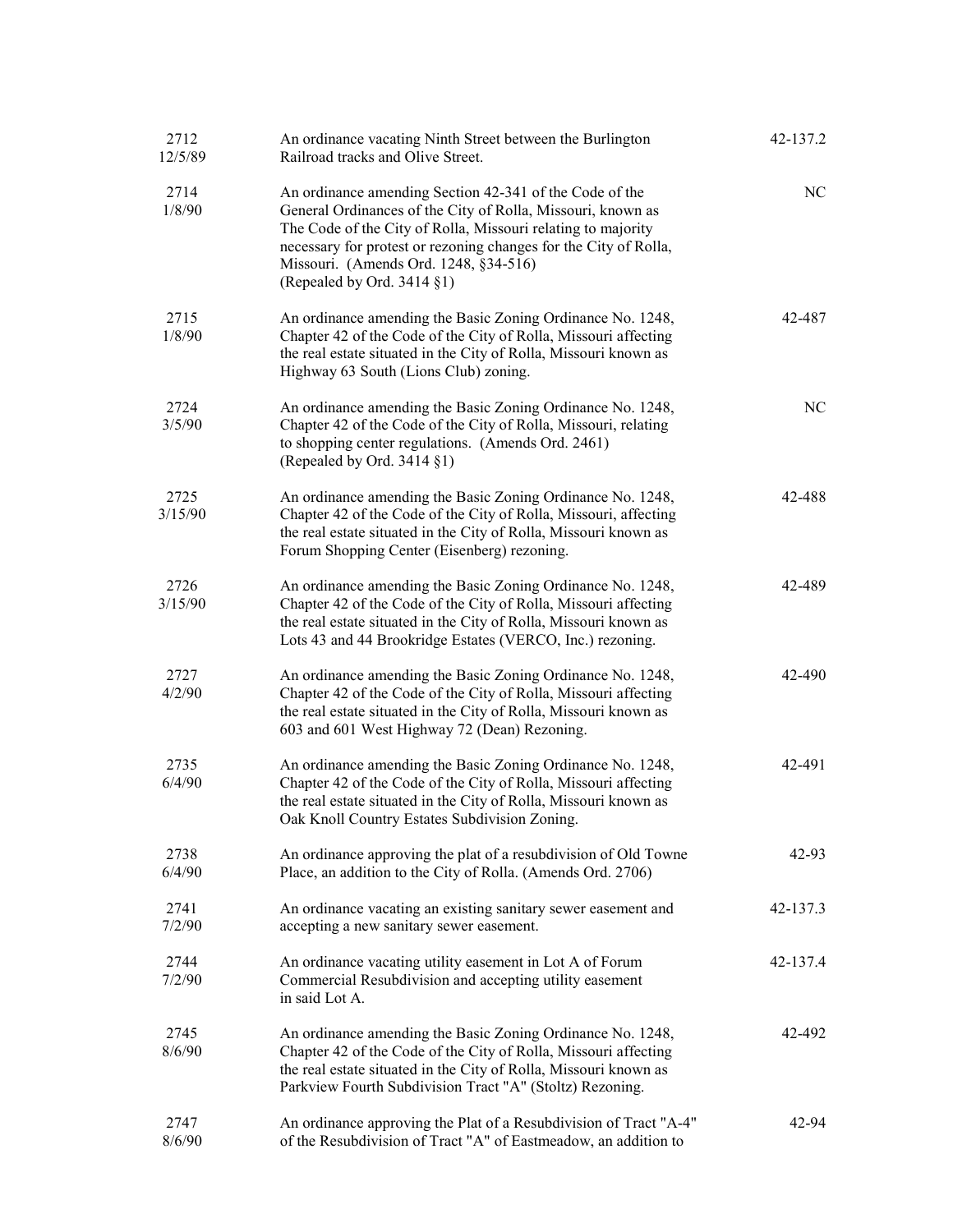| 2749<br>8/6/90  | the City of Rolla.<br>An ordinance amending Section 42-138 of the General Ordinances<br>of the City of Rolla, Missouri, known as the Code of the City of<br>Rolla, Missouri, relating to zoning definitions.<br>(Repealed by Ord. 3414 §1)                                         | NC       |
|-----------------|------------------------------------------------------------------------------------------------------------------------------------------------------------------------------------------------------------------------------------------------------------------------------------|----------|
| 2755<br>9/10/90 | An ordinance amending the Basic Zoning Ordinance No. 1248,<br>Chapter 42 of the Code of the City of Rolla, Missouri affecting<br>the real estate situated in the City of Rolla, Missouri known as<br>Tract 12, Forum Lakes Subdivision (SALLY) Rezoning.<br>(Amended by Ord. 2799) | 42-493   |
| 2756<br>9/10/90 | An ordinance approving the plat of Chasteen Subdivision, a<br>subdivision in the City of Rolla, Missouri.                                                                                                                                                                          | 42-95    |
| 2760<br>10/1/90 | An ordinance amending the Basic Zoning Ordinance No. 1248,<br>Chapter 42 of the Code of the City of Rolla, Missouri affecting<br>the real estate situated in the City of Rolla, Missouri known as<br>Oaklane Drive (Neil) Rezoning.                                                | 42-494   |
| 2761<br>11/5/90 | An ordinance amending the Basic Zoning Ordinance No. 1248,<br>Chapter 42 of the Code of the City of Rolla, Missouri affecting<br>the real estate situated in the City of Rolla, Missouri known as<br>Highway 72 East (Smith) Rezoning.                                             | 42-495   |
| 2762<br>11/5/90 | An ordinance vacating a portion of 5th Street from Rolla Street<br>East to the Railroad Tracks.                                                                                                                                                                                    | 42-137.5 |
| 2763<br>11/5/90 | An ordinance approving the Plat of the Franklin-Schweiss Addition.                                                                                                                                                                                                                 | 42-96    |
| 2767<br>12/3/90 | An ordinance amending the Basic Zoning Ordinance No. 1248,<br>Chapter 42 of the Code of the City of Rolla, Missouri affecting the<br>real estate situated in the City of Rolla, Missouri known as Rolla<br>Street (Powell) Rezoning.                                               | 42-496   |
| 2768<br>12/3/90 | An ordinance amending the Basic Zoning Ordinance No. 1248,<br>Chapter 42 of the Code of the City of Rolla, Missouri affecting the<br>real estate situated in the City of Rolla, Missouri known as Pine Tree<br>Road (Scott) Rezoning.                                              | 42-497   |
| 2769<br>12/3/90 | An ordinance vacating an Alley adjacent to Lots 8 and 9, Block 1<br>in the Townsend Addition.                                                                                                                                                                                      | 42-137.6 |
| 2770<br>12/3/90 | An ordinance vacating an Alley in Block 16 of the Holloway<br>Addition.                                                                                                                                                                                                            | 42-137.7 |
| 2771<br>1/7/91  | An ordinance amending the Basic Zoning Ordinance No. 1248,<br>Chapter 42 of the Code of the City of Rolla, Missouri affecting<br>the real estate situated in the City of Rolla, Missouri known<br>as Highway 63 (Dean, Etal) Rezoning.                                             | 42-498   |
| 2773<br>1/7/91  | An ordinance amending the Basic Zoning Ordinance No. 1248,<br>of the Code of the City of Rolla, Missouri relating to general<br>provisions and pertaining to Chapter 42, Section 42-139 of<br>the Rolla City Code. (Amends Ord. 1248, §34.020)<br>(Repealed by Ord. 3414 §1)       | NC       |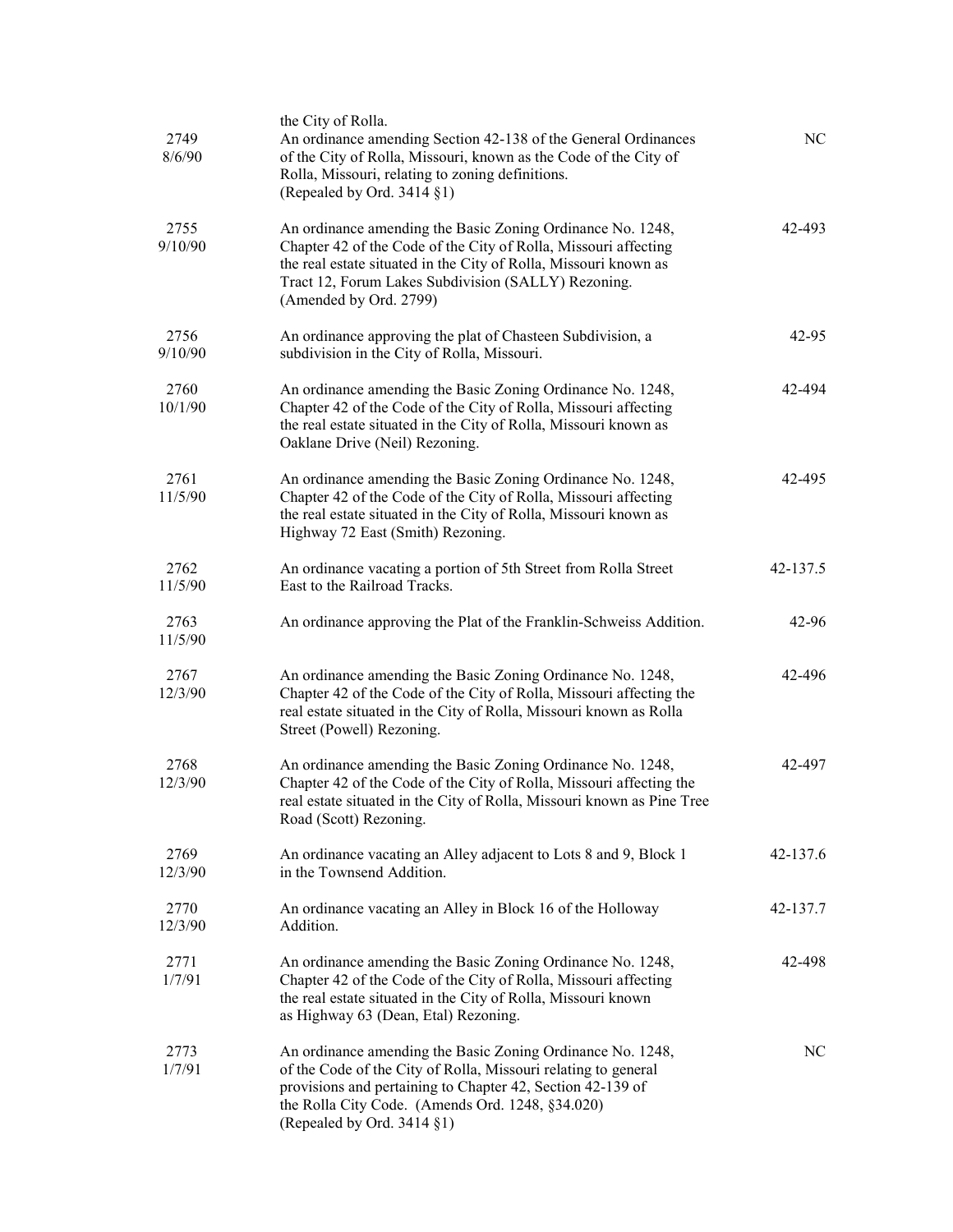| 2775<br>3/4/91 | An ordinance amending the Basic Zoning Ordinance No. 1248,<br>Chapter 42 of the Code of the City of Rolla, Missouri affecting<br>the real estate situated in the City of Rolla, Missouri known as<br>Oak Lane Drive (Trevett) Rezoning.                                               | 42-499     |
|----------------|---------------------------------------------------------------------------------------------------------------------------------------------------------------------------------------------------------------------------------------------------------------------------------------|------------|
| 2776<br>3/4/91 | An ordinance vacating a portion of Park Street between 9th<br>Street and 10th Street.                                                                                                                                                                                                 | 42-137.8   |
| 2778<br>3/4/91 | An ordinance vacating a portion of Sharp Road.                                                                                                                                                                                                                                        | 42-137.9   |
| 2779<br>3/4/91 | An ordinance vacating an easement for an alley located in Block<br>87, Bishops Addition.                                                                                                                                                                                              | 42-137.10  |
| 2781<br>4/1/91 | An ordinance amending the Basic Zoning Ordinance No. 1248,<br>Chapter 42 of the Code of the City of Rolla, Missouri affecting<br>the real estate situated in the City of Rolla, Missouri known as<br>Martin Spring Drive (Eagles) Rezoning.                                           | 42-500     |
| 2783<br>4/1/91 | An ordinance amending the Basic Zoning Ordinance No. 1248,<br>Chapter 42 of the Code of the City of Rolla, Missouri affecting<br>the real estate situated in the City of Rolla, Missouri known as<br>820 Highway 72 (Ferrell-Mooney) Rezoning.                                        | 42-501     |
| 2784<br>5/6/91 | An ordinance amending the Basic Zoning Ordinance No. 1248,<br>Chapter 42 of the Code of the City of Rolla, Missouri affecting<br>the real estate situated in the City of Rolla, Missouri known as<br>Lots 16, 17 and 18 Maggi Place Addition (Watson, Smith and<br>Cundiff) Rezoning. | 42-502     |
| 2785<br>5/6/91 | An ordinance amending the Basic Zoning Ordinance No. 1248,<br>Chapter 42 of the Code of the City of Rolla, Missouri affecting<br>the real estate situated in the City of Rolla, Missouri known as<br>Highway "V" (Schuman Annexation) rezoning.                                       | $42 - 503$ |
| 2787<br>5/6/91 | Approving the plat for the dedication of portions of Southview and<br>Winchester Drives in the City of Rolla, Missouri.                                                                                                                                                               | 42-97      |
| 2788<br>5/6/91 | Approving the plat of Scottsvale Subdivision, a subdivision in<br>the City of Rolla, Missouri.                                                                                                                                                                                        | 42-98      |
| 2789<br>5/6/91 | Approving the plat of a resubdivision of Lots 16, 17, 18, 23 and<br>24 of Maggi Place, an addition to the City of Rolla.                                                                                                                                                              | 42-99      |
| 2791<br>6/3/91 | An ordinance amending the Basic Zoning Ordinance No. 1248,<br>Chapter 42 of the Code of the City of Rolla, Missouri affecting<br>the real estate situated in the City of Rolla, Missouri known as<br>Brookridge Estates No. 2 (Verco, Inc.) Rezoning.                                 | 42-504     |
| 2792<br>6/3/91 | An ordinance approving the plat of Huntington Estates No. 1,<br>a resubdivision of Brookridge Estates No. 2, a subdivision in<br>the City of Rolla, Missouri.                                                                                                                         | 42-100     |
| 2793<br>6/3/91 | An ordinance amending the Basic Zoning Ordinance No. 1248,<br>Chapter 42 of the Code of the City of Rolla, Missouri affecting<br>the real estate situated in the City of Rolla, Missouri known as<br>Lanning Lane (Lanning) Rezoning.                                                 | 42-505     |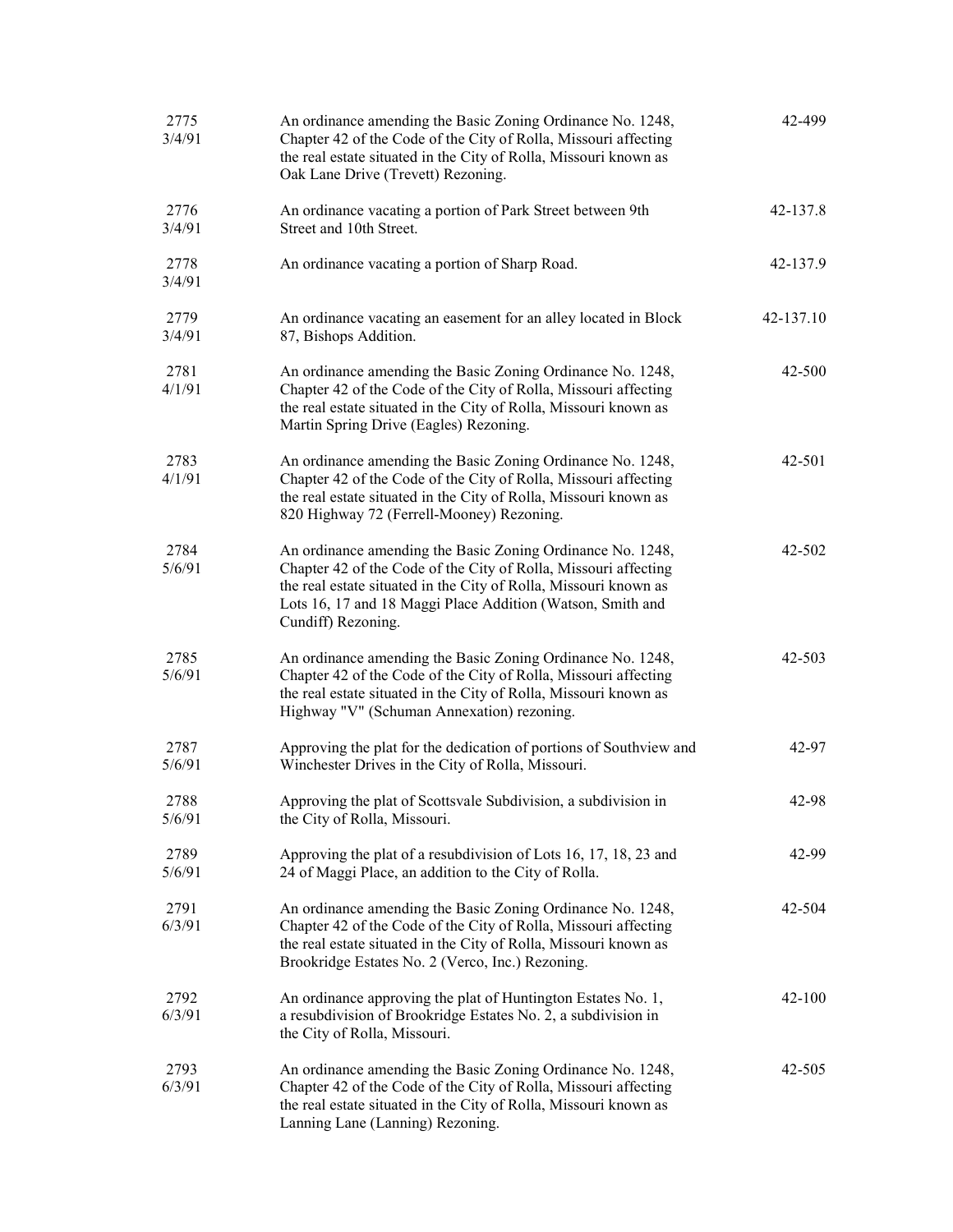| 2794<br>6/3/91  | An ordinance vacating an alley located in Block 8, of the<br>Newmans Addition to the City of Rolla, Missouri.                                                                                                                                                                                                                                                                                     | 42-137.11                                   |
|-----------------|---------------------------------------------------------------------------------------------------------------------------------------------------------------------------------------------------------------------------------------------------------------------------------------------------------------------------------------------------------------------------------------------------|---------------------------------------------|
| 2795<br>7/1/91  | An ordinance amending the Basic Zoning Ordinance No. 1248,<br>Chapter 42 of the Code of the City of Rolla, Missouri affecting<br>the real estate situated in the City of Rolla, Missouri known as<br>Highway 72 East (SED Investments, Inc., et al) Rezoning.                                                                                                                                     | 42-506                                      |
| 2797<br>7/1/91  | An ordinance approving the plat of a resubdivision of a portion of<br>Tract 12, Forum Lakes, an addition to the City of Rolla.                                                                                                                                                                                                                                                                    | 42-101                                      |
| 2799<br>8/5/91  | An ordinance amending ordinance 2755 which amended the<br>Basic Zoning Ordinance No. 1248, Chapter 42 of the Code of<br>the City of Rolla, Missouri and lifting special use restrictions<br>affecting the real estate situated in the City of Rolla, Missouri<br>known as Tract 12, Forum Lakes Subdivision (Sally) Rezoning.<br>(Amends Ord. 2755)                                               | 42-493                                      |
| 2802<br>8/5/91  | An ordinance vacating an easement for an alley located in Block<br>45, Bishops Addition.                                                                                                                                                                                                                                                                                                          | 42-137.12                                   |
| 2805<br>9/9/91  | An ordinance amending the basic zoning ordinance No. 1248,<br>Chapter 42 of the Code of the City of Rolla, Missouri affecting<br>the real estate situated in the City of Rolla, Missouri known as<br>Ramsey Place (Campbell) Rezoning.                                                                                                                                                            | 42-507                                      |
| 2807<br>9/9/91  | An ordinance vacating a portion of Third Street between Main<br>Street and the Burlington/Northern Railroad right of way and a<br>portion of Main Street between Second Street and Third Street<br>and retaining a 15-foot wide utility easement.                                                                                                                                                 | 42-137.27                                   |
| 2808<br>9/9/91  | An ordinance approving the plat of a resubdivision of a portion<br>of Tract 5, Forum Lakes, an addition to the City of Rolla.                                                                                                                                                                                                                                                                     | 42-102                                      |
| 2812<br>10/7/91 | An ordinance amending the Basic Zoning Ordinance No. 1248,<br>Chapter 42 of the Code of the City of Rolla, Missouri affecting<br>the real estate situated in the City of Rolla, Missouri known as<br>Brookridge Estates No. 2 (VERCO, INC.) Rezoning.                                                                                                                                             | 42-508                                      |
| 2813<br>10/7/91 | An ordinance approving the plat of Huntington Estates No. 2,<br>a resubdivision of Brookridge Estates No. 2, an addition to the<br>City of Rolla.                                                                                                                                                                                                                                                 | $42 - 103$                                  |
| 2822<br>12/2/91 | An ordinance to authorize the mayor of the City of Rolla,<br>Missouri, to execute a quit claim deed in favor of Frank B.<br>Powell Lumber Company, Inc., for the purpose of extinguishing<br>certain utility easements held by the City of Rolla, Missouri<br>and to accept conveyance to the City of Rolla, Missouri, of an<br>alternate easement and a strip of land for widening Lanning Lane. | $42 - 111.1,$<br>$42 - 111.2,$<br>42-137.13 |
| 2823<br>12/2/91 | An ordinance vacating an existing utility easement and accepting<br>a new utility easement.                                                                                                                                                                                                                                                                                                       | 42-137.14                                   |
| 2836<br>2/3/92  | An ordinance vacating an existing utility easement and accepting<br>a new utility easement.                                                                                                                                                                                                                                                                                                       | 42-137.15                                   |
| 2837<br>3/2/92  | An ordinance amending the Basic Zoning Ordinance No. 1248<br>Chapter 42 of the Code of the City of Rolla, Missouri affecting                                                                                                                                                                                                                                                                      | 42-509                                      |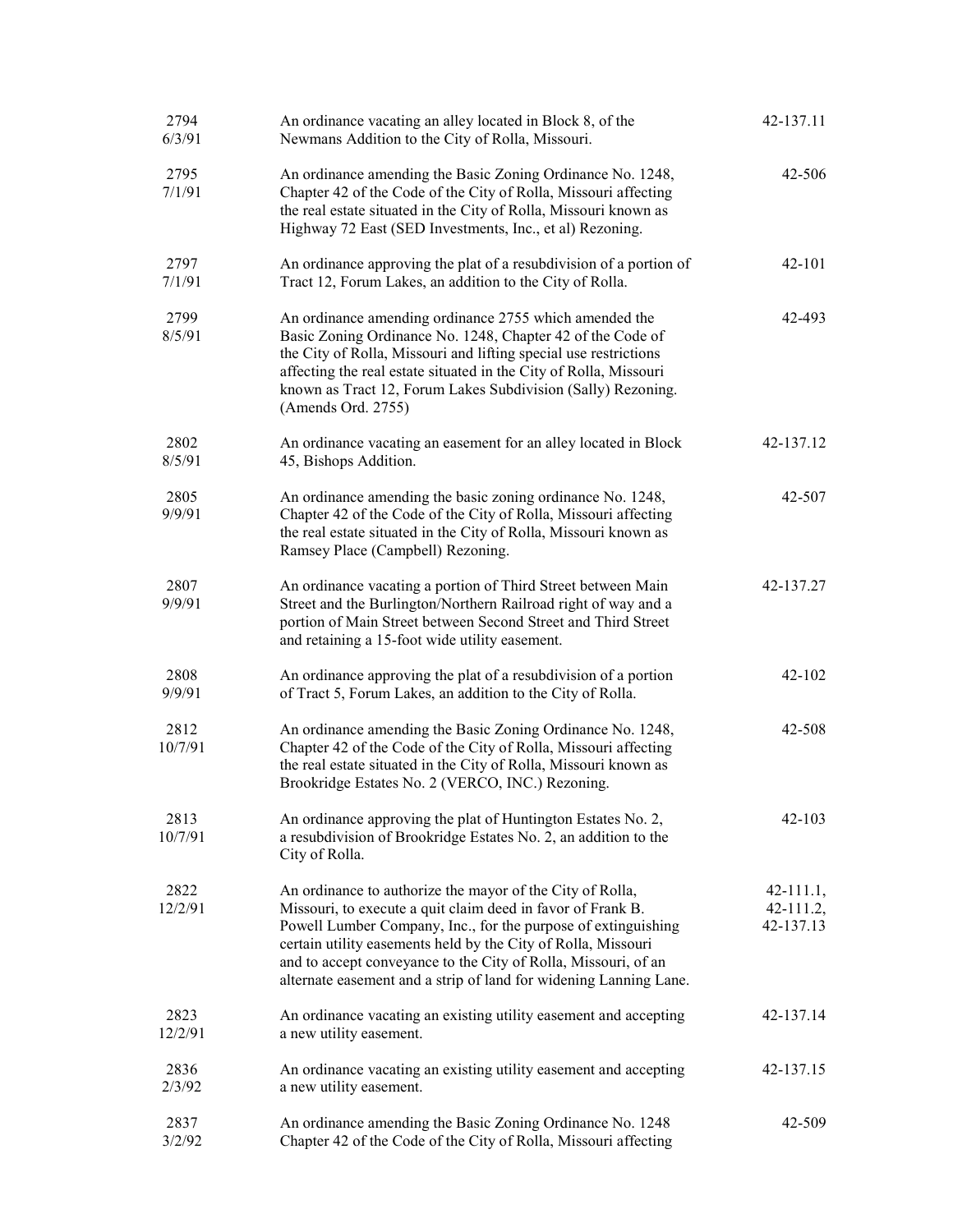|                | the real estate situated in the City of Rolla, Missouri known as<br>U.S.G.S. East side rezoning.                                                                                                                                                                                                           |              |
|----------------|------------------------------------------------------------------------------------------------------------------------------------------------------------------------------------------------------------------------------------------------------------------------------------------------------------|--------------|
| 2838<br>3/2/92 | An ordinance approving the plat of Tract 7 Forum Lakes, a<br>resubdivision of Tract 7 Forum Lakes, an addition to the City of<br>Rolla, Missouri.                                                                                                                                                          | $42 - 103.1$ |
| 2839<br>3/2/92 | An ordinance approving the plat of Tract No. 1 Silverleaf Subdivision,<br>a resubdivision of Ramsey Place, an addition to the City of Rolla.                                                                                                                                                               | 42-103.2     |
| 2841<br>3/2/92 | An ordinance enacting Section 42-17 of the Code of the City of Rolla,<br>Missouri, relating to limitations on rezoning requests.<br>(Repealed by Ord. 3171)                                                                                                                                                | NC           |
| 2843<br>4/6/92 | An ordinance vacating utility easement on Lot 38 in the Newcastle<br>Place Plat No. 1 Subdivision.                                                                                                                                                                                                         | 42-137.16    |
| 2844<br>4/6/92 | An ordinance vacating existing utility and sewer easements and<br>accepting new utility and sewer easements.                                                                                                                                                                                               | 42-137.17    |
| 2847<br>5/4/92 | An ordinance approving the plat of Richfountain Place, a subdivision<br>in the City of Rolla, Missouri.                                                                                                                                                                                                    | 42-103.3     |
| 2849<br>6/1/92 | An ordinance amending the Basic Zoning Ordinance No. 1248,<br>Chapter 42 of the Code of the City of Rolla, Missouri affecting<br>the real estate situated in the City of Rolla, Missouri known as<br>Sherman Avenue Rezoning.                                                                              | $42 - 510$   |
| 2850<br>6/1/92 | An ordinance vacating Fourth Street between Kroger's West<br>property line and the Missouri State Highway 63 right-of-way.                                                                                                                                                                                 | 42-137.18    |
| 2851<br>6/1/92 | An ordinance vacating an as-platted 60-foot street right-of-way<br>and accepting an as-built 60-foot street right-of-way located on<br>the Cantex property in the Rolla Industrial Park.                                                                                                                   | 42-137.19    |
| 2853<br>7/6/92 | An ordinance approving a planned unit development plan<br>submitted for consideration according to the provisions of<br>Article III, Chapter 42 of the Code of the City of Rolla,<br>Missouri, affecting lands situated north of 10th Street and                                                           | 42-376       |
| 2854<br>7/6/92 | abutting the east corporate limits in the City of Rolla, Missouri.<br>An ordinance amending the Basic Zoning Ordinance No. 1248<br>Chapter 42 of the Code of the City of Rolla, Missouri affecting<br>the real estate situated in the City of Rolla, Missouri known as<br>UMR/Interstate 44 (NW) Rezoning. | 42-511       |
| 2856<br>7/6/92 | An ordinance amending Section 42-33 of the General Ordinances<br>of the City of Rolla, Missouri, known as the Code of the City<br>of Rolla, Missouri, relating to sidewalk requirements in<br>subdivisions. (Amends Ord. 2509; Amended by Ord. 3059, §4)<br>(Repealed by Ord. 3485, §1)                    | NC           |
| 2863<br>8/3/92 | An ordinance approving the plat of the Division of Tract "B"<br>of resubdivision of Lots 16, 17, 18 Maggi Place Subdivision,<br>an addition to the City of Rolla.                                                                                                                                          | 42-103.4     |
| 2864<br>8/3/92 | An ordinance approving the plat of the resubdivision of a part<br>of Tract 1 of Heritage Heights, an addition to the City of Rolla,<br>Missouri.                                                                                                                                                           | 42-103.5     |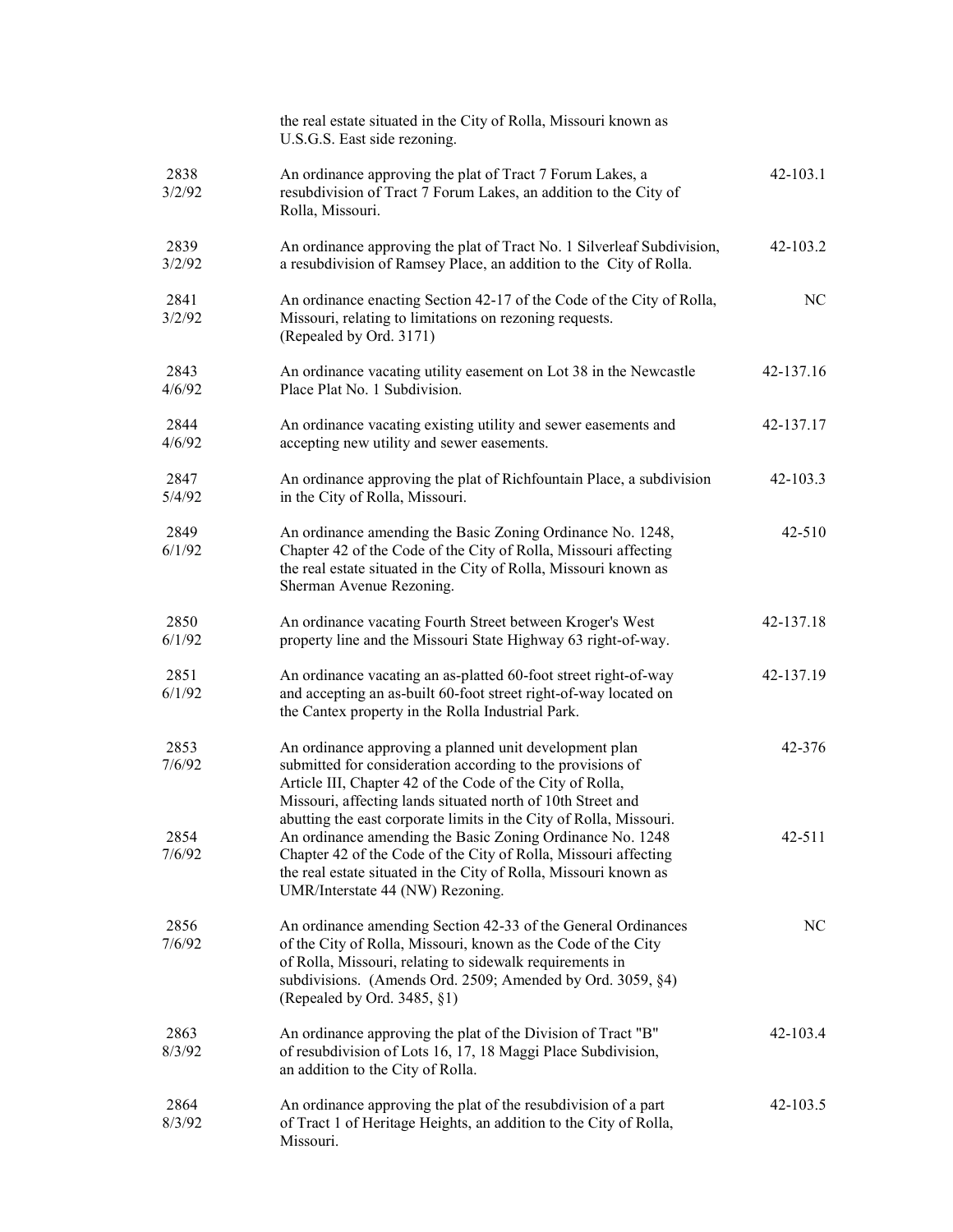| 2865<br>8/3/92  | An ordinance approving the plat of the resubdivision of a portion<br>of Tract 12, Forum Lakes, an addition to the City of Rolla,<br>Missouri.                                                                                                                                                                                                                                                                                         | 42-103.6   |
|-----------------|---------------------------------------------------------------------------------------------------------------------------------------------------------------------------------------------------------------------------------------------------------------------------------------------------------------------------------------------------------------------------------------------------------------------------------------|------------|
| 2877<br>10/5/92 | An ordinance approving the plat of the resubdivision of a portion<br>of Lots 82 and 83, Railroad Addition, a subdivision in the City<br>of Rolla, Missouri.                                                                                                                                                                                                                                                                           | 42-103.7   |
| 2878<br>11/2/92 | An ordinance amending the Basic Zoning Ordinance No. 1248,<br>Chapter 42 of the Code of the City of Rolla, Missouri affecting<br>the real estate situated in the City of Rolla, Missouri known as<br>Northeast 40 acres (City of Rolla) Rezoning.                                                                                                                                                                                     | 42-512     |
| 2880<br>11/2/92 | An ordinance approving the plat of the Wal-Mart Supercenter<br>Plaza, a subdivision in the City of Rolla, Missouri.                                                                                                                                                                                                                                                                                                                   | 42-103.8   |
| 2881<br>11/2/92 | An ordinance approving the plat of Lots G $&$ H (now called<br>I & J), of the resubdivision of Lot 1 of the resubdivision of a<br>portion of Tract 12, Forum Lakes Addition, an addition to the<br>City of Rolla.                                                                                                                                                                                                                     | 42-103.9   |
| 2887<br>12/7/92 | An ordinance approving the plat of the Resubdivision of Tract<br>B-2 of the Resubdivision of Tract B of the Resubdivision of Lots<br>16, 17, 18, 23 and 24 of Maggi Place, an addition to the City of Rolla.                                                                                                                                                                                                                          | 42-103.10  |
| 2898<br>2/1/93  | An ordinance approving the plat of the resubdivision of Holloways<br>First Addition, Second Plat, an addition to the City of Rolla.                                                                                                                                                                                                                                                                                                   | 42-103.11  |
| 2900<br>2/4/93  | An ordinance enacting Section 42-137.20 of the General Ordinances<br>of the City of Rolla, Missouri, known as the Code of the City of<br>Rolla, Missouri, relating to authorizing the mayor of the City of<br>Rolla, Missouri, to convey real property owned by the City to<br>Douglas C. and Ina J. Harvey in return for Douglas C. and Ina J.<br>Harvey conveying to the City like kind real property of equal or<br>greater value. | 42-137.20  |
| 2901<br>3/1/93  | An ordinance amending the Basic Zoning Ordinance No. 1248,<br>Chapter 42 of the code of the City of Rolla, Missouri affecting<br>the real estate situated in the City of Rolla, Missouri, known as<br>Lots 1 and 2 Maxwell Subdivision (Gideon) zoning.                                                                                                                                                                               | $42 - 513$ |
| 2902<br>3/1/93  | An ordinance amending the Basic Zoning Ordinance No. 1248,<br>Chapter 42 of the Code of the City of Rolla, Missouri affecting<br>the real estate situated in the City of Rolla, Missouri known as<br>Houston Woods (Scott) Rezoning.                                                                                                                                                                                                  | 42-514     |
| 2905<br>3/1/93  | An ordinance approving the plat of the Resubdivision of Tract 3<br>Forum Lakes Subdivision, an addition to the City of Rolla.                                                                                                                                                                                                                                                                                                         | 42-103.12  |
| 2908<br>3/1/93  | An ordinance accepting the dedication of a tract of land for use as<br>a public right-of-way from the owners of Aldi Subdivision.                                                                                                                                                                                                                                                                                                     | 42-111.3   |
| 2912<br>4/5/93  | An ordinance vacating a portion of the alley running north and<br>south through Block 42 in Bishop's Addition to the City of<br>Rolla, Missouri.                                                                                                                                                                                                                                                                                      | 42-137.21  |
| 2916            | An ordinance approving the plat of the Resubdivision of Tract A,                                                                                                                                                                                                                                                                                                                                                                      | 42-103.13  |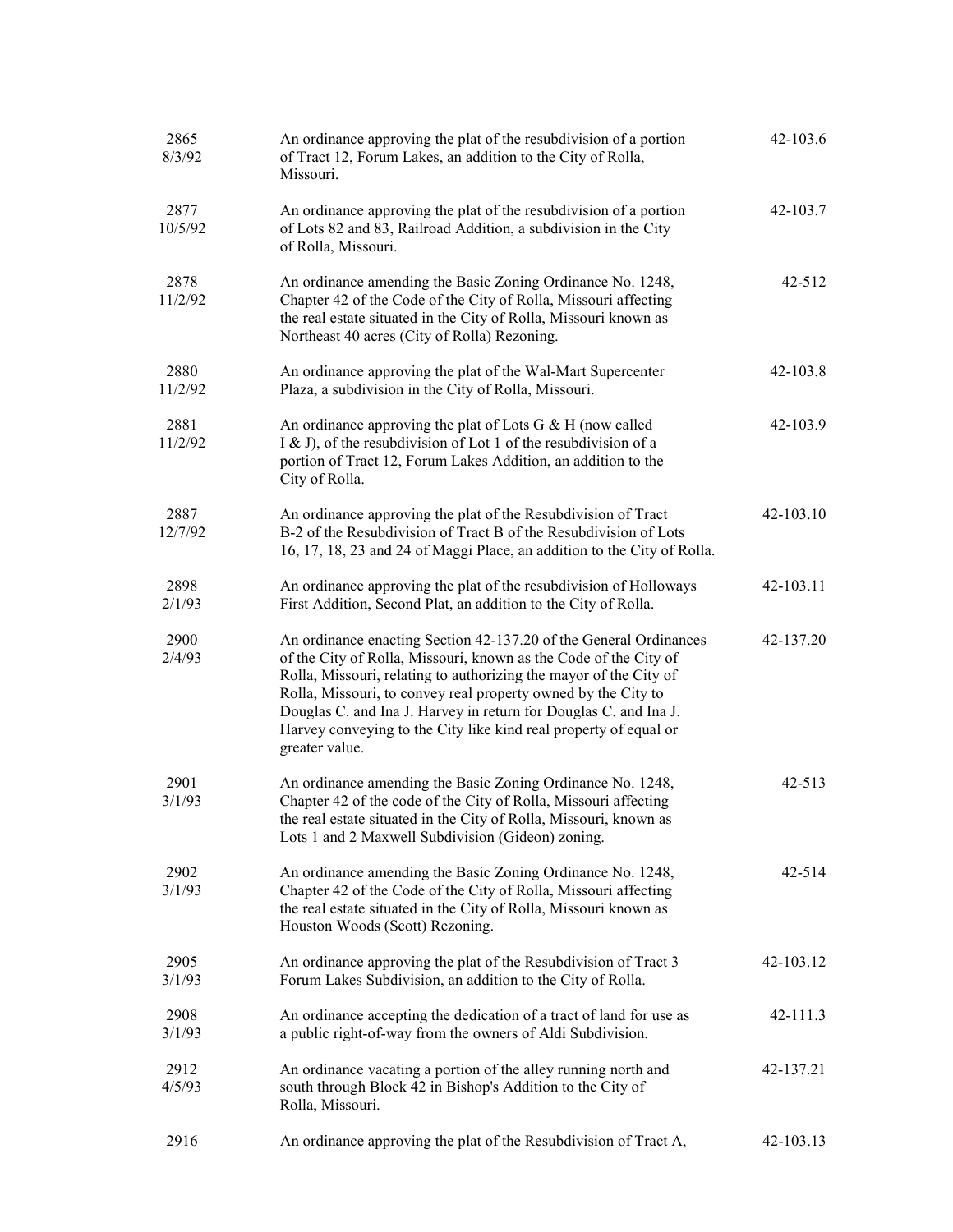| 5/3/93          | Maggi Place, an addition to the City of Rolla, Missouri.                                                                                                                                                                                                                                                             |            |
|-----------------|----------------------------------------------------------------------------------------------------------------------------------------------------------------------------------------------------------------------------------------------------------------------------------------------------------------------|------------|
| 2917<br>5/3/93  | An ordinance approving the plat of the Resubdivision of Tract<br>11 of Forum Lakes Subdivision, an addition to the City of Rolla.                                                                                                                                                                                    | 42-103.14  |
| 2918<br>5/3/93  | An ordinance approving the plat of the Rolla Recycling Center<br>Subdivision, an addition to the City of Rolla, Missouri.                                                                                                                                                                                            | 42-103.15  |
| 2921<br>5/19/93 | An ordinance amending the Basic Zoning Ordinance No. 1248,<br>Chapter 42 of the Code of the City of Rolla, Missouri affecting<br>the real estate situated in the City of Rolla, Missouri known as<br>Rolla Recycling Center Subdivision Rezoning.                                                                    | $42 - 515$ |
| 2922<br>6/7/93  | An ordinance amending the Basic Zoning Ordinance No. 1248,<br>Chapter 42 of the Code of the City of Rolla, Missouri affecting<br>the real estate situated in the City of Rolla, Missouri known as<br>Ozark Terrace Lots 4, 5, 6 & 7 (Rolla Lodge #2461 B.P.O.E.)<br>Zoning.                                          | $42 - 516$ |
| 2923<br>6/7/93  | An ordinance amending the Basic Zoning Ordinance No. 1248<br>of the Code of the City of Rolla, Missouri, relating to general<br>provisions and pertaining to Chapter 42, Section 42-269 of the<br>Rolla City Code. (Repealed by Ord. 3414 §1)                                                                        | NC         |
| 2930<br>7/6/93  | An ordinance vacating an easement for an alley located in Block<br>89 of the Bishops Second Addition. (Amended by Ord. 2976)                                                                                                                                                                                         | 42-137.22  |
| 2931<br>7/6/93  | An ordinance vacating a street right-of-way easement located<br>adjacent to Lots 1 thru 10 of the Heritage Heights Subdivision.                                                                                                                                                                                      | 42-137.23  |
| 2932<br>7/6/93  | An ordinance accepting the dedication of a tract of land for use<br>as a public right-of-way for the north extension of McCutchen Drive.                                                                                                                                                                             | 42-111.4   |
| 2937<br>8/2/93  | An ordinance amending the Basic Zoning Ordinance No. 1248,<br>Chapter 42 of the Code of the City of Rolla, Missouri affecting<br>the real estate situated in the City of Rolla, Missouri known as<br>Heritage Heights Subdivision fractional part of Lots 54, 55, 69,<br>70, 71 and all of Lot 72 (Owsley) Rezoning. | 42-517     |
| 2941<br>8/2/93  | An ordinance amending the Basic Zoning Ordinance No. 1248,<br>Chapter 42 of the Code of the City of Rolla, Missouri affecting<br>the real estate situated in the City of Rolla, Missouri known as<br>James/Gilmore (North) Zoning.                                                                                   | 42-518     |
| 2942<br>8/2/93  | An ordinance approving the plat of the Mossman Subdivision,<br>a subdivision in the City of Rolla, Missouri.                                                                                                                                                                                                         | 42-103.16  |
| 2943<br>8/2/93  | An ordinance approving the plat of the Deer Crossing Subdivi-<br>sion, a subdivision in the City of Rolla, Missouri.                                                                                                                                                                                                 | 42-103.17  |
| 2947<br>9/7/93  | An ordinance amending the Basic Zoning Ordinance No. 1248,<br>Chapter 42 of the Code of the City of Rolla, Missouri affecting<br>the real estate situated in the City of Rolla, Missouri known as<br>Bridge School Road (Pet Nutrition) Zoning.                                                                      | 42-519     |
| 2948<br>9/7/93  | An ordinance amending the Basic Zoning Ordinance No. 1248,<br>Chapter 42 of the Code of the City of Rolla, Missouri affecting<br>the real estate situated in the City of Rolla, Missouri known as                                                                                                                    | 42-520     |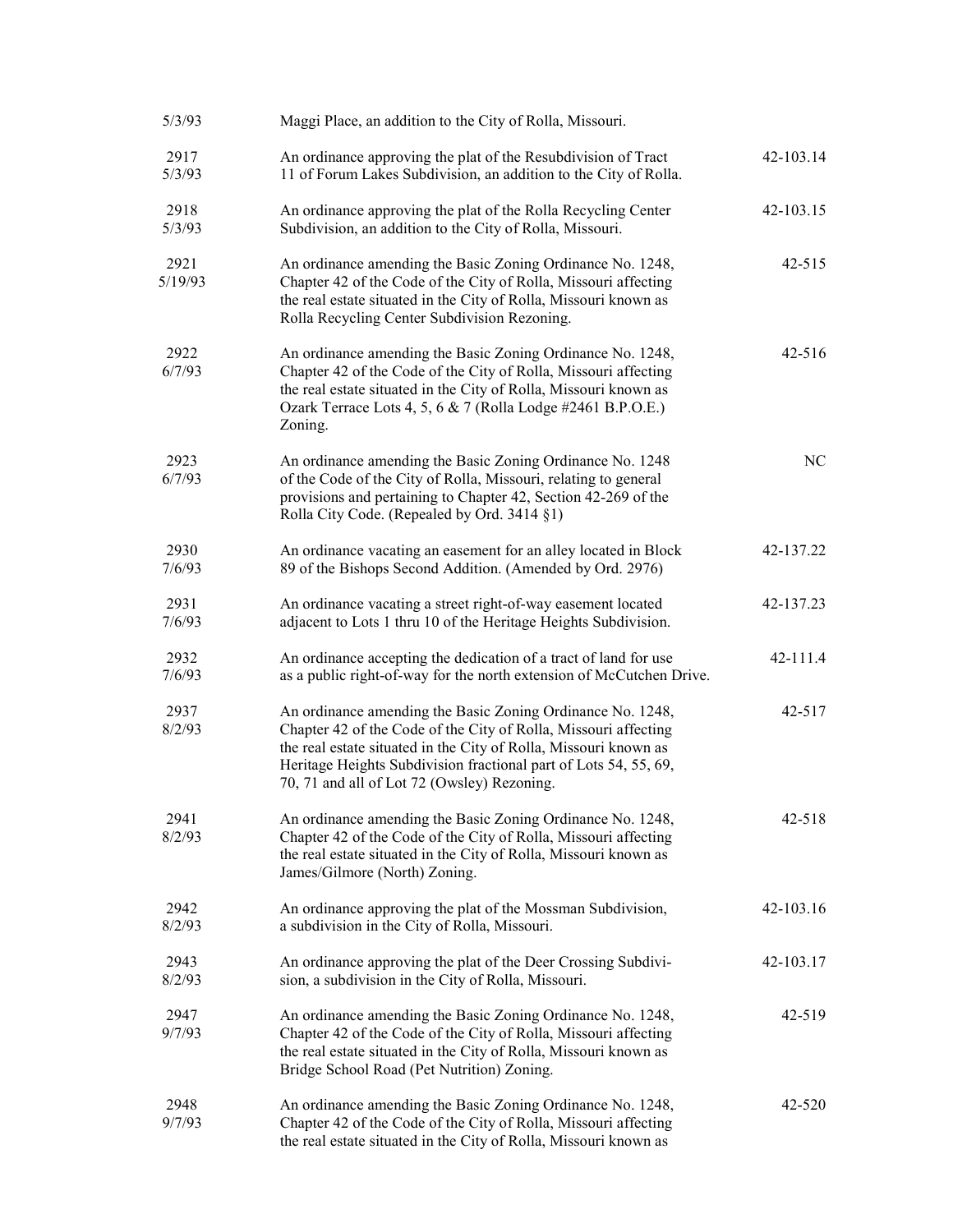|                 | Hutchinson Subdivision Plat No. 2, Highway 72 and Sheron<br>Avenue (Chymiak) Rezoning.                                                                                                                                                                                                                                        |           |
|-----------------|-------------------------------------------------------------------------------------------------------------------------------------------------------------------------------------------------------------------------------------------------------------------------------------------------------------------------------|-----------|
| 2951<br>9/7/93  | An ordinance approving the plat of the Resubdivision of<br>Scottsvale Subdivision, an addition to the City of Rolla.                                                                                                                                                                                                          | 42-103.18 |
| 2954<br>10/4/93 | An ordinance approving the plat of the Hutchinson Subdivision<br>No. 2, a subdivision in the City of Rolla, Missouri.                                                                                                                                                                                                         | 42-103.19 |
| 2959<br>11/1/93 | An ordinance approving the plat of the resubdivision of Tracts<br>"B-2", "B-3" & "B-4" of the resubdivision of Tract B of the<br>Eastmeadow Subdivision, an addition to the City of Rolla.                                                                                                                                    | 42-103.20 |
| 2961<br>12/6/93 | An ordinance approving the final plat of the Paul Lewis<br>Subdivision First Plat, a subdivision in the City of Rolla,<br>Missouri.                                                                                                                                                                                           | 42-103.21 |
| 2962<br>12/6/93 | An ordinance amending chapter 42 of the General Ordinances<br>of the City of Rolla, Missouri, known as the Code of the<br>City of Rolla, Missouri, relating to subdivisions.<br>(Repealed by Ord. 3485, §1)                                                                                                                   | NC        |
| 2968<br>12/6/93 | An ordinance amending Section 42-279 of the General<br>Ordinances of the City of Rolla, Missouri, known as the<br>Code of the City of Rolla, Missouri, relating to screening<br>of commercial property. (Repealed by Ord. 3414, §1)                                                                                           | NC        |
| 2972<br>1/3/94  | An ordinance approving the final plat of the Hy Point<br>Industrial Park South Subdivision, a subdivision in the City<br>of Rolla, Missouri.                                                                                                                                                                                  | 42-103.22 |
| 2973<br>1/3/94  | An ordinance approving the final plat of the Second Fire<br>Station Plat No. 1 Subdivision, a subdivision in the City of<br>Rolla, Missouri.                                                                                                                                                                                  | 42-103.23 |
| 2976<br>1/3/94  | An ordinance amending Ordinance No. 2930 relating to the<br>vacation of an easement for an alley located in Block 89 of<br>the Bishops Second Addition. (Amends Ord. 2930)                                                                                                                                                    | 42-137.22 |
| 2977<br>2/8/94  | An ordinance amending the Basic Zoning Ordinance No. 1248,<br>Chapter 42 of the Code of the City of Rolla, Missouri affecting<br>the real estate situated in the City of Rolla, Missouri known as<br>Lots 45, 46, 47, 48 & 49 Heritage Heights Subdivision (East 10th<br>Street Corporation, Brown, Bailey, French) Rezoning. | 42-521    |
| 2978<br>2/8/94  | An ordinance amending the Basic Zoning Ordinance No. 1248,<br>Chapter 42 of the Code of the City of Rolla, Missouri affecting<br>the real estate situated in the City of Rolla, Missouri known as<br>Highway 72 East (Phil's Marine Tract) Rezoning.                                                                          | 42-522    |
| 2979<br>2/8/94  | An ordinance amending the Basic Zoning Ordinance No. 1248,<br>Chapter 42 of the Code of the City of Rolla, Missouri affecting<br>the real estate situated in the City of Rolla, Missouri known as<br>Lot 1 Hutchinson Subdivision Plat No. 2 (Chymiak-Watson)<br>Rezoning.                                                    | 42-523    |
| 2982<br>2/8/94  | An ordinance approving the final plat of the VBC, Inc. subdivision,<br>a subdivision in the City of Rolla, Missouri.                                                                                                                                                                                                          | 42-103.24 |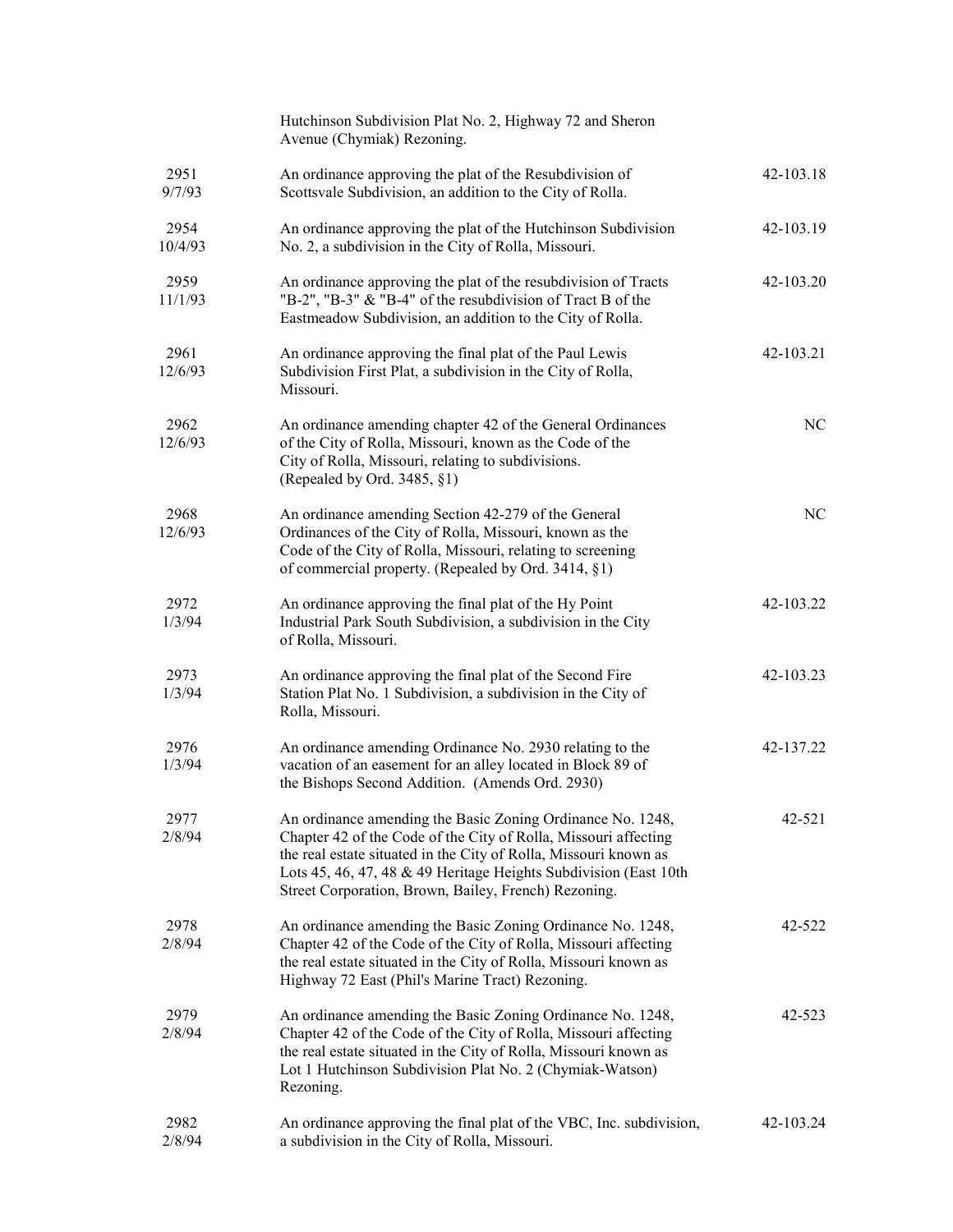| 2983<br>2/8/94 | An ordinance vacating a 6-foot Easement for an alley located in<br>Block 89 Bishop's Second Addition and also recorded in Bishops<br>Third Addition.                                                                                          | 42-137.24 |
|----------------|-----------------------------------------------------------------------------------------------------------------------------------------------------------------------------------------------------------------------------------------------|-----------|
| 2985<br>3/7/94 | An ordinance vacating Ninth Street between Cedar and Olive Streets                                                                                                                                                                            | 42-137.25 |
| 2986<br>3/7/94 | An ordinance approving the amended plat of the resubdivision of<br>Scottsvale Subdivision, an addition to the City of Rolla, Missouri.                                                                                                        | 42-103.25 |
| 2987<br>3/7/94 | An ordinance approving the plat of the Walmart Supercenter Plaza<br>II Resubdivision, an addition to the City of Rolla, Missouri.                                                                                                             | 42-103.26 |
| 2989<br>4/4/94 | An ordinance amending the Basic Zoning Ordinance No. 1248,<br>Chapter 42 of the Code of the City of Rolla, Missouri, affecting<br>the real estate situated in the City of Rolla, Missouri, known as<br>Old St. James Road (Gilmore) Rezoning. | 42-524    |
| 2990<br>4/4/94 | An ordinance approving the plat of the LDS Subdivision, a<br>subdivision in the City of Rolla, Missouri.                                                                                                                                      | 42-103.27 |
| 2991<br>4/4/94 | An ordinance approving the plat of the Ashley Hill Subdivision,<br>a subdivision in the City of Rolla, Missouri.                                                                                                                              | 42-103.28 |
| 2992<br>4/4/94 | An ordinance vacating a drainage easement across Lot 1 of<br>Ramsey Place Subdivision.                                                                                                                                                        | 42-137.26 |
| 2996<br>5/2/94 | An ordinance approving the plat of the English Hills Resub-<br>division of the Chasteen Subdivision, a subdivision in the<br>City of Rolla, Missouri.                                                                                         | 42-103.29 |
| 2997<br>6/6/94 | An ordinance approving the plat of the Dishman Subdivision,<br>a resubdivision of Lots 1, 4, 5 and 8 of Block 64 of the County<br>addition in the City of Rolla, Missouri.                                                                    | 42-103.30 |
| 2999<br>7/5/94 | An ordinance approving the plat of the resubdivision of Lots<br>12, 15-19 of the Scottsvale Subdivision, a subdivision in<br>the City of Rolla, Missouri.                                                                                     | 42-103.31 |
| 3000<br>7/5/94 | An ordinance approving the plat of the resubdivision of part<br>of Tracts 2 and 3 of the Heritage Heights Addition, an<br>addition to the City of Rolla, Missouri.                                                                            | 42-103.32 |
| 3001<br>7/5/94 | An ordinance vacating an alley running east and west, bounded<br>by 12th Street, 13th Street, Spring Avenue and Poole Avenue.                                                                                                                 | 42-137.28 |
| 3005<br>8/1/94 | An ordinance approving the plat of the Marty Brown Subdivision,<br>a subdivision in the City of Rolla, Missouri.                                                                                                                              | 42-103.33 |
| 3006<br>8/1/94 | An ordinance vacating and dedicating sanitary sewer easements<br>located across the K-Mart/Karsch Outlot.                                                                                                                                     | 42-137.29 |
| 3008<br>9/6/94 | An ordinance amending the basic zoning ordinance No. 1248,<br>Chapter 42 of the Code of the City of Rolla, Missouri, affecting<br>real estate situated in the City of Rolla, Missouri, known as<br>4 & 6 Vichy Road (Higley) Rezoning.        | 42-525    |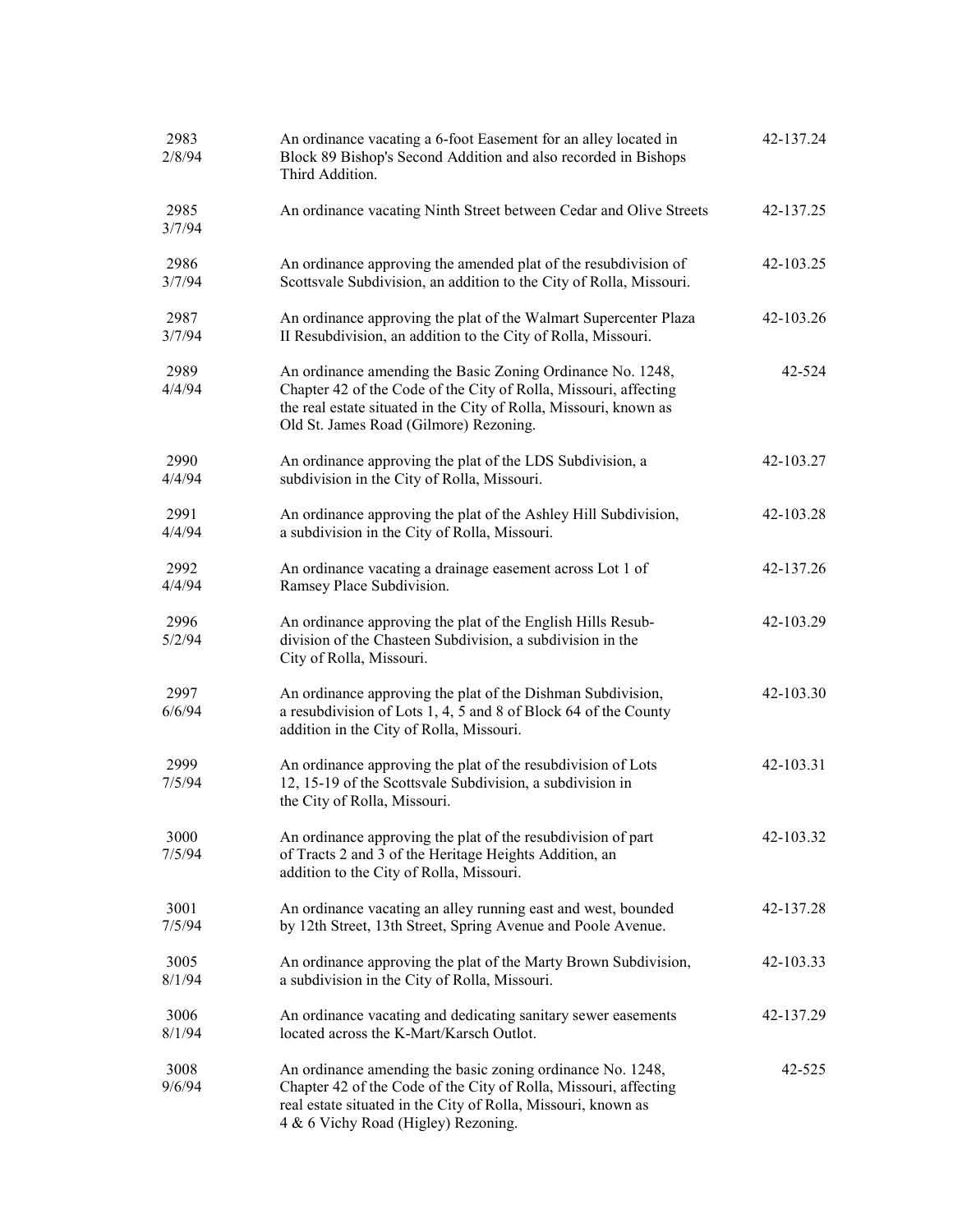| 3010<br>9/6/94  | An ordinance approving the plat of the M $\&$ M Subdivision,<br>an addition to the City of Rolla, Missouri.                                                                                                                                                                                           | 42-103.34  |
|-----------------|-------------------------------------------------------------------------------------------------------------------------------------------------------------------------------------------------------------------------------------------------------------------------------------------------------|------------|
| 3011<br>9/6/94  | An ordinance approving the plat of the Newcastle Place Plat<br>No. 2 Subdivision, Phase 1, an addition to the City of Rolla,<br>Missouri.                                                                                                                                                             | 42-103.35  |
| 3012<br>9/6/94  | An ordinance approving the plat of the Vienna Oaks Subdivision.<br>an addition to the City of Rolla, Missouri.                                                                                                                                                                                        | 42-103.36  |
| 3018<br>10/3/94 | An ordinance approving the plat of the Chrysler Addition, a<br>resubdivision of part of Lots 68 and 77 of the Railroad Addition,<br>an addition to the City of Rolla, Missouri.                                                                                                                       | 42-103.37  |
| 3019<br>11/7/94 | An ordinance approving a planned unit development plan submitted<br>for consideration according to the provisions of Article III,<br>Chapter 42 of the Code of the City of Rolla, Missouri, affecting<br>lands situated west of Forum Drive and South of Old St. James<br>Road (Oak Tree Apartments). | 42-377     |
| 3020<br>11/7/94 | An ordinance amending the Basic Zoning Ordinance No. 1248,<br>Chapter 42 of the Code of the City of Rolla, Missouri, affecting<br>the real estate situated in the City of Rolla, Missouri, known as<br>the part of Lot 30 Railroad Addition (Woessner) Rezoning.                                      | $42 - 526$ |
| 3021<br>11/7/94 | An ordinance amending the Basic Zoning Ordinance No. 1248,<br>Chapter 42 of the Code of the City of Rolla, Missouri, affecting<br>the real estate situated in the City of Rolla, Missouri, known<br>as the Martin Spring Drive/Bridge School Road (Dietzmann-<br>Sooter) Rezoning.                    | 42-527     |
| 3022<br>11/7/94 | An ordinance approving the plat of the Ponzer Fourth Addition, an<br>addition to the City of Rolla, Missouri.                                                                                                                                                                                         | 42-103.38  |
| 3023<br>11/7/94 | An ordinance vacating and dedicating utility easements crossing<br>the Chrysler Addition.                                                                                                                                                                                                             | 42-137.30  |
| 3025<br>12/5/94 | An ordinance amending the Basic Zoning Ordinance No. 1248,<br>Chapter 42 of the Code of the City of Rolla, Missouri, affecting<br>the real estate situated in the City of Rolla, Missouri, known as<br>Ponzer 4th Addition (Ponzer & Stewart) Rezoning.                                               | 42-528     |
| 3026<br>12/5/94 | An ordinance vacating the remaining portion of Ashwood Circle.                                                                                                                                                                                                                                        | 42-137.31  |
| 3027<br>12/5/94 | An ordinance vacating utility easement between Lots 11 and 12 of<br>the Ponzer Addition.                                                                                                                                                                                                              | 42-137.32  |
| 3031<br>1/3/95  | An ordinance amending the Basic Zoning Ordinance No. 1248,<br>Chapter 42 of the Code of the City of Rolla, Missouri, affecting<br>the real estate situated in the City of Rolla, Missouri, known as<br>Lot 3, Block 6, Townsend Addition (Russell) Rezoning.                                          | 42-529     |
| 3032<br>1/3/95  | An ordinance approving the plat of the Dogwood Trail No. 2<br>Subdivision, a resubdivision of Lot 1 of Dogwood Trail No. 1<br>Subdivision, an addition to the City of Rolla, Missouri.                                                                                                                | 42-103.39  |
| 3033            | An ordinance approving the plat of the Raymond Bartle Subdivision,                                                                                                                                                                                                                                    | 42-103.40  |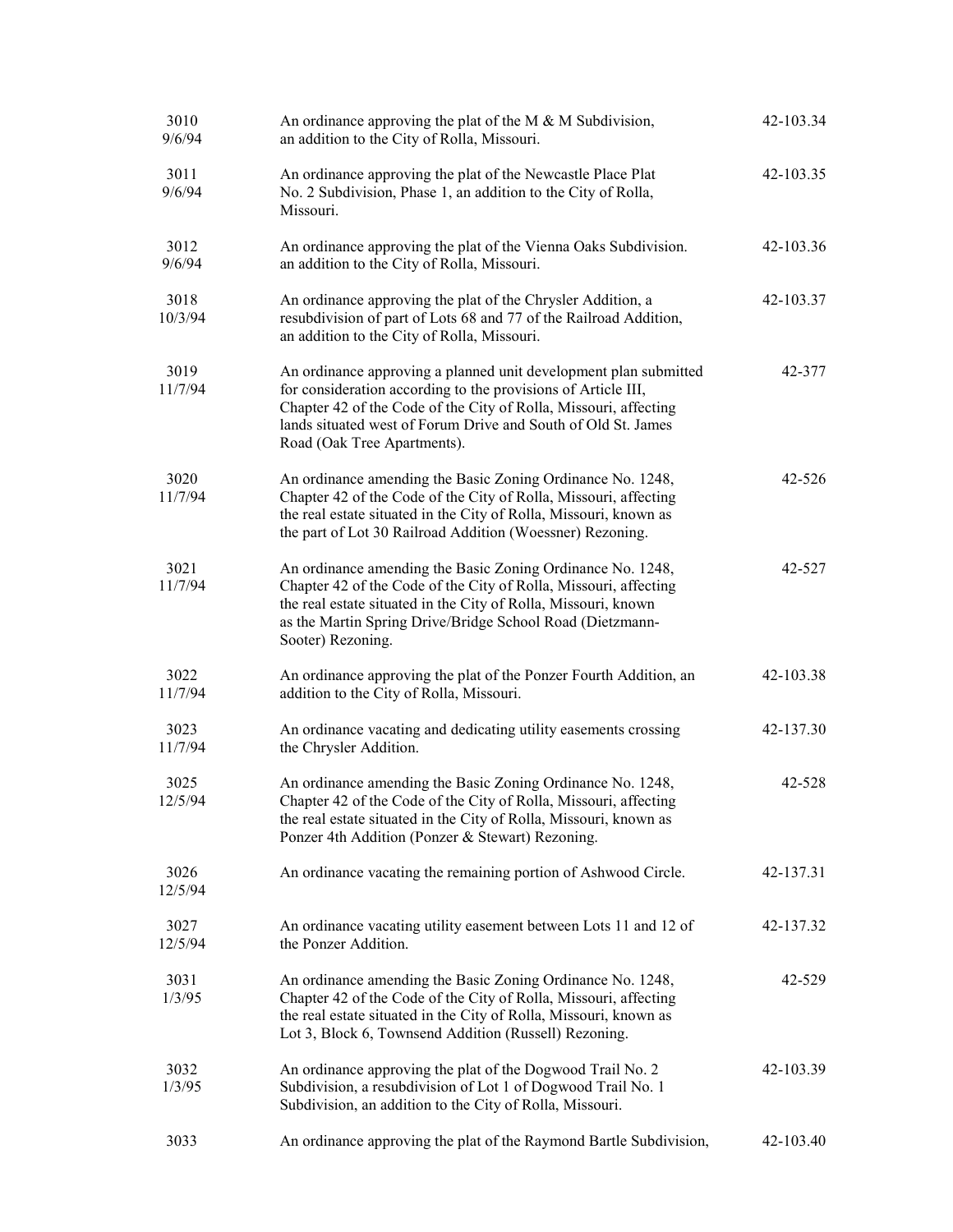| 1/3/95          | an addition to the City of Rolla, Missouri.                                                                                                                                                                                                                                                                          |           |
|-----------------|----------------------------------------------------------------------------------------------------------------------------------------------------------------------------------------------------------------------------------------------------------------------------------------------------------------------|-----------|
| 3041<br>4/3/95  | An ordinance amending the Basic Zoning Ordinance No. 1248,<br>Chapter 42 of the Code of the City of Rolla, Missouri,<br>affecting the real estate situated in the City of Rolla, Missouri,<br>known as Old St. James Road (Lister, Brown, Havin Concrete,<br>Suhre) Rezoning.                                        | 42-530    |
| 3042<br>4/3/95  | An ordinance vacating a portion of Cypress Drive right-of-way<br>adjacent to Lot 43 of the Ponzer Second Addition.                                                                                                                                                                                                   | 42-137.33 |
| 3043<br>4/3/95  | An ordinance approving the plat of the Newcastle Place Plat<br>No. 3 Subdivision, an addition to the City of Rolla, Missouri.                                                                                                                                                                                        | 42-103.41 |
| 3046<br>5/1/95  | An ordinance amending Chapter 42 of the General Ordinance of<br>the City of Rolla, Missouri, known as the Code of the City of<br>Rolla, Missouri, relating to Planning and Zoning. (Repeals<br>Ord. 2447, §1 & Ord. 2396, §1) (Repealed by Ord. 3485, §1)                                                            | $\rm NC$  |
| 3050<br>5/1/95  | An ordinance approving the replat of Lot 56 of the Ponzer<br>Second Addition, an addition to the City of Rolla, Missouri.                                                                                                                                                                                            | 42-103.42 |
| 3051<br>5/1/95  | An ordinance approving the plat of the Payne Subdivision,<br>an addition to the City of Rolla, Missouri.                                                                                                                                                                                                             | 42-103.43 |
| 3059<br>6/5/95  | An ordinance amending Chapter 42 of the General Ordinances<br>of the City of Rolla, Missouri, known as the Code of the City<br>of Rolla, Missouri, relating to Planning and Zoning.<br>(Amends Ord. 2509, §§2 & 5 & Ord. 2856, §1)<br>$(\S 42 - 33(a)$ repealed by Ord. 3231, $\S 1)$<br>(Repealed by Ord. 3485, §1) | NC        |
| 3061<br>6/5/95  | An ordinance approving the plat of the Frontier Subdivision,<br>an addition to the City of Rolla, Missouri.                                                                                                                                                                                                          | 42-103.44 |
| 3065<br>7/3/95  | An ordinance approving the Poe's Subdivision, a subdivision<br>of Block 9, of a part of James Addition to the City of Rolla,<br>Missouri.                                                                                                                                                                            | 42-103.45 |
| 3072<br>8/7/95  | An ordinance approving the plat of the "Spring Crest" Subdivision,<br>an addition to the City of Rolla, Missouri.                                                                                                                                                                                                    | 42-103.46 |
| 3077<br>9/5/95  | An ordinance amending the Basic Zoning Ordinance No. 1248,<br>Chapter 42 of the Code of the City of Rolla, Missouri affecting<br>the real estate situated in the City of Rolla, Missouri, known as<br>the Ted Miller Property Rezoning.                                                                              | 42-531    |
| 3079<br>9/5/95  | An ordinance vacating a portion of the right of way at Bishop<br>Avenue and Pine Street and deeding same to adjoining property<br>owners.                                                                                                                                                                            | 42-137.34 |
| 3083<br>10/2/95 | An ordinance vacating the south half of an alley between Lots 5<br>through 8, Block 35 Bishop's Addition.                                                                                                                                                                                                            | 42-137.35 |
| 3084<br>10/2/95 | An ordinance amending the Basic Zoning Ordinance No. 1248,<br>Chapter 42 of the Code of the City of Rolla, Missouri affecting<br>the real estate situated in the City of Rolla, Missouri known as<br>Newcastle Place Rezoning.                                                                                       | 42-532    |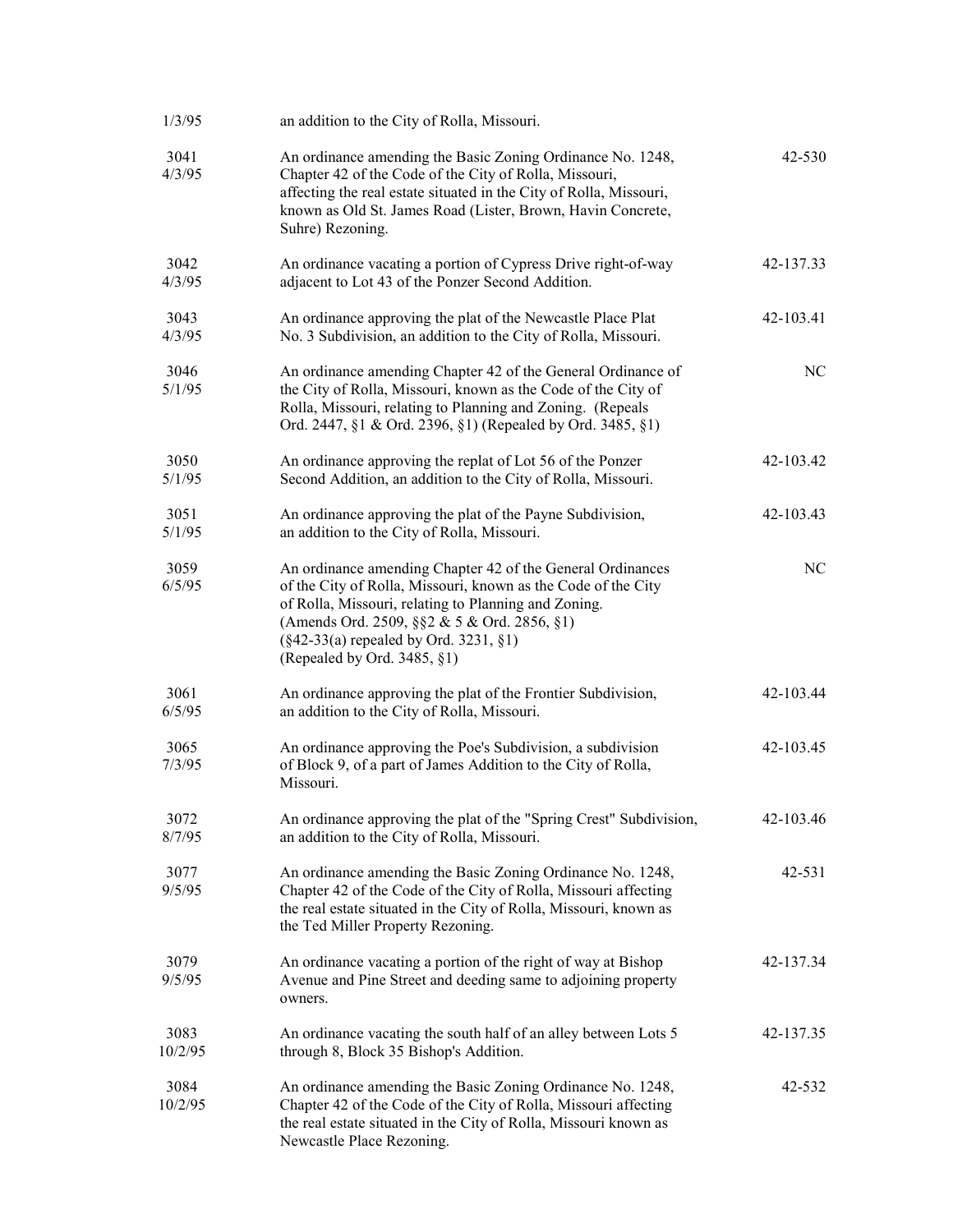| 3085<br>10/2/95 | An ordinance approving the resubdivision of Lots C-1 through<br>C-5 of the resubdivision of Tract A, B and C of the Newcastle<br>Place, Plat No. 1, an addition to the City of Rolla, Missouri.                                                     | 42-103.47 |
|-----------------|-----------------------------------------------------------------------------------------------------------------------------------------------------------------------------------------------------------------------------------------------------|-----------|
| 3086<br>10/2/95 | An ordinance approving the plat of Johns Acres Subdivision<br>Plat No. 1, an addition to the City of Rolla, Missouri.                                                                                                                               | 42-103.48 |
| 3087<br>11/6/95 | An ordinance amending the Basic Zoning Ordinance No. 1248,<br>Chapter 42 of the Code of the City of Rolla, Missouri, affecting<br>the real estate situated in the City of Rolla, Missouri known as<br>Rolla Mill Addition Rezoning.                 | 42-533    |
| 3092<br>11/6/95 | An ordinance vacating existing utility and sewer easements.                                                                                                                                                                                         | 42-137.36 |
| 3102<br>1/8/96  | An ordinance vacating and dedicating easements located in the<br>Newcastle Place Plat No. 3 Addition.                                                                                                                                               | 42-137.37 |
| 3104<br>1/8/96  | An ordinance amending the Basic Zoning Ordinance No. 1248,<br>Chapter 42 of the Code of the City of Rolla, Missouri,<br>affecting the real estate situated in the City of Rolla, Missouri,<br>known as Bray/Woessner/Word of Faith Church Rezoning. | 42-534    |
| 3106<br>2/5/96  | An ordinance approving the Old Power Plant Addition, a<br>resubdivision of part of Block 8, Rolla Mill Addition, to the<br>City of Rolla, Missouri.                                                                                                 | 42-103.49 |
| 3107<br>2/5/96  | An ordinance approving a resubdivision of Lots 58, 59 and 60<br>of the Forum Subdivision, an addition to the City of Rolla,<br>Missouri.                                                                                                            | 42-103.50 |
| 3109<br>3/4/96  | An ordinance amending the Basic Zoning Ordinance No. 1248,<br>Chapter 42 of the Code of the City of Rolla, Missouri,<br>affecting the real estate situated in the City of Rolla, Missouri,<br>known as the Whitehead Rezoning.                      | 42-535    |
| 3111<br>3/4/96  | An ordinance amending the Basic Zoning Ordinance No. 1248,<br>Chapter 42 of the Code of the City of Rolla, Missouri,<br>affecting the real estate situated in the City of Rolla, Missouri,<br>known as the Soest Road and La Guille Court Rezoning. | 42-536    |
| 3115<br>3/4/96  | An ordinance approving the plat of Victoria Hills Subdivision<br>Plat No. 1, an addition to the City of Rolla, Missouri.                                                                                                                            | 42-103.51 |
| 3117<br>4/1/96  | An ordinance amending the Basic Zoning Ordinance No. 1248,<br>Chapter 42 of the Code of the City of Rolla, Missouri,<br>affecting the real estate situated in the City of Rolla, Missouri,<br>known as the TI Commercial Park Rezoning.             | 42-537    |
| 3119<br>4/1/96  | An ordinance approving the plat of Westen Ridge Subdivision,<br>a subdivision in lots $24 & 25$ of Railroad Addition, an addition<br>to the City of Rolla, Missouri.                                                                                | 42-103.52 |
| 3121<br>5/6/96  | An ordinance vacating existing utility easement between lots<br>116 and 117 of Ponzer 4th Addition, a subdivision addition to<br>the City of Rolla.                                                                                                 | 42-137.38 |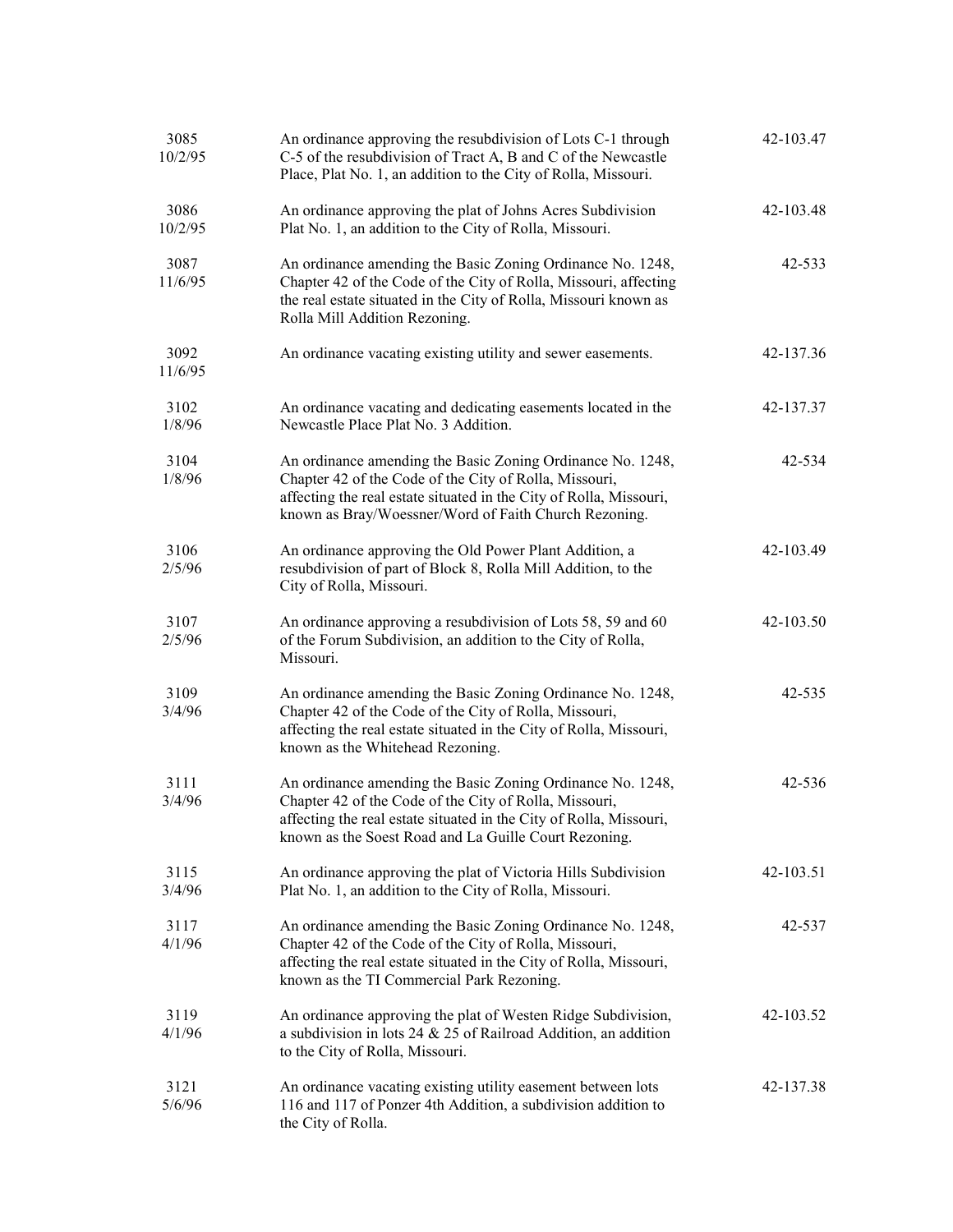| 3123<br>5/6/96  | An ordinance amending Chapter 42 of the General Ordinances<br>of the City of Rolla, Missouri, known as the Code of the City<br>of Rolla, Missouri, relating to utilities. (Amends Ord. 2509, §6)<br>(Repealed by Ord. 3485, $\S1$ )                                                                    | NC        |
|-----------------|--------------------------------------------------------------------------------------------------------------------------------------------------------------------------------------------------------------------------------------------------------------------------------------------------------|-----------|
| 3127<br>6/3/96  | An ordinance amending Section 42-141 of the City Code of the<br>City of Rolla, Missouri pertaining to limits of zones.<br>(Amends Ord. 1248, §34.040) (Repealed by Ord. 3414 §1)                                                                                                                       | NC        |
| 3128<br>6/3/96  | An ordinance amending Section 42-15 of the City Code of the<br>City of Rolla, Missouri pertaining to public improvements,<br>how approved after adoption of major street plan.<br>(Amends Ord. 2122-A, §1)                                                                                             | $42 - 15$ |
| 3129<br>6/3/96  | An ordinance enacting Section 42-169 of the City Code of<br>Rolla, Missouri, to include a rural residential zoning district.<br>(Repealed by Ord. 3414 §1)                                                                                                                                             | NC        |
| 3131<br>6/3/96  | An ordinance vacating an easement in vacated Rolla Street<br>between Fourteenth (14th) and Sixteenth (16th) Streets.                                                                                                                                                                                   | 42-137.39 |
| 3133<br>7/1/96  | An ordinance vacating a portion of Richard Drive, Scottsvale<br>Drive and all of Sherwood Drive in the amended Scottsvale<br>Subdivision, an addition to the City of Rolla, Missouri.                                                                                                                  | 42-137.40 |
| 3135<br>8/5/96  | An ordinance vacating existing alley between lots 1-4 and 9-12<br>of Townsend Addition, a subdivision addition to the City of<br>Rolla.                                                                                                                                                                | 42-137.41 |
| 3140<br>9/3/96  | An ordinance amending the Basic Zoning Ordinance No. 1248,<br>Chapter 42 of the Code of the City of Rolla, Missouri, affecting<br>the real estate situated in the City of Rolla, Missouri, known as<br>Hamilton Zoning.                                                                                | 42-538    |
| 3141<br>9/3/96  | An ordinance approving the plat of Forsyth Addition, an addition<br>to the City of Rolla, Missouri.                                                                                                                                                                                                    | 42-103.53 |
| 3142<br>9/3/96  | An ordinance amending the Basic Zoning Ordinance No. 1248,<br>Chapter 42 of the Code of the City of Rolla, Missouri, affecting<br>the real estate situated in the City of Rolla, Missouri, known as<br>a part of Tract 4 of Heritage Heights Rezoning (Ware).                                          | 42-539    |
| 3146<br>9/3/96  | An ordinance approving the plat of Ware Addition, a resubdivision<br>of part of Tract No. 4 Heritage Heights Addition, an addition<br>to the City of Rolla, Missouri.                                                                                                                                  | 42-103.54 |
| 3152<br>11/4/96 | An ordinance amending the Basic Zoning Ordinance No. 1248,<br>Chapter 42 of the Code of the City of Rolla, Missouri, affecting<br>the real estate situated in the City of Rolla, Missouri, known as<br>Lot 1, resubdivision of Part of Tracts 2 and 3 of Heritage Heights<br>Addition (Bass) Rezoning. | 42-540    |
| 3153<br>11/4/96 | An ordinance amending the Basic Zoning Ordinance No. 1248,<br>Chapter 42 of the Code of the City of Rolla, Missouri,<br>affecting the real estate situated in the City of Rolla, Missouri,<br>known as (Tune) Rezoning.                                                                                | 42-541    |
| 3154            | An ordinance amending the Basic Zoning Ordinance No. 1248,                                                                                                                                                                                                                                             | 42-542    |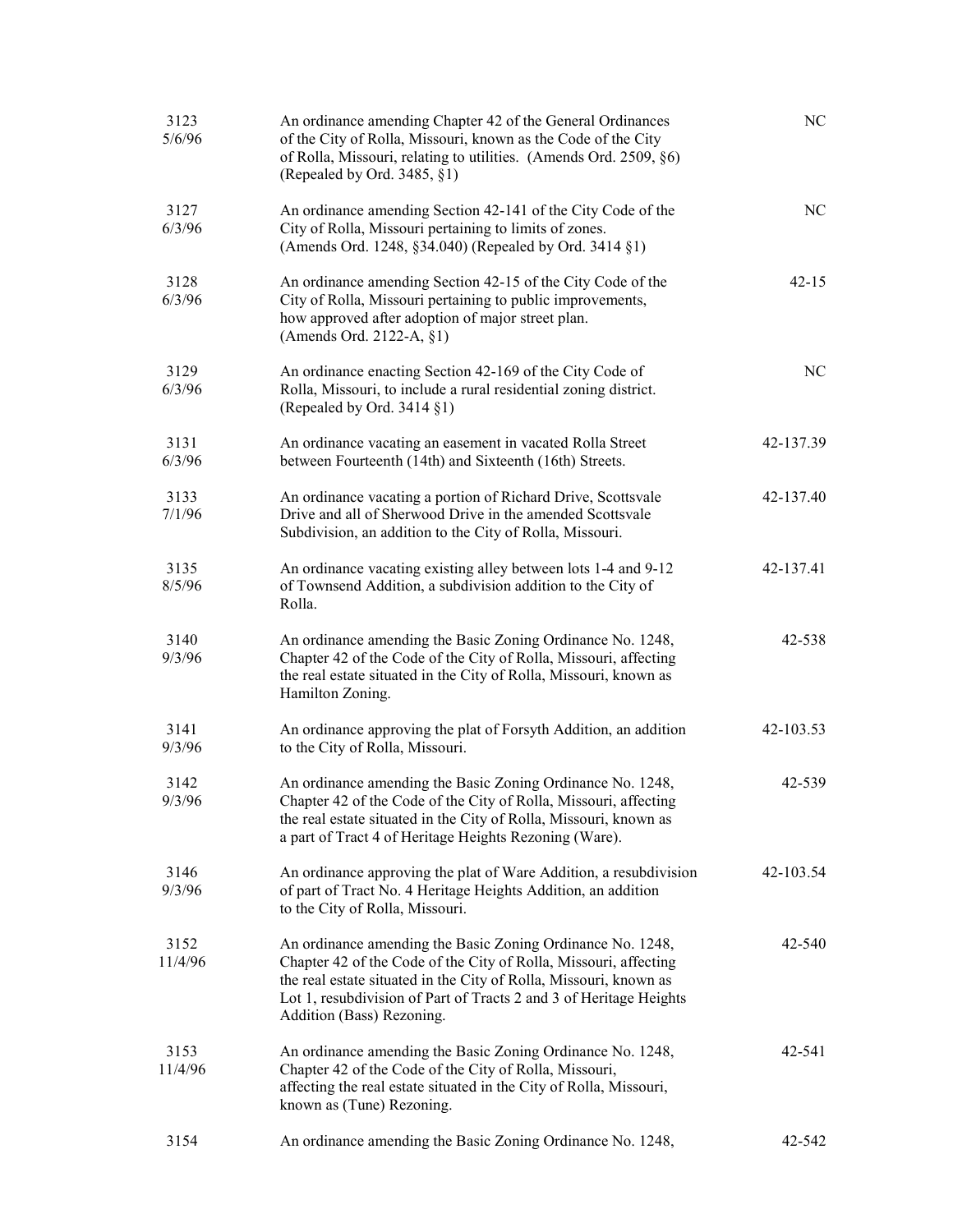| 11/4/96         | Chapter 42 of the Code of the City of Rolla, Missouri,<br>affecting the real estate situated in the City of Rolla, Missouri,<br>known as 1315 Highway 72 (Laird) Rezoning.                                                                                      |           |
|-----------------|-----------------------------------------------------------------------------------------------------------------------------------------------------------------------------------------------------------------------------------------------------------------|-----------|
| 3160<br>12/2/96 | An ordinance amending the Basic Zoning Ordinance No. 1248,<br>Chapter 42 of the Code of the City of Rolla, Missouri,<br>affecting the real estate situated in the City of Rolla, Missouri<br>known as Lot 1 and Lot 2 Rolla Park Addition (Stoltz)<br>Rezoning. | 42-543    |
| 3161<br>12/2/96 | An ordinance approving North Brook, a planned unit develop-<br>ment according to the provisions of Article III, Chapter 42.278<br>of the Code of the City of Rolla, Missouri.                                                                                   | 42-378    |
| 3169<br>1/6/97  | An ordinance amending the Basic Zoning Ordinance No. 1248,<br>Chapter 42 of the Code of the City of Rolla, Missouri,<br>affecting the real estate situated in the City of Rolla,<br>Missouri, known as 2025 Old St. James Road (Poe).                           | 42-544    |
| 3170<br>1/6/97  | An ordinance adopting Section 42-39 Variances of the<br>Subdivision Code of the City Code of Rolla, Missouri.<br>(Repealed by Ord. 3485, §1)                                                                                                                    | NC        |
| 3171<br>1/6/97  | An ordinance amending Section 42-17 Limitations on rezoning<br>requests of the City Code of Rolla, Missouri.<br>(Repeals Ord. 2841)                                                                                                                             | $42 - 17$ |
| 3172<br>2/3/97  | An ordinance amending the Basic Zoning Ordinance No. 1248,<br>Chapter 42 of the Code of the City of Rolla, Missouri,<br>affecting the real estate situated in the City of Rolla, Missouri,<br>known as 2059 Old St. James Road (MFA)                            | 42-545    |
| 3174<br>3/3/97  | An ordinance approving the plat of Scottsvale Manor, a<br>resubdivision of Lots 25-30 and 38-75 of the amended<br>subdivision plat of Scottsvale Subdivision, an addition<br>to the City of Rolla, Missouri.                                                    | 42-103.55 |
| 3175<br>4/7/97  | An ordinance amending the Basic Zoning Ordinance No. 1248,<br>Chapter 42 of the Code of the City of Rolla, Missouri,<br>affecting the real estate situated in the City of Rolla, Missouri,<br>located at Kingshighway and Fairgrounds Road (Buehler<br>Park)    | 42-546    |
| 3176<br>4/7/97  | An ordinance amending the Basic Zoning Ordinance No. 1248,<br>Chapter 42 of the Code of the City of Rolla, Missouri,<br>affecting the real estate situated in the City of Rolla, Missouri,<br>known as 21 Southbrook Drive (Hoch)                               | 42-547    |
| 3177<br>4/7/97  | An ordinance vacating 4th Street between Kroger's west<br>property line and the west right-of-way of Beech Street.                                                                                                                                              | 42-137.42 |
| 3178<br>4/7/97  | An ordinance approving the plat of Carolyn Estates,<br>a subdivision in part of Lot B of a Resubdivision of a<br>portion of Tract 7 of Forum Lakes, and a part of Tract 8<br>of Forum Lakes, an addition to the City of Rolla,<br>Missouri.                     | 42-103.56 |
| 3180            | An ordinance approving the condemnation or appropriation                                                                                                                                                                                                        | 42-111.5  |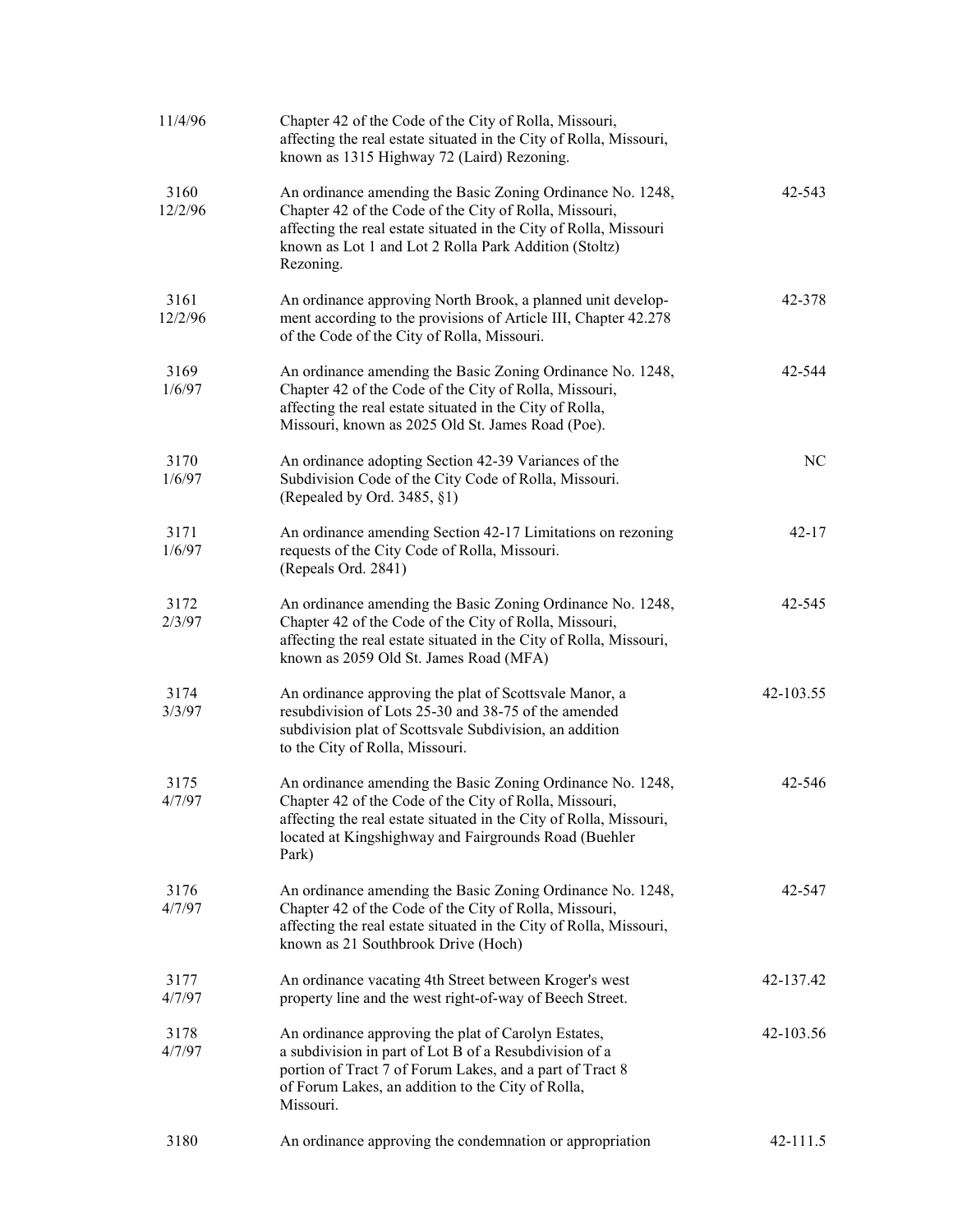| 4/28/97        | of private property for street widening and drainage<br>improvements which necessitate property acquisition and<br>easements over and through properties which are needed<br>for the construction of sidewalk, curbing, and improved<br>drainage.                                               |           |
|----------------|-------------------------------------------------------------------------------------------------------------------------------------------------------------------------------------------------------------------------------------------------------------------------------------------------|-----------|
| 3181<br>5/5/97 | An ordinance amending the basic zoning ordinance no. 1248,<br>Chapter 42 of the Code of the City of Rolla, Missouri,<br>affecting the real estate situated in the City of Rolla, Missouri,<br>located at 117 West 8th and 100 West 7th Street (Phelps<br>County Bank).                          | 42-548    |
| 3182<br>5/5/97 | An ordinance amending the basic zoning ordinance no. 1248,<br>Chapter 42 of the Code of the City of Rolla, Missouri<br>affecting the real estate situated in the City of Rolla, Missouri,<br>known as 601 Kingshighway (Samaras).                                                               | 42-549    |
| 3184<br>5/5/97 | An ordinance approving the plat of Richfountain Place Plat<br>No. 2, an addition to the City of Rolla, Missouri (Chapman).                                                                                                                                                                      | 42-103.57 |
| 3187<br>5/5/97 | An ordinance approving Blue's Lake Plat No. 1, an addition<br>to the City of Rolla, Missouri.                                                                                                                                                                                                   | 42-103.58 |
| 3191<br>6/2/97 | An ordinance approving the plat of Rolla Federal Credit<br>Union Subdivision a resubdivision, in part of Tract 2 of the<br>Forum, and in the SE 1/4, SEC. 1, T37N, R8W Rolla,<br>Missouri, an addition of Rolla, Missouri.                                                                      | 42-103.59 |
| 3192<br>6/2/97 | An ordinance vacating an existing drainage easement and<br>accepting a new drainage easement on lots 15, 17 and 18 in<br>Scottsvale Subdivision, a resubdivision of lots 12, 15-19.                                                                                                             | 42-137.43 |
| 3193<br>7/7/97 | An ordinance amending the basic zoning ordinance no. 1248,<br>Chapter 42 of the Code of the City of Rolla, Missouri,<br>affecting the real estate situated in the City of Rolla, Missouri,<br>located north and adjacent to Bridge School Road formerly<br>known as a portion of "Blue's Lake". | 42-550    |
| 3195<br>7/7/97 | An ordinance vacating an existing utility easement in the<br>vacated right of way of 9th Street between Cedar and Olive<br>Street (First Baptist Church).                                                                                                                                       | 42-137.44 |
| 3196<br>7/7/97 | An ordinance approving the plat of Victoria Hills Plat No. 2,<br>an addition to the City of Rolla, Missouri (Snelson/Harlan).                                                                                                                                                                   | 42-103.60 |
| 3197<br>7/7/97 | An ordinance vacating existing utility easements and accepting<br>new utility easements located at 511 South Highway 63<br>(Applebee's).                                                                                                                                                        | 42-137.45 |
| 3199<br>8/4/97 | An ordinance amending the basic zoning ordinance no. 1248,<br>Chapter 42 of the Code of the City of Rolla, Missouri, affecting<br>the real estate situated in the City of Rolla, Missouri, at<br>Highway 72 and Pine Tree Road (Huffman).                                                       | 42-551    |
| 3200<br>8/4/97 | An ordinance amending the basic zoning ordinance no. 1248,<br>Chapter 42 of the Code of the City of Rolla, Missouri,<br>affecting the real estate situated in the City of Rolla, Missouri,<br>lots 13, 14, 18 and 19 of King amended and lots 1 and 2 of King                                   | 42-552    |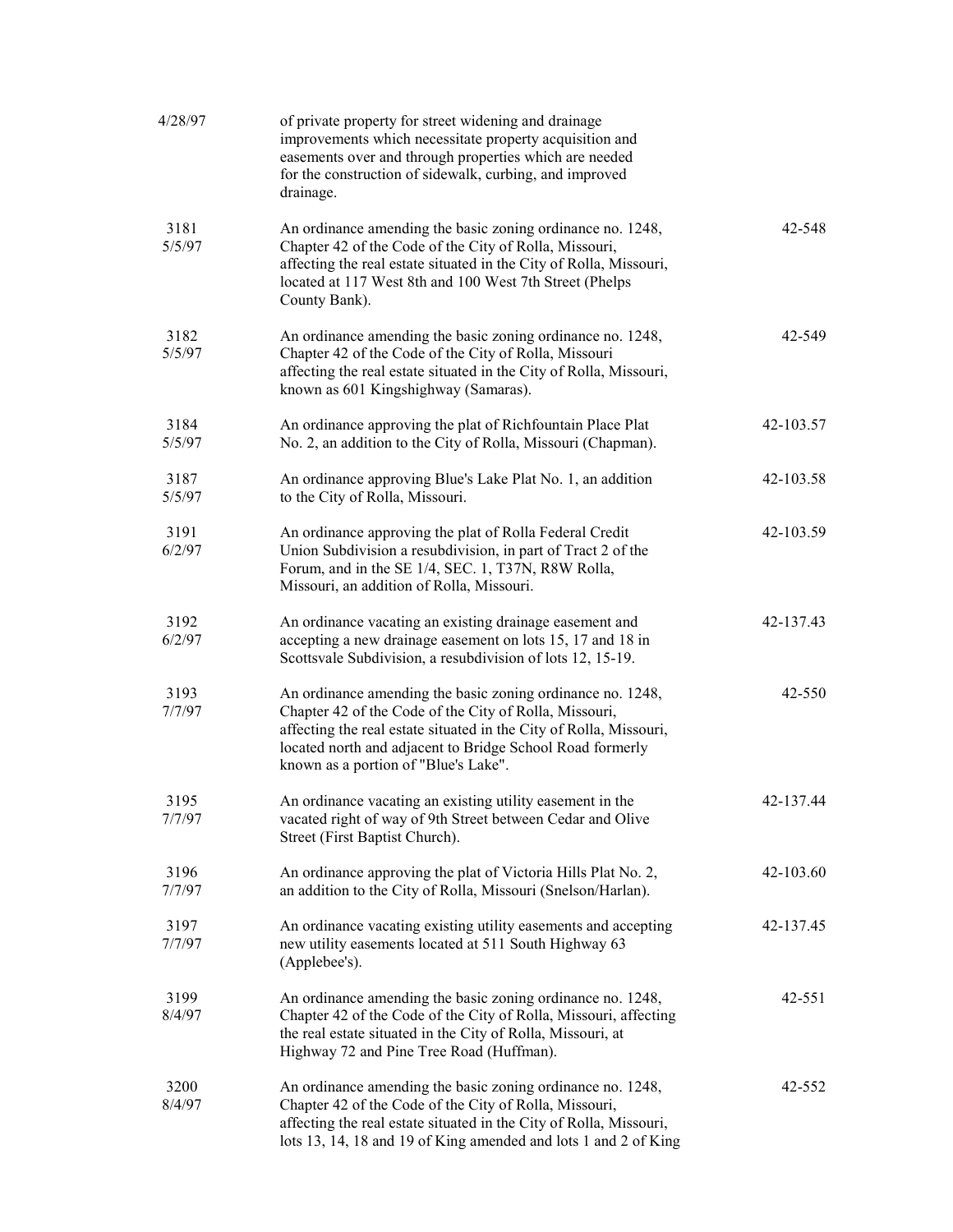| 3205<br>8/4/97  | An ordinance approving the plat of Blue's Lake Parkway,<br>a road in the Southwest Quarter of Section 10 and the<br>Northwest Quarter of Section 15, Township 37 North,<br>Range 8 West, and addition to the City of Rolla, Missouri<br>(Dietzmann).                                          | 42-103.61 |
|-----------------|-----------------------------------------------------------------------------------------------------------------------------------------------------------------------------------------------------------------------------------------------------------------------------------------------|-----------|
| 3207<br>9/2/97  | An ordinance vacating all of 7th Street east of Holloway<br>Street and south of Murry 2nd Addition and north of Block<br>3 of the Hargis Addition (Phelps County Habitat for<br>Humanity).                                                                                                    | 42-137.46 |
| 3208<br>9/2/97  | An ordinance approving the plat of Habitat for Humanity<br>addition, a resubdivision of lots 5 through 8, block 3 of<br>Hargis Addition and part of vacated Seventh Street, an<br>addition to the City of Rolla, Missouri (Phelps County<br>Habitat for Humanity, Inc.).                      | 42-103.62 |
| 3209<br>9/2/97  | An ordinance approving the plat of Rhodes Subdivision no.<br>1, an addition to the City of Rolla, Missouri (Vernon E.<br>Rhodes Family).                                                                                                                                                      | 42-103.63 |
| 3213<br>10/6/97 | An ordinance vacating an alley between Oak and Olive Street,<br>north of Highway 72 and south of Phelps Avenue.                                                                                                                                                                               | 42-137.47 |
| 3218<br>1/5/98  | An ordinance amending the Basic Zoning Ordinance No. 1248,<br>Chapter 42 of the Code of the City of Rolla, Missouri,<br>affecting the real estate situated in the City of Rolla, Missouri,<br>at 7th Street and Bishop Avenue (Labantschnig, Bennish,<br>Vessell, Sherman & Campus Ministry). | 42-553    |
| 3221<br>1/5/98  | An ordinance approving the plat of Oak Knoll South Plat No. 1<br>an addition to the City of Rolla, Missouri (Morgan).                                                                                                                                                                         | 42-103.64 |
| 3228<br>2/2/98  | An ordinance amending the Basic Zoning Ordinance No. 1248<br>Chapter 42 of the Code of the City of Rolla, Missouri<br>affecting the real estate situated in the City of Rolla, Missouri,<br>Oak Knoll South Subdivision (Morgan).                                                             | 42-554    |
| 3231<br>3/2/98  | An ordinance repealing Section 42-33(a) and enacting a new<br>section 42-33(a) relating to sidewalks, streets and driveways.<br>(Amends Ord. 3059, §4) (Repealed by Ord. 3335, §1)                                                                                                            | NC        |
| 3232<br>3/2/98  | An ordinance amending the Basic Zoning Ordinance No. 1248<br>Chapter 42 of the Code of the City of Rolla, Missouri<br>affecting the real estate situated in the City of Rolla, Missouri,<br>at 8 Kent Lane (Buenger).                                                                         | 42-555    |
| 3233<br>3/2/98  | An ordinance amending the Basic Zoning Ordinance No. 1248<br>Chapter 42 of the Code of the City of Rolla, Missouri<br>affecting the real estate situated in the City of Rolla, Missouri,<br>at 100 East Highway 72 and 405 Elm Street (Sooter).                                               | 42-556    |
| 3235<br>3/2/98  | An ordinance approving the plat of Bradford Subdivision, a<br>resubdivision of Lots 1 and 4 of Block 3 of Newmans Addition,<br>Rolla, Missouri (Bradford)                                                                                                                                     | 42-103.65 |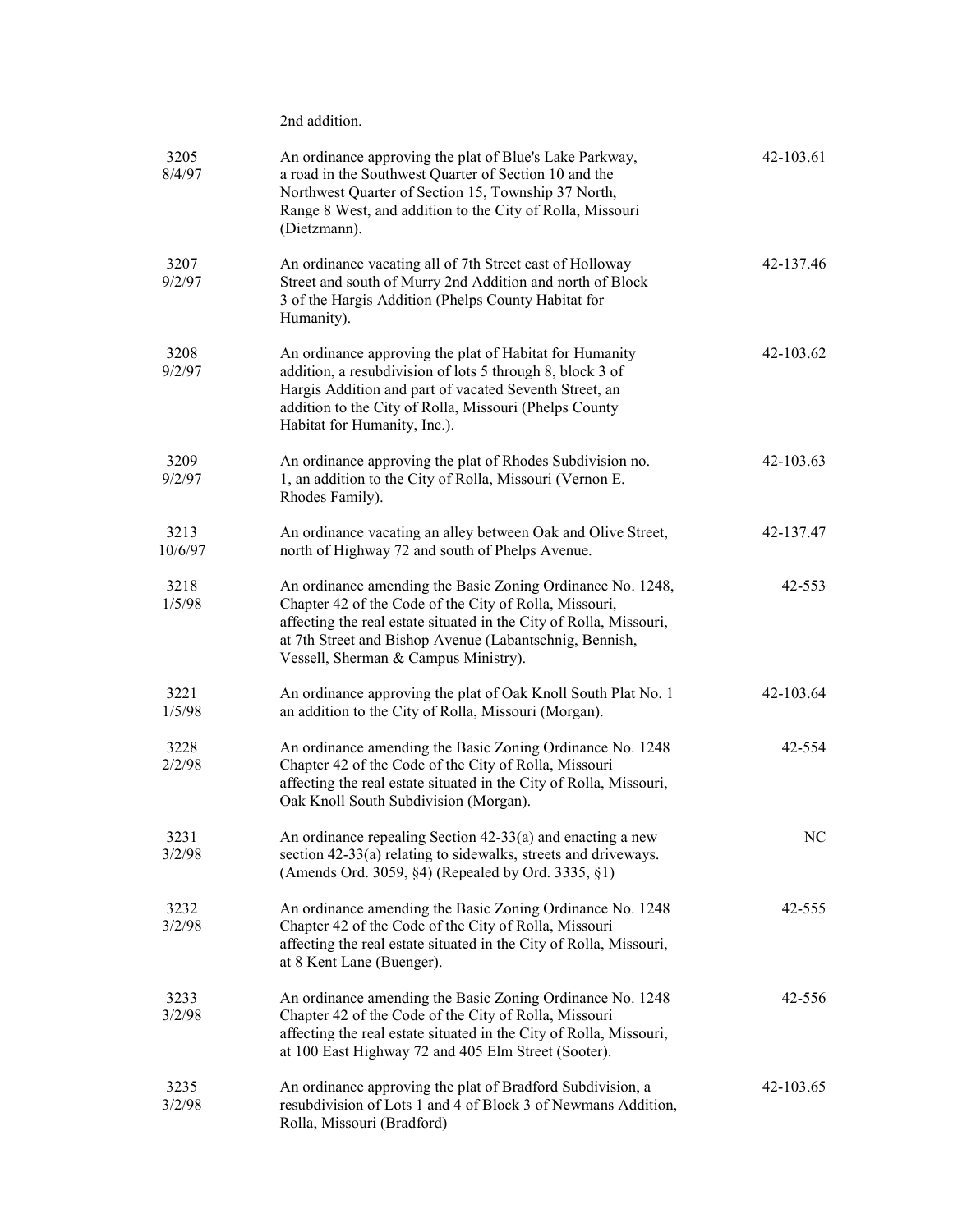| 3237<br>4/6/98 | An ordinance amending the basic zoning ordinance no. 1248<br>Chapter 42 of the Code of the City of Rolla, Missouri, affecting<br>the real estate situated in the City of Rolla, Missouri at the<br>northwest corner of Bishop Avenue and Vichy Road (Woessner/<br>Hamilton).                                 | 42-557      |
|----------------|--------------------------------------------------------------------------------------------------------------------------------------------------------------------------------------------------------------------------------------------------------------------------------------------------------------|-------------|
| 3238<br>4/6/98 | An ordinance granting a variance to Section 42-33 relating<br>sidewalks and streets (Scott Family Investments, LLC.                                                                                                                                                                                          | $42 - 24.4$ |
| 3239<br>4/6/98 | An ordinance amending the basic zoning ordinance no. 1248<br>Chapter 42 of the Code of the City of Rolla, Missouri, affecting<br>the real estate situated in the City of Rolla, Missouri at the<br>corner of Old St. James Road and Industrial Drive (Osborn)                                                | 42-558      |
| 3241<br>5/4/98 | An ordinance amending the basic zoning ordinance no. 1248,<br>Chapter 42 of the Code of the City of Rolla, Missouri,<br>affecting the real estate situated in the City of Rolla, Missouri,<br>at 1412 Heller Street (Rolla Pentecostal Church of God).                                                       | 42-559      |
| 3242<br>5/4/98 | An ordinance amending the basic zoning ordinance no. 1248,<br>Chapter 42 of the Code of the City of Rolla, Missouri,<br>affecting the real estate situated in the City of Rolla, Missouri,<br>lots 1-4 of Hill Crest Addition and 500-512 Highway 72 (Dean).                                                 | 42-560      |
| 3243<br>5/4/98 | An ordinance approving the plat of Copperfield Subdivision,<br>a resubdivision of part of Block 42 of Bishop's Addition,<br>Rolla, Missouri (Bennish/Vessell).                                                                                                                                               | 42-103.66.1 |
| 3245<br>5/4/98 | An ordinance approving the plat of Oak Knoll South Plat No.<br>2, a subdivision in the SW 1/4 SE 1/4, SEC 13, T37N, R8W,<br>Rolla, Missouri (Morgan).                                                                                                                                                        | 42-103.66.2 |
| 3246<br>5/4/98 | An ordinance approving the plat of Richfountain Place Plat<br>No. 3, a resubdivision of Lot 8 of Richfountain Place Plat<br>No. 2, an addition to the City of Rolla, Phelps County,<br>Missouri (Chapman).                                                                                                   | 42-103.66.3 |
| 3247<br>5/4/98 | An ordinance approving the plat of Hickory Hills Plat No. 2<br>resubdivision of Lots 23, 24, 25, 26 and West 1/2 of Lot 27<br>of Hickory Hills, Rolla, Missouri (Powell Lumber Co.)                                                                                                                          | 42-103.66.4 |
| 3248<br>5/4/98 | An ordinance approving the plat of Marty Brown Subdivision<br>Plat No. 2, a resubdivision of lots 3 and 4 of Marty Brown<br>Subdivision, Rolla, Missouri (Schweiss).                                                                                                                                         | 42-103.66.5 |
| 3251<br>7/6/98 | An ordinance amending the basic zoning ordinance no. 1248,<br>Chapter 42 of the Code of the City of Rolla, Missouri<br>affecting the real estate situated in the City of Rolla, Missouri,<br>in the newly annexed area according to the plan of intent for<br>the southside annexation area (City of Rolla). | 42-561      |
| 3255<br>7/6/98 | An ordinance vacating Olive Street between platted Hickory<br>Hills Drive and Christy Drive in Hickory Hills Subdivision,<br>but retaining a utility easement as described (Powell).                                                                                                                         | 42-137.48   |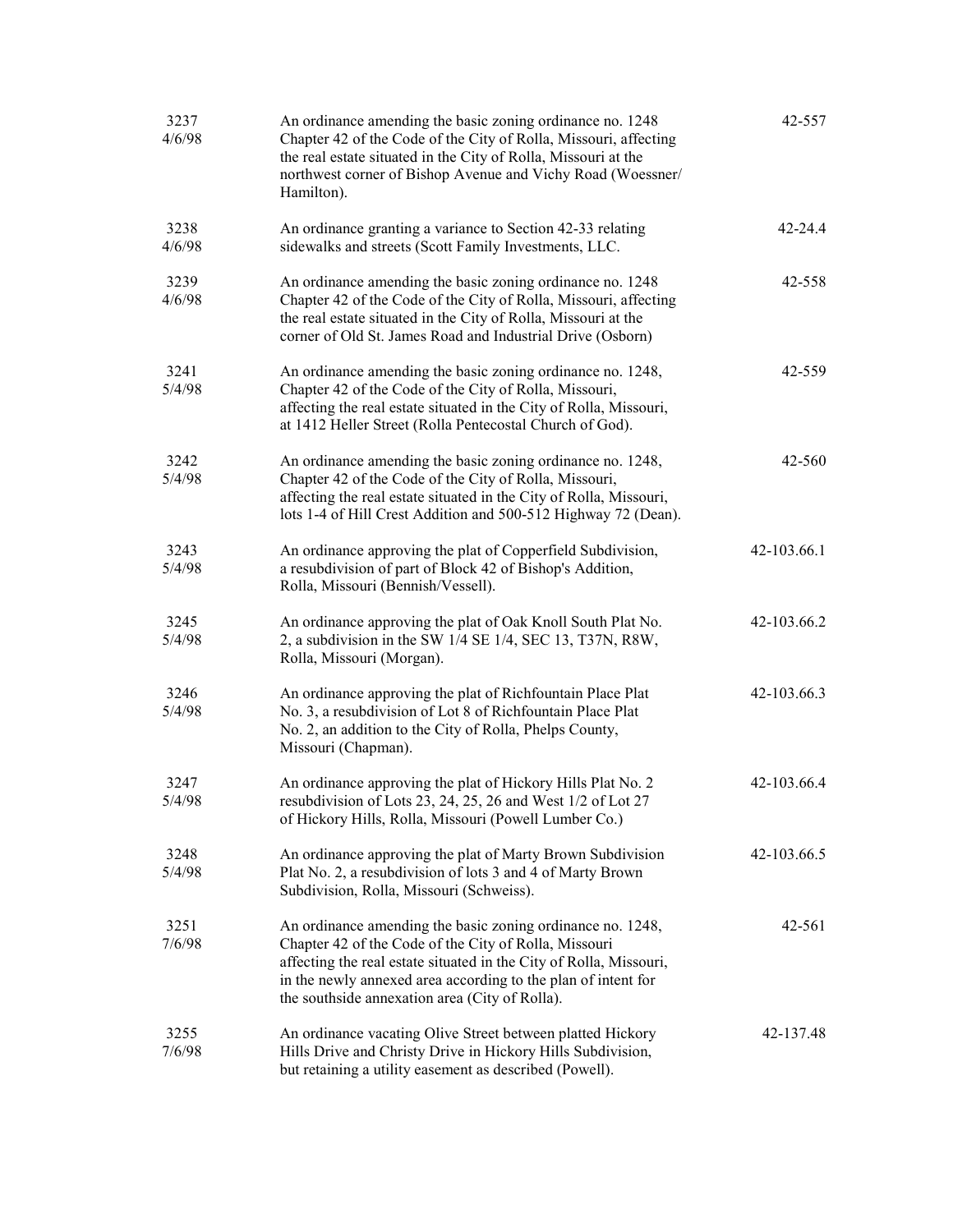| 3257<br>7/6/98  | An ordinance approving the plat of Ryan's Acres, a subdivision<br>in the SW 1/4 SW 1/4, SEC 10, T37N, R8W Rolla, Missouri.                                                                                                                                                        | 42-103.66  |
|-----------------|-----------------------------------------------------------------------------------------------------------------------------------------------------------------------------------------------------------------------------------------------------------------------------------|------------|
| 3260<br>8/3/98  | An ordinance amending the basic zoning ordinance no. 1248,<br>Chapter 42 of the Code of the City of Rolla, Missouri,<br>affecting the real estate situated in the City of Rolla, Missouri,<br>at 603 and 615 South Bishop Avenue (Guffey/Saab).                                   | 42-562     |
| 3261<br>8/3/98  | An ordinance amending the basic zoning ordinance no. 1248,<br>chapter 42 of the Code of the City of Rolla, Missouri,<br>affecting the real estate situated in the City of Rolla, Missouri,<br>at 1402 East 10th Street (Fuller).                                                  | $42 - 563$ |
| 3265<br>9/8/98  | An ordinance amending the Basic Zoning Ordinance No. 1248,<br>Chapter 42 of the Code of the City of Rolla, Missouri,<br>affecting the real estate situated in the City of Rolla, Missouri,<br>at 451 Bridge School Road (Mace).                                                   | 42-564     |
| 3266<br>9/8/98  | An ordinance annexing property to the City of Rolla, Missouri<br>pursuant to the provisions of Section 71.012 RSMo. said<br>property being known as the Annexation and zoning of property<br>Highway 72 and Dewing Lane (RMU).                                                    | 42-565     |
| 3268<br>9/8/98  | An ordinance vacating a 10 foot utility easement on the west<br>side of Lot 84 in the Ponzer 3rd Addition at 908 Mallard<br>Square (Giustra).                                                                                                                                     | 42-137.49  |
| 3271<br>10/5/98 | An ordinance vacating all of the right-of-way of Leslie<br>Drive in the Parkview Third Subdivision except the<br>south 60 feet at the intersection of Basswood Drive<br>(Young).                                                                                                  | 42-137.50  |
| 3275<br>10/5/98 | An ordinance annexing property to the City of Rolla,<br>Missouri, pursuant to the provisions of Section 71.012<br>RSMo. said property being known as the annexation and<br>zoning of 12010 Highway CC (Hodge)                                                                     | 42-566     |
| 3276<br>10/5/98 | An ordinance amending the Basic Zoning Ordinance No. 1248,<br>Chapter 42 of the Code of the City of Rolla, Missouri,<br>affecting the real estate situated in the City of Rolla,<br>Missouri, at 11601 Highway 72 (Brookshire).                                                   | 42-567     |
| 3277<br>11/2/98 | An ordinance amending the Basic Zoning Ordinance No. 1248,<br>Chapter 42 of the Code of the City of Rolla, Missouri,<br>affecting the real estate situated in the City of Rolla,<br>Missouri, Lots 18-21 and Lots 40-45 in the Parkview 2nd<br>subdivision (Mitchell).            | 42-568     |
| 3278<br>11/2/98 | An ordinance amending the Basic Zoning Ordinance No. 1248,<br>Chapter 42 of the Code of the City of Rolla, Missouri,<br>affecting the real estate situated in the City of Rolla,<br>Missouri, located north of I-44 and east of County Road<br>8110 (Sally Road) (Hayes/Chymiak). | 42-569     |
| 3279<br>11/2/98 | An ordinance amending the Basic Zoning Ordinance No. 1248,<br>Chapter 42 of the Code of the City of Rolla, Missouri,<br>affecting the real estate situated in the City of Rolla,<br>Missouri, Lots 5 and 6 in the Southview Addition                                              | 42-570     |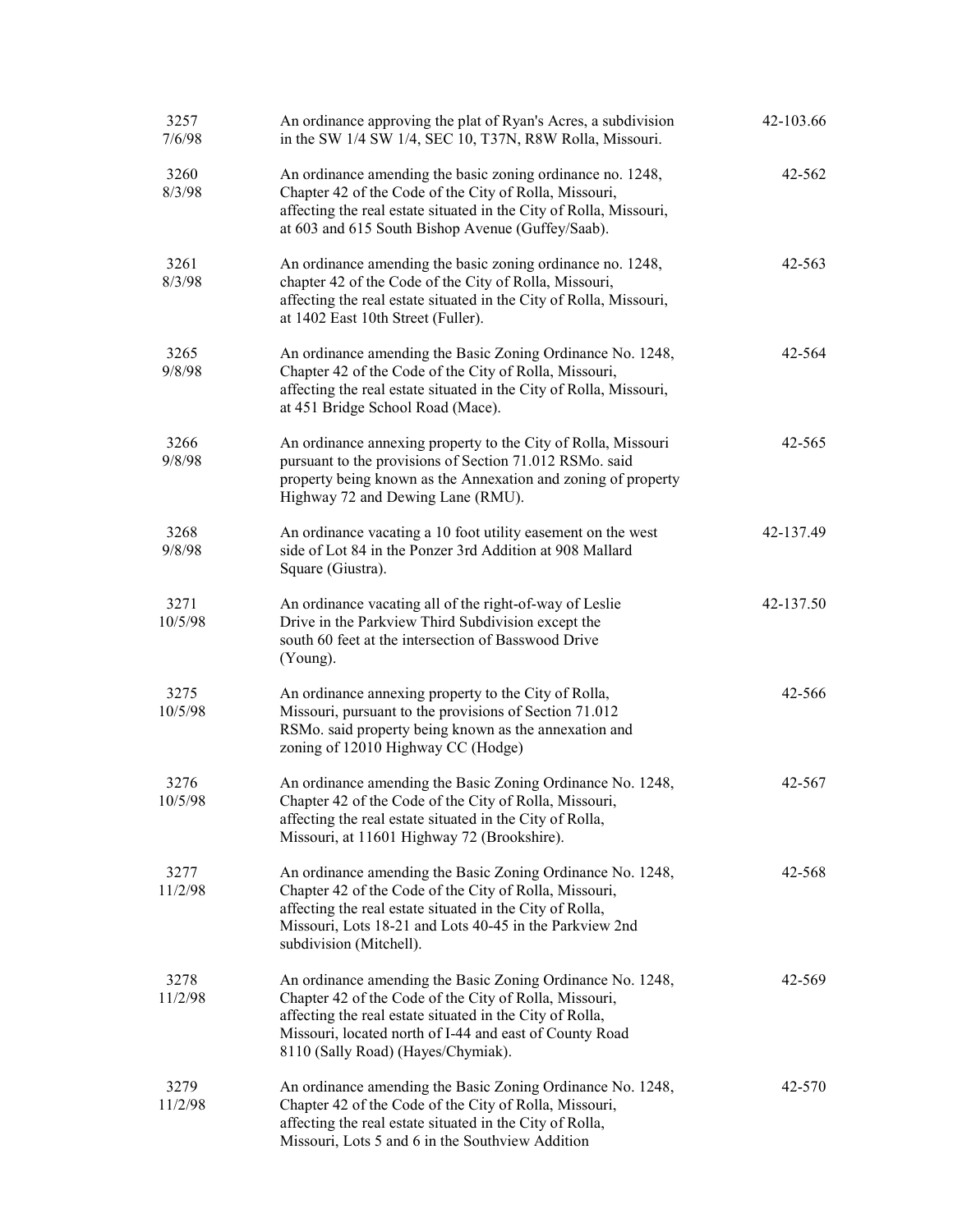Subdivision (Clemens).

| 3280<br>11/2/98 | An ordinance annexing property to the City of Rolla, Missouri,<br>pursuant to the provisions of Section 71.012 RSMo,<br>annexation and zoning of said property west of Chapman<br>Drive and northeast of Highway E (Lange).                                                                         | 42-571    |
|-----------------|-----------------------------------------------------------------------------------------------------------------------------------------------------------------------------------------------------------------------------------------------------------------------------------------------------|-----------|
| 3281<br>11/2/98 | An ordinance of the City of Rolla, Missouri, providing for the<br>closing of the First and State Streets Bridge.                                                                                                                                                                                    | $42 - 45$ |
| 3282<br>12/7/98 | An ordinance amending the Basic Zoning Ordinance No. 1248,<br>Chapter 42 of the Code of the City of Rolla, Missouri,<br>affecting the real estate situated in the City of Rolla, Missouri,<br>at Highway 72 and Osage Drive (Woessner).                                                             | 42-572    |
| 3287<br>1/4/99  | An ordinance amending the Basic Zoning Ordinance No. 1248<br>Chapter 42 of the Code of the City of Rolla, Missouri,<br>affecting the real estate situated in the City of Rolla, Missouri,<br>Lots 1-3 of Cowans Addition (Elrod/Bailey).                                                            | 42-573    |
| 3288<br>1/4/99  | An ordinance approving the plat of Victory Acres, a subdivision<br>in the SW 1/4 SW 1/4, Sec. 10, T37N, R8W, Rolla,<br>Missouri.                                                                                                                                                                    | 42-103.67 |
| 3289<br>1/4/99  | An ordinance amending the Basic Zoning Ordinance No. 1248,<br>Chapter 42 of the Code of the City of Rolla, Missouri, affecting<br>the real estate situated in the City of Rolla, Missouri,<br>Lots 37-39 of Parkview Second Subdivision (Voss)                                                      | 42-574    |
| 3292<br>2/1/99  | An ordinance amending the Basic Zoning Ordinance No. 1248,<br>Chapter 42 of the Code of the City of Rolla, Missouri,<br>affecting the real estate situated in the City of Rolla, Missouri,<br>Lots 6 and 7 of Parkview 2nd Subdivision also known as<br>1300 South Bishop Avenue (Green/Key Sport). | 42-575    |
| 3294<br>2/1/99  | An ordinance approving the plat of University Park Subdivision,<br>a subdivision in Rolla, Missouri.                                                                                                                                                                                                | 42-103.68 |
| 3296<br>3/1/99  | An ordinance amending the Basic Zoning Ordinance No. 1248,<br>Chapter 42 of the Code of the City of Rolla, Missouri,<br>affecting the real estate situated in the City of Rolla, Missouri,<br>at 456 West Little Oaks Road (Pope).                                                                  | 42-576    |
| 3297<br>3/1/99  | An ordinance amending the Basic Zoning Ordinance No. 1248,<br>Chapter 42 of the Code of the City of Rolla, Missouri,<br>affecting the real estate situated in the City of Rolla, Missouri,<br>at 1006 Oak (Barrack).                                                                                | 42-577    |
| 3303<br>4/5/99  | An ordinance amending the Basic Zoning Ordinance No. 1248,<br>Chapter 42 of the Code of the City of Rolla, Missouri,<br>affecting the real estate situated in the City of Rolla, Missouri,<br>at 1400 Nagogami Road (Highway E) (Morris).                                                           | 42-578    |
| 3304<br>4/5/99  | An ordinance amending the Basic Zoning Ordinance No. 1248<br>Chapter 42 of the Code of the City of Rolla, Missouri,<br>affecting the real estate situated in the City of Rolla, Missouri,<br>at Highway 72 and Olive Street (Shockley/Friede).                                                      | 42-579    |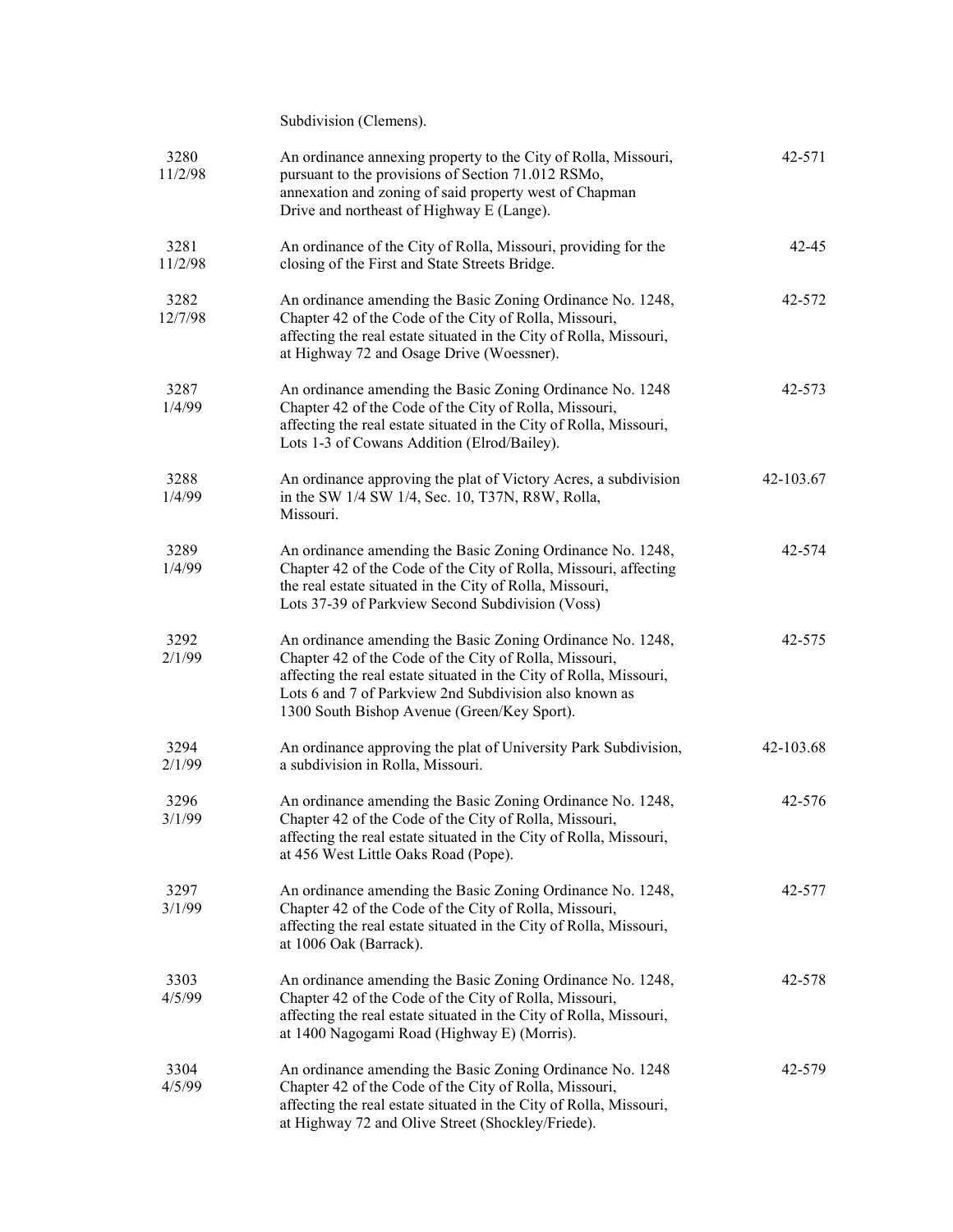| 3305<br>4/5/99  | An ordinance amending the Basic Zoning Ordinance No. 1248,<br>Chapter 42 of the Code of the City of Rolla, Missouri,<br>affecting the real estate situated in the City of Rolla, Missouri,<br>along Highway 72 East (Huffman).                                                                                                           | 42-580    |
|-----------------|------------------------------------------------------------------------------------------------------------------------------------------------------------------------------------------------------------------------------------------------------------------------------------------------------------------------------------------|-----------|
| 3306<br>4/5/99  | An ordinance approving the plat of Hod's Hills Resubdivision<br>of Lot 12 of Deer Crossing and a fractional part of Railroad<br>Lot 87, a subdivision in Rolla, Missouri.                                                                                                                                                                | 42-103.69 |
| 3307<br>4/5/99  | An ordinance approving the plat of Vienna Oaks Subdivision<br>Phase II a Resubdivision of Tract A of Vienna Oaks Subdivision<br>- Phase I, a Resubdivision of Lot 15 and part of Lot 2, Railroad<br>addition, a subdivision in Rolla, Missouri.                                                                                          | 42-103.70 |
| 3308<br>5/3/99  | An ordinance approving the rezoning and final plat of North<br>Brook Phase II, A Planned Unit Development according to<br>the provisions of Article III, Chapter 42.278 of the Code of<br>the City of Rolla, Missouri.                                                                                                                   | 42-581    |
| 3309<br>5/3/99  | An ordinance amending Chapter 42 of the Rolla City Code<br>by adding new sections 42-319 and 42-320 pertaining to<br>standard outdoor advertising structures.<br>(Repealed by Ord. 3414 §1)                                                                                                                                              | NC.       |
| 3312<br>6/7/99  | An ordinance amending the Basic Zoning Ordinance No. 1248<br>Chapter 42 of the Code of the City of Rolla, Missouri,<br>affecting the real estate situated in the City of Rolla, Missouri,<br>North of and adjacent to Highway 72 between Cedar and Olive<br>Street (Fitzsimmons/Frueh).                                                  | 42-582    |
| 3318<br>6/21    | An ordinance amending the Basic Zoning Ordinance No. 1248<br>Chapter 42 of the Code of the City of Rolla, Missouri<br>affecting the real estate situated in the City of Rolla, Missouri,<br>Lot 1, Block 2 of Cowns Addition (Adams).                                                                                                    | 42-583    |
| 3323<br>8/2/99  | An ordinance vacating a one foot right-of-way easement on<br>the north side of Lot 1, Block 9 of Newman's Addition (Woessner).                                                                                                                                                                                                           | 42-137.51 |
| 3328<br>9/7/99  | An ordinance annexing property to the City of Rolla, Missouri,<br>pursuant to the provisions of Section 71.012 RSMo., annexation<br>and zoning to R-3 (apartment district) of said property, north of<br>10th Street and west of Stoltz Road and zone the property from<br>no zone to R-3 (apartment district) zoning. (Woessner/Rogers) | 42-584    |
| 3335<br>10/4/99 | An ordinance amending Chapter 42 of the General Ordinances<br>of the City of Rolla, Missouri, relating to cul-de-sacs,<br>(Amends Ord. 3059, §4) (Repeals Ord. 3231)<br>(Repealed by Ord. $3485, §1$ )                                                                                                                                   | NC        |
| 3336<br>11/1/99 | An ordinance amending the Basic Zoning Ordinance No. 1248,<br>Chapter 42 of the Code of the City of Rolla, Missouri,<br>affecting the real estate situated in the City of Rolla, Missouri,<br>at 604 Black Street (Chapman).                                                                                                             | 42-585    |
| 3337<br>11/1/99 | An ordinance amending the Basic Zoning Ordinance No. 1248<br>Chapter 42 of the Code of the City of Rolla, Missouri,<br>affecting the real estate situated in the City of Rolla, Missouri,<br>Lot 4, Block 12 of Cowan's Addition (Frost).                                                                                                | 42-586    |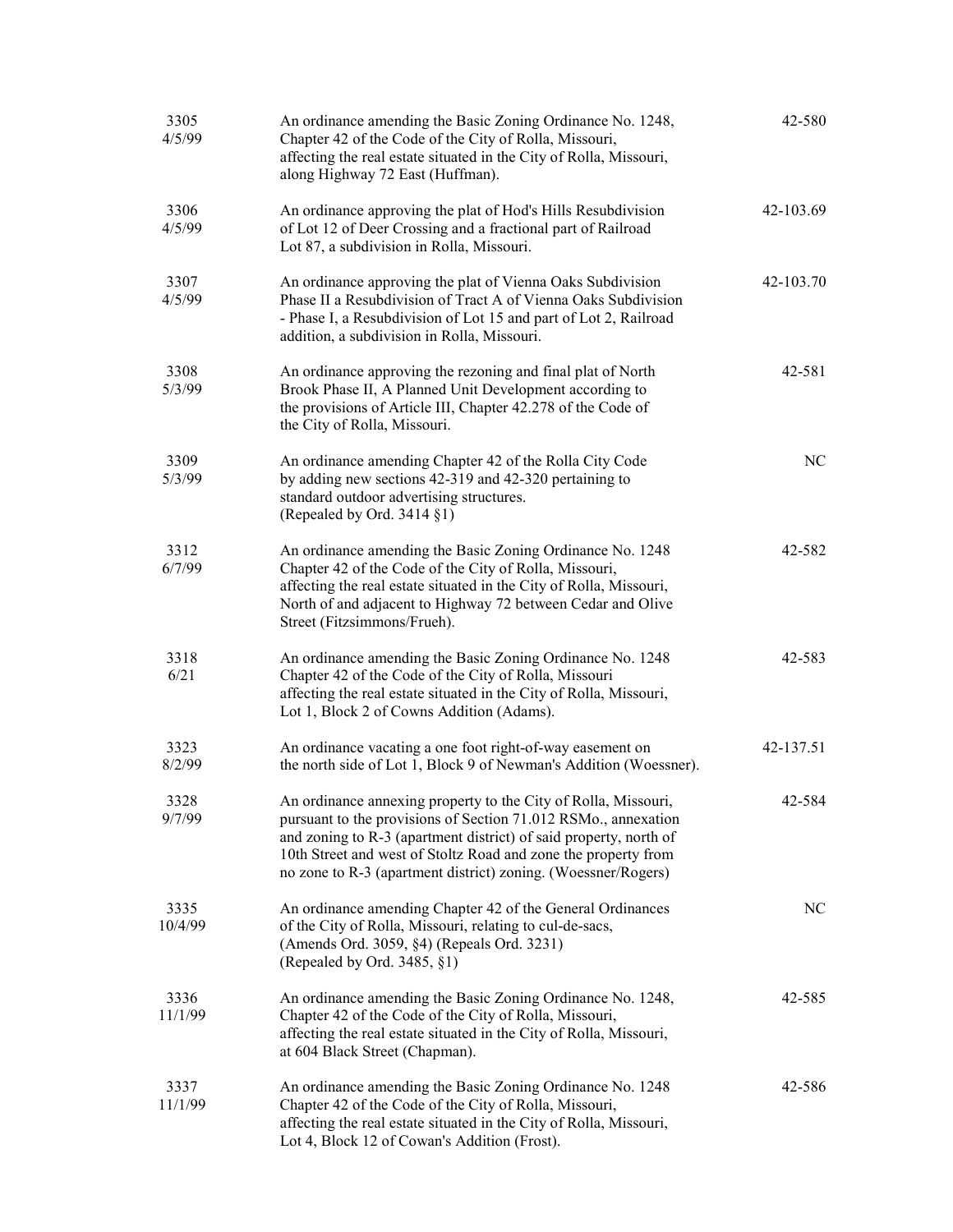| 3338<br>12/6/99 | An ordinance approving the plat of Wild Rose Hill, a subdivision<br>in Rolla, Missouri. (Repealed by Ord. 3349, §1)                                                                                                                                                                                     | NC        |
|-----------------|---------------------------------------------------------------------------------------------------------------------------------------------------------------------------------------------------------------------------------------------------------------------------------------------------------|-----------|
| 3339<br>12/6/99 | An ordinance annexing property to the City of Rolla, Missouri,<br>pursuant to the provisions of Section 71.012 RSMo. annexation<br>of property west of Parkwood Drive and south of Cedar Grove Road<br>and zone the property from no zone to R-2 (apartment district)<br>zoning (Morris/Phelps County). | 42-587    |
| 3340<br>12/6/99 | An ordinance amending the Basic Zoning Ordinance No. 1248,<br>Chapter 42 of the Code of the City of Rolla, Missouri, affecting<br>the real estate situated in the City of Rolla, Missouri, at 603<br>West Lions Club Drive (Link).                                                                      | 42-588    |
| 3341<br>12/6/99 | An ordinance amending the Basic Zoning Ordinance No. 1248,<br>Chapter 42 of the Code of the City of Rolla, Missouri, affecting<br>the real estate situated in the City of Rolla, Missouri, at 1601<br>Highway 72 East (Ferrell).                                                                        | 42-589    |
| 3342<br>1/3/00  | An ordinance amending the Basic Zoning Ordinance No. 1248,<br>Chapter 42 of the Code of the City of Rolla, Missouri, affecting<br>the real estate situated in the City of Rolla, Missouri located<br>west of Old St. James Road and north of I-44 (Carney).                                             | 42-590    |
| 3343<br>1/3/00  | An ordinance amending the Basic Zoning Ordinance No. 1248,<br>Chapter 42 of the Code of the City of Rolla, Missouri, affecting<br>the real estate situated in the City of Rolla, Missouri, known as<br>Maxwell Subdivision located at 18th Street and Maxwell Street<br>(Blevins).                      | 42-591    |
| 3344<br>1/3/00  | An ordinance vacating an alley in Bishops Addition at 7th Street<br>between Bishop and State Street.                                                                                                                                                                                                    | 42-137.52 |
| 3345<br>1/3/00  | An ordinance amending the Basic Zoning Ordinance No. 1248,<br>Chapter 42 of the Code of the City of Rolla, Missouri, affecting<br>the real estate situated in the City of Rolla, Missouri, known as<br>Wild Rose Hill Subdivision (Sooter).                                                             | 42-592    |
| 3346<br>1/3/00  | An ordinance amending the Basic Zoning Ordinance No. 1248,<br>Chapter 42 of the Code of the City of Rolla, Missouri, affecting<br>the real estate situated in the City of Rolla, Missouri, Lot 9<br>and Lots 158 through 162 of Parkwood Second Subdivision<br>(Anderson/Stoltz).                       | 42-593    |
| 3347<br>1/3/00  | An ordinance amending the Basic Zoning Ordinance No. 1248,<br>Chapter 42 of the Code of the City of Rolla, Missouri, affecting<br>the real estate situated in the City of Rolla, Missouri, located<br>north of I-44 and east of Sally Road (Hayes/Chymiak).                                             | 42-594    |
| 3349<br>1/3/00  | An ordinance repealing Ordinance No. 3338 approving the plat<br>of Wild Rose Hill Subdivision and enacting a new ordinance<br>approving Wild Rose Hill Subdivision, a subdivision in Rolla,<br>Missouri. (Repeals Ord. 3338)                                                                            | 42-103.71 |
| 3350<br>2/7/00  | An ordinance approving the plat of Municipal Acres No. 1,<br>a subdivision in Rolla, Missouri, (RMU).                                                                                                                                                                                                   | 42-103.72 |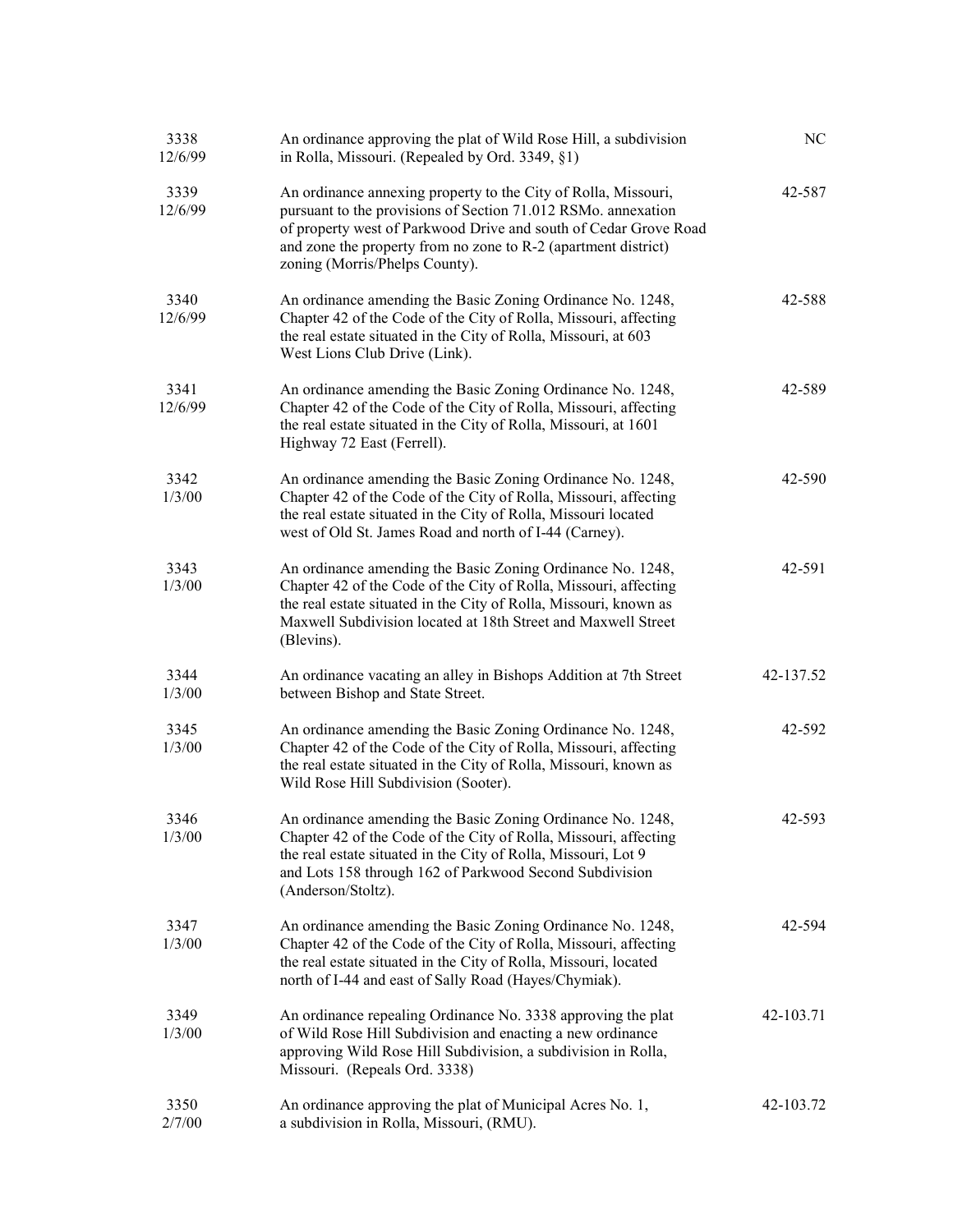| 3351<br>2/7/00  | An ordinance approving the plat of Municipal Acres No. 2<br>a subdivision in Rolla, Missouri, RMU).                                                                                                                                                                        | 42-103.73 |
|-----------------|----------------------------------------------------------------------------------------------------------------------------------------------------------------------------------------------------------------------------------------------------------------------------|-----------|
| 3352<br>2/7/00  | An ordinance amending the Basic Zoning Ordinance No. 1248,<br>Chapter 42 of the Code of the City of Rolla, Missouri, affecting<br>the real estate situated in the City of Rolla, Missouri, Lots 34,<br>35 and 36 of Parkview 2nd Subdivision (Corey).                      | 42-595    |
| 3353<br>2/7/00  | An ordinance approving the plat of Oak Knoll South Plat No. 3,<br>a subdivision in Rolla, Missouri.                                                                                                                                                                        | 42-103.74 |
| 3354<br>2/7/00  | An ordinance approving the plat of California Hills, a resubdivision<br>of Tract 3 of Forum Lakes, a subdivision in Rolla, Missouri.                                                                                                                                       | 42-103.75 |
| 3361<br>4/3/00  | An ordinance annexing property to the city of Rolla, Missouri,<br>pursuant to the provisions of Section 71.012 RSMo. annexation<br>of property west of Parkwood 2nd Subdivision and zone the<br>property from no zone to R-1 (one family district) zoning.<br>(Stevenson). | 42-596    |
| 3362<br>4/3/00  | An ordinance vacating Bishop's Alley between 2nd street and<br>the railroad right-of-way (Phelps County Commission).                                                                                                                                                       | 42-137.53 |
| 3368<br>5/1/00  | An ordinance annexing property on Highway 63 North into the<br>City of Rolla, Missouri, pursuant to the provisions of Section<br>71.012 RSMo. annexation of property and zone the property from<br>no zone to C-3 (Commercial District) zoning (Woessner/Lange).           | 42-597    |
| 3372<br>6/5/00  | An ordinance approving the plat of Village Lake, a subdivision<br>in Rolla, Missouri. (Repealed by Ord. 3394)                                                                                                                                                              | NC        |
| 3374<br>6/5/00  | An ordinance amending Section 42-3 of the City Code of the<br>City of Rolla, Missouri, pertaining to the composition of the<br>Planning and Zoning Commission. (Amends Ord. 2224)                                                                                          | $42 - 3$  |
| 3377<br>7/5/00  | An ordinance amending the Basic Zoning Ordinance No. 1248,<br>Chapter 42 of the Code of the City of Rolla, Missouri, affecting<br>the real estate situated in the City of Rolla, Missouri, at 103<br>West 3rd Street (Pope).                                               | 42-598    |
| 3378<br>7/5/00  | An ordinance amending the Basic Zoning Ordinance No. 1248,<br>Chapter 42 of the Code of the City of Rolla, Missouri, affecting<br>the real estate situated in the City of Rolla, Missouri, at 1217<br>Walker (Powell).                                                     | 42-599    |
| 3379<br>7/5/00  | An ordinance amending the Basic Zoning Ordinance No. 1248,<br>Chapter 42 of the Code of the City of Rolla, Missouri, affecting<br>the real estate situated in the City of Rolla, Missouri, between Old<br>St. James Road and Farrar Drive (Crumpler).                      | 42-600    |
| 3380<br>7/5/00  | An ordinance approving the plat of the resubdivision of Lot 14<br>of Forum Lakes Subdivision, a planned unit development (PUD)<br>in Rolla, Missouri.                                                                                                                      | 42-103.77 |
| 3381<br>7/17/00 | An ordinance amending the Basic Zoning Ordinance No. 1248,<br>Chapter 42 of the Code of the City of Rolla, Missouri, affecting<br>the real estate situated in the City of Rolla, Missouri, at<br>1380 South Bishop (Cardin).                                               | 42-601    |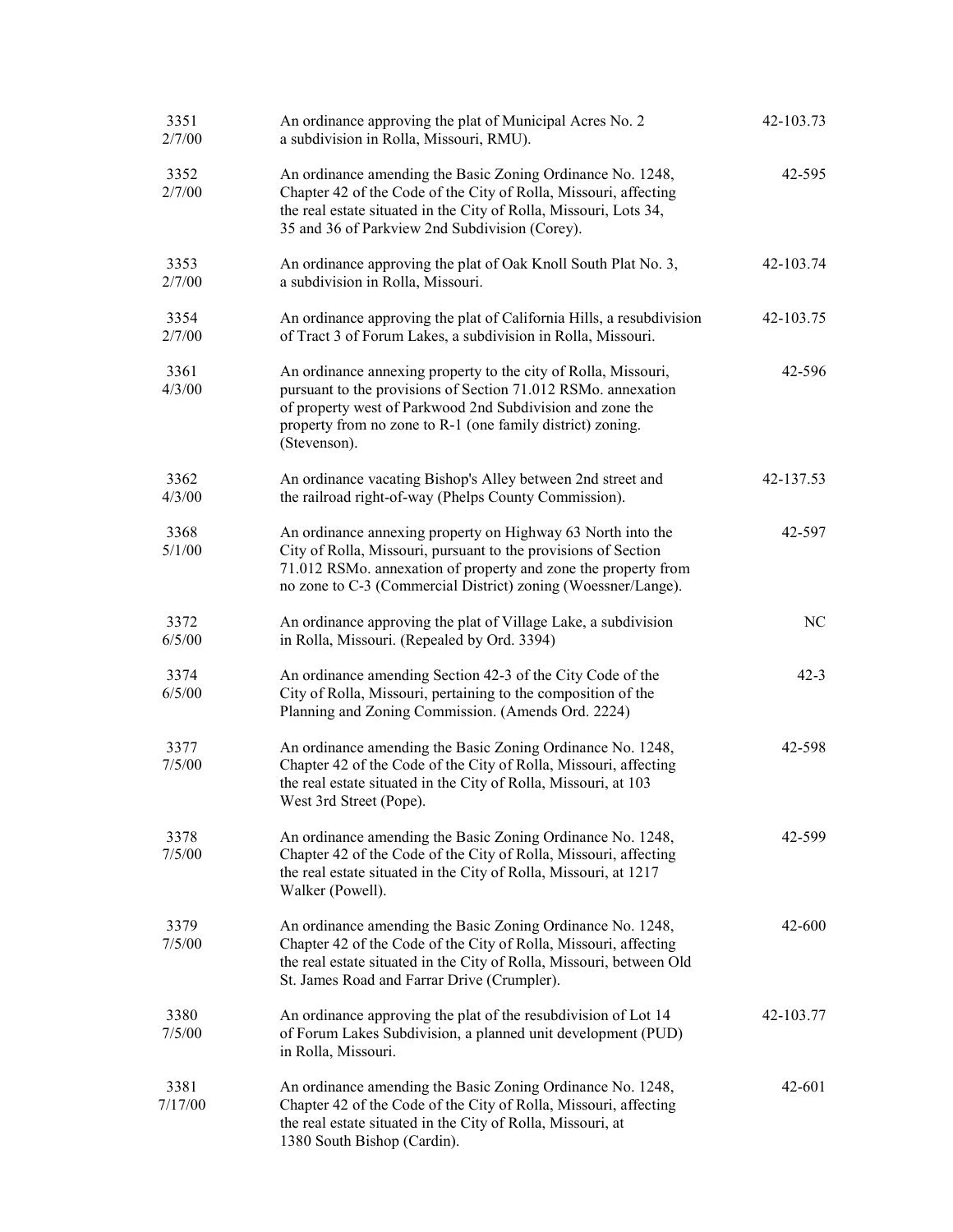| 3382<br>7/17/00  | An ordinance vacating utility easements in Lots 17, 18, 22 and<br>23 of the plat of Forum Lakes 1 Subdivision, a subdivision in<br>Rolla, Missouri, and approving the utility easements as shown<br>in the attached exhibit A.                                                                     | 42-137.54 |
|------------------|----------------------------------------------------------------------------------------------------------------------------------------------------------------------------------------------------------------------------------------------------------------------------------------------------|-----------|
| 3384<br>8/7/00   | An ordinance approving the plat of Swinfard Subdivision, a<br>subdivision in Rolla, Missouri.                                                                                                                                                                                                      | 42-103.78 |
| 3385<br>8/7/00   | An ordinance approving the plat of Lowe's Rolla No. 1, a<br>subdivision in Rolla, Missouri.                                                                                                                                                                                                        | 42-103.79 |
| 3386<br>8/7/00   | An ordinance amending the Basic Zoning Ordinance No. 1248,<br>Chapter 42 of the code of the City of Rolla, Missouri, affecting<br>the real estate situated in the City of Rolla, Missouri, at Lots 2<br>and 3 of Hutchinson Subdivision Plat No. 2 (Chymiak/Watson).                               | 42-602    |
| 3389<br>8/21/00  | An ordinance annexing property located at Highway V and County<br>Road 2070 into the City of Rolla, Missouri, pursuant to the<br>provisions of Section 71.012 RSMo. annexation of property and<br>zone the property from no zone to M-1 (light manufacturing<br>district) zoning (Strothkamp/Ray). | 42-603    |
| 3391<br>9/5/00   | An ordinance amending the Basic Zoning Ordinance No. 1248,<br>Chapter 42 of the Code of the City of Rolla, Missouri, affecting<br>the real estate situated in the City of Rolla, Missouri, at Lots<br>16 and 17 of Parkview 2nd Subdivision, (Mitchell).                                           | 42-604    |
| 3392<br>9/5/00   | An ordinance amending the Basic Zoning Ordinance No. 1248,<br>Chapter 42 of the Code of the City of Rolla, Missouri, affecting<br>the real estate situated in the City of Rolla, Missouri, Cowan's<br>Subdivision, Block 11, Part of Lots 8, 9 and 10 (Pike).                                      | 42-605    |
| 3393<br>9/5/00   | An ordinance amending the Basic Zoning Ordinance No. 1248,<br>Chapter 42 of the Code of the City of Rolla, Missouri, affecting<br>the real estate situated in the City of Rolla, Missouri, at Lot 2,<br>Heritage Heights Resubdivision, Tract 2 and 3 (Cossette).                                  | 42-606    |
| 3394<br>9/5/00   | An ordinance repealing Ordinance No. 3372 and approving the<br>plat of Timber Creek, a subdivision in Rolla, Missouri.<br>(Repeals Ord. 3372)                                                                                                                                                      | 42-103.76 |
| 3396<br>10/3/00  | An ordinance amending the Basic Zoning Ordinance No. 1248,<br>Chapter 42 of the Code of the City of Rolla, Missouri, affecting<br>the real estate situated in the City of Rolla, Missouri, Lot 62,<br>Rolla Gardens Subdivision (Frueh).                                                           | 42-607    |
| 3397<br>10/3/00  | An ordinance annexing property located adjacent to and north of<br>Hypoint Industrial Park into the City of Rolla, Missouri, and<br>zone the property from no zone to R-2 Zoning (Mattingly).                                                                                                      | 42-608    |
| 3398<br>10/3/00  | An ordinance approving the plat of Pine Creek Commercial<br>Park Plat No. 1, a subdivision in Rolla, Missouri.                                                                                                                                                                                     | 42-103.80 |
| 3403<br>10/16/00 | An ordinance approving the rezoning and final plat of Park Place<br>Senior Housing, a Planned Unit Development, according to the<br>provisions of Article III, Chapter 42.278 of the Code of the City<br>of Rolla, Missouri (Brown).                                                               | 42-379    |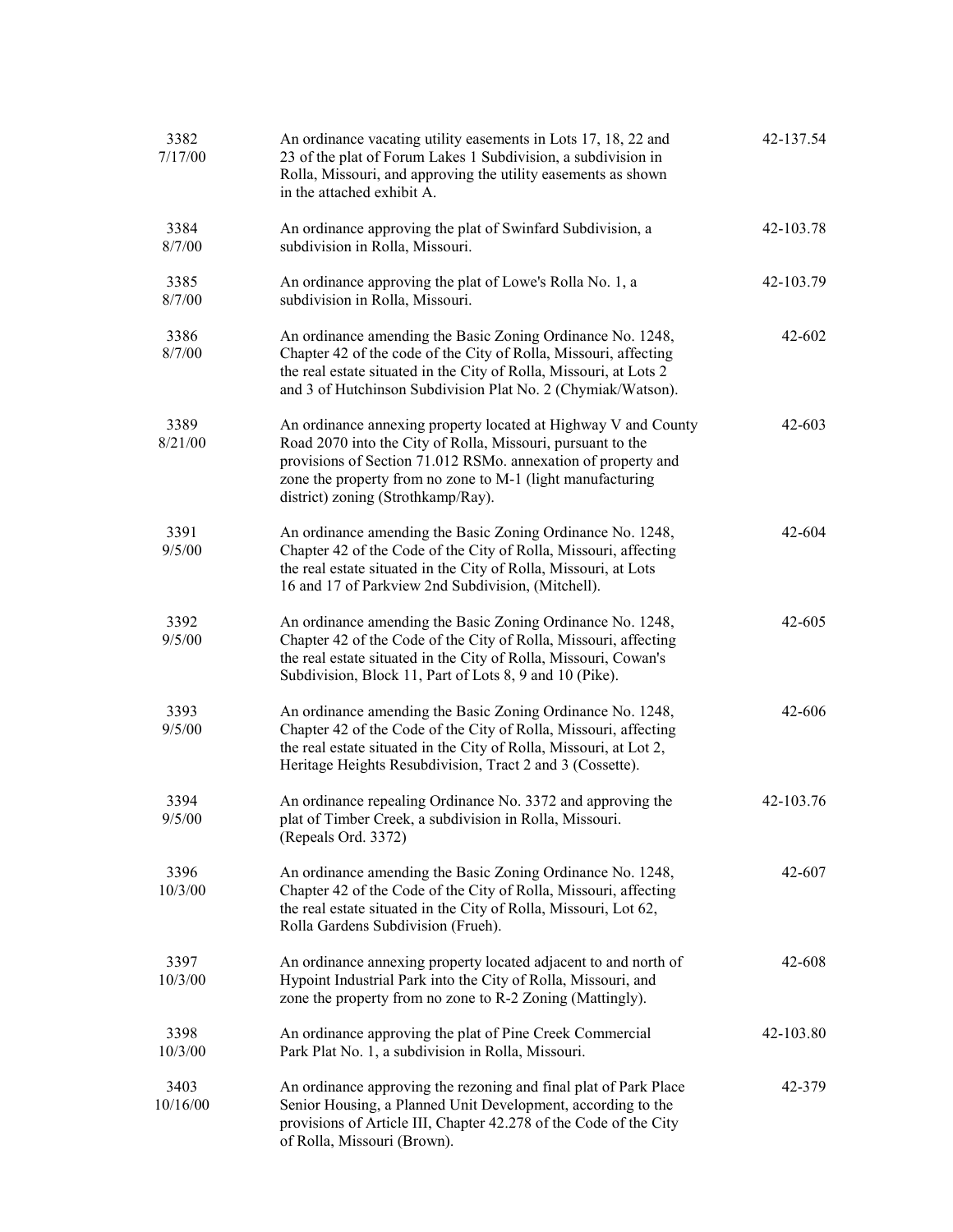| 3404<br>10/16/00 | An ordinance approving the plat of Mid Missouri Credit Union,<br>a subdivision in Rolla, Missouri.                                                                                                                                                                                                                                                                                                                                                                                                                                                                         | 42-103.81                              |
|------------------|----------------------------------------------------------------------------------------------------------------------------------------------------------------------------------------------------------------------------------------------------------------------------------------------------------------------------------------------------------------------------------------------------------------------------------------------------------------------------------------------------------------------------------------------------------------------------|----------------------------------------|
| 3405<br>11/6/00  | An ordinance vacating the portion of Olive Street, south of<br>Christy Drive (Live Street stub) and the southernmost fifteen<br>(15) feet retained for a utility easement (Senne/Whitecotton).                                                                                                                                                                                                                                                                                                                                                                             | 42-137.55                              |
| 3406<br>11/6/00  | An ordinance approving the rezoning and final plat of Jordan's<br>Pass, a Planned Unit Development, according to the provisions of<br>Article III, Chapter 42.278 of the Code of the City of Rolla,<br>Missouri (Jordan). (Repealed by Ord. 3504, §1)                                                                                                                                                                                                                                                                                                                      | NC                                     |
| 3407<br>11/6/00  | An ordinance amending the Basic Zoning Ordinance No. 1248,<br>Chapter 42 of the Code of the City of Rolla, Missouri, affecting<br>the real estate situated in the City of Rolla, Missouri, south of<br>Highway 72 and west of Highway O (Snelson).                                                                                                                                                                                                                                                                                                                         | 42-609                                 |
| 3408<br>11/6/00  | An ordinance amending the Basic Zoning Ordinance No. 1248,<br>Chapter 42 of the Code of the City of Rolla, Missouri, affecting<br>the real estate situated in the City of Rolla, Missouri, Lot 3, Rolla<br>Park 2nd Subdivision (Franklin).                                                                                                                                                                                                                                                                                                                                | $42 - 610$                             |
| 3410<br>11/20/00 | An ordinance approving the plat of Songbird Subdivision, a<br>subdivision in Rolla, Missouri.                                                                                                                                                                                                                                                                                                                                                                                                                                                                              | 42-103.82                              |
| 3413<br>12/4/00  | An ordinance approving the plat of Richfountain Place Tract<br>"C", a subdivision in Rolla, Missouri.                                                                                                                                                                                                                                                                                                                                                                                                                                                                      | 42-103.83                              |
| 3414<br>12/4/00  | An ordinance amending Chapter 42 of the Rolla City Code,<br>known as the Planning and Zoning Code, by repealing Article<br>III, Zoning, in its entirety, and enacting in lieu thereof a new<br>Article III, Zoning. (Amended by Ord. 3517; Ord. 3542; Ord. 3566; Ord. 3639;<br>Ord. 3748; Ord. 3886; Ord. 3890; Ord. 3891; Ord. 3945; Ord. 3954; Ord. 3964;<br>Ord. 3975; Ord. 3976; Ord. 3980; Ord. 3982; Ord. 3984; Ord. 3988; Ord. 4019;<br>Ord. 4068 §1; Ord. 4398, §§5-6, 15-20; Ord. 4401, §§10-24, 27-30; Ord. 4414;<br>Ord. 4428; Ord. 4453; Ord. 4470; Ord. 4488) | Ch. 42, Art. III,<br>Div. 1 to Div. 21 |
| 3415<br>12/4/00  | An ordinance amending the Basic Zoning Ordinance No. 1248,<br>Chapter 42 of the Code of the City of Rolla, Missouri,<br>affecting the real estate situated in the City of Rolla, Missouri,<br>north of Bridge School Road (Dietzmann).                                                                                                                                                                                                                                                                                                                                     | $42 - 611$                             |
| 3416<br>12/4/00  | An ordinance amending the Basic Zoning Ordinance No. 1248,<br>Chapter 42 of the Code of the City of Rolla, Missouri,<br>affecting the real estate situated in the City of Rolla, Missouri,<br>south of Highway 72 and west of Highway O (Snelson).                                                                                                                                                                                                                                                                                                                         | 42-612                                 |
| 3417<br>12/4/00  | An ordinance amending the Basic Zoning Ordinance No. 1248,<br>Chapter 42 of the Code of the City of Rolla, Missouri,<br>affecting the real estate situated in the City of Rolla, Missouri,<br>north of and adjacent to Maxwell Subdivision (Lister).                                                                                                                                                                                                                                                                                                                       | $42 - 613$                             |
| 3421<br>1/2/01   | An ordinance adopting certain provisions of the Civil Site<br>Plan pertaining to parking for the Rolla Health and Recreation<br>Center. (Repealed by Ord. 3485, §1)                                                                                                                                                                                                                                                                                                                                                                                                        | NC                                     |
| 3427             | An ordinance approving the condemnation or appropriation                                                                                                                                                                                                                                                                                                                                                                                                                                                                                                                   | NC                                     |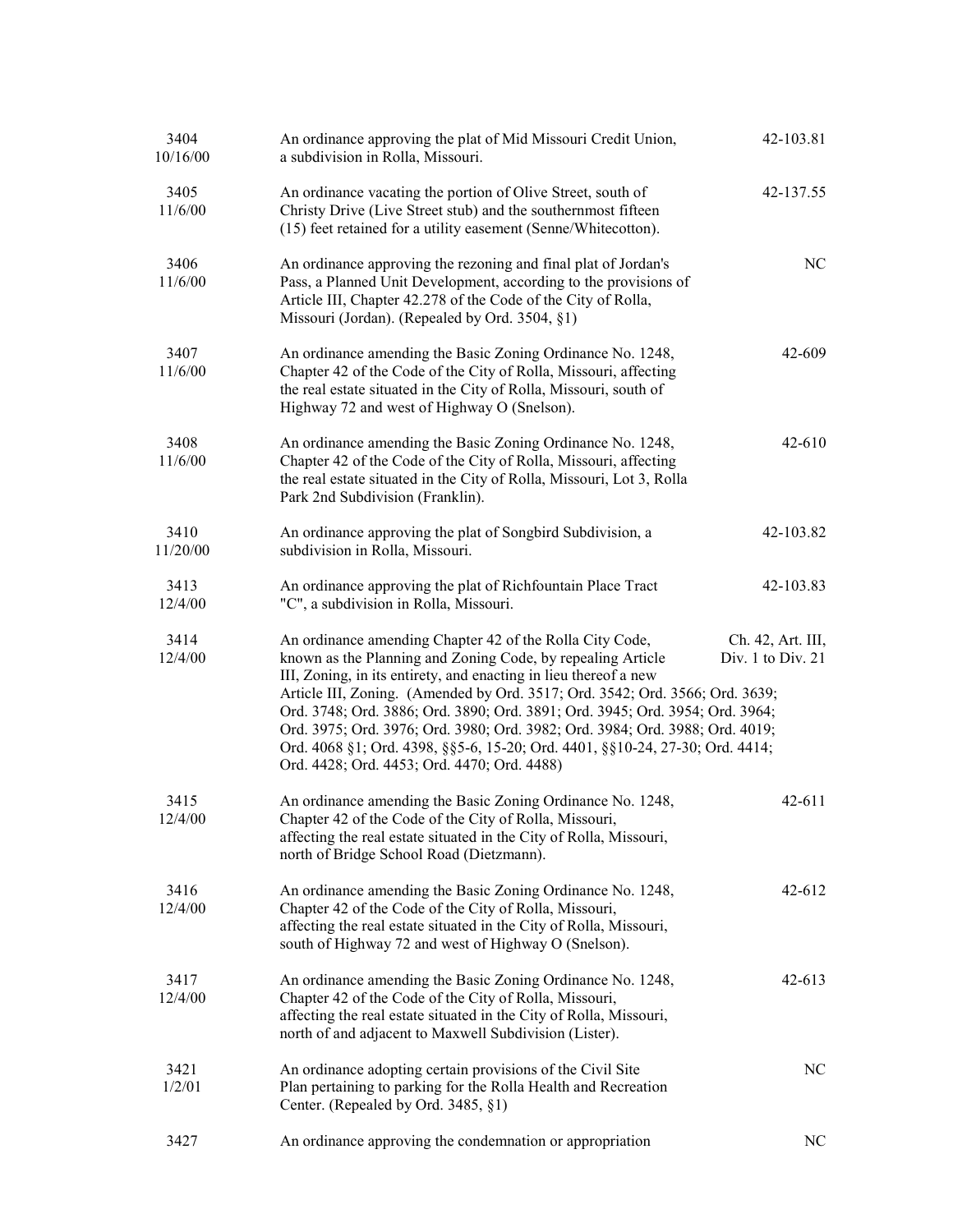| 2/5/01          | of private property for Lion's Drive Street improvements<br>which necessitate property acquisition and rights-of-way<br>over and through properties which are needed for the<br>construction of Lion's Drive Street improvements.<br>(Temporary Ordinance)                                               |            |
|-----------------|----------------------------------------------------------------------------------------------------------------------------------------------------------------------------------------------------------------------------------------------------------------------------------------------------------|------------|
| 3428<br>2/20/01 | An ordinance amending the Basic Zoning Ordinance No.<br>1248, Chapter 42 of the Code of the City of Rolla,<br>Missouri, affecting the real estate situated at 2307<br>Vichy Road, in the City of Rolla, Missouri (Callen).                                                                               | $42 - 614$ |
| 3429<br>3/5/01  | An ordinance amending the Basic Zoning Ordinance,<br>Article III, Chapter 42 of the Code of the City of Rolla,<br>Missouri, affecting real estate situated in the City of Rolla,<br>Missouri, as shown on Exhibit A with amendments.<br>(Amends Ord. 3414)                                               | $42 - 615$ |
| 3430<br>3/5/01  | An ordinance amending the Basic Zoning Ordinance, No.<br>1248, Chapter 42 of the Code of the City of Rolla,<br>Missouri, affecting the real estate situated at 105 West<br>Third Street, in the City of Rolla, Missouri (Daniels).                                                                       | $42 - 616$ |
| 3431<br>3/5/01  | An ordinance approving the rezoning and final plat of<br>North Meadow, a Planned Unit Development, according<br>to the provisions of Article III, Chapter 42.278 of the Code<br>of the City of Rolla, Missouri (Sally/Brown)                                                                             | 42-381     |
| 3434<br>4/2/01  | An ordinance amending the Basic Zoning Ordinance<br>No. 1248, Chapter 42 of the Code of the City of Rolla,<br>Missouri, affecting the real estate situated East of Rolla<br>Street and North of Little Oaks Road described as<br>Wild Horse Run Subdivision, in the city of Rolla,<br>Missouri (Sooter). | 42-617     |
| 3440<br>5/7/01  | An ordinance amending the Basic Zoning Ordinance No. 3414,<br>Chapter 42 of the code of the City of Rolla, Missouri,<br>affecting the real estate situated on part of Lot 4, Railroad<br>Addition, in the City of Rolla, Missouri (Brown).                                                               | 42-618     |
| 3441<br>5/7/01  | An ordinance annexing Lot 1 of Municipal Acres No. 5<br>into the City of Rolla, Missouri and zone the property from<br>no zone to G1 (government and institutional district) zoning,<br>pursuant to the provisions of Section 71.012 RSMo. (RMU).                                                        | 42-619     |
| 3442<br>5/7/01  | An ordinance approving the plat of Country Aire Place, a<br>subdivision in Rolla, Missouri (Snelson).                                                                                                                                                                                                    | 42-103.84  |
| 3444<br>6/4/01  | An ordinance annexing two tracts of property south of Timber<br>Creek Subdivision and west of Condo Drive and zoning<br>the property R-3 (multi-family) and C-1 (neighborhood business<br>district) District zoning, pursuant to the provisions of<br>Section 71.012 RSMo. (Wilcox/Peters).              | 42-620     |
| 3445<br>6/4/01  | An ordinance amending the Basic Zoning Ordinance No. 3414,<br>Chapter 42 of the Code of the City of Rolla, Missouri,<br>affecting the real estate situated at 2419 North Bishop, in the<br>City of Rolla, Missouri (Cantrell).                                                                           | 42-621     |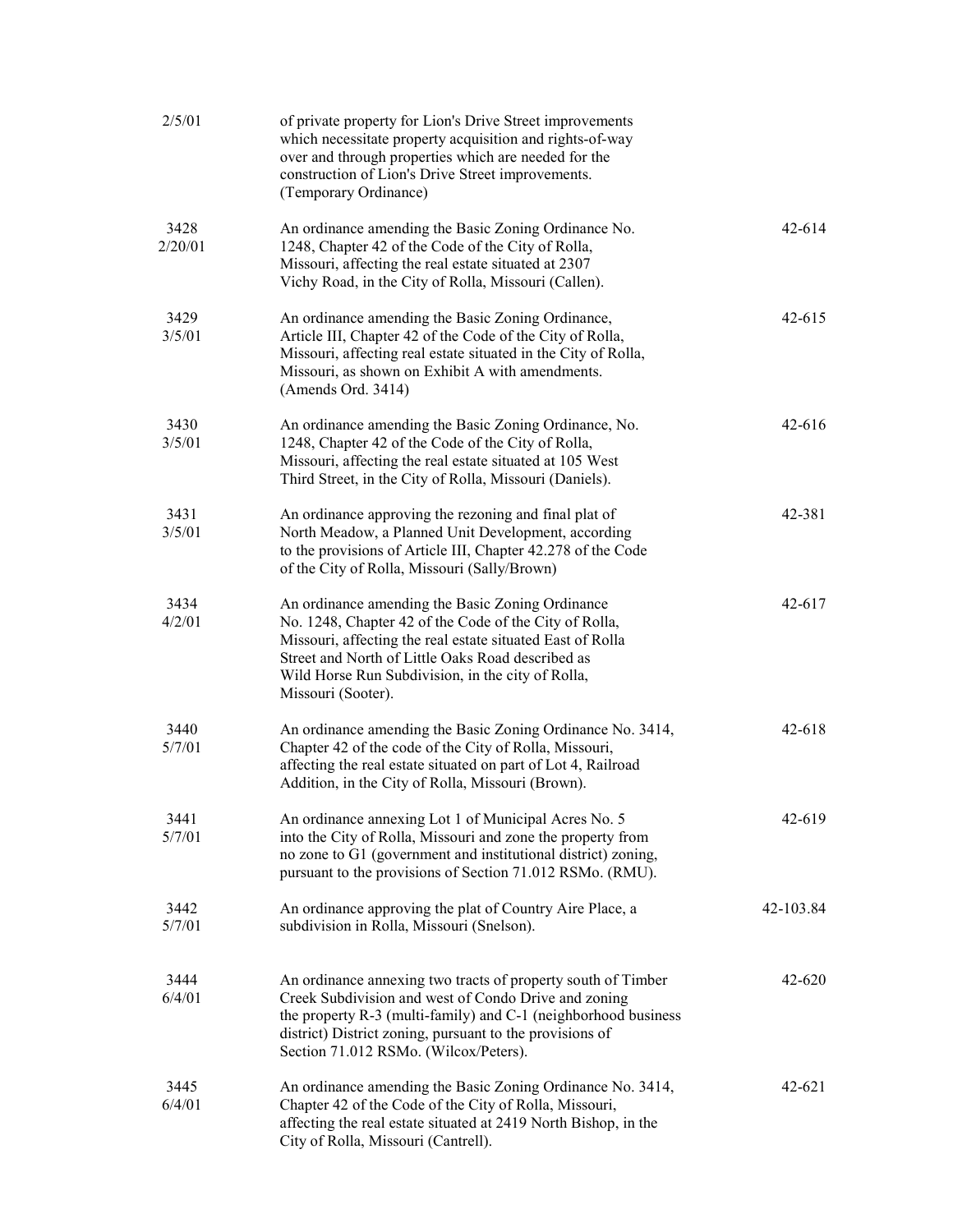| 3446<br>6/4/01  | An ordinance amending the Basic Zoning Ordinance No. 3414,<br>Chapter 42 of the Code of the City of Rolla, Missouri,<br>affecting the real estate situated as part of Lot 86, Railroad<br>Addition, in the City of Rolla, Missouri (Hayes).                          | 42-622    |
|-----------------|----------------------------------------------------------------------------------------------------------------------------------------------------------------------------------------------------------------------------------------------------------------------|-----------|
| 3450<br>6/4/01  | An ordinance approving the plat of Municipal Acres No. 3,<br>a subdivision in Rolla, Missouri (RMU).                                                                                                                                                                 | 42-103.85 |
| 3451<br>6/4/01  | An ordinance approving the plat of Municipal Acres No. 4,<br>a subdivision in Rolla, Missouri (RMU).                                                                                                                                                                 | 42-103.86 |
| 3452<br>6/4/01  | An ordinance approving the plat of Municipal Acres No. 5,<br>a subdivision in Rolla, Missouri (RMU).                                                                                                                                                                 | 42-103.87 |
| 3455<br>6/18/01 | An ordinance approving the Plat of C $& M$ Properties<br>Resubdivision, a subdivision in Rolla, Missouri (Kehoe).                                                                                                                                                    | 42-103.88 |
| 3456<br>7/2/01  | An ordinance amending the Basic Zoning Ordinance No.<br>3414, Chapter 42 of the Code of the City of Rolla, Missouri,<br>affecting the real estate situated as a residual strip of<br>property along North Bishop, in the City of Rolla, Missouri<br>(City of Rolla). | 42-623    |
| 3457<br>7/2/01  | An ordinance approving Silverleaf Subdivision No. 2, a<br>subdivision in Rolla, Missouri (Sonshine Street Enterprises Inc.)                                                                                                                                          | 42-103.89 |
| 3458<br>7/2/01  | An ordinance approving Park Place Replat, a subdivision in<br>Rolla, Missouri (Brown).                                                                                                                                                                               | 42-103.90 |
| 3459<br>7/2/01  | An ordinance approving Deer Crossing East Subdivision, a<br>subdivision in Rolla, Missouri (Renick).                                                                                                                                                                 | 42-103.91 |
| 3460<br>7/2/01  | An ordinance vacating an alley between Lots 1 & 8 and<br>and 2 & 7 of Block 17 in Schuman's Addition (Town and<br>Country Bank).                                                                                                                                     | 42-137.56 |
| 3465<br>8/6/01  | An ordinance amending the Basic Zoning Ordinance No. 3414,<br>Chapter 42 of the Code of the City of Rolla, Missouri, affecting<br>the real estate situated at 2005 Vichy Road, in the City of Rolla,<br>Missouri (Hall).                                             | 42-624    |
| 3466<br>8/6/01  | An ordinance approving KD-S Gardens, a subdivision in Rolla<br>Missouri (Hall).                                                                                                                                                                                      | 42-103.92 |
| 3467<br>8/6/01  | An ordinance approving Robertson Subdivision No. 1, a<br>subdivision in Rolla Missouri (Heartland Properties of<br>Missouri, L.L.C.)                                                                                                                                 | 42-103.93 |
| 3468<br>8/6/01  | An ordinance approving the plat of Wild Horse Run Plat No. 1,<br>a subdivision in Rolla, Missouri (Sooter).                                                                                                                                                          | 42-103.94 |
| 3471<br>8/28/01 | An ordinance approving Blue's Lake Plat No. 2, a Subdivision<br>in Rolla, Missouri (Dietzmann)                                                                                                                                                                       | 42-103.95 |
| 3472<br>9/4/01  | An ordinance amending the Basic Zoning Ordinance No. 3414,<br>Chapter 42 of the Code of the City of Rolla, Missouri, affecting<br>the real estate for part of Lot B of the Resubdivision of Tract 7                                                                  | 42-625    |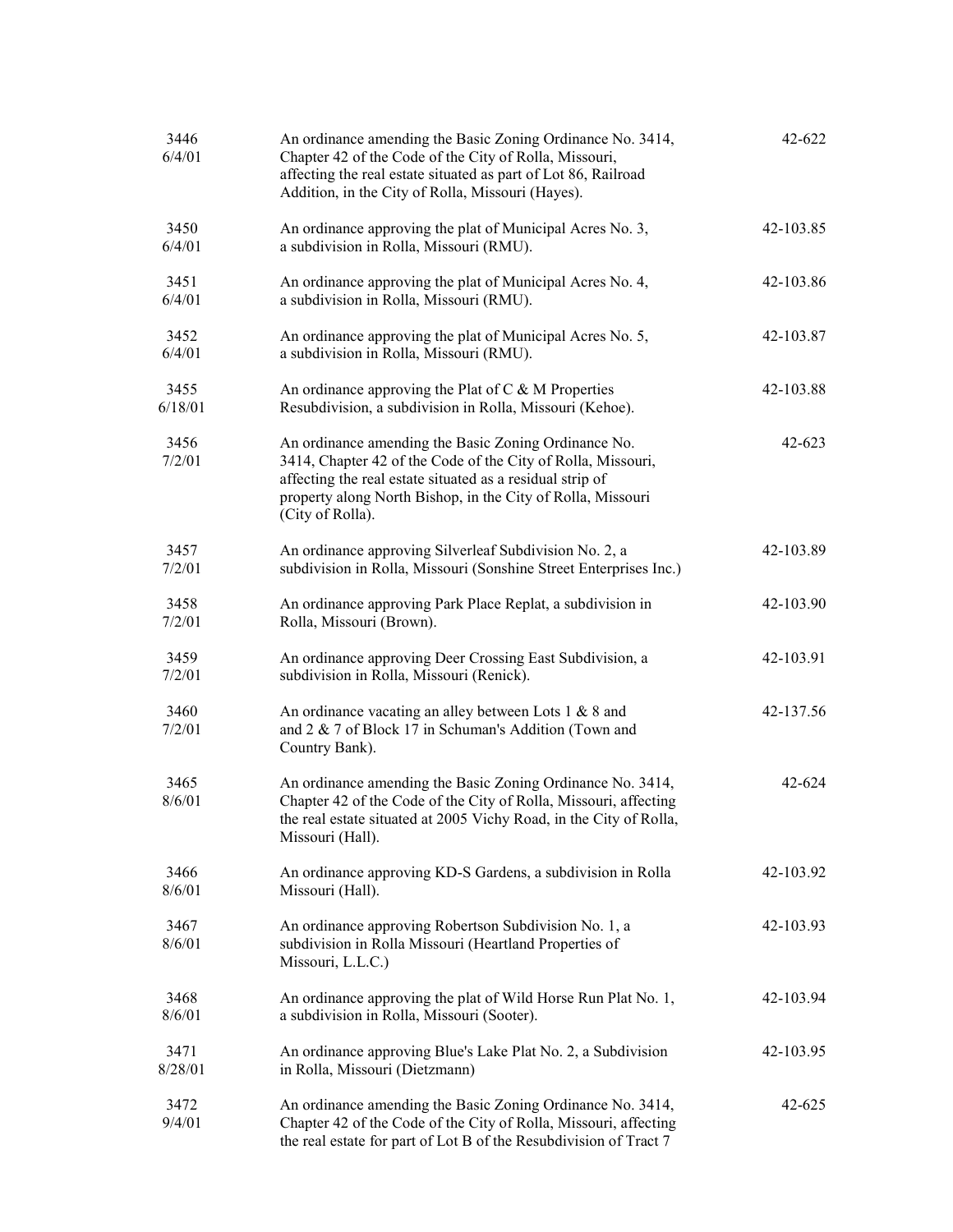|                 | of Forum Lakes in the City of Rolla, Missouri (Holt).                                                                                                                                                                                                                                                                                                                                                                                                                   |                               |
|-----------------|-------------------------------------------------------------------------------------------------------------------------------------------------------------------------------------------------------------------------------------------------------------------------------------------------------------------------------------------------------------------------------------------------------------------------------------------------------------------------|-------------------------------|
| 3476<br>10/1/01 | An ordinance approving Linwood Estates Plat I, a Subdivision<br>in the City of Rolla, Missouri (Holt).                                                                                                                                                                                                                                                                                                                                                                  | 42-103.96                     |
| 3477<br>10/1/01 | An ordinance approving Callen Subdivision, a Subdivision<br>in the City of Rolla, Missouri (Callen).                                                                                                                                                                                                                                                                                                                                                                    | 42-103.97                     |
| 3478<br>10/1/01 | An ordinance amending the 1996 Comprehensive Plan for<br>the City of Rolla, Missouri by adopting the Downtown<br>Preservation and Development Plan as an element of the<br>Comprehensive Plan for the development of the City.                                                                                                                                                                                                                                          | NC                            |
| 3479<br>10/1/01 | An ordinance amending the Basic Zoning Ordinance No. 3414,<br>Chapter 42 of the Code of the City of Rolla, Missouri,<br>affecting the real estate for a fractional part of Block 4 of<br>Rolla Mill Addition, a Subdivision in the City of Rolla,<br>Missouri (Martin).                                                                                                                                                                                                 | 42-626                        |
| 3483<br>11/5/01 | An ordinance approving Wild Horse Run Plat No. 2.<br>(Sooter)                                                                                                                                                                                                                                                                                                                                                                                                           | 42-103.98                     |
| 3484<br>11/5/01 | An ordinance amending the Basic Zoning Ordinance No. 3414,<br>Chapter 42 of the Code of the City of Rolla, Missouri,<br>affecting the real estate at 1848 East Highway 72, in the<br>City of Rolla, Missouri (Green).                                                                                                                                                                                                                                                   | 42-627                        |
| 3485<br>11/5/01 | An ordinance amending Chapter 42 of the Rolla City Code,<br>known as the Planning and Zoning Code, by repealing<br>Article II, Subdivisions, in its entirely, and enacting<br>in lieu thereof a new Article II, Subdivisions.<br>(Repeals Ord. 1780; Ord. 2056; Ord. 2130; Ord. 2165;<br>Ord. 2265; Ord. 2410; Ord. 2509; Ord. 2561; Ord. 2856;<br>Ord. 2962; Ord. 3046; Ord. 3059; Ord. 3123; Ord. 3170;<br>Ord. 3335) (Amended by Ord. 4401, §§1-2; Ord. 4523, §§1-2) | Ch. 42,<br>Art. II,<br>Div. 1 |
| 3490<br>12/3/01 | An ordinance amending the Basic Zoning Ordinance No. 3414,<br>Chapter 42 of the Code of the City of Rolla, Missouri,<br>affecting the real estate at Lot 1 and Lot 2, Block 4, Cowan's<br>Addition in the City of Rolla, Missouri (Eudaly).                                                                                                                                                                                                                             | 42-628                        |
| 3491<br>12/3/01 | An ordinance vacating the portion of Iowa Street from $10th$<br>Street to a point 163 feet north of 7 <sup>th</sup> Street and maintaining<br>the vacated street as a utility easement (Rolla School System<br>and the City of Rolla).                                                                                                                                                                                                                                  | 42-137.57                     |
| 3492<br>1/22/02 | An ordinance approving the condemnation or appropriation<br>of private property for sanitary sewer improvements which<br>necessitate property acquisition and utility easements over<br>and through properties which are needed for the<br>construction of sanitary sewer improvements.                                                                                                                                                                                 | $42 - 111.6$                  |
| 3493<br>2/4/02  | An ordinance amending Chapter 42 of the Rolla City Code,<br>Article III, known as the Planning and Zoning Code,<br>by amending certain provisions and by enacting new<br>regulations. (Amends Ord. 3414) (Amended by Ord. 4019)                                                                                                                                                                                                                                         | Ch. 42, Art. III              |
| 3494            | An ordinance approving the plat of Harris Subdivision, a                                                                                                                                                                                                                                                                                                                                                                                                                | 42-103.99                     |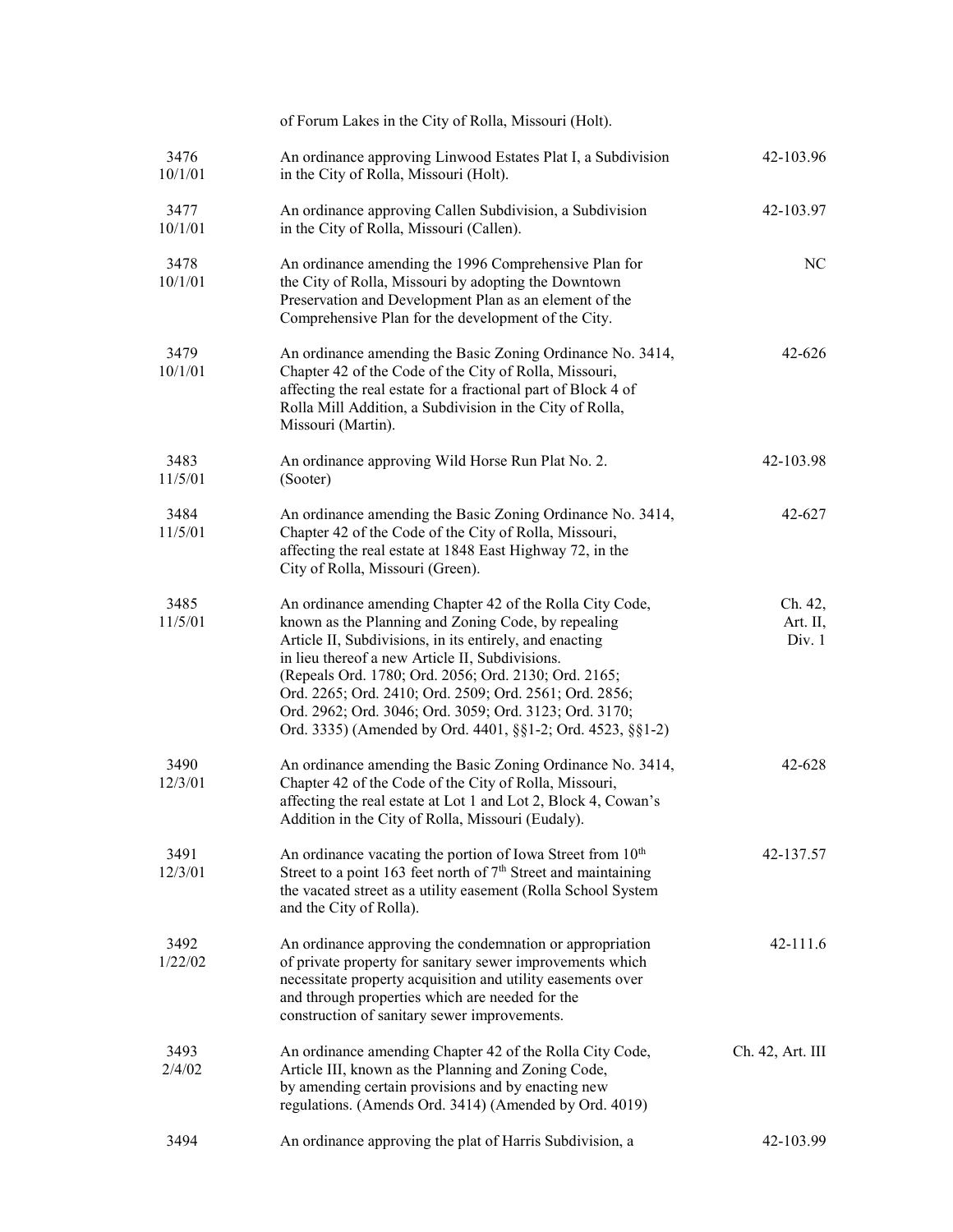| 2/4/02         | subdivision in Rolla, Missouri.                                                                                                                                                                                                                                                                       |            |
|----------------|-------------------------------------------------------------------------------------------------------------------------------------------------------------------------------------------------------------------------------------------------------------------------------------------------------|------------|
| 3495<br>3/4/02 | An ordinance amending the 1996 Comprehensive Plan for<br>the City of Rolla, Missouri by adopting the Southside<br>Development Plan as an element of the Comprehensive<br>Plan for the development of the City.                                                                                        | NC         |
| 3496<br>3/4/02 | An ordinance amending the Basic Zoning Ordinance No.<br>3414, Chapter 42 of the Code of the City of Rolla,<br>Missouri, affecting the real estate known as Country Ridge<br>Subdivision, in the City of Rolla, Missouri (Huffman).                                                                    | $42 - 629$ |
| 3497<br>3/4/02 | An ordinance amending the Basic Zoning Ordinance No.<br>3414, Chapter 42 of the Code of the City of Rolla,<br>Missouri, affecting the real estate known as property located<br>south of Martin Springs Drive and north of Bridge School<br>Road, in the City of Rolla, Missouri (Dietzmann).          | 42-630     |
| 3498<br>3/4/02 | An ordinance approving the plat of Country Ridge Subdivision,<br>a subdivision in Rolla, Missouri (Huffman)                                                                                                                                                                                           | 42-103.100 |
| 3501<br>4/1/02 | An ordinance amending the Basic Zoning Ordinance No. 3414,<br>Chapter 42 of the Code of the City of Rolla, Missouri,<br>affecting the real estate known as the Resubdivision of Lots<br>3-26 of Maxwell Subdivision, in the City of Rolla,<br>Missouri (Ellis/Shanks).                                | 42-631     |
| 3502<br>4/1/02 | An ordinance approving the resubdivision of Lots 3-26 of<br>Maxwell Subdivision, a subdivision in Rolla, Missouri<br>(Ellis/Shanks).                                                                                                                                                                  | 42-103.101 |
| 3503<br>4/1/02 | An ordinance approving Linwood Estates No. 2, a<br>subdivision in Rolla, Missouri (Holt).                                                                                                                                                                                                             | 42-103.102 |
| 3504<br>4/1/02 | An ordinance repealing Ordinance No. 3406 and approving<br>the resubdivision of Jordan's Pass No. 2, a subdivision in<br>Rolla, Missouri (Jordan).                                                                                                                                                    | 42-103.103 |
| 3505<br>4/1/02 | An ordinance amending the Basic Zoning Ordinance No. 3414,<br>Chapter 42 of the Code of the City of Rolla, Missouri,<br>affecting the real estate known as 1344 South Bishop,<br>in the City of Rolla, Missouri (Zung).                                                                               | 42-632     |
| 3506<br>4/1/02 | An ordinance amending the Basic Zoning Ordinance No. 3414,<br>Chapter 42 of the Code of the City of Rolla, Missouri,<br>affecting the real estate known as .56 Acre of property<br>fronting I-44, behind St. Louis Bread Comp[any, in the City<br>of Rolla, Missouri (Drury Development Corporation). | 42-633     |
| 3507<br>5/6/02 | An ordinance approving the Tri-C Subdivision II, a<br>subdivision in Rolla, Missouri (Chapman).                                                                                                                                                                                                       | 42-103.104 |
| 3508<br>5/6/02 | An ordinance approving Morgan's Hill, a subdivision in<br>Rolla, Missouri (Morris).                                                                                                                                                                                                                   | 42-103.105 |
| 3509<br>5/6/02 | An ordinance approving the resubdivision of Lots 46-52<br>of University Park Subdivision, a subdivision in Rolla,<br>Missouri (Hayes-Williams).                                                                                                                                                       | 42-103.106 |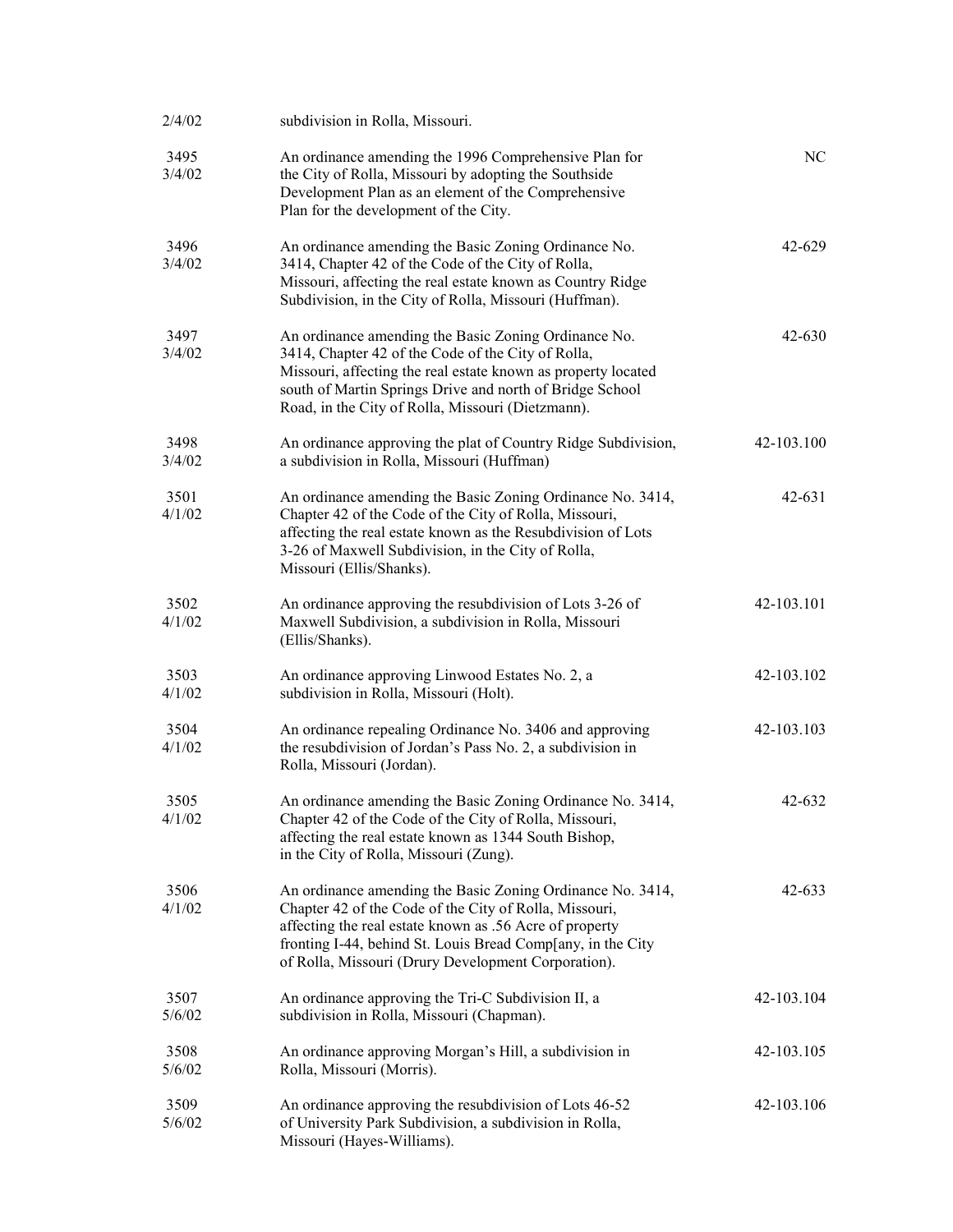| 3510<br>5/6/02  | An ordinance approving University Heights, a subdivision<br>in Rolla, Missouri (Morris).                                                                                                                                                                                                                                                       | 42-103.107                                                     |
|-----------------|------------------------------------------------------------------------------------------------------------------------------------------------------------------------------------------------------------------------------------------------------------------------------------------------------------------------------------------------|----------------------------------------------------------------|
| 3512<br>6/3/02  | An ordinance approving North Ridge Planned Unit Development,<br>according to the provisions of Article III, Chapter 42.201 of the<br>Code of the City of Rolla, Missouri (Sally/Brown).                                                                                                                                                        | 42-382                                                         |
| 3513<br>6/3/02  | An ordinance amending the Basic Zoning Ordinance No.3414,<br>Chapter 42 of the Code of the City of Rolla, Missouri, affecting<br>the real estate known as 1308 North Elm, in the City of Rolla,<br>Missouri (Frueh).                                                                                                                           | 42-634                                                         |
| 3515<br>7/1/02  | An ordinance approving Leonard Sally Subdivision, a Subdivision<br>in Rolla Missouri (Pietsch).                                                                                                                                                                                                                                                | 42-103.108                                                     |
| 3517<br>7/15/02 | An ordinance amending Chapter 42 of the Rolla City Code,<br>Article III, known as the Planning and Zoning Code, by<br>amending certain provisions concerning family child care<br>homes in a single family district and by enacting new<br>regulations pertaining to the operation of said homes.<br>(Amends Ord. 3414) (Amended by Ord. 4019) | $42 - 168.1,$<br>42-171.1,<br>42-171.2,<br>42-186.1,<br>42-222 |
| 3521<br>8/5/02  | An ordinance approving Shepherd Place Subdivision, a<br>subdivision in Rolla, Missouri (Shepherd).                                                                                                                                                                                                                                             | 42-103.109                                                     |
| 3522<br>8/5/02  | An ordinance approving Hy Point Industrial Park North Plat<br>No. 1 Subdivision, a subdivision in Rolla, Missouri (RCDC).                                                                                                                                                                                                                      | 42-103.110                                                     |
| 3524<br>9/3/02  | An ordinance vacating part of original Pine Street right-<br>of-way and the alley adjoining between Lots 3, 4, 9<br>and 10 of Block 17 Schuman's Addition (Town and<br>Country Bank).                                                                                                                                                          | 42-137.58                                                      |
| 3525<br>9/3/02  | An ordinance amending the Basic Zoning Ordinance<br>No. 3414, Chapter 42 of the Code of the City of Rolla,<br>Missouri, affecting the real estate known as 2005 Vichy<br>Road (Hall).                                                                                                                                                          | 42-635                                                         |
| 3526<br>9/3/02  | An ordinance amending the Basic Zoning Ordinance<br>No. 3414, Chapter 42 of the Code of the City of Rolla,<br>Missouri, affecting the real estate known as 1805<br>North Oak, 1807 North Oak and 1804 North Elm<br>(Town and Country Bank).                                                                                                    | 42-636                                                         |
| 3529<br>9/16/02 | An ordinance amending the Basic Zoning Ordinance<br>No. 3414, Chapter 42 of the Code of the City of Rolla,<br>Missouri, affecting the real estate known as Hy Point<br>Industrial Park North Plat No. 1 (Pepsi Cola Bottling<br>Co. of New Haven).                                                                                             | 42-637                                                         |
| 3531<br>10/7/02 | An ordinance vacating the alley between 5th and 6th<br>and Cedar and Olive Streets in Block 69 of County<br>Addition of the City of Rolla (Elgin).                                                                                                                                                                                             | 42-137.59                                                      |
| 3533<br>11/4/02 | An ordinance amending the Basic Zoning Ordinance No.<br>3414, Chapter 42 of the Code of the City of Rolla, Missouri,<br>affecting the real estate known as 4020 Hy Point North                                                                                                                                                                 | 42-638                                                         |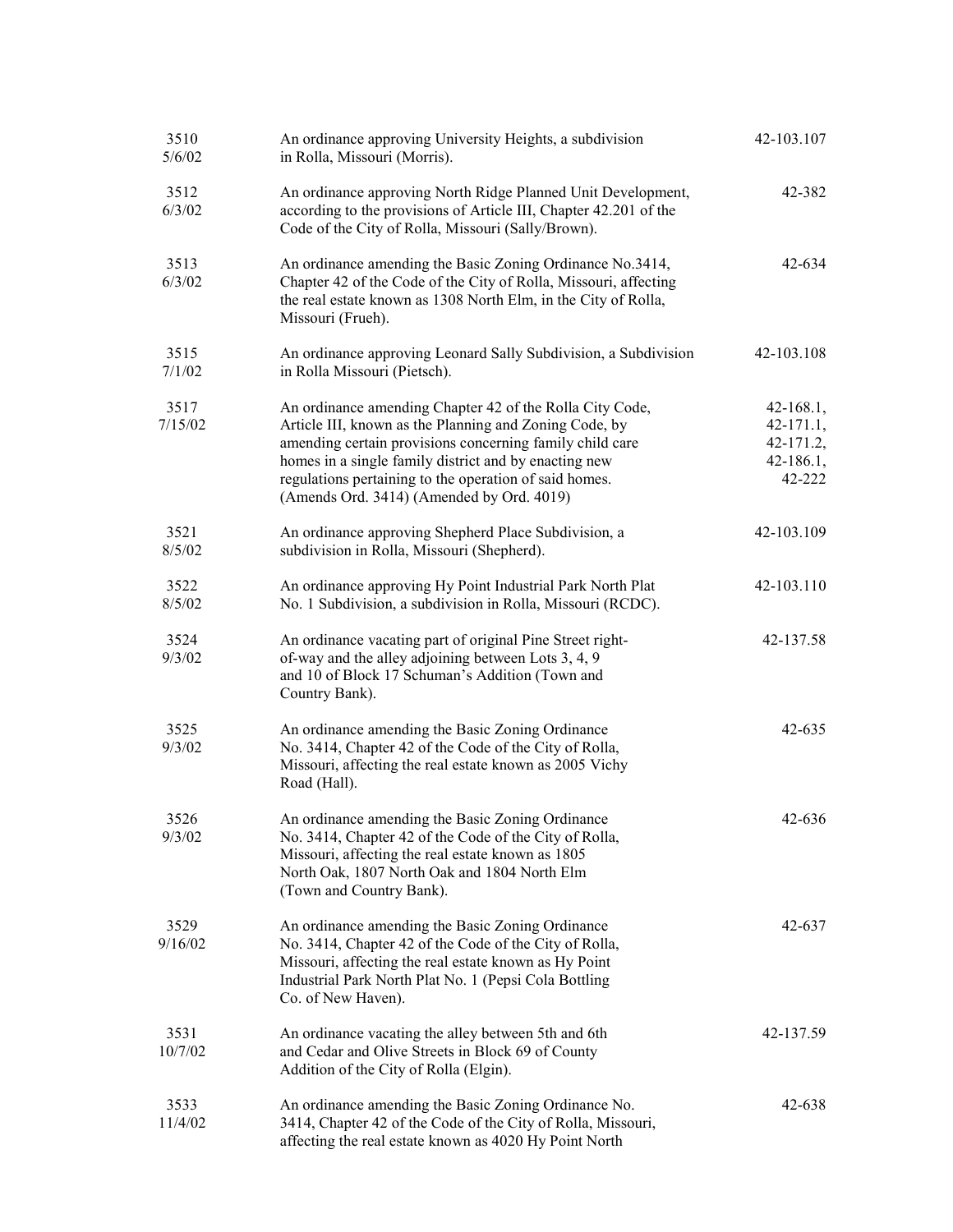|                  | (Brewer Science).                                                                                                                                                                                                                     |                             |
|------------------|---------------------------------------------------------------------------------------------------------------------------------------------------------------------------------------------------------------------------------------|-----------------------------|
| 3534<br>11/11/02 | An ordinance vacating the north half of the alley between<br>11 <sup>th</sup> and 14 <sup>th</sup> and Bishop Avenue and State Street,<br>between Townsend and Ladd Subdivision of the City of<br>Rolla (UMR).                        | 42-137.60                   |
| 3535<br>11/18/02 | An ordinance amending the Basic Zoning Ordinance No.<br>3414, Chapter 42 of the Code of the City of Rolla,<br>Missouri, affecting the real estate known as Lots 21 and<br>22 of James Addition (Barrack).                             | 42-639                      |
| 3539<br>12/2/02  | An ordinance approving Rhodes Subdivision No. 2, a<br>subdivision in Rolla, Missouri (Rhodes).                                                                                                                                        | 42-103.111                  |
| 3540<br>12/2/02  | An ordinance approving Brewer Subdivision No. 1, a<br>subdivision in Rolla, Missouri (Brewer Science).                                                                                                                                | 42-103.112                  |
| 3541<br>12/2/02  | An ordinance amending the Basic Zoning Ordinance<br>No. 3414, Chapter 42 of the Code of the City of Rolla,<br>Missouri, affecting the real estate known as Lots 10<br>through 52 of University Park Subdivision<br>(H&C Investments). | 42-640                      |
| 3542<br>12/2/02  | An ordinance amending Chapter 42 of the Rolla City<br>Code, Article III, known as the Planning and Zoning<br>Code, by amending certain provisions and by<br>enacting new regulations. (Amends Ord. 3414)                              | $42 - 244.1(m)$<br>42-244.7 |
| 3545<br>1/6/03   | An ordinance amending the Basic Zoning Ordinance<br>No.3414, Chapter 42 of the Code of the City of Rolla,<br>Missouri, affecting the real estate known as 706 Oaklane<br>Drive (A-1 Moving & Storage).                                | 42-641                      |
| 3546<br>1/6/03   | An ordinance amending the Basic Zoning Ordinance<br>No. 3414, Chapter 42 of the Code of the City of Rolla,<br>Missouri, affecting the real estate known as 1328 Highway<br>72 (Carpenters Local 2298)                                 | 42-642                      |
| 3547<br>1/6/03   | An ordinance approving Charlotte's Acres, a subdivision<br>in Rolla, Missouri (Barrack).                                                                                                                                              | 42-103.113                  |
| 3550<br>2/3/03   | An ordinance amending the Basic Zoning Ordinance No. 3414,<br>Chapter 42 of the Code of the City of Rolla, Missouri,<br>affecting the real estate known as Lots 4A and 4B of<br>Scottsvale Subdivision (Steinmetz).                   | 42-643                      |
| 3551<br>2/3/03   | An ordinance amending the Basic Zoning Ordinance No. 3414,<br>Chapter 42 of the Code of the City of Rolla, Missouri,<br>affecting the real estate known as part of Lots 9 and 10 of<br>Block 11 of Cowans Addition (Kostelac).        | 42-644                      |
| 3555<br>3/17/03  | An ordinance amending the Basic Zoning Ordinance No. 3414,<br>Chapter 42 of the Code of the City of Rolla, Missouri,<br>affecting the real estate known as all of Block 47 in Bishops<br>Addition (Family Video).                     | 42-645                      |
| 3559             | An ordinance amending the Basic Zoning Ordinance No. 3414,                                                                                                                                                                            | 42-646                      |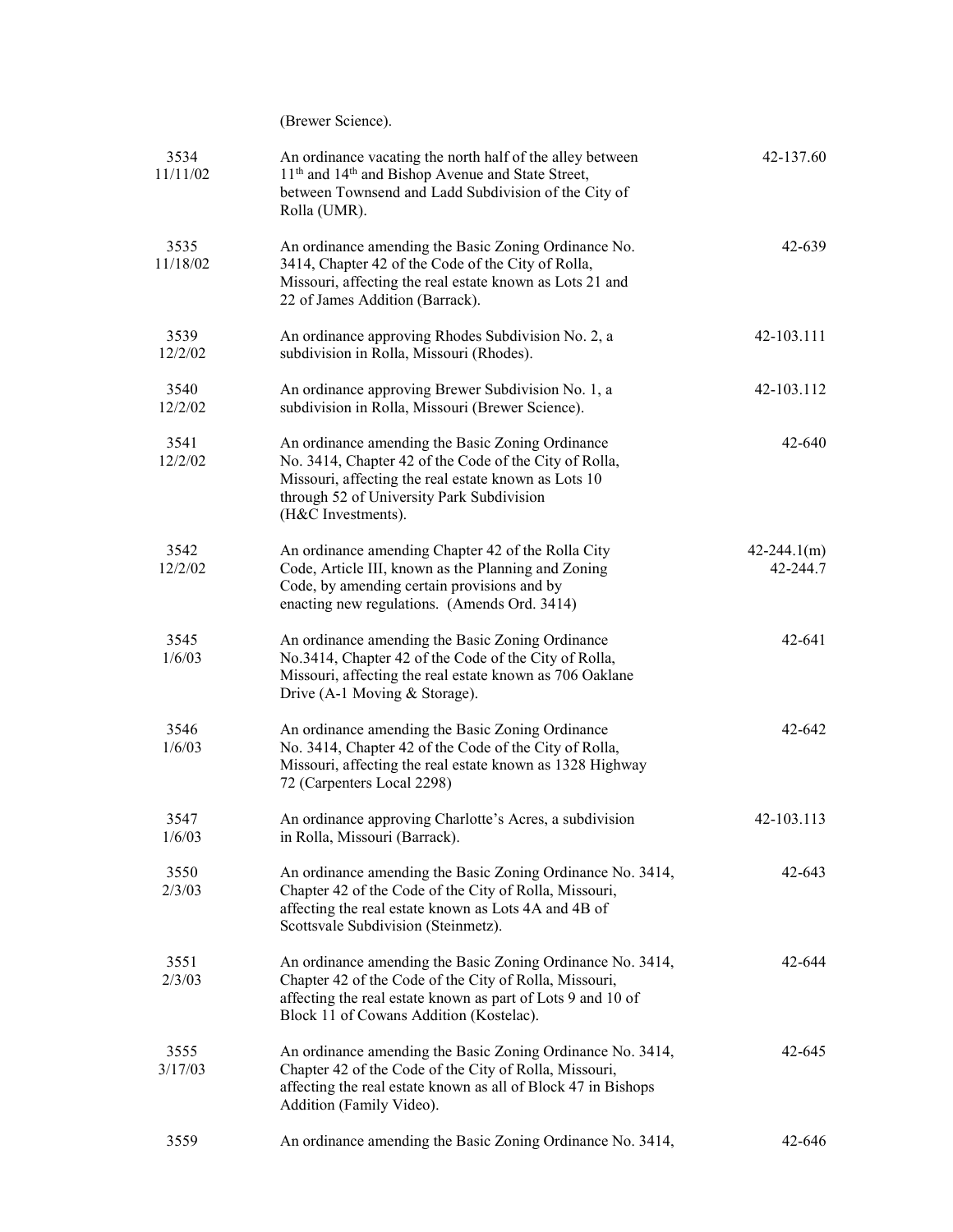| 5/5/03          | Chapter 42 of the Code of the City of Rolla, Missouri,<br>affecting the property at the Southwest Corner of 10 <sup>th</sup> Street<br>and Forum Drive, in the City of Rolla.                                                                                                                                                       |                                                                                                            |
|-----------------|-------------------------------------------------------------------------------------------------------------------------------------------------------------------------------------------------------------------------------------------------------------------------------------------------------------------------------------|------------------------------------------------------------------------------------------------------------|
| 3560<br>6/2/03  | An ordinance vacating the alley running north and south<br>between 6 <sup>th</sup> and 7 <sup>th</sup> Street, on the east side of Block 10 of<br>Bishops Fourth Addition and on the west side of Lot 2 of<br>Copperfield Subdivision and maintaining the vacated alley<br>as a utility easement (Denny Ford Lincoln Mercury, Inc.) | 42-137.61                                                                                                  |
| 3563<br>6/16/03 | An ordinance approving the Steak House Subdivision, a<br>subdivision in Rolla, Missouri. (Hogan/Dietzmann)                                                                                                                                                                                                                          | 42-103.114                                                                                                 |
| 3566<br>7/7/03  | An ordinance amending Chapter 42 of the Rolla City<br>Code, Article III, known as the Planning and Zoning<br>Code, by amending certain provisions and by enacting<br>new regulations. (Amends Ord. 3414; Ord. 3542)<br>(Amended by Ord. 3748, Ord. 4398, §23; Ord. 4428;<br>Ord. 4470)                                              | $42 - 189.1(43)$ ,<br>$42 - 198.4,$<br>$42 - 210.2,$<br>$42 - 244.1(m)$ ,<br>$42 - 244.2(b)$ ,<br>42-254.5 |
| 3567<br>7/7/03  | An ordinance amending the Basic Zoning Ordinance<br>No. 3414, Chapter 42 of the Code of the City of Rolla,<br>Missouri, affecting the real estate known as 0.97 acre<br>tract south of Martin Springs Drive. (Hogan/Dietzmann)                                                                                                      | 42-647                                                                                                     |
| 3568<br>7/7/03  | An ordinance approving Poe Subdivision II, a subdivision<br>in Rolla, Missouri. (Poe)                                                                                                                                                                                                                                               | 42-103.115                                                                                                 |
| 3569<br>7/7/03  | An ordinance approving Halifax Court Subdivision, a<br>subdivision in Rolla, Missouri. (Moorkamp)                                                                                                                                                                                                                                   | 42-103.116                                                                                                 |
| 3570<br>7/7/03  | An ordinance amending the Basic Zoning Ordinance<br>No. 3414, Chapter 42 of the Code of the City of Rolla,<br>Missouri, affecting the real estate known as Halifax Court<br>Subdivision. (Moorkamp)                                                                                                                                 | 42-648                                                                                                     |
| 3572<br>8/18/03 | An ordinance amending the Basic Zoning Ordinance<br>No. 3414, Chapter 42 of the Code of the City of Rolla,<br>Missouri, affecting the real estate known as 1310<br>Highway 72. (Makridis)                                                                                                                                           | 42-649                                                                                                     |
| 3573<br>8/18/03 | An ordinance vacating the alley between $5th$ & $6th$ Street<br>and Main Street & Rolla Street and retaining the<br>vacated alley as a utility easement. (Bahr).                                                                                                                                                                    | 42-137.62                                                                                                  |
| 3575<br>9/2/03  | An ordinance amending the Basic Zoning Ordinance<br>No. 3414, Chapter 42 of the Code of the City of Rolla,<br>Missouri, affecting the real estate known as 310 South<br>Walnut. (Mize)                                                                                                                                              | 42-650                                                                                                     |
| 3577<br>10/6/03 | An ordinance amending the Basic Zoning Ordinance<br>No. 3414, Chapter 42 of the Code of the City of Rolla,<br>Missouri, affecting the real estate known as 1514<br>Bridge School Road. (Dietzmann)                                                                                                                                  | 42-651                                                                                                     |
| 3578<br>10/6/03 | An ordinance approving Blue's Lake Plat No. 3, a<br>subdivision in Rolla, Missouri. (Dietzmann)                                                                                                                                                                                                                                     | 42-103.117                                                                                                 |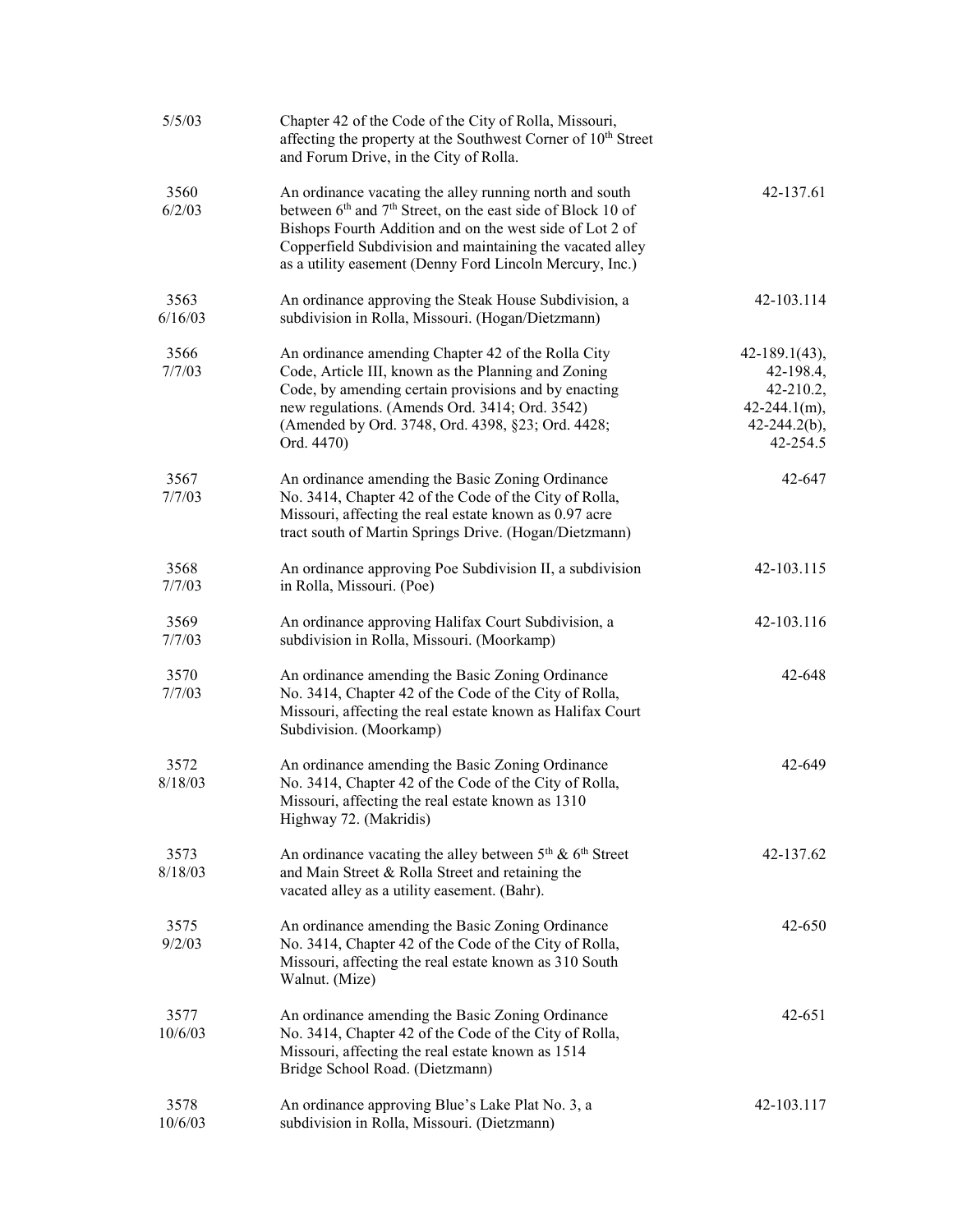| 3579<br>10/6/03  | An ordinance to annex 0.82 acre west of Blues Lake<br>Parkway and south of Martin Springs Drive into the<br>City and zone the property from no zone to C-2<br>(General Retail District) Zoning, pursuant to the<br>provisions of Section 71.012 RSMo. (Dietzmann) | 42-652     |
|------------------|-------------------------------------------------------------------------------------------------------------------------------------------------------------------------------------------------------------------------------------------------------------------|------------|
| 3581<br>11/3/03  | An ordinance amending the Basic Zoning Ordinance<br>No. 3414, Chapter 42 of the Code of the City of Rolla,<br>Missouri, affecting the real estate known as 1100<br>Highway 72, in the City of Rolla, Missouri. (Barrack).                                         | 42-653     |
| 3585<br>11/17/03 | An ordinance vacating part of University Drive and State<br>Street (UMR).                                                                                                                                                                                         | 42-137.63  |
| 3589<br>12/1/03  | An ordinance amending the Basic Zoning Ordinance No. 3414,<br>Chapter 42 of the Code of the City of Rolla, Missouri,<br>affecting the real estate known as Lot 2, Park Plaza, in the<br>City of Rolla, Missouri (Tenes).                                          | 42-654     |
| 3590<br>12/15/03 | An ordinance approving Lexington Place as a Planned Unit<br>Development, according to the provisions of Article III,<br>Chapter 42.201 of the Code of the City of Rolla, Missouri.<br>(Brown).                                                                    | 42-383     |
| 3591<br>12/15/03 | An ordinance approving Hy Point Industrial Park South<br>Plat No. 2 Subdivision, a subdivision in Rolla Missouri.<br>(Rolla Community Development Corporation).                                                                                                   | 42-103.118 |
| 3594<br>1/5/04   | An ordinance approving Southside Plaza Subdivision,<br>a subdivision in Rolla, Missouri. (Burrell).                                                                                                                                                               | 42-103.119 |
| 3595<br>1/5/04   | An ordinance approving Pope Place Subdivision,<br>a subdivision in Rolla, Missouri. (Pope).                                                                                                                                                                       | 42-103.120 |
| 3596<br>1/5/04   | An ordinance approving Deer Cove Subdivision<br>a subdivision in Rolla, Missouri.<br>(Apostolic Pentecostal Church of Rolla)                                                                                                                                      | 42-103.121 |
| 3597<br>1/5/04   | An ordinance amending the Basic Zoning Ordinance<br>No. 3414, Chapter 42 of the Code of the City of<br>Rolla, Missouri, affecting the real estate known as<br>1326 South Bishop Avenue, in the City of Rolla,<br>Missouri, (Pope)                                 | 42-655     |
| 3601<br>2/2/04   | An ordinance approving Gracie Place Subdivision, a<br>subdivision in Rolla Missouri. (JRS Enterprises)                                                                                                                                                            | 42-103.122 |
| 3602<br>2/2/04   | An ordinance approving Tucker Place Subdivision, a<br>subdivision in Rolla Missouri. (Herrman/Voss)                                                                                                                                                               | 42-103.123 |
| 3606<br>2/17/04  | An ordinance amending the Basic Zoning Ordinance<br>No. 3414, Chapter 42 of the Code of the City of Rolla,<br>Missouri, affecting the real estate known as 810<br>Highway O, in the City of Rolla, Missouri.<br>(Seventh Day Adventist Church)                    | 42-656     |
| 3608<br>3/1/04   | An ordinance amending the Basic Zoning Ordinance<br>No. 3414, Chapter 42 of the Code of the City of Rolla,                                                                                                                                                        | 42-657     |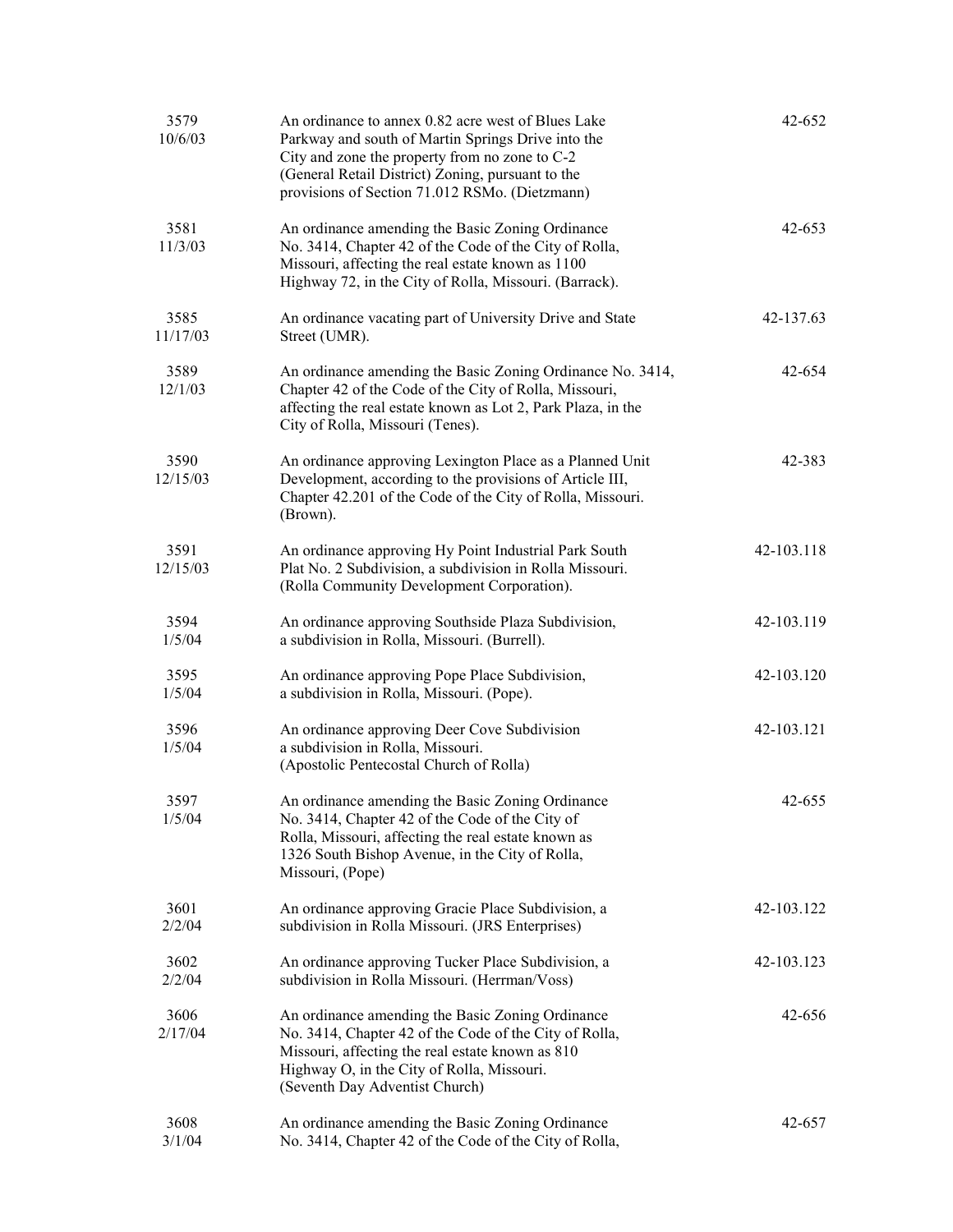|                 | Missouri, affecting the real estate known as 1099<br>State Route O, in the City of Rolla, Missouri. (Holt)                                                                                                                                                                                                                             |                                                                                                                                            |
|-----------------|----------------------------------------------------------------------------------------------------------------------------------------------------------------------------------------------------------------------------------------------------------------------------------------------------------------------------------------|--------------------------------------------------------------------------------------------------------------------------------------------|
| 3609<br>3/1/04  | An ordinance vacating Spring Avenue from University<br>Drive South to the existing alley, a distance of<br>approximately 170 linear feet. (UMR)                                                                                                                                                                                        | 42-137.64                                                                                                                                  |
| 3611<br>3/15/04 | An ordinance amending Chapter 42 of the Rolla City Code,<br>Article III, known as the Planning and Zoning Code, by<br>amending certain provisions and by enacting new regulations.<br>(Amends Ord. 3414; Ord. 3493; Ord. 3542; Ord. 3556)<br>(Amended by Ord. 3748; Ord. 4019, §1, Ord. 3748;<br>Ord. 4398, §§3, 4, 21, 22; Ord. 4453) | $42-141, 42-142(i)$ ,<br>42-192.1, 42-192.2,<br>42-194.2, 42-196.3,<br>$42-204.2(d)$ , $42-241$ ,<br>42-244.1, 42-244.2<br>$42 - 244.7(a)$ |
| 3614<br>3/15/04 | An ordinance approving Huntleigh Estates Subdivision,<br>a Subdivision in Rolla, Missouri. (Holt)                                                                                                                                                                                                                                      | 42-103.124                                                                                                                                 |
| 3617<br>4/5/04  | An ordinance approving Deer Cove Subdivision amended<br>plat, a subdivision in Rolla, Missouri. (Apostolic Pentecostal<br>Church)                                                                                                                                                                                                      | 42-103.125                                                                                                                                 |
| 3618<br>4/5/04  | An ordinance vacating utility easements located at the<br>southeast corner of Highway 63 and Vichy Road.<br>(Wallis Oil)                                                                                                                                                                                                               | 42-137.65                                                                                                                                  |
| 3619<br>4/5/04  | An ordinance approving Pope Plaza Subdivision, a<br>subdivision in Rolla, Missouri. (Pope)                                                                                                                                                                                                                                             | 42-103.126                                                                                                                                 |
| 3620<br>4/5/04  | An ordinance approving Guffey Subdivision, a subdivision<br>in Rolla, Missouri. (Guffey Zumwalt L.L.C.)                                                                                                                                                                                                                                | 42-103.127                                                                                                                                 |
| 3622<br>4/19/04 | An ordinance amending Section 42-27 of the City Code of the<br>City of Rolla, Missouri, pertaining to dedication of public<br>parks. (Amends Ord. 3485)                                                                                                                                                                                | $42 - 27$                                                                                                                                  |
| 3626<br>5/26/04 | An ordinance approving Hy Point Industrial Park North Plat<br>No. 2, a subdivision in Rolla Missouri. (RCDC)                                                                                                                                                                                                                           | 42-103.128                                                                                                                                 |
| 3627<br>6/7/04  | An ordinance amending the Basic Zoning Ordinance No.<br>3414, Chapter 42 of the Code of the City of Rolla, Missouri,<br>affecting the real estate known as 438 West Little Oak Road,<br>in the City of Rolla, Missouri. (Newberry)                                                                                                     | 42-658                                                                                                                                     |
| 3628<br>7/6/04  | An ordinance approving La Chateau Subdivision, a subdivision<br>in Rolla, Missouri. (Scheffer)                                                                                                                                                                                                                                         | 42-103.129                                                                                                                                 |
| 3629<br>7/6/04  | An ordinance approving Raspberry Hill Subdivision, a<br>subdivision in Rolla, Missouri. (Chapman)                                                                                                                                                                                                                                      | 42-103.130                                                                                                                                 |
| 3630<br>7/6/04  | An ordinance amending the Basic Zoning Ordinance<br>No. 3414, Chapter 42 of the Code of the City of Rolla, Missouri,<br>affecting the real estate known as 2003 North Bishop Avenue.<br>(Sinclair Oil Corporation)                                                                                                                     | 42-659                                                                                                                                     |
| 3631<br>7/6/04  | An ordinance approving the condemnation or appropriation of<br>of private property for sanitary sewer, water and storm sewer<br>improvements which necessitate property acquisition and a<br>drainage and utility easement over and through property which                                                                             | 42-111.7                                                                                                                                   |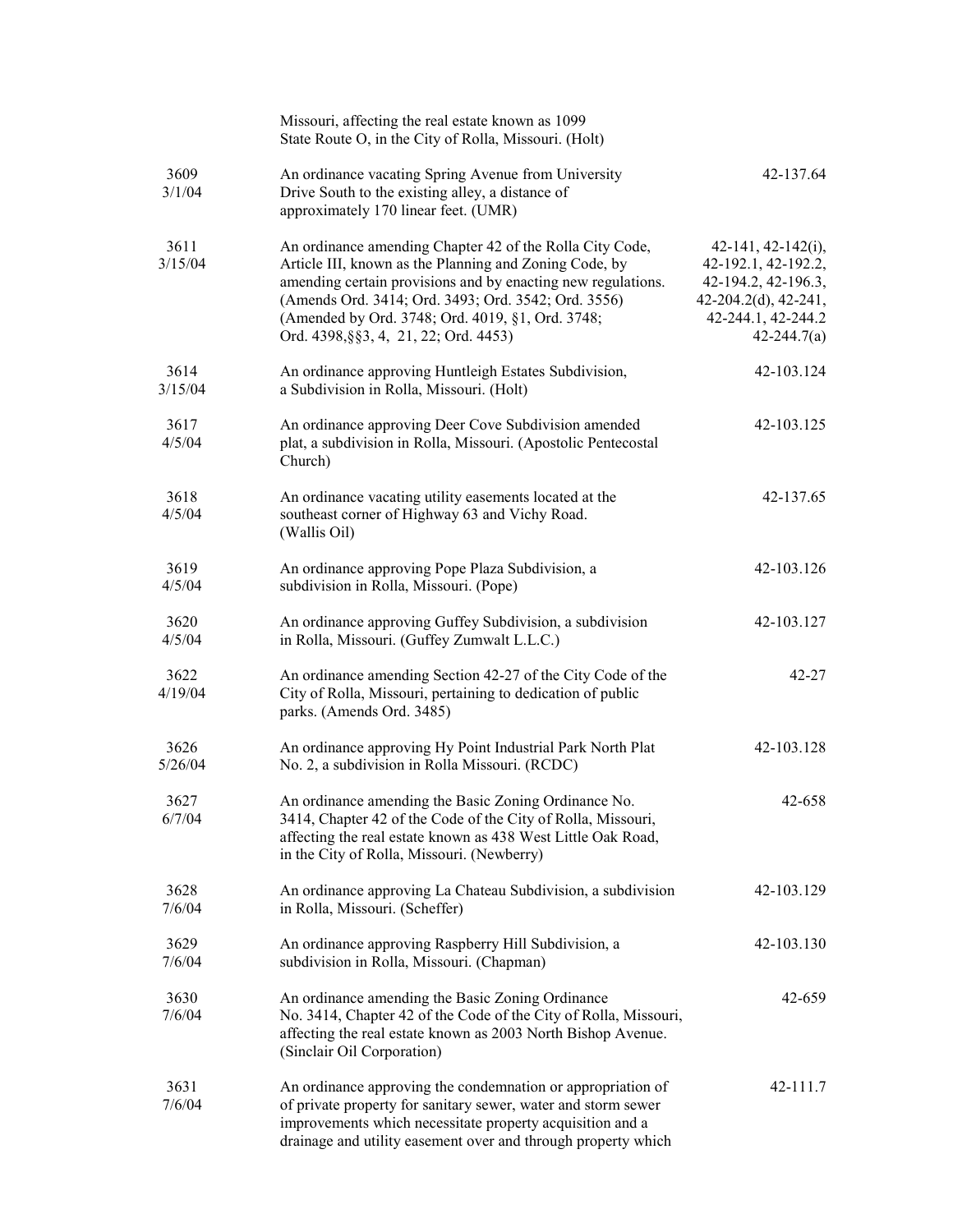|                 | is needed for the construction of sanitary, water and storm<br>sewer improvement.                                                                                                                                                                                                                                                                                                                                                                                                                                        |                 |
|-----------------|--------------------------------------------------------------------------------------------------------------------------------------------------------------------------------------------------------------------------------------------------------------------------------------------------------------------------------------------------------------------------------------------------------------------------------------------------------------------------------------------------------------------------|-----------------|
| 3632<br>7/6/04  | An ordinance approving the condemnation or appropriation of<br>private property for Lion's Club Drive Street improvements,<br>Southview Drive Street improvements, flood protection systems<br>improvements and public park improvements which necessitate<br>property acquisition and rights-of-way over and through property<br>which is needed for the construction of Lion's Club Drive<br>improvements, Southview Drive Street improvements, flood<br>protection systems improvements and public park improvements. | 42-111.8        |
| 3633<br>7/6/04  | An ordinance approving the condemnation or appropriation of<br>private property for Lion's Club Drive Street improvements<br>which necessitate property acquisition and right-of-way over<br>and through property which is needed for the construction of<br>Lion's Club Drive Street improvements.                                                                                                                                                                                                                      | 42-111.9        |
| 3638<br>8/2/04  | An ordinance amending the Basic Zoning Ordinance No. 3414,<br>Chapter 42 of the Code of the City of Rolla, Missouri,<br>affecting the real estate known as the Northwest part of<br>Jordan's Pass Subdivision. (Jordan).                                                                                                                                                                                                                                                                                                 | 42-660          |
| 3639<br>8/2/04  | An ordinance amending Chapter 42 of the Rolla City Code,<br>Article III, known as the Planning and Zoning Code, by<br>amending certain provisions and by enacting new<br>regulations. (Amends Ord. 3414)                                                                                                                                                                                                                                                                                                                 | $42 - 254.2(d)$ |
| 3647<br>9/20/04 | An ordinance approving Zumwalt Planned Unit Development,<br>according to the provisions of Article III, Chapter 42.201 of<br>the Code of the City of Rolla, Missouri. (Guffey/Zumwalt, LLC).                                                                                                                                                                                                                                                                                                                             | 42-384          |
| 3650<br>12/6/04 | An ordinance approving Oak Knoll South Plat No. 4,<br>a subdivision in Rolla Missouri. (Morgan).                                                                                                                                                                                                                                                                                                                                                                                                                         | 42-103.131      |
| 3651<br>12/6/04 | An ordinance amending the basic zoning ordinance<br>no. 3414, Chapter 42 of the Code of the City of Rolla,<br>Missouri, affecting the real estate known as 1801, 1803<br>and 1805 North Walnut. (Whitson/Kollme).                                                                                                                                                                                                                                                                                                        | 42-661          |
| 3653<br>1/3/05  | An ordinance amending the Basic Zoning Ordinance<br>No. 3414, Chapter 42 of the Code of the City of Rolla,<br>Missouri, affecting the real estate known as Lots 3, 4, 5<br>and 6 of Frueh Estates located at the Southwest corner<br>of Vichy Road and Valli-Hi Avenue (Frueh).                                                                                                                                                                                                                                          | 42-662          |
| 3654<br>1/3/05  | An ordinance approving Frueh Estates, a subdivision<br>in Rolla, Missouri (Frueh).                                                                                                                                                                                                                                                                                                                                                                                                                                       | 42-103.132      |
| 3656<br>2/7/05  | An ordinance approving Stuart's Little Subdivision, a<br>subdivision in Rolla Missouri. (Baur/Hahn).                                                                                                                                                                                                                                                                                                                                                                                                                     | 42-103.133      |
| 3657<br>2/7/05  | An ordinance approving Rolla Investments Shopping<br>Center Subdivision, a subdivision in Rolla Missouri.                                                                                                                                                                                                                                                                                                                                                                                                                | 42-103.134      |
| 3659<br>2/7/05  | An ordinance amending the Basic Zoning Ordinance No.<br>3414, Chapter 42 of the Code of the City of Rolla, Missouri,<br>affecting the real estate known as part of Lot 9 of Ozark                                                                                                                                                                                                                                                                                                                                        | $42 - 663$      |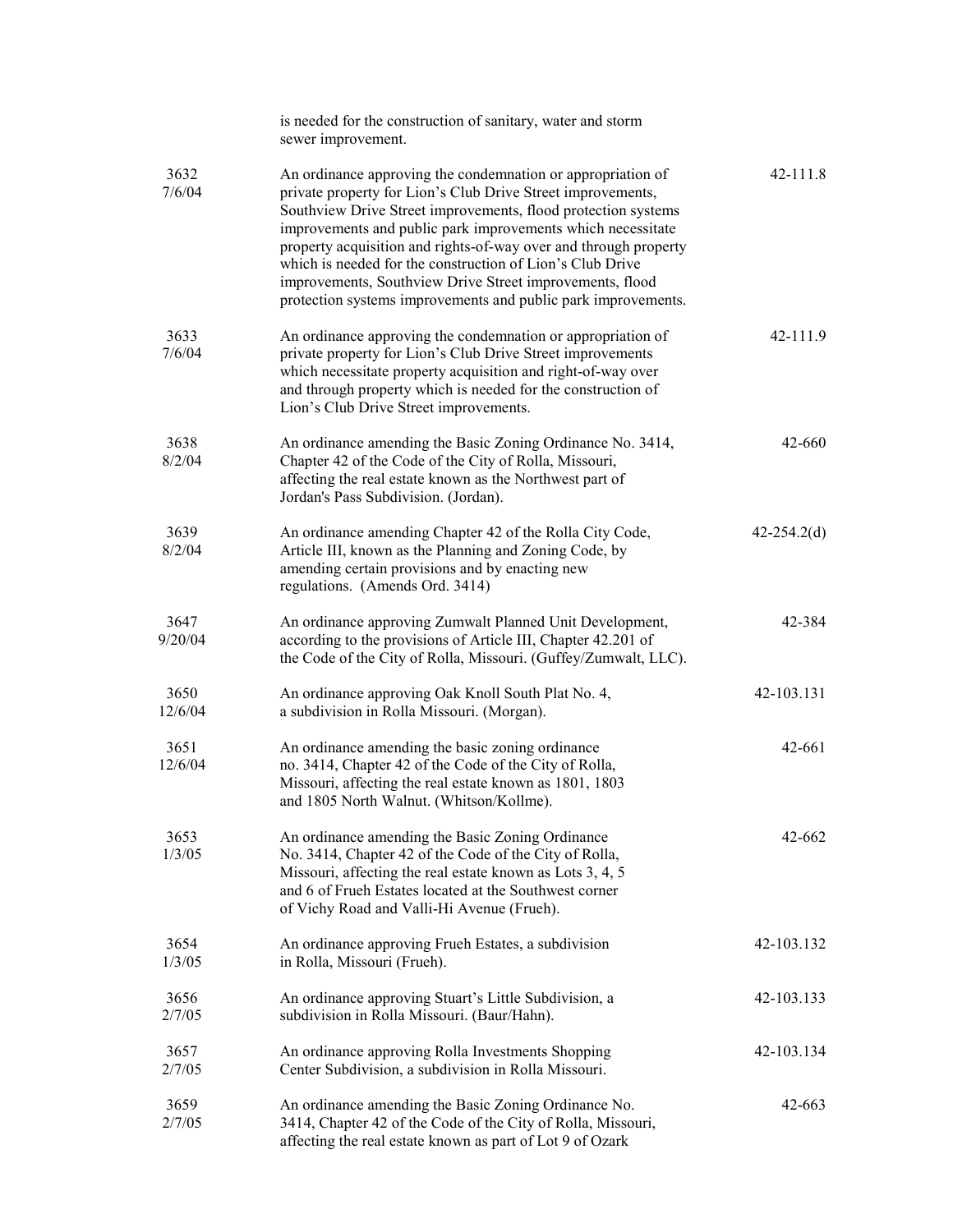|                 | Terrace Addition from R-1 (Single Family) District to<br>C-2 (General Retail) District zoning. (Henry).                                                                                                                                                                                                     |            |
|-----------------|-------------------------------------------------------------------------------------------------------------------------------------------------------------------------------------------------------------------------------------------------------------------------------------------------------------|------------|
| 3660<br>2/7/05  | An ordinance amending the Basic Zoning Ordinance No.<br>3414, Chapter 42 of the Code of the City of Rolla, Missouri,<br>affecting the real estate known as Lot 2 of Park Place<br>Subdivision from R-3 (Multi-Family) District to C-O<br>(Office District) zoning. (Howell).                                | 42-664     |
| 3666<br>3/7/05  | An ordinance amending the Basic Zoning Ordinance No.<br>3414, Chapter 42 of the Code of the City of Rolla, Missouri,<br>affecting the real estate known as the proposed Breckenridge<br>Subdivision from R-R (Rural Residential) to R-1 (Single<br>Family) District zoning. (Holt)                          | 42-665     |
| 3667<br>3/7/05  | An ordinance approving Harris Subdivision No. 2, a<br>subdivision in Rolla, Missouri. (Harris)                                                                                                                                                                                                              | 42-103.135 |
| 3669<br>4/4/05  | An ordinance approving Country Trace Subdivision, a<br>subdivision in Rolla, Missouri (Chapman).                                                                                                                                                                                                            | 42-103.136 |
| 3672<br>4/4/05  | An ordinance approving a conditional use permit at<br>1056 Kingshighway for Carol Pruett.                                                                                                                                                                                                                   | 42-363     |
| 3673<br>4/18/05 | An ordinance approving Blue's Lake Plat No. 4,<br>a Subdivision in Rolla Missouri (Dietzmann).                                                                                                                                                                                                              | 42-103.137 |
| 3674<br>5/2/05  | An ordinance amending the Basic Zoning Ordinance<br>No. 3414, Chapter 42 of the Code of the City of Rolla,<br>Missouri, affecting the real estate known as Four<br>Acres west of Aldi Drive from C-3 (Highway<br>Commercial) to R-3 (Multi Family) District zoning.<br>(Terravest Development Corporation). | 42-666     |
| 3675<br>5/2/05  | An ordinance annexing property north of I-44 at<br>the intersection of Hypoint Blvd. and Hypoint<br>Industrial Park Drive and zone the property from<br>no zone to C-3 (Highway Commercial District)<br>zoning, pursuant to the provisions of Section 71.012<br>RSMo. (Real Ventures LLC).                  | 42-667     |
| 3676<br>6/6/05  | An ordinance amending the Basic Zoning Ordinance<br>No. 3414, Chapter 42 of the Code of the City of Rolla,<br>Missouri, affecting the real estate known as 2.13 acres<br>north of Houston Road from R-1 (Single Family) to<br>C-3 (Highway Commercial) District zoning. (A-1 Moving<br>and Storage)         | 42-668     |
| 3677<br>6/6/05  | An ordinance approving Al West Chrysler Nissan<br>Drive-In, a subdivision in Rolla Missouri.<br>(Al West Chrysler Nissan)                                                                                                                                                                                   | 42-103.138 |
| 3678<br>6/6/05  | An ordinance approving the resubdivision of Lots<br>33-38 of University Park Subdivision, a subdivision<br>in Rolla Missouri. (H & C Investments)                                                                                                                                                           | 42-103.139 |
| 3680<br>7/5/05  | An ordinance annexing property at 10940 County Road<br>2076 into the City and zone the property from no zone                                                                                                                                                                                                | 42-669     |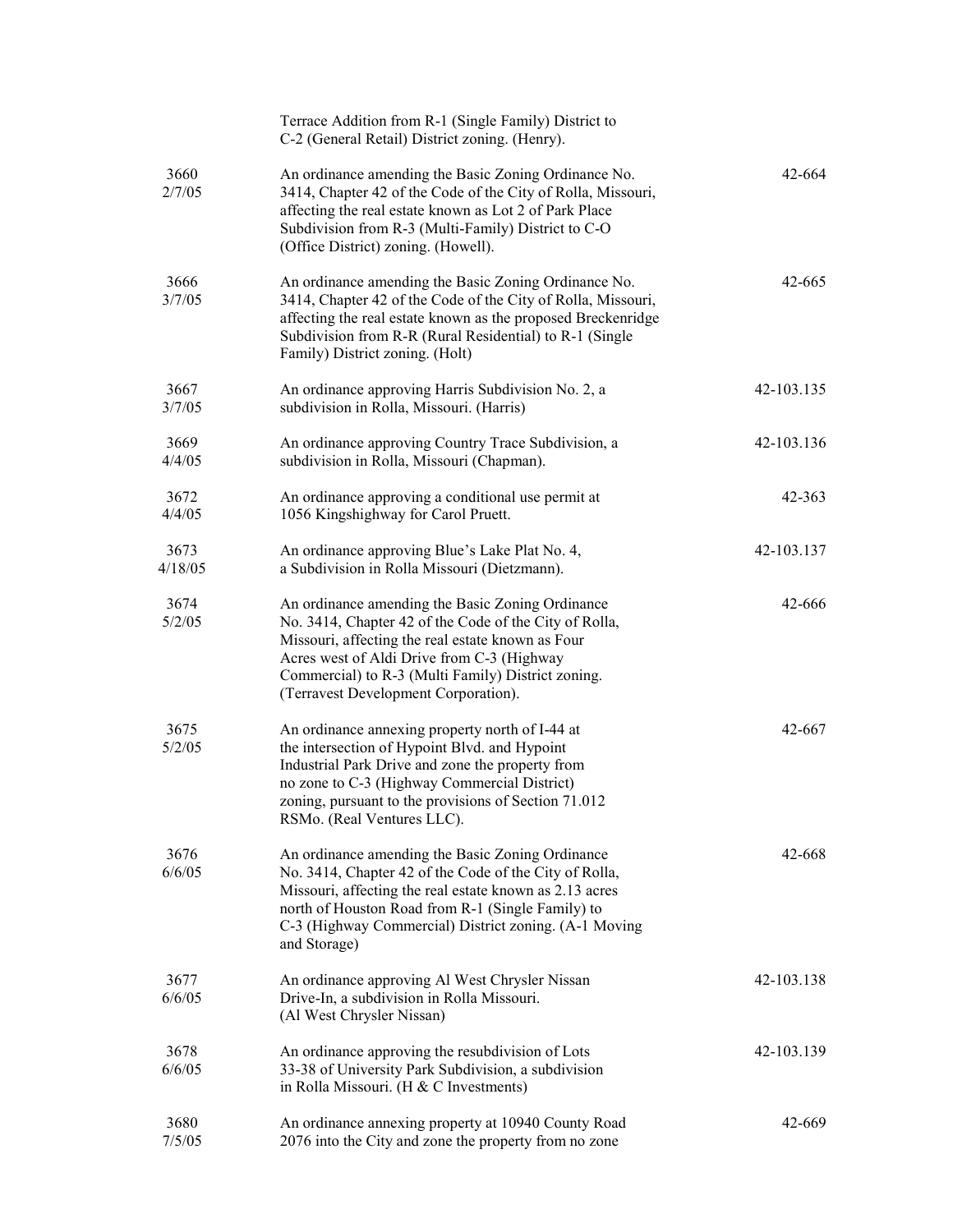|                 | to C-2 (General Retail District) zoning.                                                                                                                                                                                                                                                                                |            |
|-----------------|-------------------------------------------------------------------------------------------------------------------------------------------------------------------------------------------------------------------------------------------------------------------------------------------------------------------------|------------|
| 3681<br>7/5/05  | An ordinance approving Heritage Heights Addition,<br>(Beard, Deo and Davis).                                                                                                                                                                                                                                            | 42-103.140 |
| 3685<br>7/18/05 | An ordinance amending the Basic Zoning Ordinance<br>No. 3414, Chapter 42 of the Code of the City of Rolla,<br>Missouri, affecting the real estate known as 1551 Highway<br>72 East from R-1 (Single Family) to PUD (Planned<br>Unit Development) District zoning (Bahr).                                                | 42-385     |
| 3686<br>7/18/05 | An ordinance approving Aldi Subdivision No. 2.<br>(Investment Realty).                                                                                                                                                                                                                                                  | 42-103.141 |
| 3687<br>7/18/05 | An ordinance approving Lost Acres Subdivision.<br>(Lortz).                                                                                                                                                                                                                                                              | 42-103.142 |
| 3688<br>8/1/05  | An ordinance amending the Basic Zoning Ordinance No.<br>3414, Chapter 42 of the Code of the City of Rolla,<br>Missouri, affecting the real estate known as 2300 Vichy<br>Road from R-1 (Single Family) to R-2 (Two Family<br>District) and R-3 (Multi-Family) District zoning. (Coverdell)                              | 42-670     |
| 3689<br>8/1/05  | An ordinance amending the Basic Zoning Ordinance No.<br>3414, Chapter 42 of the Code of the City of Rolla,<br>Missouri, affecting the real estate known as 0.5 acres<br>north of 18th Street between Farrar Drive and Maxwell<br>Street from R-1 (Single Family) to R-3 (Multi-Family)<br>District zoning. (G.R.A.C.E.) | 42-671     |
| 3690<br>8/1/05  | Annexing property north of I-44 and west of the intersection<br>of Hypoint Blvd. and Hypoint Industrial Park Drive and<br>zone the property from No Zone to C-3 (Highway<br>Commercial District) zoning. (Real Ventures LLC)                                                                                            | 42-672     |
| 3691<br>8/1/05  | An ordinance approving Poe Subdivision III, a subdivision<br>in Rolla Missouri. (Poe)                                                                                                                                                                                                                                   | 42-103.143 |
| 3694<br>8/15/05 | An ordinance annexing property 0.91 acres between<br>Lancelot Drive and Vichy Road and zone the property<br>from No Zone to R-1 (Single Family) District zoning.<br>(Peeler).                                                                                                                                           | 42-673     |
| 3695<br>9/6/05  | An ordinance approving Investment Subdivision. (Woessner)                                                                                                                                                                                                                                                               | 42-103.144 |
| 3696<br>9/6/05  | An ordinance approving Paul's Addition. (Coverdell)                                                                                                                                                                                                                                                                     | 42-103.145 |
| 3697<br>9/6/05  | An ordinance amending the Basic Zoning Ordinance<br>No. 3414, Chapter 42 of the Code of the City of Rolla,<br>Missouri, affecting the real estate known as Lot 108<br>Railroad Addition from R-1 (Single Family) to<br>C-2 (General Retail) District zoning. (Guill)                                                    | 42-674     |
| 3700<br>10/3/05 | An ordinance approving I-44 Center, a subdivision<br>in Rolla, Missouri. (Real Ventures)                                                                                                                                                                                                                                | 42-103.146 |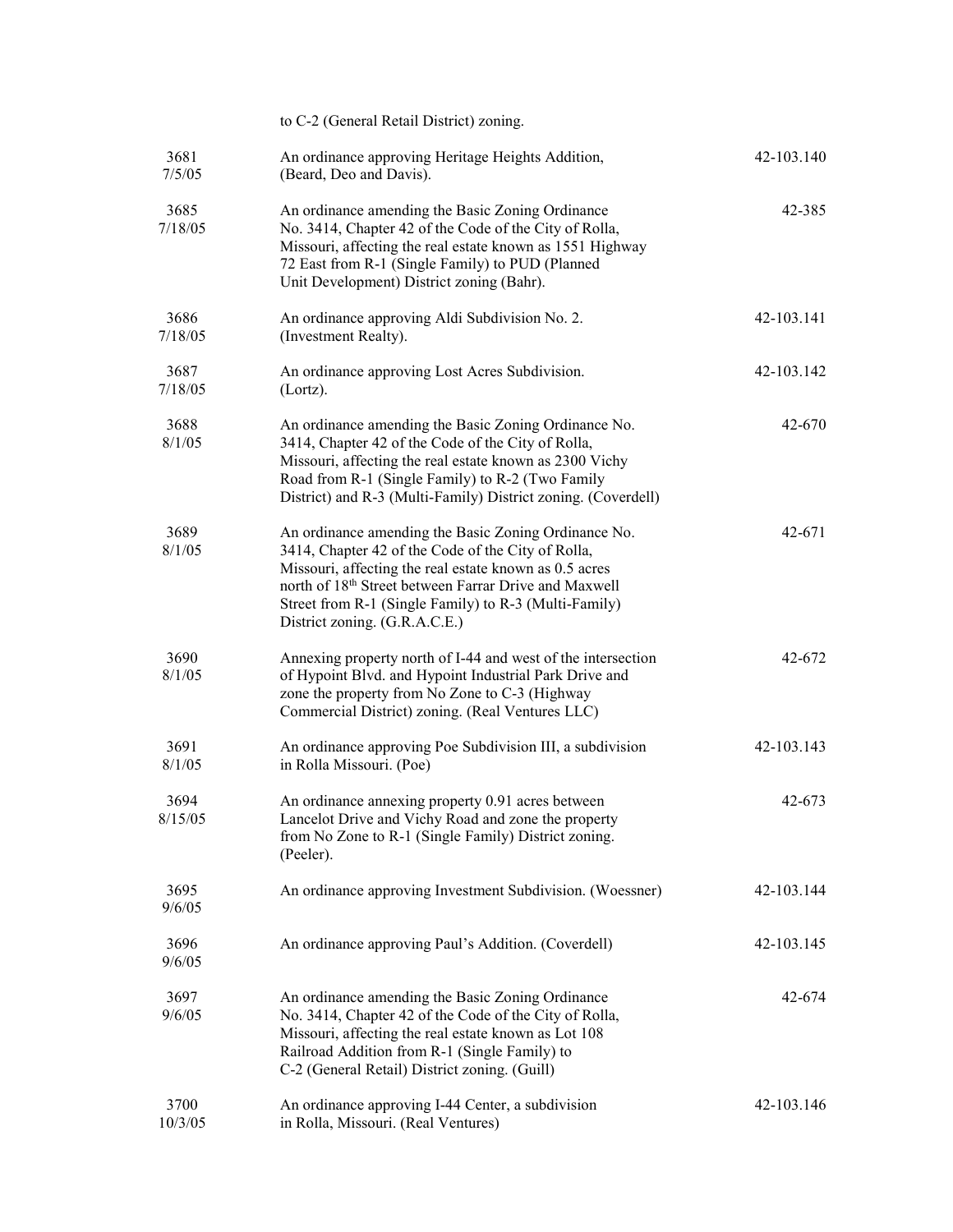| 3704<br>11/7/05      | An ordinance amending the Basic Zoning Ordinance<br>No. 3414, Chapter 42 of the Code of the City of Rolla,<br>Missouri, affecting the real estate known as 8.2 acres<br>South of Coventry Lane and east of Scottsvale Manor<br>Subdivision from R-1 (Single-Family) to R-2 (Two<br>Family) district zoning. (Chapman). | 42-675     |
|----------------------|------------------------------------------------------------------------------------------------------------------------------------------------------------------------------------------------------------------------------------------------------------------------------------------------------------------------|------------|
| 3705<br>11/7/05      | An ordinance amending the Basic Zoning Ordinance<br>No. 3414, Chapter 42 of the Code of the City of Rolla,<br>Missouri, affecting the real estate known as Lot 10,<br>Block 2 of Townsend Addition from R-1 (Two Family)<br>To C-2 (General Retail) district zoning. (Cremer).                                         | 42-676     |
| 3706<br>11/7/05      | An ordinance amending the Basic Zoning Ordinance<br>No. 3414, Chapter 42 of the Code of the City of Rolla,<br>Missouri, affecting the real estate known as 2003<br>Vienna Road from R-1 (Single Family) to R-2 (Two<br>Family) district zoning. (Brown).                                                               | 42-677     |
| 3707<br>11/7/05      | An ordinance approving Meadow Brook Subdivision<br>#2, a replat of Lots 32 thru 39 of Meadow Brook<br>Subdivision.                                                                                                                                                                                                     | 42-103.147 |
| 3710<br>12/5/05      | An ordinance amending the Basic Zoning Ordinance No.<br>3414, Chapter 42 of the Code of the City of Rolla,<br>Missouri, affecting the real estate known as 2204<br>Vichy Road from R-1 (Single-Family) to R-2 (Two<br>Family) District zoning. (Shishani)                                                              | 42-678     |
| 3711<br>1/3/06       | An ordinance approving Habitat for Humanity Second<br>Addition. (Habitat for Humanity)                                                                                                                                                                                                                                 | 42-103.148 |
| 3712<br>1/3/06       | An ordinance vacating an unnamed street in<br>Meadowbrook Subdivision. (City of Rolla Public<br>Works Department)                                                                                                                                                                                                      | 42-137.66  |
| 3713<br>1/3/06       | An ordinance vacating Duane Avenue from $11th$<br>Street to Joyce Avenue. (Phelps County Regional<br>Medical Center)                                                                                                                                                                                                   | 42-137.67  |
| 3714<br>1/3/06       | An ordinance approving Paul's Addition Replat<br>of Lots 4, 6, 7, and 8. (Coverdlell)                                                                                                                                                                                                                                  | 42-103.149 |
| 3717<br>$1/1/7/06$ . | An ordinance adopting the Rolla 2020 Comprehensive<br>Plan update, 2005 in its entirety pursuant to Chapter 42,<br>Section 42-5 through 42-7 of the Rolla City Code.                                                                                                                                                   | $42-19$    |
| 3718<br>2/6/06       | An ordinance amending the Basic Zoning Ordinance<br>No. 3414, Chapter 42 of the Code of the City of Rolla,<br>Missouri, affecting the real estate known as 541<br>Basswood from R-R (Rural Residential) to C-2<br>(General Retail) District zoning.<br>(Parkview Baptist Corporation of Rolla)                         | 42-679     |
| 3719<br>2/6/06       | An ordinance approving Lister Subdivision. (Lister)                                                                                                                                                                                                                                                                    | 42-103.150 |
| 3720                 | An ordinance amending the Basic Zoning Ordinance                                                                                                                                                                                                                                                                       | 42-680     |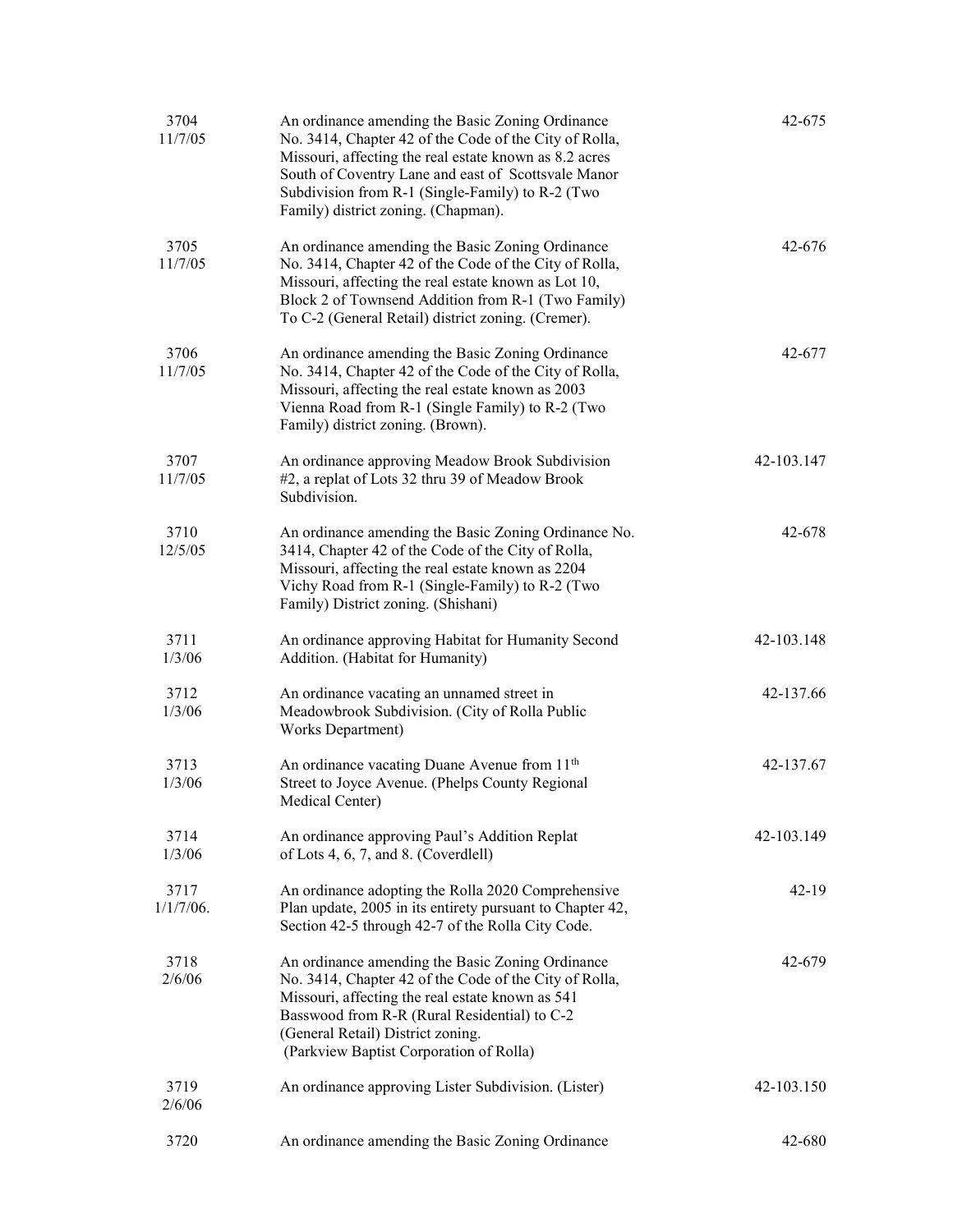| 2/21/06        | No. 3414, Chapter 42 of the Code of the City of<br>Rolla, Missouri, affecting the real estate known as<br>804 East 18th Street from R-1 (Single Family) to<br>C-2 (General Retail) District zoning.<br>(Parsons)                                                                                                                |                                      |
|----------------|---------------------------------------------------------------------------------------------------------------------------------------------------------------------------------------------------------------------------------------------------------------------------------------------------------------------------------|--------------------------------------|
| 3723<br>3/6/06 | An ordinance amending the Basic Zoning Ordinance<br>No. 3414, Chapter 42 of the Code of the City of Rolla,<br>Missouri, affecting the real estate known as 1207 and<br>1209 North Oak Street from C-1 (Neighborhood<br>Business District) to R-3 (Multi-Family) District zoning.<br>(Frueh)                                     | 42-681                               |
| 3727<br>4/3/06 | An ordinance annexing property at 10201 County<br>Road 8110 into the City and zone the property<br>from no zone to GI (Government and Institutional<br>District) zoning. (MoDOT)                                                                                                                                                | 42-682                               |
| 3728<br>4/3/06 | An ordinance annexing property north of I-44 and<br>east of Hypoint Boulevard into the City and zone<br>the property from no zone to C-3 (Highway<br>Commercial District) zoning.<br>(Parmentier/Real Ventures LLC).                                                                                                            | 42-683                               |
| 3729<br>4/3/06 | An ordinance amending the Basic Zoning Ordinance<br>No. 3414, Chapter 42 of the Code of the City of Rolla,<br>Missouri, affecting the real estate known as a<br>fractional part of Lot 17 and Lot 28 of Railroad<br>Addition to Rolla from R-3 (Multi-Family District)<br>to C-2 (General Retail District) zoning. (Chirban)    | 42-684                               |
| 3730<br>4/3/06 | An ordinance amending the Basic Zoning Ordinance<br>No. 3414, Chapter 42 of the Code of the City of<br>Rolla, Missouri, affecting the real estate known as<br>Lot 1 and a fractional part of Lots 2 and 3 of<br>Investment Subdivision from R-2 (Two Family<br>District) to C-2 (General Retail District) zoning.<br>(Woessner) | 42-685                               |
| 3732<br>4/3/06 | An ordinance amending Chapter 42 of the Rolla City<br>Code, Article I, known as the Planning and Zoning<br>Code, by amending certain provisions.<br>(Amends Ord. 2122-A; Ord. 3128)                                                                                                                                             | $42 - 7,$<br>$42 - 15,$<br>$42 - 18$ |
| 3733<br>4/3/06 | An ordinance approving John Brown Subdivision,<br>a subdivision in Rolla, Missouri. (Brown)                                                                                                                                                                                                                                     | 42-103.151                           |
| 3734<br>5/1/06 | An ordinance approving Collegiate Station at Rolla,<br>a subdivision in Rolla, Missouri (Collegiate Station at<br>Rolla LP Irving Texas).                                                                                                                                                                                       | 42-103.152                           |
| 3736<br>6/5/06 | An ordinance amending the Basic Zoning Ordinance<br>No. 3414, Chapter 42 of the Code of the City of Rolla,<br>Missouri, affecting the real estate known as 901 Forum<br>Drive from C-1 (Neighborhood Business District) to<br>C-2 (General Retail District) zoning (Banholzer).                                                 | 42-686                               |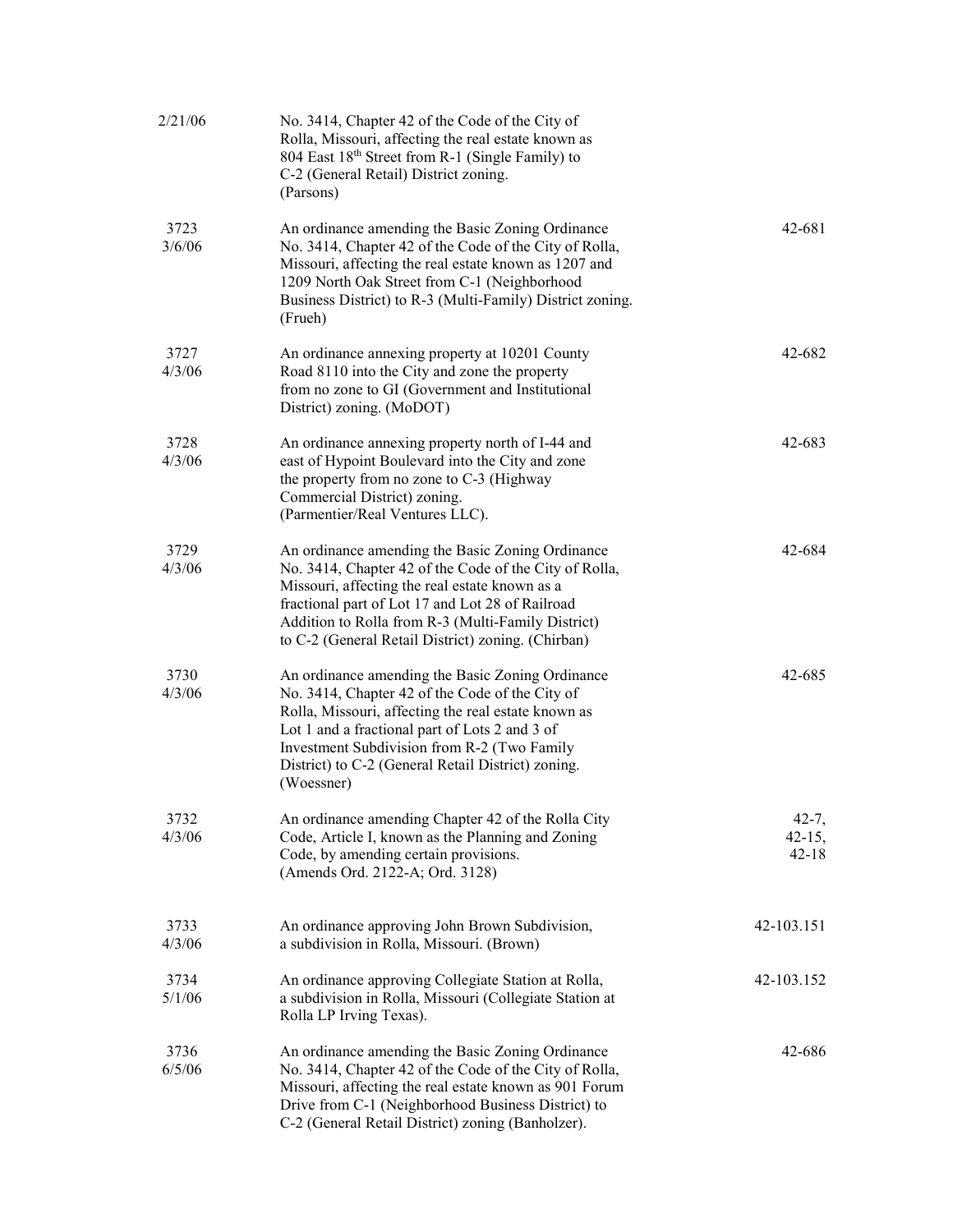| 3737<br>6/5/06  | An ordinance amending the Basic Zoning Ordinance<br>No. 3414, Chapter 42 of the Code of the City of Rolla,<br>Missouri, affecting the real estate known as 1400 East<br>10 <sup>th</sup> Street from R-1 (Single Family district) to C-2<br>(General Retail District) zoning (Sho-Me Power<br>Electric Cooperation).                                                                                                            | 42-687                                                                                                                                                                                                                                                                                                                                                                                         |
|-----------------|---------------------------------------------------------------------------------------------------------------------------------------------------------------------------------------------------------------------------------------------------------------------------------------------------------------------------------------------------------------------------------------------------------------------------------|------------------------------------------------------------------------------------------------------------------------------------------------------------------------------------------------------------------------------------------------------------------------------------------------------------------------------------------------------------------------------------------------|
| 3738<br>6/5/06  | An ordinance approving Arwood Hills No. 1, a<br>subdivision in Rolla, Missouri (Chapman).                                                                                                                                                                                                                                                                                                                                       | 42-103.153                                                                                                                                                                                                                                                                                                                                                                                     |
| 3739<br>6/5/06  | An ordinance approving Brookridge South No. 1, a<br>subdivision in Rolla, Missouri (Chapman).                                                                                                                                                                                                                                                                                                                                   | 42-103.154                                                                                                                                                                                                                                                                                                                                                                                     |
| 3742<br>7/3/06  | An ordinance approving Subway Subdivision, a<br>subdivision in Rolla, Missouri. (Banholzer)                                                                                                                                                                                                                                                                                                                                     | 42-103.155                                                                                                                                                                                                                                                                                                                                                                                     |
| 3743<br>7/3/06  | An ordinance vacating existing utility and sewer<br>easements.                                                                                                                                                                                                                                                                                                                                                                  | 42-137.68                                                                                                                                                                                                                                                                                                                                                                                      |
| 3745<br>8/7/06  | An ordinance amending the Basic Zoning Ordinance<br>No. 3414, Chapter 42 of the Code of the City of Rolla,<br>Missouri, affecting the real estate known as 8.43 acres<br>South of Victoria Hills Plat No. 2 from R-1 (Single<br>Family District) to PUD (Planned Unit Development)<br>zoning. (Forness)                                                                                                                         | 42-386                                                                                                                                                                                                                                                                                                                                                                                         |
| 3746<br>8/7/06  | An ordinance approving Pebble Stone Planned Unit<br>Development, a subdivision in Rolla, Missouri.<br>(Forness)                                                                                                                                                                                                                                                                                                                 | 42-103.156                                                                                                                                                                                                                                                                                                                                                                                     |
| 3748<br>8/21/06 | An ordinance amending Chapter 42 of the Rolla City<br>Code, Article III, known as the Planning and Zoning<br>Code, by amending certain provisions and by enacting<br>new regulations.<br>(Amends Ord. 3414; Ord. 3493, §2; Ord. 3517, §2, §3, §4;<br>Ord. 3566, §6; Ord. 3611, §1, §7)<br>(Amended by Ord. 4019, §1; Ord. 4211, §1;<br>Ord. 4212, §1; Ord. 4214, §1, Ord. 4398, §§1, 2, 7, 8;<br>Ord. 4401, §§25-26; Ord. 4428) | 42-141, 42-142.1,<br>$42-168.1, 42-171.1,$<br>42-171.3, 42-171.2,<br>42-177, 42-177.1,<br>42-177.2, 42-177.3,<br>42-177.4, 42-177.5,<br>42-178, 42-178.1,<br>42-178.2, 42-178.3,<br>42-178.4, 42-179,<br>42-179.1, 42-179.2,<br>42-179.4, 42-207.1,<br>42-212, 42-212.1,<br>42-212.2, 42-212.3,<br>42-212.4, 42-212.5,<br>42-212.6, 42-213,<br>42-213.1, 42-213.2,<br>42-240, 42-241, 42-254.5 |
| 3751<br>8/21/06 | An ordinance vacating existing water easement.                                                                                                                                                                                                                                                                                                                                                                                  | 42-137.69                                                                                                                                                                                                                                                                                                                                                                                      |
| 3752<br>9/5/06  | An ordinance amending the Basic Zoning Ordinance<br>No. 3414, Chapter 42 of the Code of the City of Rolla,<br>Missouri, affecting the real estate known as property<br>at the Southwest Corner of Lions Club Drive and<br>Highway 72 from R-R (Rural Residential District) and<br>R-1 (Single Family District) to C-2 (General Retail<br>District) zoning. (St. Johns Health Systems)                                           | 42-688                                                                                                                                                                                                                                                                                                                                                                                         |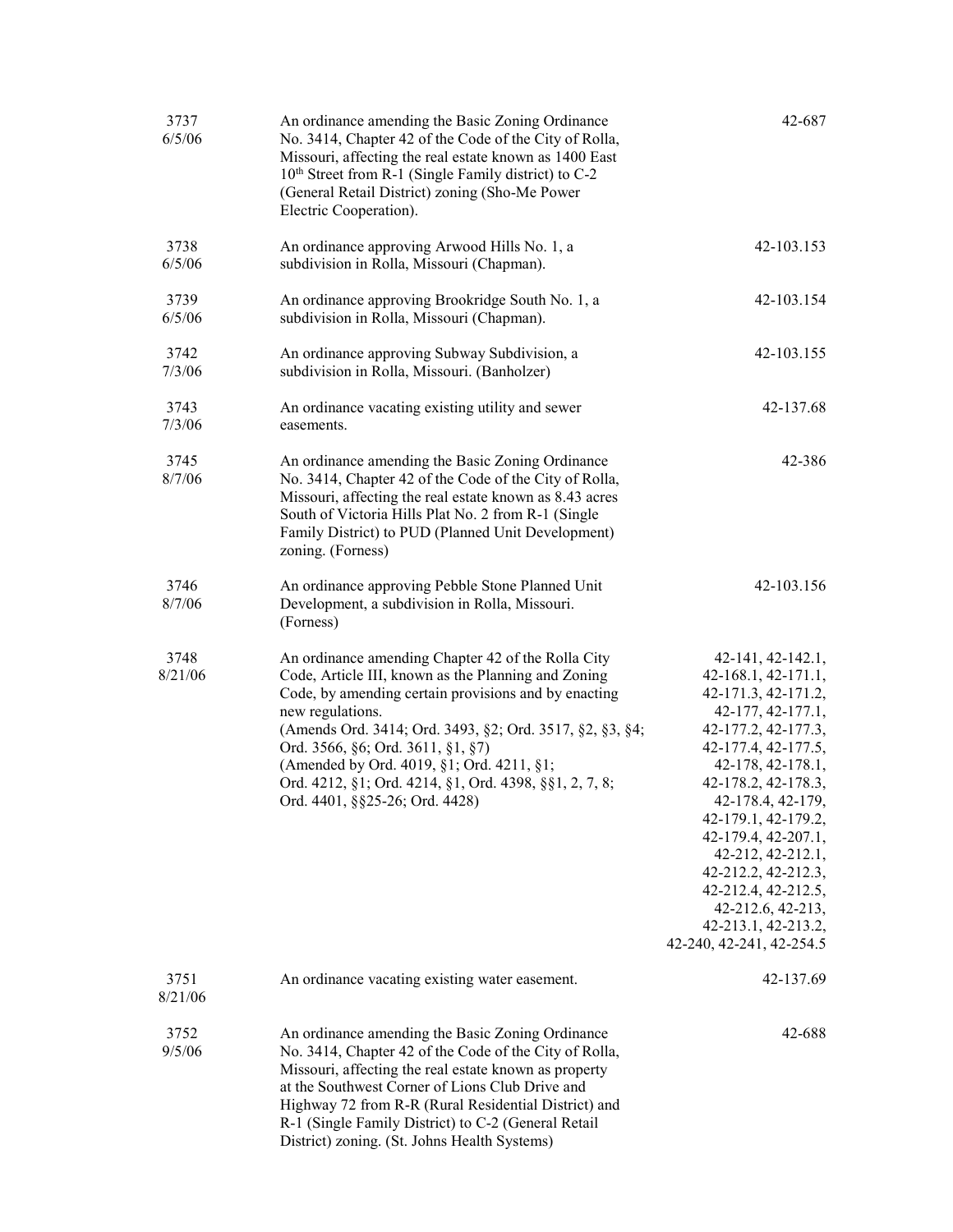| 3753<br>9/5/06   | An ordinance amending the Basic Zoning Ordinance<br>No. 3414, Chapter 42 of the Code of the City of Rolla,<br>Missouri, affecting the real estate known as property<br>at 101 Highway 72 from C-2 (General Retail District)<br>to R-1 (Single Family District) zoning. (James.                                                                                                    | 42-689     |
|------------------|-----------------------------------------------------------------------------------------------------------------------------------------------------------------------------------------------------------------------------------------------------------------------------------------------------------------------------------------------------------------------------------|------------|
| 3754<br>9/5/06   | An ordinance approving Cowboy Subdivision, a<br>subdivision in Rolla, Missouri. (James)                                                                                                                                                                                                                                                                                           | 42-103.157 |
| 3755<br>9/5/06   | An ordinance approving Mehta Estates, a<br>subdivision in Rolla, Missouri. (Mehta)                                                                                                                                                                                                                                                                                                | 42-103.158 |
| 3758<br>10/2/06  | An ordinance amending the Basic Zoning Ordinance<br>No. 3414, Chapter 42 of the Code of the City of Rolla,<br>Missouri, affecting the real estate known as Lot 8<br>Railroad Addition from R-1 (Single Family District)<br>zoning to R-3b (Multi-Family District) zoning.<br>(Wilson)                                                                                             | 42-690     |
| 3759<br>10/2/06  | An ordinance amending the Basic Zoning Ordinance<br>No. 3414, Chapter 42 of the Code of the City of Rolla,<br>Missouri, affecting said real estate at 10730 State<br>Route E from No Zone to R-3 (Multi-Family District)<br>zoning. (Refreshments International Inc.)                                                                                                             | 42-691     |
| 3760<br>10/2/06  | An ordinance approving Maxwell Subdivision Plat<br>No. 2, a subdivision in Rolla, Missouri.<br>(Ellis/Shanks)                                                                                                                                                                                                                                                                     | 42-103.159 |
| 3771<br>10/16/06 | An ordinance approving Calkins Addition, a<br>subdivision in Rolla, Missouri. (Calkins)                                                                                                                                                                                                                                                                                           | 42-103.160 |
| 3772<br>11/6/06  | An ordinance repealing Ordinance Number 3647<br>(The Zumwalt Planned Unit Development)<br>establishing Cedar Trail Planned Unit Development<br>according to the provisions of Article III,<br>Chapter 42.201 of the Code of the City of Rolla.<br>Missouri. (Timber Ridge Builders).<br>(Repeals Ord. 3647)                                                                       | 42-384     |
| 3773<br>11/6/06  | An ordinance amending the Basic Zoning Ordinance<br>No. 3414, Chapter 42 of the Code of the City of<br>Rolla, Missouri, affecting the real estate known as<br>property at 2050 Old St. James Road from R-3<br>(Multi-Family District) and M-1 (Light Manufacturing<br>District) zoning to all M-1 (Light Manufacturing<br>District) zoning. (Missouri Southern Seed Corporation). | 42-692     |
| 3774<br>11/6/06  | An ordinance amending the Basic Zoning Ordinance<br>No. 3414, Chapter 42 of the Code of the City of<br>Rolla, Missouri, affecting the real estate known as<br>Lot 6A of Paul's Addition Replat of Lots 4, 6, 7, and<br>8 from R-2 (Two Family District) zoning to R-3<br>(Multi-Family District) zoning. (Coverdell).                                                             | 42-693     |
| 3775<br>11/6/06  | An ordinance amending the Basic Zoning Ordinance<br>No. 3414, Chapter 42 of the Code of the City of                                                                                                                                                                                                                                                                               | 42-694     |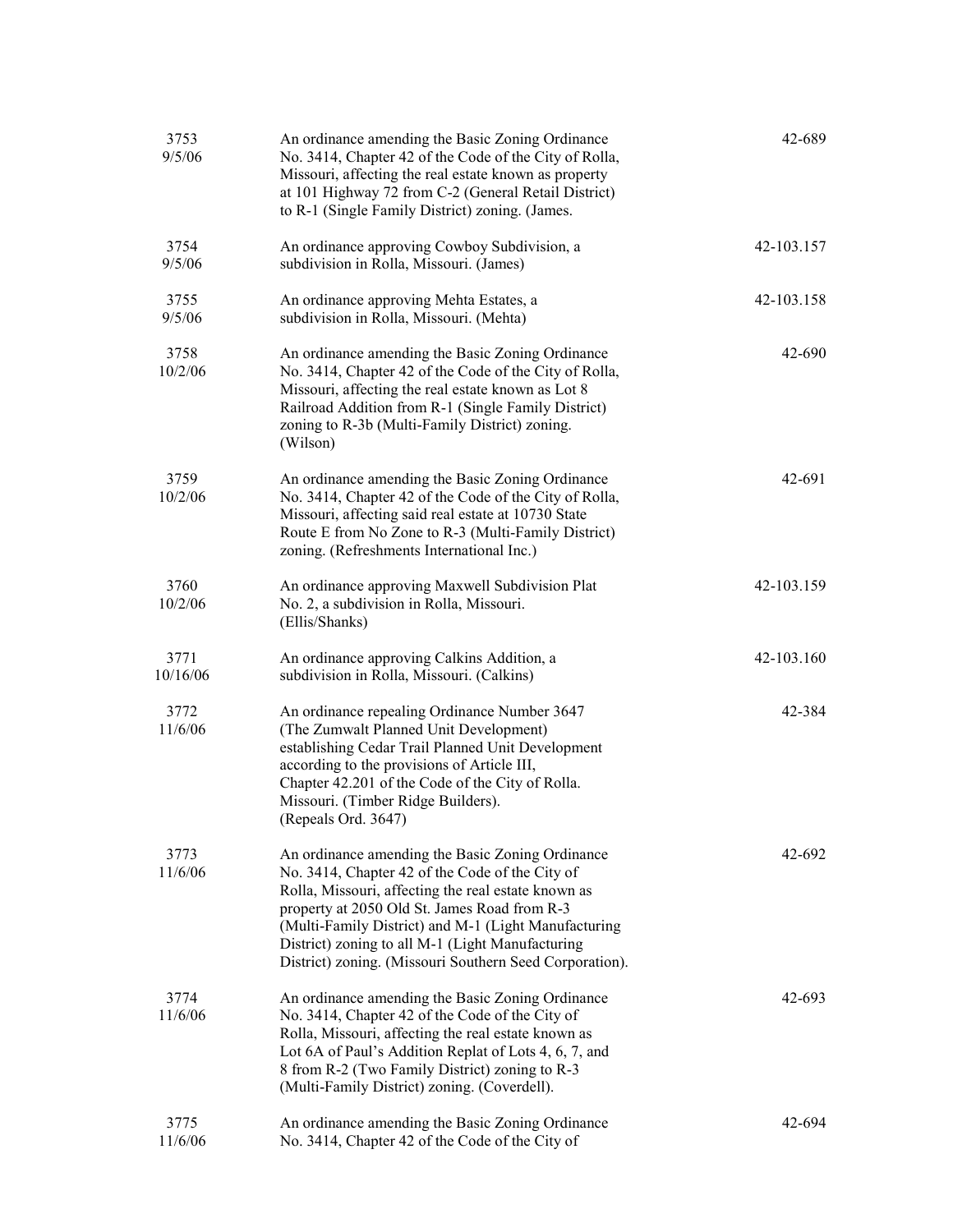|                 | Rolla, Missouri, affecting the real estate known as<br>property at 1324 South Rolla Street from R-R<br>(Rural Residential District) zoning to R-1 (Single<br>Family District) zoning. (Anderson).                                                                                                                                                            |            |
|-----------------|--------------------------------------------------------------------------------------------------------------------------------------------------------------------------------------------------------------------------------------------------------------------------------------------------------------------------------------------------------------|------------|
| 3776<br>11/6/06 | An ordinance approving Ronani Block Subdivision<br>a subdivision in Rolla, Missouri. (Block).                                                                                                                                                                                                                                                                | 42-103.161 |
| 3777<br>11/6/06 | An ordinance approving Brookridge South No. 2,<br>a subdivision in Rolla, Missouri. (Chapman).                                                                                                                                                                                                                                                               | 42-103.162 |
| 3781<br>12/4/06 | An ordinance approving Basswood Subdivision, a<br>subdivision in Rolla, Missouri.<br>(Parkview Baptist Corporation)                                                                                                                                                                                                                                          | 42-103.163 |
| 3784<br>1/2/07  | An ordinance amending the Basic Zoning Ordinance<br>No. 3414, Chapter 42 of the Code of the City of Rolla,<br>Missouri, affecting the real estate known as property at<br>1103 Joyce Avenue from R-1 (Single Family District)<br>zoning to C-O (Office District) zoning. (Wedding)                                                                           | 42-695     |
| 3785<br>1/2/07  | An ordinance amending the Basic Zoning Ordinance<br>No. 3414, Chapter 42 of the Code of the City of Rolla,<br>Missouri, affecting the real estate known as property at<br>1813 Vichy Road from R-1 (Single Family District)<br>zoning to R-3 (Multi-Family District) zoning. (Young)                                                                         | 42-696     |
| 3787<br>1/16/07 | An ordinance amending the Basic Zoning Ordinance<br>No. 3414, Chapter 42 of the Code of the City of<br>Rolla, Missouri, affecting the real estate known as<br>Lot 1 of VBC Inc Subdivision from C-2 (General<br>Retail District) zoning to PUD (Planned Unit<br>Development District) zoning.<br>(Lincoln Hotel Group Inc.)                                  | 42-387     |
| 3789<br>2/5/07  | An ordinance amending the Basic Zoning Ordinance<br>No. 3414, Chapter 42 of the Code of the City of Rolla,<br>Missouri, affecting the real estate known as Lots 1-14<br>of Maxwell Subdivision Plat No. 2 from R-1 (Single<br>Family District) and R-3 (Multi Family District)<br>zoning to R-3 (Multi Family District) zoning.<br>(Development Contractors) | 42-697     |
| 3790<br>2/5/07  | An ordinance amending the Basic Zoning Ordinance<br>No. 3414, chapter 42 of the Code of the City of Rolla,<br>Missouri, affecting the real estate known as approximately<br>14.04 acres of Arwood Hills Subdivision from R-1<br>(Single Family District) zoning to R-2 (Two Family<br>District) zoning. (Chapman)                                            | 42-698     |
| 3791<br>2/5/07  | An ordinance approving Rolla Rural Fire No. 1, a<br>subdivision in Rolla, Missouri. (Rolla Fire Department)                                                                                                                                                                                                                                                  | 42-103.164 |
| 3792<br>2/5/07  | An ordinance approving Maxwell Subdivision<br>Plat No. 3, a subdivision in Rolla, Missouri.<br>(Development Contractors)                                                                                                                                                                                                                                     | 42-103.165 |
| 3793<br>2/5/07  | An ordinance approving Ann Lee Estates, a<br>subdivision in Rolla, Missouri. (Anderson)                                                                                                                                                                                                                                                                      | 42-103.166 |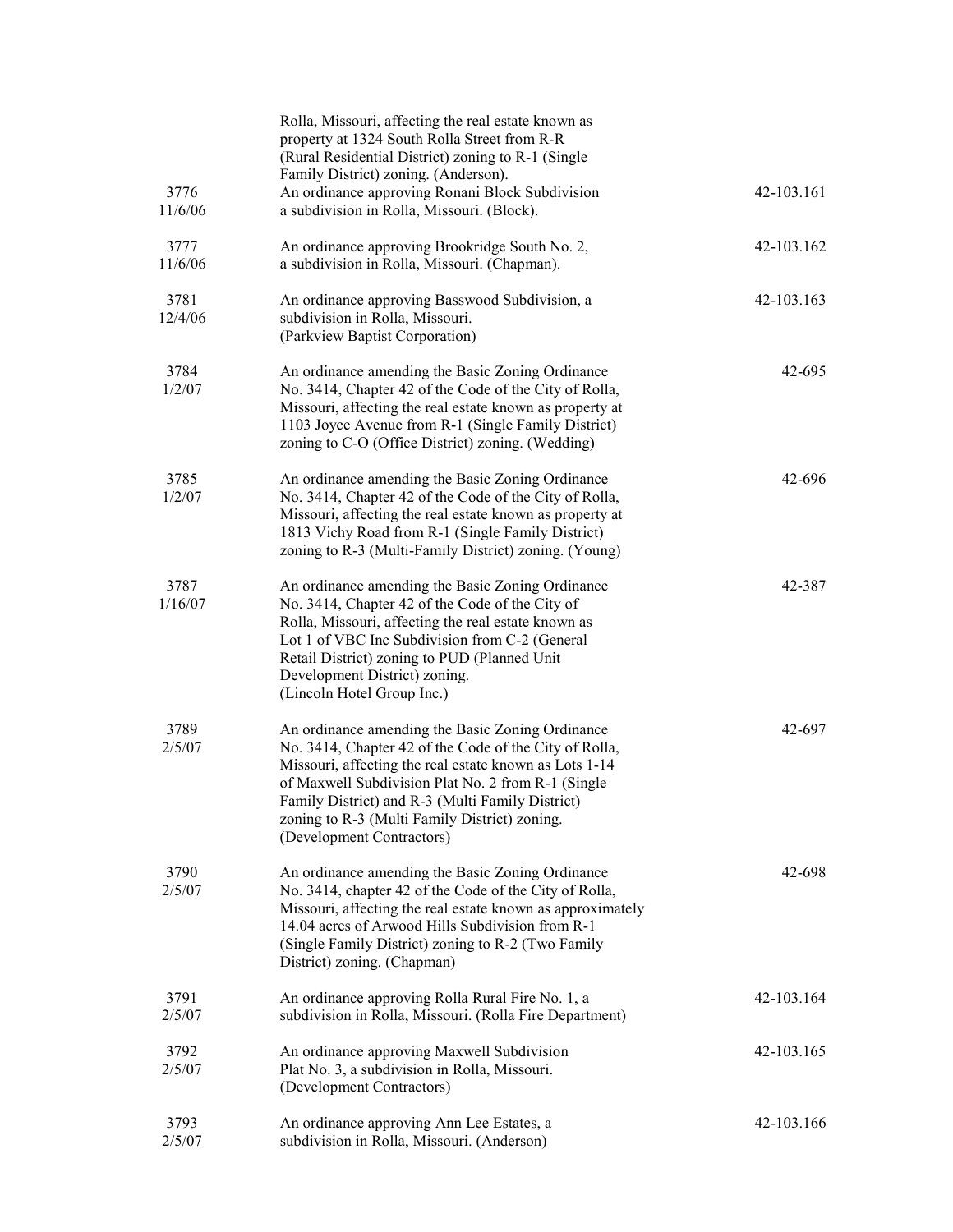| 3795<br>3/5/07  | An ordinance amending the Basic Zoning Ordinance<br>No. 3414, Chapter 42 of the Code of the City of Rolla,<br>Missouri, affecting the real estate known as Lots 1-4<br>and the north half of the vacated Alley of Block 9,<br>Holloway Addition from R-3 (Multi Family) Zoning<br>to PUD (Planned Unit Development District) Zoning.<br>(Chapman)                                                                           | 42-388                                                                                                                                 |
|-----------------|-----------------------------------------------------------------------------------------------------------------------------------------------------------------------------------------------------------------------------------------------------------------------------------------------------------------------------------------------------------------------------------------------------------------------------|----------------------------------------------------------------------------------------------------------------------------------------|
| 3796<br>3/5/07  | An ordinance approving Mid America Plat 1, a<br>subdivision in Rolla, Missouri.<br>(Mid America Bank & Trust Co.)                                                                                                                                                                                                                                                                                                           | 42-103.167                                                                                                                             |
| 3799<br>4/2/07  | An ordinance amending Chapter 42 of the Rolla<br>City Code, known as the Planning and Zoning<br>Code, Article II Subdivisions, by adopting certain<br>revisions and additions.<br>(Amends Ord. 3485; Ord. 3622)<br>(Amended by Ord. 4401, §§3-4; Ord. 4419)                                                                                                                                                                 | $42 - 22.1,$<br>$42 - 25.2,$<br>$42 - 26.2,$<br>$42 - 26.6,$<br>$42 - 27$ ,<br>$42 - 29,$<br>$42 - 32.2,$<br>$42 - 32.3,$<br>$42 - 33$ |
| 3800<br>4/2/07  | An ordinance amending the Basic Zoning Ordinance<br>No. 3414, Chapter 42 of the Code of the City of Rolla,<br>Missouri, affecting the real estate known as Lot 149 of<br>Parkview II Subdivision from R-R (Rural Residential<br>District) zoning to R-1 (Single Family District) zoning<br>and Lot 4 of Parkview Subdivision from R-R (Rural<br>Residential District) to C-2 (General Retail District)<br>zoning. (Buckey). | 42-699                                                                                                                                 |
| 3802<br>4/16/07 | An ordinance vacating the east half of the Alley in<br>Block 2 of Townsend Addition. (Dairy Queen).                                                                                                                                                                                                                                                                                                                         | 42-137.70                                                                                                                              |
| 3804<br>5/7/07  | An ordinance amending the Basic Zoning Ordinance<br>No. 3414, Chapter 42 of the Code of the City of Rolla,<br>Missouri, affecting the real estate known as Tract B and<br>part of Tract A of Maxwell Subdivision Plat No. 2<br>from M-2 (Heavy Manufacturing District) zoning to<br>R-3 (Multi-Family district) zoning.<br>(Development Contractors LLP)                                                                    | 42-700                                                                                                                                 |
| 3805<br>5/7/07  | An ordinance amending the Basic Zoning Ordinance<br>No. 3414, Chapter 42 of the Code of the City of Rolla,<br>Missouri, affecting the real estate known as 1002<br>Strobach from R-1 (Single Family District) zoning to<br>C-O (Office District) zoning. (Hopkins).                                                                                                                                                         | 42-701                                                                                                                                 |
| 3806<br>5/7/07  | An ordinance approving Wal-Mart Super Center<br>Plaza III, a subdivision in Rolla, Missouri.<br>(Wal-Mart)                                                                                                                                                                                                                                                                                                                  | 42-103.169                                                                                                                             |
| 3807<br>6/4/07  | An ordinance approving Mid America Plat 2, a<br>subdivision in Rolla, Missouri. (Mid America Bank<br>and Trust)                                                                                                                                                                                                                                                                                                             | 42-103.170                                                                                                                             |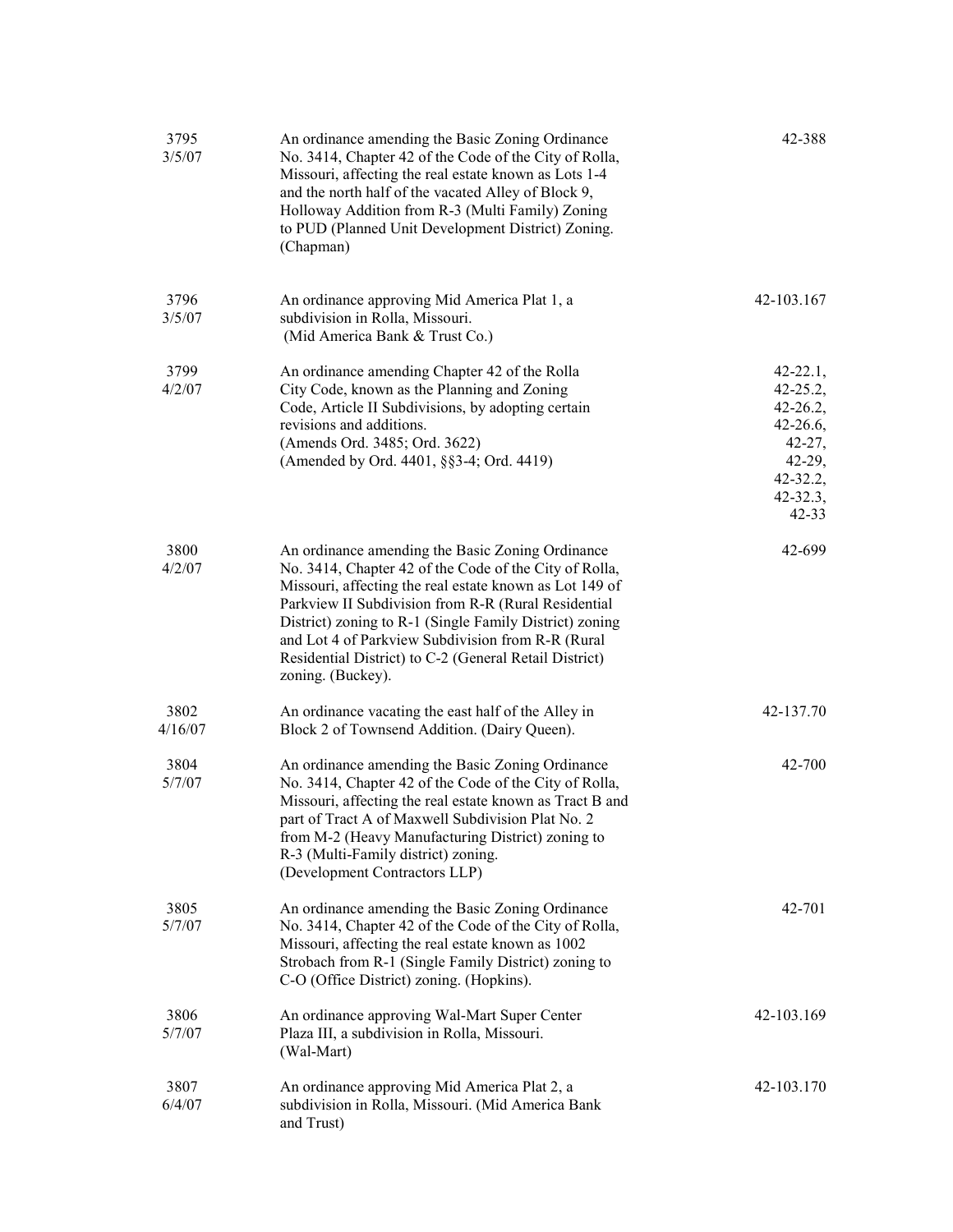| 3808<br>6/4/07  | An ordinance approving Maxwell Subdivision<br>Plat No. 4, a subdivision in Rolla, Missouri.<br>(Development contractors LLP)                                                                                                                                                                                                     | 42-103.171 |
|-----------------|----------------------------------------------------------------------------------------------------------------------------------------------------------------------------------------------------------------------------------------------------------------------------------------------------------------------------------|------------|
| 3809<br>7/2/07  | An ordinance amending the Basic Zoning Ordinance<br>No. 3414, Chapter 42 of the Code of the City of<br>Rolla, Missouri, affecting the real estate known as<br>part of Lots 1-3 and all of Lot 4, Block 6 of Cowan's<br>Addition from C-1 (Neighborhood Business District)<br>to C-2 (General Retail District) zoning. (Newkirk)  | 42-702     |
| 3816<br>8/6/07  | An ordinance amending the Basic Zoning Ordinance<br>No. 3414, Chapter 42 of the Code of the City of<br>Rolla, Missouri, affecting the real estate known as<br>11.04 acres southwest of Vichy Road (future phase<br>of Arwood Hills Subdivision) from R-1 (Single-<br>Family) to R-3 (Multi-Family District) zoning.<br>(Chapman) | 42-703     |
| 3817<br>8/6/07  | An ordinance amending the Basic Zoning Ordinance<br>No. 3414, chapter 42 of the Code of the City of<br>Rolla, Missouri, affecting the real estate known as<br>Lot 72 of Rolla Gardens Subdivision. (Herrick)                                                                                                                     | 42-704     |
| 3818<br>8/6/07  | An ordinance to annex 12.37 acres east of Hypoint<br>Industrial Park Drive (adjacent to Love's Truck<br>Stop) into the city pursuant to the provisions of<br>Section 71.012 RSMo., and zone the property to<br>C-2 (General Retail District) zoning.<br>(Real Ventures LLC)                                                      | 42-705     |
| 3820<br>8/20/07 | An ordinance amending the Basic Zoning Ordinance<br>No. 3414, Chapter 42 of the Code of the City of Rolla,<br>Missouri, affecting the real estate known as 7.41 acres<br>south of Martin Springs Drive. (Dietzmann)                                                                                                              | 42-706     |
| 3822<br>8/20/07 | An ordinance approving the resubdivision of Lot 1,<br>Heritage Heights Addition, a subdivision in Rolla,<br>Missouri. (Coverdell)                                                                                                                                                                                                | 42-103.172 |
| 3825<br>9/17/07 | An ordinance vacating a 15' utility easement<br>between Lots 1 and 2 of Timber Creek Subdivision<br>and a dedication of a 10' utility easement on the<br>north side of Lot 2 of Timber Creek Subdivision, a<br>subdivision in the City of Rolla, Missouri. (Cheng)                                                               | 42-137.71  |
| 3826<br>10/1/07 | An ordinance amending the Basic Zoning Ordinance<br>No. 3414, Chapter 42 of the Code of the City of Rolla,<br>Missouri, affecting the real estate known as 1737<br>North Bishop Avenue.<br>(Thompson Thrift Development Inc.)                                                                                                    | 42-707     |
| 3827<br>10/1/07 | An ordinance approving the Blue's Lake Plat No. 6,<br>a subdivision in Rolla, Missouri. (Dietzmann)                                                                                                                                                                                                                              | 42-103.173 |
| 3828<br>10/1/07 | An ordinance approving I-44 Center Plat No. 2,<br>a subdivision in Rolla, Missouri. (Real Ventures LLC)                                                                                                                                                                                                                          | 42-103.174 |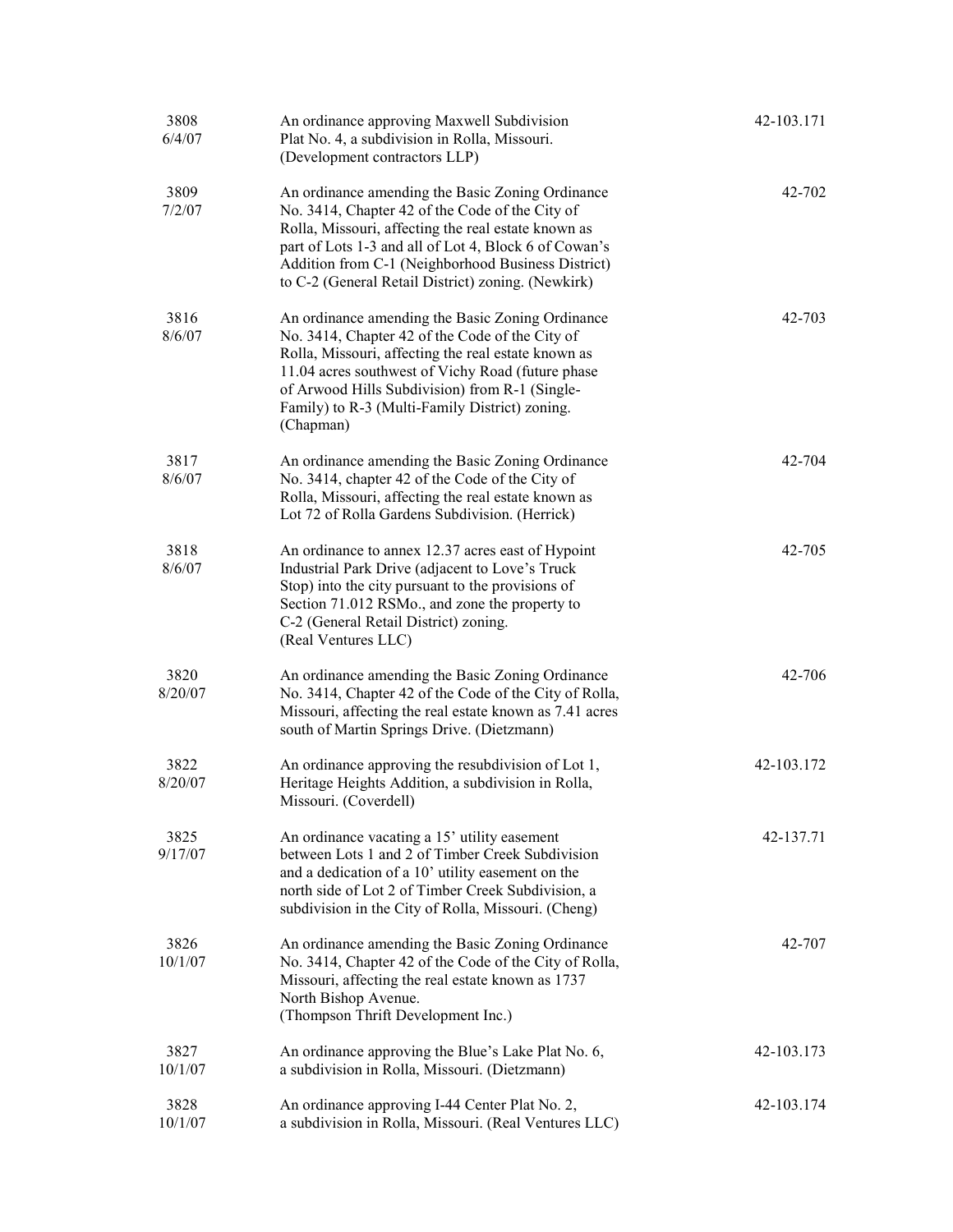| 3831<br>10/15/07 | An ordinance amending the Basic Zoning Ordinance<br>No. 3414, Chapter 42 of the Code of the City of<br>Rolla, Missouri, affecting the real estate known as<br>Lot 77 and Lot 78, Block 11 of James Addition.<br>(Jasensky)                                                       | 42-708           |
|------------------|----------------------------------------------------------------------------------------------------------------------------------------------------------------------------------------------------------------------------------------------------------------------------------|------------------|
| 3832<br>10/15/07 | An ordinance amending the Basic Zoning Ordinance<br>No. 3414, Chapter 42 of the Code of the City of<br>Rolla, Missouri, affecting the real estate known as<br>1603 and 1605 Martin Springs Drive along with<br>a fractional part of Lot 111 of Railroad Addition.<br>(Dietzmann) | 42-709           |
| 3833<br>10/15/07 | An ordinance amending the Basic Zoning Ordinance<br>No. 3414, Chapter 42 of the Code of the City of<br>Rolla, Missouri, affecting the real estate known as<br>Buehler Park, a city park located at Kingshighway<br>and Fairgrounds Road. (City of Rolla)                         | 42-710           |
| 3834<br>11/5/07  | An ordinance vacating the utility easements in<br>Arwood Hills Subdivision, a subdivision in the<br>City of Rolla, Missouri and retaining the utility<br>easements as storm water easements. (Chapman)                                                                           | 42-137.72        |
| 3835<br>11/5/07  | An ordinance vacating the alley in Block 21 of<br>Schuman's Addition, a subdivision in the City of<br>Rolla, Missouri and retaining the alley as a<br>utility easement. (Meramec Oil Company Inc. and<br>Fisher Properties Inc.)                                                 | 42-137.73        |
| 3836<br>11/5/07  | An ordinance vacating a portion of the northeast<br>corner of Bishop Avenue and Elm Street.<br>(Thompson Thrift Development Inc.)                                                                                                                                                | 42-137.74        |
| 3837<br>11/5/07  | An ordinance amending the Basic Zoning Ordinance<br>No. 3414, Chapter 42 of the Code of the City of<br>Rolla, Missouri, affecting the real estate known as<br>Lot 6, Rolla Park Addition. (#2 Stephendale Court).<br>(Doss)                                                      | 42-711           |
| 3839<br>11/19/07 | An ordinance amending the Basic Zoning Ordinance<br>No. 3414, Chapter 42 of the Code of the City of<br>Rolla, Missouri, affecting the real estate known as<br>Lots 6-10, Block 8 of Cowan's Addition.<br>(Batis Development)                                                     | 42-712           |
| 3840<br>11/19/07 | An ordinance vacating approximately 310 feet of<br>Spilman Avenue, north of Ridgeview Road.<br>(Batis Development)                                                                                                                                                               | 42-137.75        |
| 3841<br>12/3/07  | An ordinance amending the Basic Zoning Ordinance<br>No. 3414, Chapter 42 of the Code of the City of<br>Rolla, Missouri, affecting the real estate known as<br>1735 North Bishop Avenue. (Chrisco)                                                                                | 42-713           |
| 3842<br>12/3/07  | An ordinance amending Chapter 42 of the Rolla City<br>Code, known as the Planning and Zoning Code,<br>Article II Subdivisions, by adopting certain                                                                                                                               | 42-27<br>42-32.3 |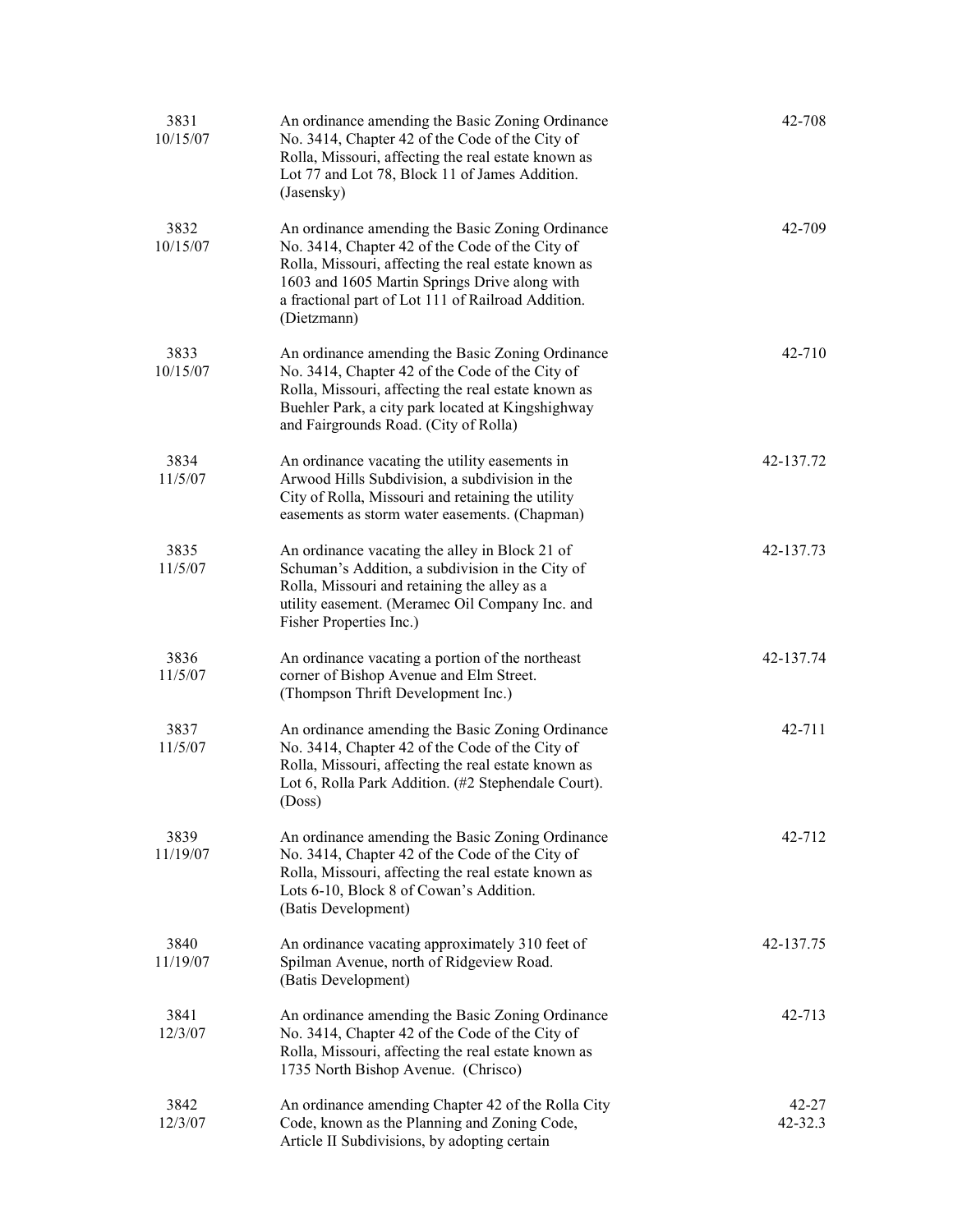|                  | revisions. (Repeals Ord. 3622; Amends Ord. 3799<br>and Ord. 3485) (Amended by Ord. 4419)                                                                                                                                                                                                                                                        |            |
|------------------|-------------------------------------------------------------------------------------------------------------------------------------------------------------------------------------------------------------------------------------------------------------------------------------------------------------------------------------------------|------------|
| 3843<br>12/17/07 | An ordinance amending the Basic Zoning Ordinance<br>No. 3414, Chapter 42 of the Code of the City of<br>Rolla, Missouri, affecting the real estate known<br>as 1101 Strobach Street. (Keller)                                                                                                                                                    | 42-714     |
| 3844<br>01/07/08 | An ordinance approving Asher Street dedication Plat,<br>a subdivision in Rolla, Missouri. (City of Rolla)                                                                                                                                                                                                                                       | 42-103.175 |
| 3845<br>01/07/08 | An ordinance adopting an amended Major<br>Thoroughfare Plan as found in the Rolla 2020<br>Comprehensive Plan update, 2005 pursuant to<br>Chapter 42, Section 42-5 through 42-7 of the<br>Rolla City Code.                                                                                                                                       | $42 - 20$  |
| 3852<br>03/17/08 | An ordinance approving Rojo Properties.<br>(Rojo Properties LLC)                                                                                                                                                                                                                                                                                | 42-103.176 |
| 3853<br>04/07/08 | An ordinance approving Estey Subdivision.<br>(Brown)                                                                                                                                                                                                                                                                                            | 42-103.177 |
| 3854<br>04/07/08 | An ordinance approving Jordan Subdivision.<br>(Jordan)                                                                                                                                                                                                                                                                                          | 42-103.178 |
| 3855<br>04/07/08 | An ordinance approving Waterman Heights.<br>(Waterman/Skyles)                                                                                                                                                                                                                                                                                   | 42-103.179 |
| 3856<br>04/07/08 | An ordinance amending the Basic Zoning<br>Ordinance No. 3414, Chapter 42 of the Code<br>of the City of Rolla, Missouri, affecting the<br>real estate known as 2000 Farrar Drive. (Brown)                                                                                                                                                        | 42-715     |
| 3858<br>04/21/08 | An ordinance amending the Basic Zoning<br>Ordinance No. 3414, Chapter 42 of the Code of the<br>City of Rolla, Missouri, affecting the real estate<br>known as 1501 Martin Springs Drive. (Dietzmann)                                                                                                                                            | 42-716     |
| 3859<br>04/21/08 | An ordinance amending the Basic Zoning<br>Ordinance No. 3414, Chapter 42 of the Code of the<br>City of Rolla, Missouri affecting the real estate<br>known as a fractional part of 1400 and 1500<br>North Elm and 1402 and 1404 North Elm along<br>with a fractional part of 1500 North Elm and 103 East<br>14 <sup>th</sup> Street. (Robertson) | 42-717     |
| 3860<br>04/21/08 | An ordinance approving Robbie Addition, a<br>subdivision in Rolla, Missouri. (Robertson)                                                                                                                                                                                                                                                        | 42-103.180 |
| 3865<br>06/16/08 | An ordinance amending the Basic Zoning Ordinance<br>No. 3414, Chapter 42 of the Code of the City of<br>Rolla, Missouri, affecting the real estate known as<br>2100, 2120 and 2250 North Bishop Avenue.<br>(Timberline Land Co.)                                                                                                                 | 42-718     |
| 3866<br>06/16/08 | An ordinance amending the Basic Zoning Ordinance<br>No. 3414, Chapter 42 of the Code of the City of                                                                                                                                                                                                                                             | 42-719     |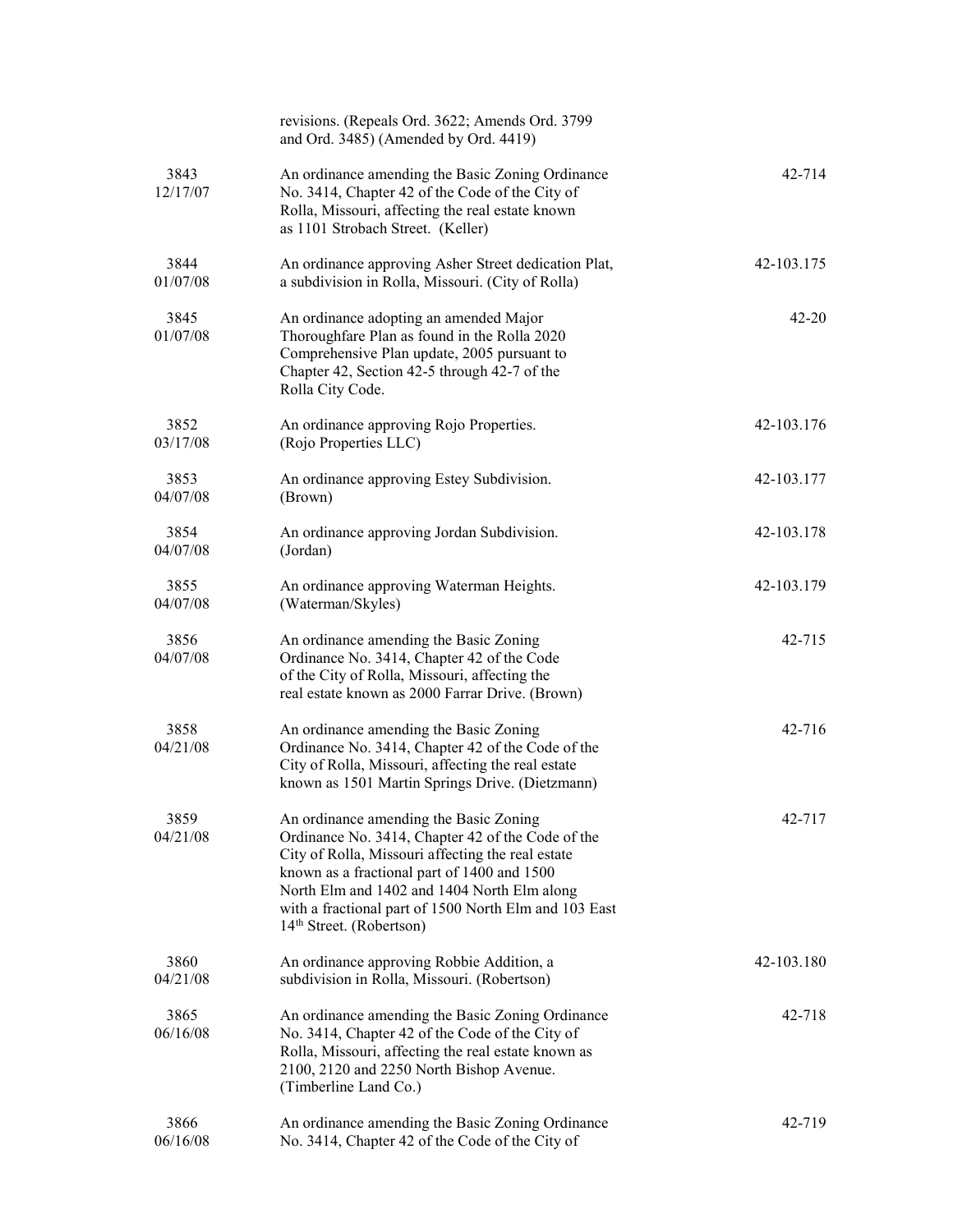|                  | Rolla, Missouri, affecting the real estate known as<br>400 East 6th Street (Block 70, County Addition.<br>(Sowers)                                                                                                                                                                                                                                                                                                                                             |                                        |
|------------------|----------------------------------------------------------------------------------------------------------------------------------------------------------------------------------------------------------------------------------------------------------------------------------------------------------------------------------------------------------------------------------------------------------------------------------------------------------------|----------------------------------------|
| 3867<br>06/16/08 | An ordinance authorizing the City of Rolla, Missouri,<br>d.b.a. Rolla Municipal Utilities, to enter into one or<br>more lease-purchase transactions with the Missouri<br>Association of Municipal Utilities for certain public<br>improvements for the City of Rolla, Missouri, d.b.a.<br>Rolla Municipal Utilities; and authorizing and<br>approving certain actions in connection with the<br>execution and delivery of said lease-purchase<br>transactions. | NC.                                    |
| 3868<br>06/16/08 | An ordinance approving Rojo Properties<br>Subdivision Number 2, a subdivision in Rolla,<br>Missouri. (Rojo Properties LLC)                                                                                                                                                                                                                                                                                                                                     | 42-103.181                             |
| 3869<br>06/16/08 | An ordinance vacating 5 feet of Southbrook<br>Drive adjacent to Lots 2 and 3 of Rolla Park<br>2 <sup>nd</sup> Addition. (Auto Craft/City of Rolla Public<br>Works Department)                                                                                                                                                                                                                                                                                  | 42-137.76                              |
| 3870<br>06/16/08 | An ordinance approving the re-subdivision of<br>Lots 1, 2 & 3 of Cowboy Subdivision, a<br>subdivision in Rolla, Missouri. (Peterman)                                                                                                                                                                                                                                                                                                                           | 42-103.182                             |
| 3871<br>06/16/08 | An ordinance approving the plat of Summit<br>Square, a subdivision in Rolla, Missouri.<br>(Timberline Land Co.)                                                                                                                                                                                                                                                                                                                                                | 42-103.183                             |
| 3873<br>08/18/08 | An ordinance amending the Basic Zoning Ordinance<br>No. 3414, Chapter 42 of the Code of the City of Rolla,<br>Missouri, affecting the real estate known as 400<br>East 6th Street (Block 70, County Addition) from<br>C-1 (neighborhood business district) zoning to<br>PUD (Planned Unit Development District) zoning.<br>(Marge & Mavis LLC)                                                                                                                 | 42-389                                 |
| 3880<br>10/06/08 | An ordinance vacating a 15 foot wide utility easement<br>located on Tract 3, in Heritage Heights Subdivision.<br>(Gingerbread House Inc.)                                                                                                                                                                                                                                                                                                                      | 42-137.77                              |
| 3883<br>10/20/08 | An ordinance approving the Road Dedication Plat<br>of St. John's Parkway, a subdivision in Rolla,<br>Missouri. (Dietzmann)                                                                                                                                                                                                                                                                                                                                     | 42-103.184                             |
| 3885<br>11/03/08 | An ordinance amending the Basic Zoning<br>Ordinance No. 3414, Chapter 42 of the Code of<br>the City of Rolla, Missouri, affecting the real<br>estate known as Lot 3 and part of Lots 4 and 5 of<br>Block 16, Schuman Addition (1800 N. Pine)<br>from C-2 and R-3 to all R-3 zoning.<br>(Kappa Delta Sorority)                                                                                                                                                  | 42-720                                 |
| 3886<br>11/03/08 | An ordinance amending Chapter 42 of the Rolla<br>City Code, Article III, known as the Planning<br>and Zoning Code, by amending certain provisions                                                                                                                                                                                                                                                                                                              | 42-227,<br>$42 - 227.1$ ,<br>42-227.2, |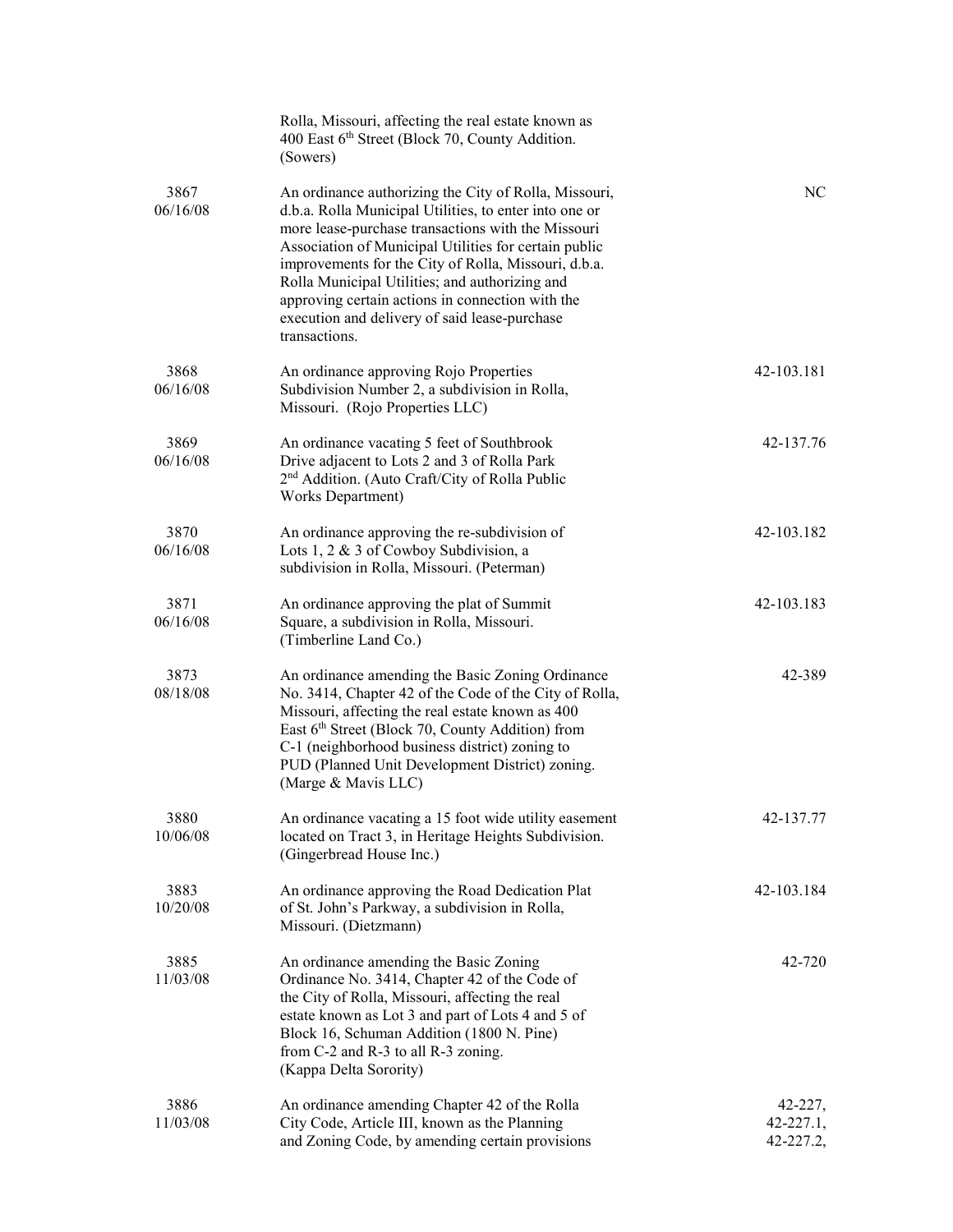|                  | and by enacting new regulations.<br>(Amends Ord. 3414)                                                                                                                                                                                                                                                                                                    | 42-227.3,<br>42-227.4,<br>42-227.5 |
|------------------|-----------------------------------------------------------------------------------------------------------------------------------------------------------------------------------------------------------------------------------------------------------------------------------------------------------------------------------------------------------|------------------------------------|
| 3889<br>01/05/09 | An ordinance amending the Basic Zoning Ordinance<br>No. 3414, Chapter 42 of the Code of the City of<br>Rolla, Missouri, affecting the real estate known as<br>part of Tract 3, Heritage Heights Addition from R-3<br>(Multi-Family) zoning to PUD (Planned Unit<br>Development District) zoning. (Gingerbread House)                                      | 42-390                             |
| 3890<br>01/05/09 | An ordinance amending Chapter 42 of the Rolla<br>City Code, Article III, known as the Planning and<br>Zoning Code, by deleting certain provisions and by<br>enacting new regulations.<br>(Repeals Ord. 3171) (Amends Ord. 3414)                                                                                                                           | 42-250.7                           |
| 3891<br>01/05/09 | An ordinance amending Chapter 42 of the Rolla<br>City Code, Article III, known as the Planning and<br>Zoning Code, by amending certain provisions and by<br>enacting new regulations.<br>(Amends Ord. 3414)                                                                                                                                               | 42-141                             |
| 3893<br>01/20/09 | An ordinance vacating 15 foot utility easement<br>located between Lot 3 of Paul's Addition and<br>Lot 4 A of Paul's Addition Replat Lots 4, 5, 7<br>and 8. (Akers)                                                                                                                                                                                        | 42-137.78                          |
| 3894<br>02/02/09 | An ordinance adopting the Rolla West Master Plan<br>as an amendment to the Rolla 2020 Comprehensive<br>Plan Update, 2006 in its entirety pursuant to Chapter 42,<br>Section 42-5 to 42-7 of the Rolla City Code.                                                                                                                                          | $42 - 21$                          |
| 3900<br>03/02/09 | An ordinance amending Section 42-384(c) (Ordinance<br>No. 3772) of the Rolla City Code, pertaining to Lot 2<br>of Cedar Trail Planned Unit Development.<br>(Timber Ridge Buildings Inc.). (Amends Ord. 3772)                                                                                                                                              | 42-384                             |
| 3906<br>04/20/09 | An ordinance amending the Basic Zoning Ordinance<br>No. 3414, Chapter 42 of the Code of the City of<br>Rolla, Missouri, affecting the real estate known as<br>1008 Highway 72 and Lot 1 of Hutchinson<br>Subdivision Plat No. 2 from C-1 (neighborhood<br>business district) zoning to C-2 (general retail district)<br>zoning. (Dollar General)          | 42-721                             |
| 3907<br>04/20/09 | An ordinance amending the Basic Zoning Ordinance<br>No. 3414, Chapter 42 of the Code of the City of<br>Rolla, Missouri, affecting the real estate known as<br>the North 54 feet of the East half of Lot 6, and<br>Lots 4 and 5 of Block 3, Frisco Addition from R-2<br>(two family district) zoning to C-2 (general retail<br>district) zoning. (Parsons) | 42-722                             |
| 3908<br>04/20/09 | An ordinance amending the Basic Zoning Ordinance<br>No. 3414, Chapter 42 of the Code of the City of<br>Rolla, Missouri, affecting the real estate known as<br>601 Kingshighway and 505 West 6 <sup>th</sup> Street from C-2                                                                                                                               | 42-723                             |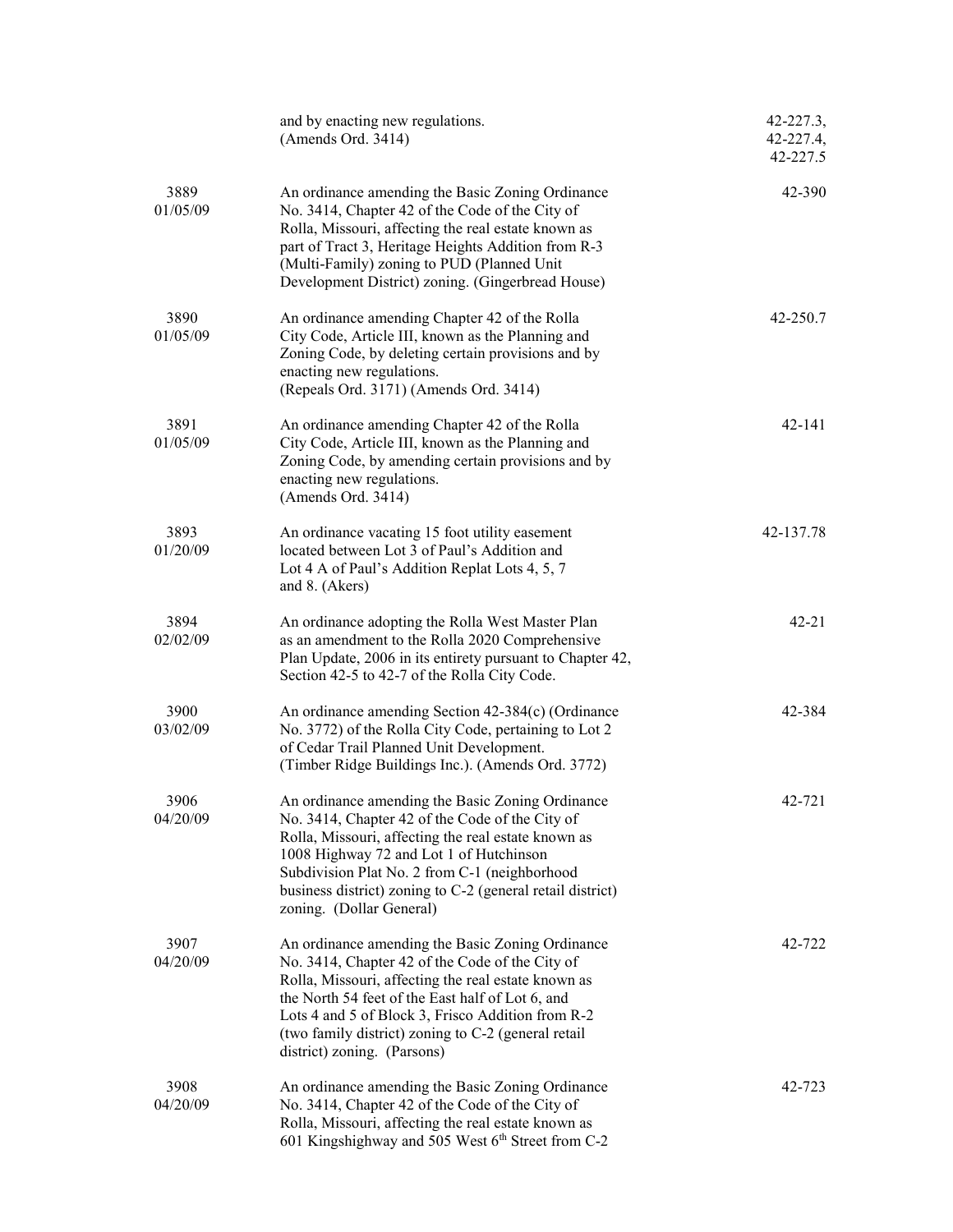|                  | (general retail district) zoning to C-3 (Highway<br>Commercial District) zoning. (Makridis)                                                                                                                                                                                                                          |            |
|------------------|----------------------------------------------------------------------------------------------------------------------------------------------------------------------------------------------------------------------------------------------------------------------------------------------------------------------|------------|
| 3909<br>04/20/09 | An ordinance approving Parson's Addition, a<br>re-subdivision of a fractional part of Lots 4, 5 & 6<br>of Block 3, Frisco Addition. (Parsons)                                                                                                                                                                        | 42-103.185 |
| 3910<br>04/20/09 | An ordinance approving Deer Crossing East II.<br>(Renick)                                                                                                                                                                                                                                                            | 42-103.186 |
| 3914<br>05/18/09 | An ordinance approving the subdivision plat<br>of Parker Place, a subdivision in Rolla,<br>Missouri. (Parker)                                                                                                                                                                                                        | 42-103.187 |
| 3915<br>05/18/09 | An ordinance approving Oak Knoll South Plat<br>No. 5, a subdivision in Rolla, Missouri.<br>(City of Rolla)                                                                                                                                                                                                           | 42-103.188 |
| 3914<br>05/18/09 | An ordinance approving the subdivision plat<br>of Parker Place, a subdivision in Rolla,<br>Missouri. (Parker)                                                                                                                                                                                                        | 42-103.187 |
| 3915<br>05/18/09 | An ordinance approving Oak Knoll South Plat<br>No. 5, a subdivision in Rolla, Missouri.<br>(City of Rolla)                                                                                                                                                                                                           | 42-103.188 |
| 3916<br>06/01/09 | An ordinance amending the Basic Zoning Ordinance<br>No. 3414, Chapter 42 of the Code of the City of<br>Rolla, Missouri, affecting the real estate known as<br>a Fractional art of 1349 Highway 72 from R-3<br>(Multi-Family District) zoning to C-2 (General<br>Retail District) zoning. (Huffman)                   | 42-724     |
| 3917<br>06/15/09 | An ordinance amending the Basic Zoning Ordinance<br>No. 3414, Chapter 42 of the Code of the City of<br>Rolla, Missouri, affecting the real estate known as<br>207 West 9th Street from G-1 (Government/Institutional)<br>zoning to PUD (Planned Unit Development District)<br>zoning. (Wands) (amended by Ord. 3945) | 42-391     |
| 3919<br>06/15/09 | An ordinance approving Blue's Lake Plat No. 7,<br>a subdivision in Rolla, Missouri.<br>(St. Johns Clinic/Neenan Co,)                                                                                                                                                                                                 | 42-103.189 |
| 3921<br>07/20/09 | An ordinance amending Ordinance No. 3873,<br>known as the Schoolhouse Planned Unit<br>Development (PUD), affecting the real estate known<br>as 400 East 6th Street (Block 70, County Addition).<br>(Klinski/Scholz) (Amends Ord. 3873)                                                                               | 42-389     |
| 3922<br>07/20/09 | An ordinance amending the Basic Zoning Ordinance<br>No. 3414, Chapter 42 of the Code of the City of<br>Rolla, Missouri, affecting the real estate known as<br>1000 Strobach from C-O (Office District) to<br>C-1 (Neighborhood Business District) zoning.<br>(Collins)                                               | 42-725     |
| 3924             | An ordinance approving Manion Plat No. 1, a                                                                                                                                                                                                                                                                          | 42-103.190 |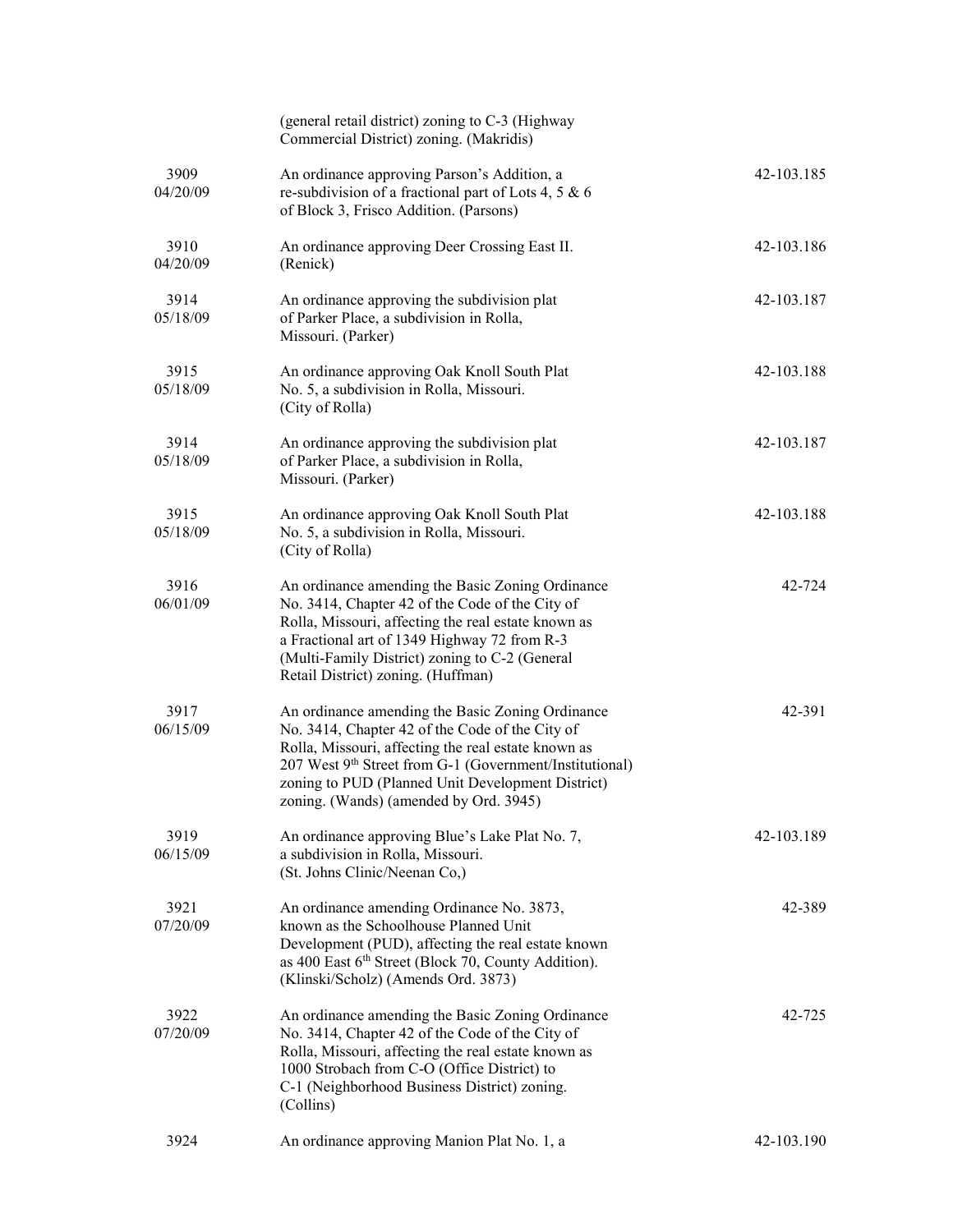| 07/20/09         | subdivision in Rolla, Missouri. (Manion)                                                                                                                                                                                                                                                                                      |            |
|------------------|-------------------------------------------------------------------------------------------------------------------------------------------------------------------------------------------------------------------------------------------------------------------------------------------------------------------------------|------------|
| 3925<br>08/17/09 | An ordinance amending the Basic Zoning Ordinance<br>No. 3414, Chapter 42 of the Code of the City of Rolla,<br>Missouri, affecting the real estate known as 504 North<br>Walnut Street from R-3 (Multi-Family District) zoning<br>to C-1 (Neighborhood Business District) zoning.<br>(Scholz/Klinski)                          | 42-726     |
| 3926<br>08/17/09 | An ordinance amending the Basic Zoning Ordinance<br>No. 3414, Chapter 42 of the Code of the City of Rolla,<br>Missouri, affecting the real estate known as 600 North Olive<br>and 601 North Cedar Street from C-1 (Neighborhood<br>Business District) zoning to C-3 (Highway Commercial<br>District) zoning. (Scholz/Klinski) | 42-727     |
| 3927<br>08/17/09 | An ordinance amending the Basic Zoning Ordinance<br>No. 3414, Chapter 42 of the Code of the City of Rolla,<br>Missouri, affecting the real estate known as 602 North<br>Cedar Street from R-3 (Multi-Family District) zoning<br>to C-2 (General Retail District) zoning. (Scholz/Klinski)                                     | 42-728     |
| 3932<br>08/17/09 | An ordinance approving Bridgeview Subdivision, a<br>minor subdivision in a Fractional Part of Lot 3,<br>Railroad Addition, a subdivision located in Rolla,<br>Missouri. (Chapman)                                                                                                                                             | 42-103.191 |
| 3934<br>09/21/09 | An ordinance amending the Basic Zoning<br>Ordinance No. 3414, Chapter 42 of the Code<br>of the City of Rolla, Missouri, affecting the<br>real estate known as 1900 Old St. James Road<br>from M-2 (Heavy Manufacturing District)<br>zoning to C-3 (Highway Commercial District)<br>zoning. (Smith)                            | 42-729     |
| 3937<br>10/19/09 | An ordinance amending the Basic Zoning Ordinance<br>No. 3414, Chapter 42 of the Code of the City of Rolla,<br>Missouri, affecting the real estate known as 110<br>Spilman Avenue from R-1 (Single Family District)<br>zoning to C-3 (Highway Commercial District)<br>zoning. (Voss)                                           | 42-730     |
| 3938<br>10/19/09 | An ordinance amending the Basic Zoning Ordinance<br>No. 3414, Chapter 42 of the Code of the City of Rolla,<br>Missouri, affecting the real estate known as 515 E/<br>19th Street from M-2 (Heavy Manufacturing District)<br>zoning to C-3 (Highway Commercial District) zoning.<br>(Maxwell)                                  | 42-731     |
| 3939<br>10/19/09 | An ordinance approving McCutchen Acres No, 1, a<br>subdivision in Rolla, Missouri. (McCutchen Family/<br>Mike Woessner)                                                                                                                                                                                                       | 42-103.192 |
| 3940<br>10/19/09 | An ordinance approving Rolla Park Third Addition,<br>a Minor Subdivision, a replat of Lot 9, Rolla Park<br>Second Addition located in Rolla, Missouri.<br>(Lahontan/Warren Dean)                                                                                                                                              | 42-103.193 |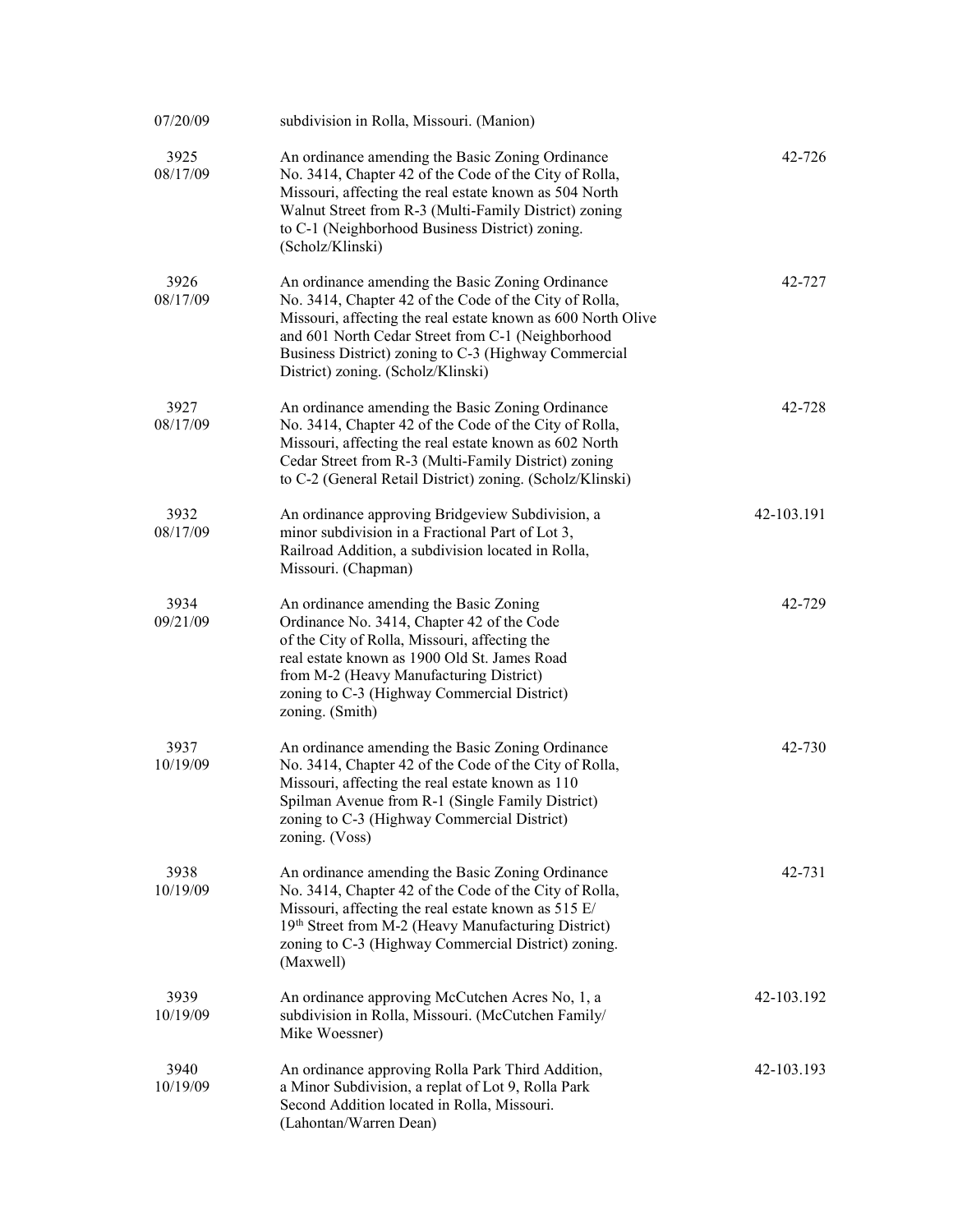| 3944<br>12/21/09 | An ordinance amending the Basic Zoning<br>Ordinance No. 3414, Chapter 42 of the Code of<br>the City of Rolla, Missouri, affecting the real<br>estate known as Lot 3 of Cowboy Re-subdivision<br>(1601 Highway 72 East) from R-1 (Single<br>Family District) and C-2 (General Retail<br>District) zoning to R-1 (Single Family District)<br>zoning. (Peterman)                                     | 42-732               |
|------------------|---------------------------------------------------------------------------------------------------------------------------------------------------------------------------------------------------------------------------------------------------------------------------------------------------------------------------------------------------------------------------------------------------|----------------------|
| 3945<br>1/19/10  | An ordinance amending Ord. 3917, known as 207<br>West 9th Street (Buehler Planned Unit Development<br>PUD), affecting the real estate known as 207 West $9th$<br>Street (Wands)                                                                                                                                                                                                                   | 42-391               |
| 3946<br>1/19/10  | An ordinance amending Ch. 42, Art. III, Div. 15,<br>supplemental regulations of the Rolla Planning<br>and Zoning code by adding Sec. 42-231 through<br>42-231.9 pertaining to the establishment of an Overlay<br>District for the Rolla Arts & Entertainment District.                                                                                                                            | 42-231<br>thru 231.9 |
| 3947<br>1/19/10  | An ordinance adopting the Rolla Arts & Entertainment<br>District Urban Conservation and Redevelopment District<br>Plan in its entirety as an amendment to the Rolla 2020<br>Comprehensive Plan Update, 2005 pursuant to Chapter 42,<br>Section 42-5 through 42-7 of the Rolla City Code.                                                                                                          | NC                   |
| 3948<br>1/19/10  | An ordinance amending the Basic Zoning Ord. 3414,<br>Chapter 42 of the Code of the City of Rolla, Missouri,<br>affecting the real estate known as Lots 9-12 of Townsend<br>Addition and the south half of the vacated alley (1101 North<br>Bishop Avenue) from R-2 (Two Family District) and C-2<br>(General Retail District) Zoning to C-3 (Highway Commercial<br>District) Zoning (Mousadakos). | 42-733               |
| 3949<br>2/16/10  | An ordinance amending the Basic Zoning Ord. 3414,<br>Chapter 42 of the Code of the City of Rolla, Missouri,<br>affecting the real estate known as Lots 1, 2, 4, 5, 8, and a<br>fractional part of a vacated alley (801 N. Park) from C-1<br>(Neighborhood Business District) zoning to R-3 (Multi-<br>Family District) zoning (Sigma Phi Epsilon)                                                 | 42-734               |
| 3950<br>2/16/10  | An ordinance amending the Basic Zoning Ord. 3414,<br>Chapter 42 of the Code of the City of Rolla, Missouri,<br>affecting the real estate known as 1301-1311 South<br>Rolla Street (Southeast Corner of Lions Club Drive and<br>Rolla Street) from R-R (Rural Resident) zoning to R-3<br>(Multi-Family District) zoning (Woessner/Eppelsheimer).                                                   | 42-735               |
| 3952<br>2/16/10  | An ordinance approving Blue's Lake Plat No. 8, a<br>subdivision in Rolla, Missouri (Dietzmann).                                                                                                                                                                                                                                                                                                   | 42-103.194           |
| 3954<br>5/17/10  | An ordinance amending the Basic Zoning Ord.<br>No. 3414, Chapter 42 of the Code of the City of<br>Rolla, Missouri, affecting the real estate known as<br>Lot 119, Railroad Addition (101 Fairgrounds Road)<br>from GI (Government/Institutional District) to<br>C-2 (General Retail District) zoning (Gingerbread<br>House/Woessner).                                                             | 42-736               |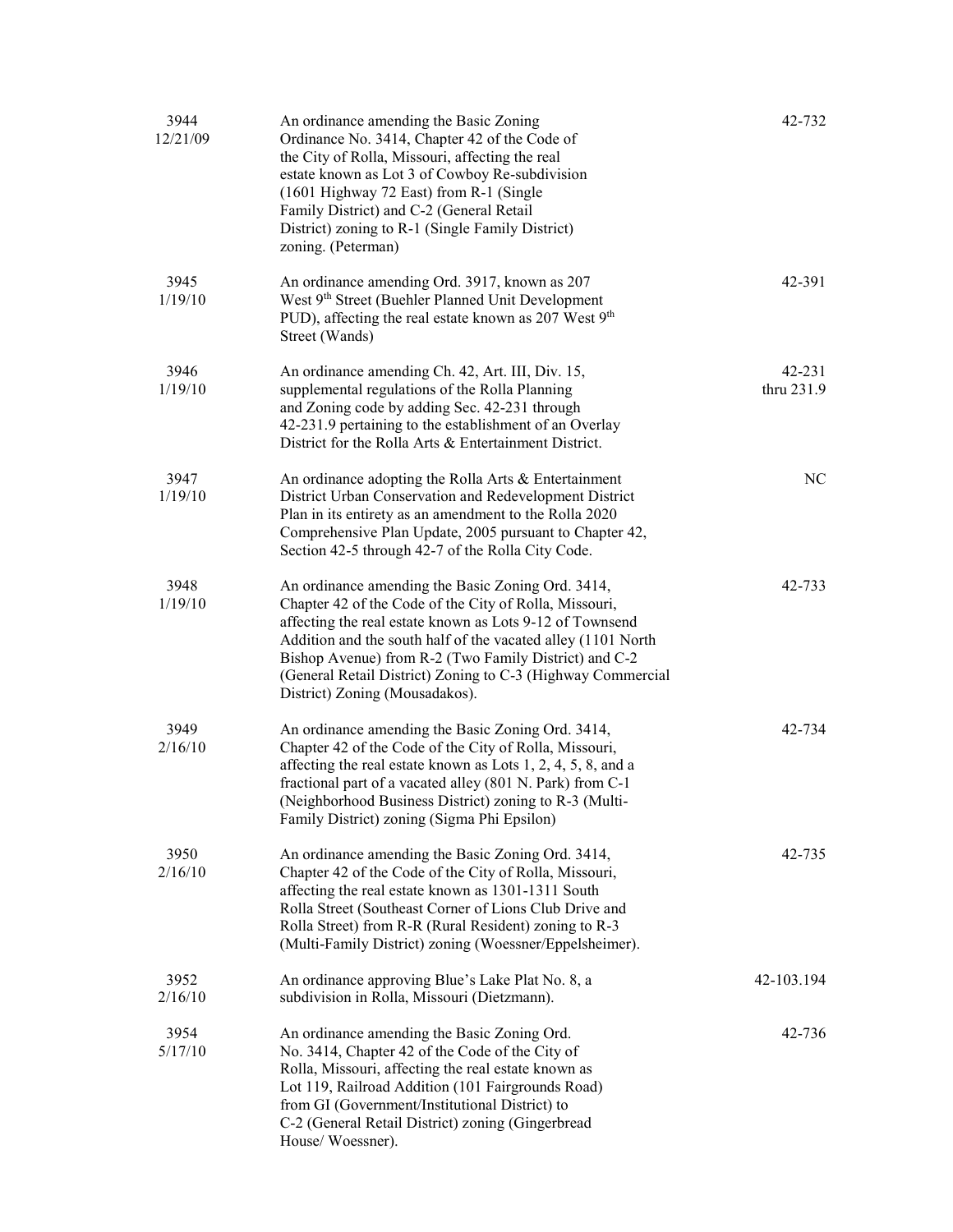| 3955<br>5/17/10  | An ordinance approving Belotta Trails, Phelps County<br>Missouri, a subdivision in Rolla, Missouri (Woessner).                                                                                                                                                                                                                       | 42.103.195 |
|------------------|--------------------------------------------------------------------------------------------------------------------------------------------------------------------------------------------------------------------------------------------------------------------------------------------------------------------------------------|------------|
| 3957<br>6/7/10   | An ordinance to annex a one acre tract south of and<br>adjoining Martin Springs Drive and west of Blues Lake<br>Parkway (1811 Martin Springs Drive) into the city<br>pursuant to the provisions of section 71.012 RSMo.,<br>and zone the property to C-3 (Highway and Commercial<br>District) zoning (Dietzmann).                    | 42-737     |
| 3958<br>6/21/10  | An ordinance amending the basic zoning ordinance No.<br>3414, Chapter 42 of the Code of the City of Rolla, Missouri<br>affecting the real estate known as Lot 1, Pope Place<br>subdivision (1402 East 10 <sup>th</sup> Street) from C-1 (Neighborhood<br>Business District) to zoning R-3 (Multi-Family District)<br>zoning (Blair). | 42-738     |
| 3960<br>7/7/10   | An ordinance to annex a corridor of State Route V and<br>approximately 116 acres west and northwest of State Route<br>V into the city pursuant to the provisions of section 71.012<br>RSMo., and zone the property M-2 and G-1 district zoning<br>(RCDC/RMU and MoDOT).                                                              | 42-739     |
| 3964<br>8/16/10  | An ordinance amending the basic zoning ordinance<br>No. 3414, Chapter 42 of the Code of the City<br>of Rolla, Missouri, affecting the real estate known as<br>Lots 2 and 3 of Ozark Terrace Subdivision<br>(527 Keeton Road) from R-1 (Single Family District)<br>zoning to C-2 (General Retail District) zoning (Bruns).            | 42-743     |
| 3967<br>9/20/10  | An ordinance approving dedication of certain streets<br>and easements within Kensington Park.                                                                                                                                                                                                                                        | 42-111.10  |
| 3969<br>9/20/10  | An ordinance approving Heritage Village Subdivision,<br>a subdivision in Rolla, Missouri (Woessner for Bass and<br>Antolak).                                                                                                                                                                                                         | 42-103.196 |
| 3970<br>9/20/10  | An ordinance vacating a portion of Juliene Street and all<br>of a 28 foot wide alley in the Kelly Addition (City of Rolla)                                                                                                                                                                                                           | 42-137.79  |
| 3975<br>10/18/10 | An ordinance amending the basic zoning Ordinance<br>No. 3414, Chapter 42 of the code of the City of Rolla,<br>Missouri, affecting the real estate known as lots 11-18<br>of Maxwell Resubdivision of Lots 3-26 from R-1 (Single<br>Family District) zoning to R-3 (Multi-Family District)<br>zoning (Development Contractors LLP).   | 42-740     |
| 3976<br>10/18/10 | An ordinance amending the basic zoning Ordinance<br>No. 3414, Chapter 42 of the code of the City of Rolla,<br>Missouri, affecting the real estate known as 1011 East<br>18 <sup>th</sup> Street from R-1 (Single Family District) to GI<br>(Government and Institutional District) zoning (Rolla<br>Public Schools).                 | 42-741     |
| 3977<br>10/18/10 | An ordinance approving McDonalds Addition, a<br>subdivision in Rolla, Missouri (McDonalds).                                                                                                                                                                                                                                          | 42-103.197 |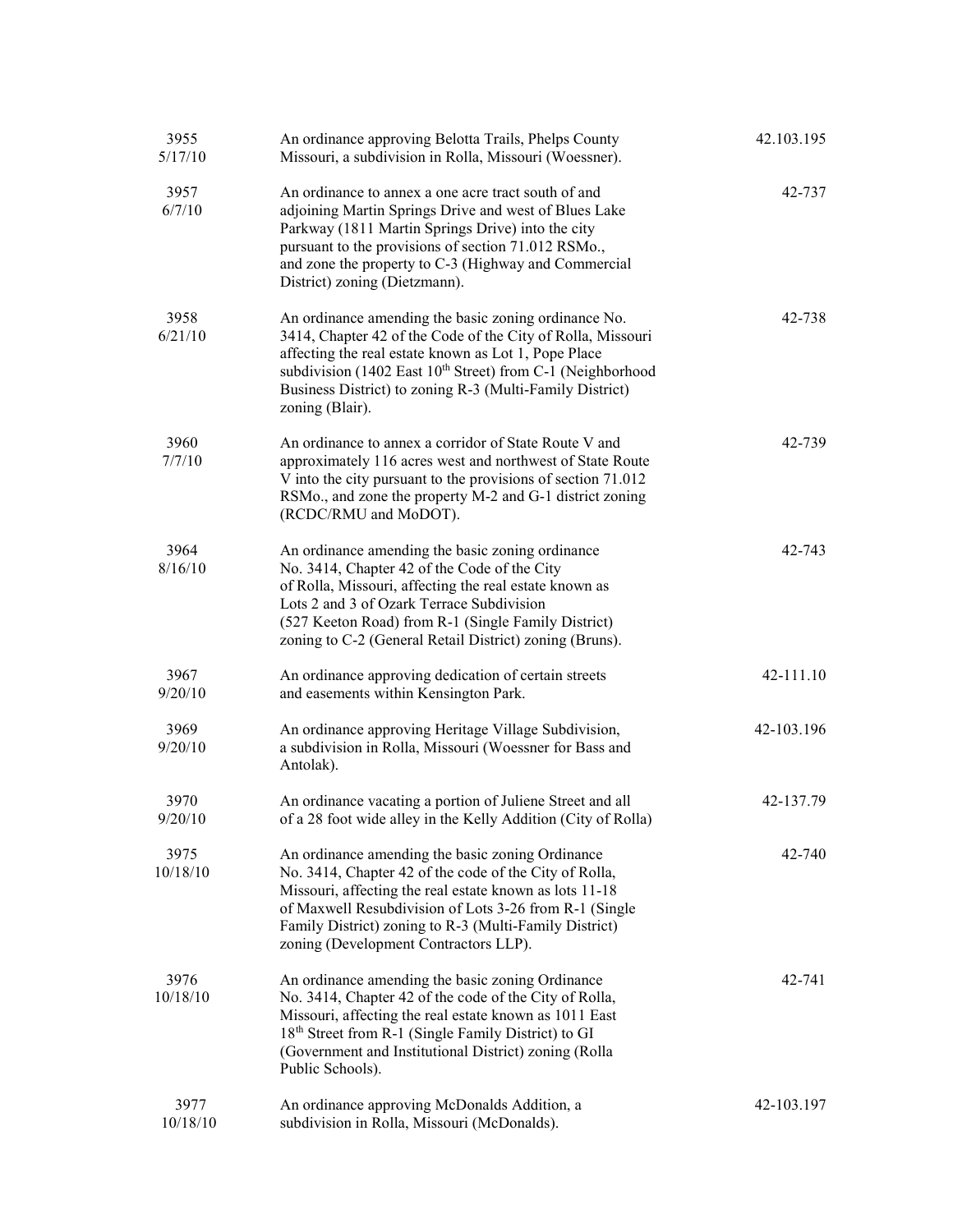| 3980<br>11/15/10 | An ordinance amending the basic zoning Ordinance No.<br>3414 Chapter 42 of the code of the City of Rolla,<br>Missouri, affecting the real estate known as 1.45 acres<br>on the west side of Highway 63 North near the existing<br>city limit boundary from M-2 (Heavy Manufacturing<br>District) to C-3 (Highway Commercial District) zoning<br>(Dollar General).       | 42-742                          |
|------------------|-------------------------------------------------------------------------------------------------------------------------------------------------------------------------------------------------------------------------------------------------------------------------------------------------------------------------------------------------------------------------|---------------------------------|
| 3981<br>11/15/10 | An ordinance vacating two 10 foot wide utility easements<br>between Lots 13 and 14 and Lots 15 and 16 of the Maxwell<br>Subdivision and dedicating two 10 foot wide utility<br>easements adjacent to the north line of Lots 14 and 15 of<br>the Maxwell Subdivision.                                                                                                    | 42-137.80                       |
| 3982<br>12/6/10  | An ordinance amending Chapter 42 of the Rolla City Code,<br>Article III, known as the Planning and Zoning Code,<br>by amending certain provisions and by enacting<br>new regulations. (Amended by Ord. 4453; Ord. 4470)                                                                                                                                                 | 42-204<br>42-204.1<br>42-244.10 |
| 3984<br>12/20/10 | An ordinance amending the basic zoning ordinance<br>3414, Chapter 42 of the Code of the City of Rolla, MO<br>affecting the real estate known as 1.03 acres at 1101<br>McCutchen Drive from R-3 (Multi-family) District<br>Zoning to C-2 (General Retail) District Zoning (Davis)                                                                                        | 42-744                          |
| 3988<br>01/18/11 | An ordinance amending the basic zoning ordinance<br>3414, Chapter 42 of the Code of the City of Rolla, MO,<br>affecting the real estate known as 600 and 602 North<br>Elm Street from C-3 (Highway Commercial District)<br>and C-C (Center City District) zoning to all C-C (Center<br>City District) zoning (Wands).                                                   | 42-745                          |
| 3989<br>01/18/11 | An ordinance amending the basic zoning ordinance<br>3414, Chapter 42 of the Code of the City of Rolla, MO,<br>affecting the real estate known as the south half of<br>Block 80 of Bishop's 3 <sup>rd</sup> Addition from C-C (Center City<br>District) and C-1 (Neighborhood Business District) to all<br>C-C (Center City District) zoning (Miner Alumni Association). | 42-746                          |
| 3991<br>01/18/11 | An ordinance approving Forum Hill, a subdivision in<br>Rolla, Missouri (Davis).                                                                                                                                                                                                                                                                                         | 42-103.198                      |
| 3993<br>02/22/11 | Rezoning of the real estate known as 2011 Vienna Road<br>from R-1 (Single Family Residential District) zoning to<br>R-3 (Multi-family District) zoning (Burrell)                                                                                                                                                                                                        | 42-747                          |
| 3994<br>02/22/11 | Rezoning of the real estate known as 501 West 5 <sup>th</sup> Street<br>from C-1 (Neighborhood Business District) zoning to<br>C-O (Office District) zoning (Chapman)                                                                                                                                                                                                   | 42-748                          |
| 3997<br>02/22/11 | An ordinance approving I-44 Center Plat No. 3, a<br>subdivision in Rolla, Missouri (Real Ventures, LLC).                                                                                                                                                                                                                                                                | 42-103.199                      |
| 4001<br>04/18/11 | Rezoning of the real estate known as 107 North Park Street<br>from C-1 (Neighborhood Business District) zoning to<br>C-O (Office District) zoning (Clay)                                                                                                                                                                                                                | 42-749                          |
| 4002             | An ordinance approving Schweiss Subdivision, a                                                                                                                                                                                                                                                                                                                          | 42-103.200                      |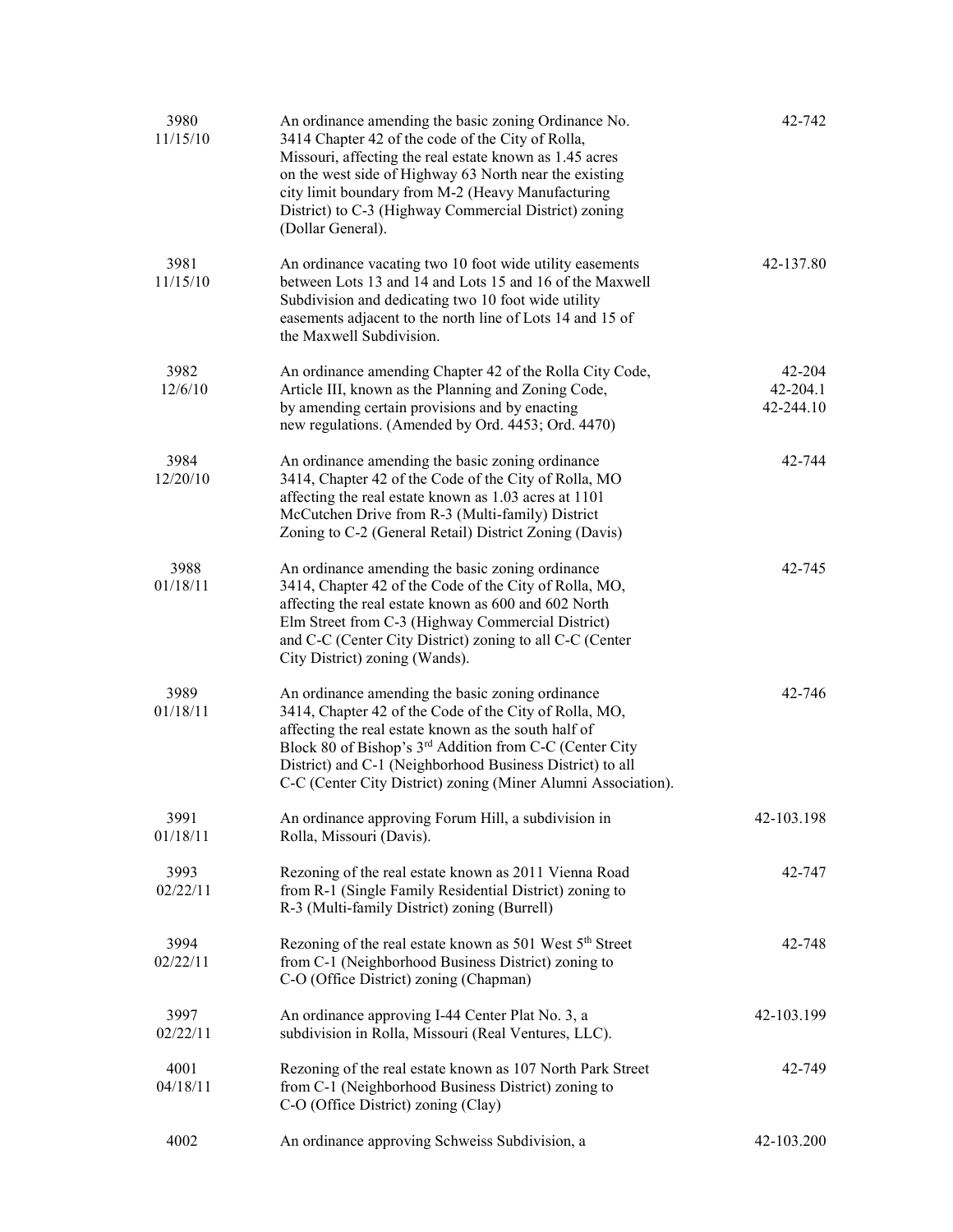| 04/18/11           | subdivision in Rolla, Missouri (Investment Realty).                                                                                                                                                                                                                                                                                                                  |                                                                                       |
|--------------------|----------------------------------------------------------------------------------------------------------------------------------------------------------------------------------------------------------------------------------------------------------------------------------------------------------------------------------------------------------------------|---------------------------------------------------------------------------------------|
| 4009<br>04/18/11   | Rezoning of the real estate known as 302 East 12 <sup>th</sup><br>Street from R-3 (Multi-Family District) zoning to<br>R-2 (Two Family District) zoning (Radford)                                                                                                                                                                                                    | 42-750                                                                                |
| 4012<br>07/18/11   | An ordinance vacating a 10 foot easement located on the<br>west side of Lot 31 of Rich Fountain Place Plat No. 3, an<br>addition to the City of Rolla, MO (Fuller)                                                                                                                                                                                                   | 42-137.81                                                                             |
| 4014<br>08/15/2011 | An ordinance amending the basic Zoning Ordinance<br>No. 3414, Chapter 42 of the Code of the City of Rolla,<br>Missouri, affecting the real estate known as 2009 Vichy<br>Road from R-1 (Single Family District) Zoning to R-2<br>(Two Family District) Zoning (Hansen).                                                                                              | $42 - 751$                                                                            |
| 4016<br>08/15/2011 | An ordinance approving RSBR Subdivision, a subdivision<br>in Rolla, Missouri (Whitehead/Dollar General).                                                                                                                                                                                                                                                             | 42-103.201                                                                            |
| 4019<br>10/03/2011 | An ordinance amending Chapter 42 of the Rolla City Code,<br>Article III, known as the Planning and Zoning Code, by<br>deleting certain provisions and by enacting new regulations.<br>(Amends Ord. 3414; Ord. 3493; Ord. 3517; Ord. 3611;<br>Ord. 3748) (Amended by Ord. 4213, §1, 2, Ord. 4398, §§ 13, 14)                                                          | Ch. 42, Art III<br>42-141<br>42-171.1<br>42-174.3<br>42-177.2<br>42-178.2<br>42-194.2 |
| 4020<br>10/03/2011 | An ordinance amending the basic Zoning Ordinance No. 3414,<br>Chapter 42 of the Code of the City of Rolla, Missouri, affecting<br>the real estate known as certain lots along 12 <sup>th</sup> Street from Bardlsey<br>Road to High Street from R-3 (Multi-Family District) Zoning to R-2<br>(Two Family District) Zoning (Administrative Rezoning).                 | 42-752                                                                                |
| 4021<br>10/03/2011 | An ordinance amending the basic Zoning Ordinance No. 3414,<br>Chapter 42 of the Code of the City of Rolla, Missouri, affecting<br>the real estate known as 900 West 10 <sup>th</sup> Street from R-1 (Single<br>Family District) Zoning to C-0 (Office District) Zoning (Coverdell).                                                                                 | 42-753                                                                                |
| 4027<br>12/05/2011 | An ordinance to annex a 12.59 acre tract located north of Bridge<br>School Road and west of Blue's Lake Parkway and zone from NZ<br>(No Zone) to C-3 (Highway Commercial District) zoning (Dietzmann)                                                                                                                                                                | 42-754                                                                                |
| 4028<br>12/05/2011 | An ordinance vacating a 20-foot utility easement located along the<br>east side of Block 10 of Bishop's Fourth Addition and along the<br>west side of Lot 2 Copperfield Subdivision to the City of Rolla,<br>Missouri (Denny Ford Lincoln, Inc.).                                                                                                                    | 42-137.81                                                                             |
| 4029<br>12/19/2011 | An ordinance approving Chymiak Investments Plat #1, a subdivision<br>in Rolla, Missouri (Watson & Huskey).                                                                                                                                                                                                                                                           | 42-103.202                                                                            |
| 4031<br>1/17/2012  | An ordinance amending the Basic Zoning Ordinance No. 3414,<br>Chapter 42 of the Code of the City of Rolla, Missouri, affecting the<br>real estate known as 600-602 North Elm Street and 604 North Elm<br>Street, from CC (Center City District) zoning and C-3 (Highway<br>Commercial District) zoning to PUD (Planned Unit Development<br>District) zoning. (Wands) | 42-392                                                                                |
| 4032               | An ordinance amending the Basic Zoning Ordinance No. 3414,                                                                                                                                                                                                                                                                                                           | 42-393                                                                                |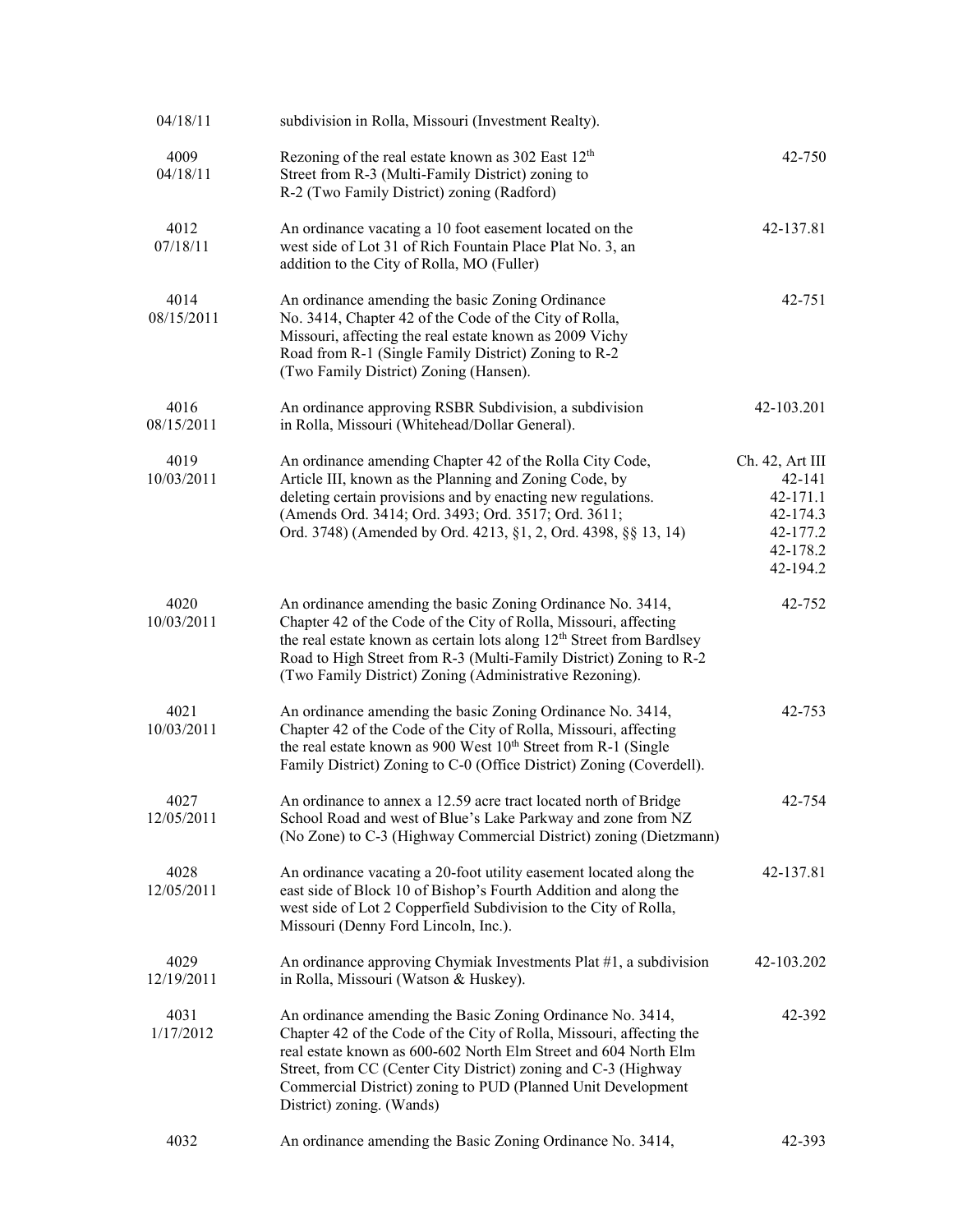| 1/17/2012          | Chapter 42 of the Code of the City of Rolla, Missouri, affecting the<br>real estate known as Lot 4 of the Heritage Height Subdivision, A 1.3<br>acre tract located at the intersection of Pershing Place and Truman<br>Avenue, from C-O (Commercial Office District) to PUD (Planned<br>Unit Development District) zoning. (Woessner)                                                |            |
|--------------------|--------------------------------------------------------------------------------------------------------------------------------------------------------------------------------------------------------------------------------------------------------------------------------------------------------------------------------------------------------------------------------------|------------|
| 4034<br>2/6/2012   | An ordinance approving the final plat of the Rolla Industrial Park<br>West Subdivision, a subdivision in Rolla, Missouri (Rolla Public<br>Works Department).                                                                                                                                                                                                                         | 42-103.203 |
| 4037<br>3/19/2012  | An ordinance vacating a 12x120 foot parcel of Olive Street<br>right-of-way located between 19 <sup>th</sup> Street and U.S. Highway 63<br>along the west side of Lots 1 & 2, Block 21 of Schuman's Addition<br>to the City of Rolla, Missouri (Heavin).                                                                                                                              | 42-137-83  |
| 4038<br>3/19/2012  | An Ordinance vacating Brewer Science Drive right-of-way in its<br>entirety, located beginning at a point east of HyPoint Boulevard,<br>east of HyPoint Drive, and north of Commerce Drive. (RCDC)                                                                                                                                                                                    | 42-137-84  |
| 4039<br>4/16/2012  | An ordinance approving the rezoning of 1000 North Oak Street<br>from M-1 (Light Manufacturing District) and R-3 (Multi-Family<br>District) zoning to all M-1 (Light Manufacturing District) zoning.<br>(Barrack).                                                                                                                                                                    | 42-755     |
| 4042<br>5/21/2012  | An ordinance approving the rezoning of 100 East $12th$ Street from C-1<br>(Neighborhood Business District) to R-3 (Multi-Family District)<br>zoning (Rome).                                                                                                                                                                                                                          | 42-756     |
| 4043<br>6/21/2012  | An ordinance authorizing the City of Rolla, Missouri, to enter into a<br>lease purchase transaction, the proceeds of which will be used to pay<br>the costs of public infrastructure improvements located at the airport<br>and refinancing outstanding lease obligations of the City; and<br>authorizing the execution of certain documents and actions in connection<br>therewith. | NC         |
| 4044<br>6/18/2012  | An ordinance authorizing the Mayor of the City of Rolla, Missouri,<br>to execute on behalf of the City of Rolla, Missouri, a quit claim deed<br>between the City of Rolla and Sandra Anderson.                                                                                                                                                                                       | NC         |
| 4050<br>8/20/2012  | An ordinance amending the Basic Zoning Ordinance No. 3414, Chapter 42<br>of the Code of the City of Rolla, Missouri, affecting the Planned Unit<br>Development known as the Pebble Stone PUD by amending certain elements<br>found in Exhibit 1 of said PUD (Forness).                                                                                                               | 42-394     |
| 4056<br>9/17/2012  | An ordinance amending the Basic Zoning Ordinance No. 3414, Chapter 42<br>of the Planning and Zoning Code of the City of Rolla, Missouri, affecting<br>the real estate known as 2009 Vichy Road from R-2 (Two Family District)<br>zoning to R-3 (Multi-Family District) zoning (Burrell).                                                                                             | 42-757     |
| 4061<br>10/15/2012 | An ordinance approving Blue's Lake Plat No. 9 Subdivision, a<br>resubdivision of Lot 1 Blue's Lake Plat No. 8, a subdivision in Rolla,<br>Missouri (Dietzmann).                                                                                                                                                                                                                      | 42.103.204 |
| 4065<br>01/22/2013 | An ordinance approving the final plat of Blue's Lake Plat No. 10 a<br>subdivision in Rolla, Missouri (Dietzmann).                                                                                                                                                                                                                                                                    | 42-103.205 |
| 4066<br>01/22/2013 | An ordinance vacating a 20 ft. wide utility easement originally dedicated<br>from Lot #1 of Deer Crossing East Subdivision, and a 10 ft. wide utility                                                                                                                                                                                                                                | 42-137.85  |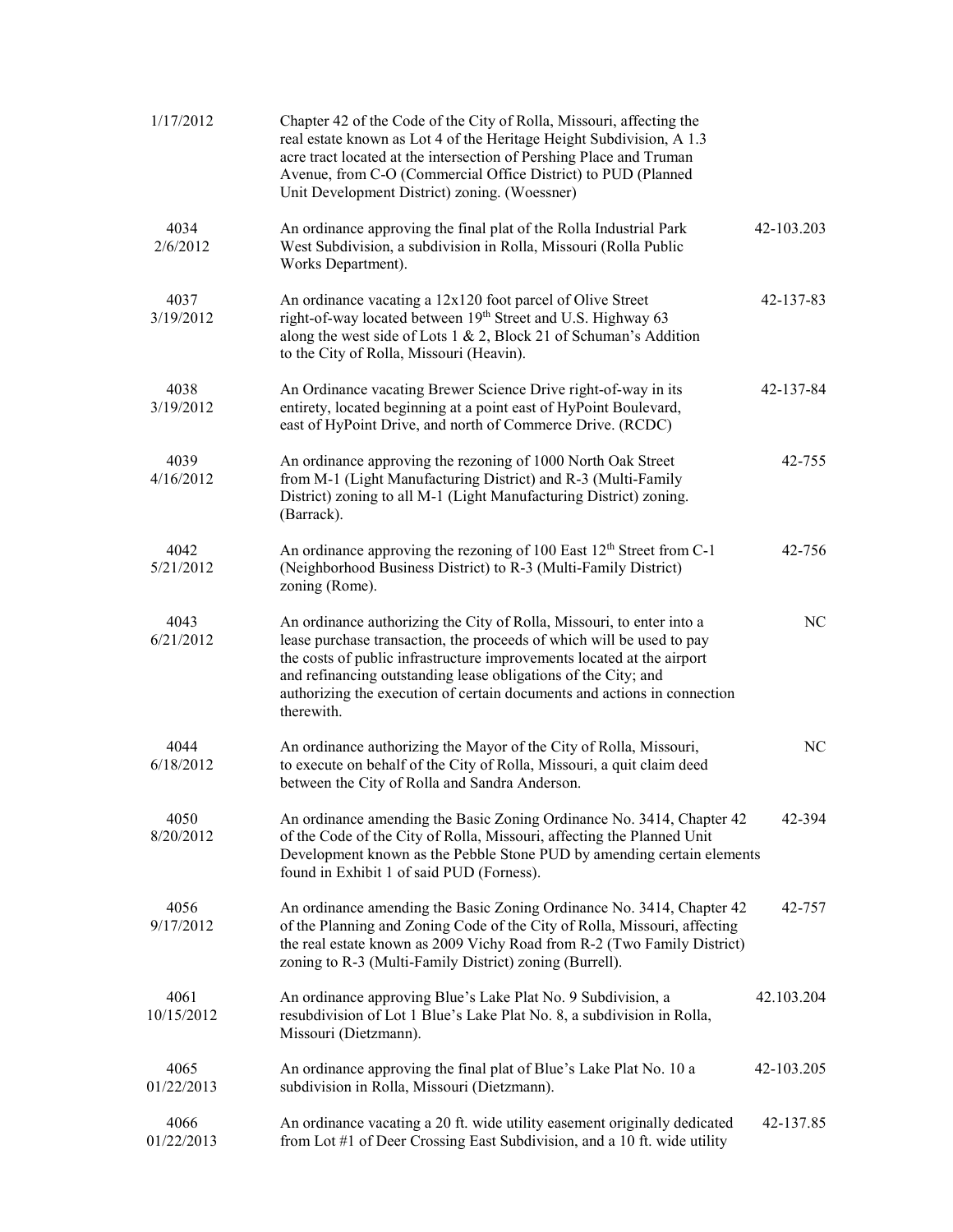|                    | easement originally dedicated from Lot #8 in La Chateau Place Subdivision<br>and to substitute said utility easements with a 10 ft. wide replacement utility<br>easement also dedicated from Lot #8, as described herein. (Robinson).                     |                                                   |
|--------------------|-----------------------------------------------------------------------------------------------------------------------------------------------------------------------------------------------------------------------------------------------------------|---------------------------------------------------|
| 4068<br>02/04/2013 | An ordinance amending Chapter 42 of the Rolla City Code, Article III,<br>known as the Planning and Zoning Code, by amending certain provisions<br>and by enacting new regulations. (Amends Ord. 3414)<br>(Amended by Ord. 4428; Ord. 4453)                | $42 - 244.1$<br>42-244.2<br>42-244.4 and 42-244.9 |
| 4075<br>03/04/2013 | An ordinance approving the final plat of Bruss's 1 <sup>st</sup> Addition, a minor<br>subdivision, and part of blocks 11 and 49, of Bishop's 4 <sup>th</sup> Addition, a<br>subdivision in Rolla, Missouri (CVS #10280). (Revised by Ord. 4087)           | 42-103.206                                        |
| 4076<br>03/18/2013 | An ordinance to rezone property at 112 East 12 <sup>th</sup> Street from C-1<br>(Neighborhood Commercial District) to CC (Center City District) zoning.<br>(Christian Campus Ministry Fellowship House).                                                  | 42-758                                            |
| 4077<br>03/18/2013 | An ordinance approving the final plat of Pathways Addition, a minor<br>subdivision, being a re-subdivision of Lot 2, Pope Addition, Rolla,<br>Missouri. (Pathways)                                                                                        | 42-103.207                                        |
| 4086<br>04/15/2013 | An ordinance to rezone property at 500 North Bishop Avenue from GI<br>(Government/Institutional District) zoning to C-3 (Highway Commercial<br>District) zoning (CVS Pharmacy).                                                                           | 42-759                                            |
| 4087<br>04/15/2013 | An ordinance approving a revision of the final plat of Bruss's 1st<br>addition, a minor subdivision, and part of Blocks 11 and 49, of Bishop's<br>4 <sup>th</sup> addition a subdivision in Rolla, Missouri (CVS Pharmacy #10280).<br>(Revised Ord. 4075) | 42-103.206                                        |
| 4088<br>04/15/2013 | An ordinance approving the replat of Arwood Hills No. 1 final plat<br>of Rolla Skilled Nursing Facility Plat No. 1, a subdivision in Rolla,<br>Missouri (Chapman).                                                                                        | 42-103.208                                        |
| 4090<br>05/06/2013 | An ordinance amending Chapter 42 of the Rolla City Code, Article III,<br>known as the Planning and Zoning Code, by enacting new regulations<br>pertaining to the establishment of Family Entertainment and Recreation<br>Complexes (City of Rolla).       | 42-232                                            |
| 4091<br>05/06/2013 | An ordinance to rezone property at 715 West 11 <sup>th</sup> Street from R-2<br>(Two Family Residential District) zoning to R-3 (Multi-Family<br>District) zoning (Cheng).                                                                                | 42-760                                            |
| 4097<br>06/03/2013 | An ordinance rezoning property at 100 South Spilman Avenue from<br>R-1 (Single Family District) zoning to R-3 (Multi-Family District)<br>zoning (Larson).                                                                                                 | 42-761                                            |
| 4100<br>07/15/2013 | An ordinance to rezone property at 201 and 205 North Elm Street (Lots 10,<br>11 and 12 James Addition) from C-1 (Neighborhood Business District)<br>zoning to C-2 (General Retail District) zoning (Daniels)                                              | 42-762                                            |
| 4101<br>07/15/2013 | An ordinance to amend a minor subdivision of Lot 2, Pope Addition,<br>Pathways Addition, Plat No. 2 (Pathways).                                                                                                                                           | 42-103.209                                        |
| 4103<br>08/05/2013 | An ordinance approving a conditional use permit for property located<br>1100 Hwy 72 East, to permit the establishment of a Family Recreation<br>and Entertainment Complex (FERC) (Noe).                                                                   | 42-364                                            |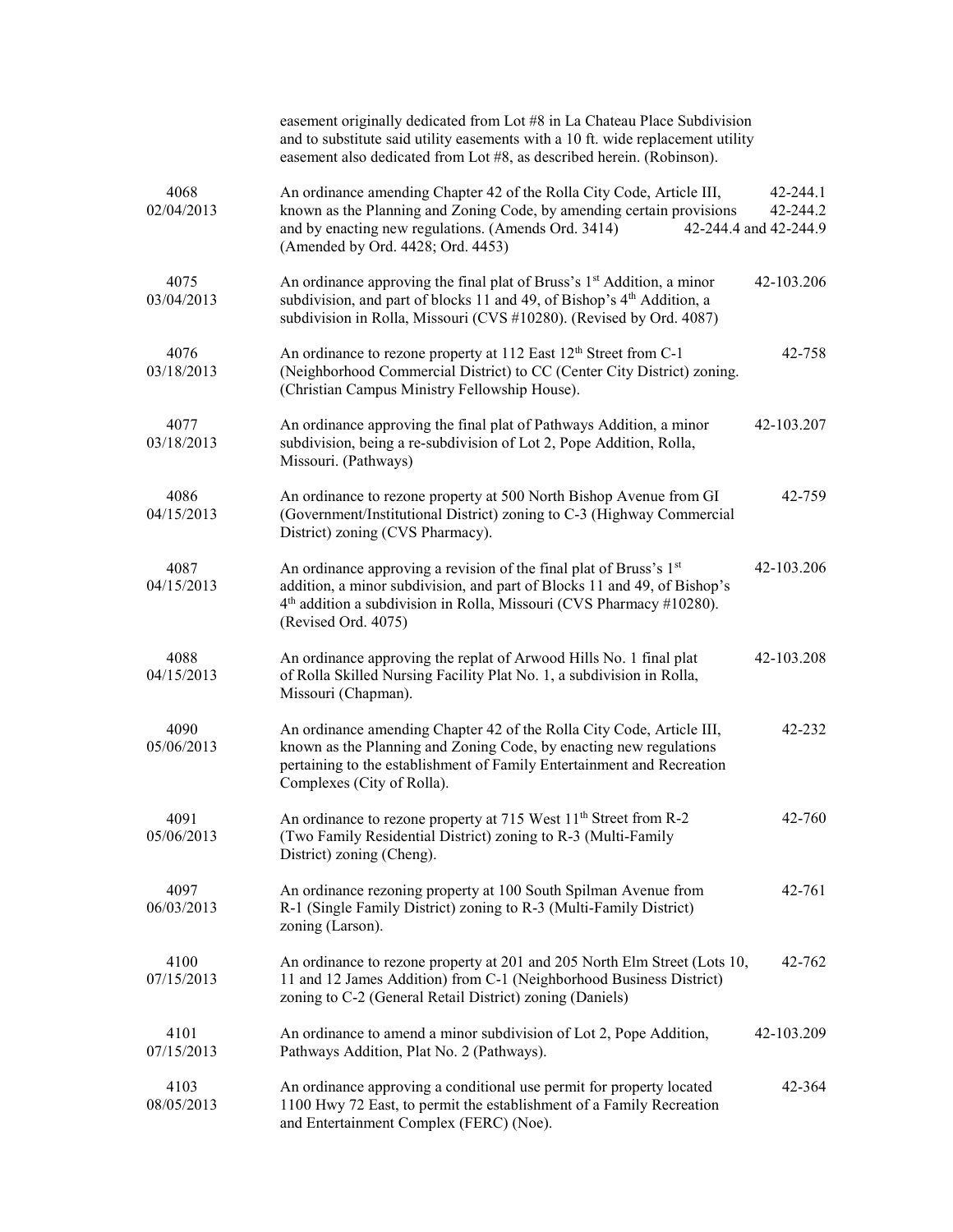| 4111<br>08/19/2013 | An ordinance approving a minor subdivision and re-plat of a portion<br>of Lots 2 and 3 of Ozark Terrace Second Addition in Rolla, Missouri,<br>thereby establishing two new lots (Lots 2A and 3A) as shown on the<br>attached subdivision plat. (Taylor)  | 42-103.210 |
|--------------------|-----------------------------------------------------------------------------------------------------------------------------------------------------------------------------------------------------------------------------------------------------------|------------|
| 4112<br>09/03/2013 | An ordinance approving the re-plat of Lots 24 and 25 of the<br>Wedgewood Manor Subdivision, an addition to Rolla, Missouri,<br>by consolidating existing Lots 24 and 25, establishing a single<br>Lot 24A. (Bowen)                                        | 42-103-211 |
| 4113<br>09/03/2013 | An ordinance approving the re-plat of Lots 11 and 12 of the Wild<br>Rose Hill Subdivision, an addition to Rolla, Missouri by<br>consolidating Lots 11 and 12, thereby establishing a single Lot 12A,<br>shown on the attached subdivision plat. (Bachman) | 42-103.212 |
| 4122<br>11/18/2013 | An ordinance to rezone property located at 1306 North Elm Street<br>from C-1 (Neighborhood Business District) zoning to R-3 (Multi-<br>Family District) zoning (Islamic Center)                                                                           | 42-763     |
| 4123<br>11/18/2013 | An ordinance to approve the re-plat of Lot 1, Chrysler Addition,<br>and approving the final plat of Lots 1 and 2 of Chrysler Addition<br>No. 2 being a re-subdivision in Rolla, Missouri (West).                                                          | 42-103.213 |
| 4127<br>02/18/2014 | An ordinance to rezone property located at 1405 Highway 72 East<br>Street from C-1 (Neighborhood Business District) to C-3<br>(Highway Commercial District) zoning (Wands).                                                                               | 42-764     |
| 4128<br>02/18/2014 | An ordinance to rezone property located at 1705 N. Pine Street<br>from C-2 (General Retail District) and R-3 (Multi-Family District)<br>to all R-3 zoning (Lambda Chi Alpha Alumni and Students).                                                         | 42-765     |
| 4130<br>03/03/2014 | An ordinance to rezone property located at 107 East 6 <sup>th</sup> Street<br>from C-3 (Highway Commercial District) to Planned Unit<br>Development (PUD) zoning. (Wands).                                                                                | 42-766     |
| 4133<br>03/17/2014 | An ordinance to rezone property located at 101 East 3rd Street from<br>C-2 (General Retail District) zoning to 3 <sup>rd</sup> Street PUD (Planned Unit<br>Development District) zoning (Larson/Liu).                                                     | 42-767     |
| 4134<br>03/17/2014 | An Ordinance to approve the Re-Subdivision of Belotta Trails<br>No. 1, Lots 3A, 5A, 6A and 3B as a minor final plat of an approved<br>subdivision in Rolla, Missouri (Baxter).                                                                            | 42-103.214 |
| 4135<br>03/17/2014 | An ordinance to approve the Re-Subdivision of Belotta Trails<br>No. 2, Lots 11A, 12A, 13A, and 14A, as a minor subdivision<br>final plat of an approved subdivision in Rolla, Missouri (Baxter).                                                          | 42-103.215 |
| 4136<br>04/07/2014 | An ordinance to rezone property located at 809 and 811 Black<br>Street and 103 South Walker Avenue from R-1 (Single Family<br>District) to R-3 (Multi-Family District) zoning. (Dalton)                                                                   | 42-768     |
| 4138<br>04/21/2014 | An ordinance to rezone property located at 1301 North Elm Street<br>from C-1 (Neighborhood Business District) zoning to the 13 <sup>th</sup><br>Street PUD (Planned Unit Development District) zoning (Frueh).                                            | 42-469     |
| 4139<br>05/05/2014 | An ordinance to annex a .91 acre tract adjoining State Route V<br>at 10241 and annex said property into the city pursuant to the<br>provisions of Section 71.012 RSMo and zone the property to                                                            | 42-770     |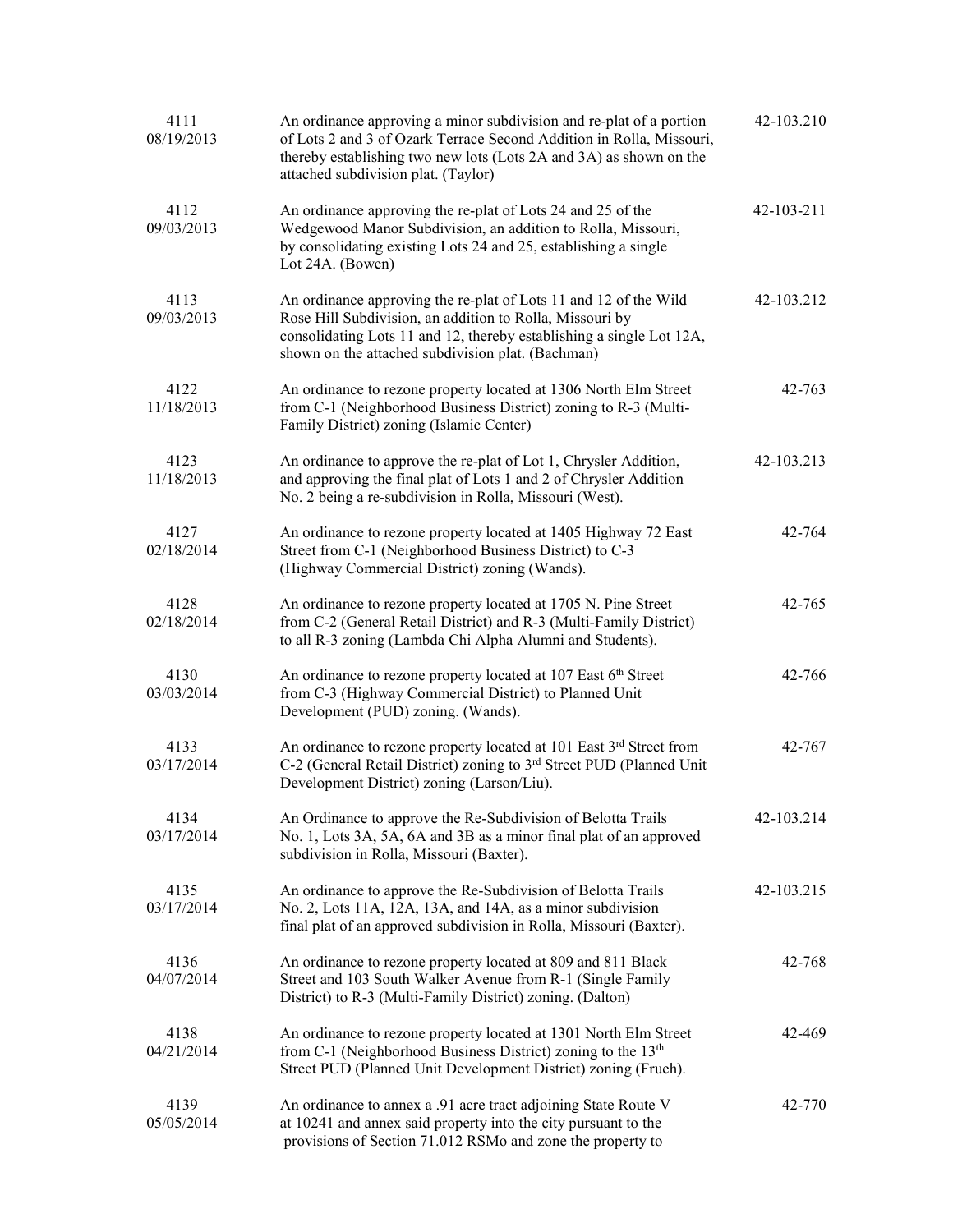|                    | R-3 (Multi-Family District) zoning (Lincoln).                                                                                                                                                                                                                                                                             |            |
|--------------------|---------------------------------------------------------------------------------------------------------------------------------------------------------------------------------------------------------------------------------------------------------------------------------------------------------------------------|------------|
| 4140<br>05/19/2014 | An ordinance approving the re-subdivision of McCutchen Acres<br>No. 1, Tract B, to McCutchen Acres No. 2, Lots 1 through 4, a<br>minor re-subdivision in Rolla, Missouri (Davis).                                                                                                                                         | 42-103.216 |
| 4143<br>06/02/2014 | An ordinance to rezone Lot 4 McCutchen Acres No. 2, formerly a<br>part of Tract B, McCutchen Acres No. 1, from R-1 (Single Family<br>District) zoning to R-2 (Two Family District) zoning. (Davis).                                                                                                                       | 42-771     |
| 4149<br>07/21/2014 | An ordinance approving the re-subdivision of the fractional part<br>of Lot 9 of the Ozark Terrace Subdivision, an addition to the City<br>of Rolla, Missouri. (Ridenhour).                                                                                                                                                | 42-103.217 |
| 4150<br>07/21/2014 | An ordinance approving the re-subdivision of Lots 24 and 25 of<br>the Meadow Brook Subdivision, an addition to the City of Rolla,<br>Missouri. (Wilkerson).                                                                                                                                                               | 42-103.218 |
| 4153<br>08/04/2014 | An ordinance to rezone property located at 1800 and 1831<br>White Columns Drive from R-1 (Single Family District)<br>zoning to R-3 (Multi-Family District) zoning. (Wagner).                                                                                                                                              | 42-772     |
| 4154<br>08/04/2014 | An ordinance requesting approval of the vacation of all<br>that part of Bland Street (Ridgeview Road) lying between<br>Block 9 and Block 12 of Cowan's Addition and all of that<br>part of the 12 foot wide alley in Block 9 of the Cowan's<br>Addition, an addition to Rolla, Missouri. (City of Rolla<br>Public Works). | 42-137.86  |
| 4155<br>08/04/2014 | An ordinance requesting approval of the Country Hills<br>Subdivision, Lots 1 and 2, this being a minor subdivision<br>in a fractional part of SE 1/4, Sec. 36, T38N, R8W, Rolla,<br>Phelps County Missouri. (Harvey).                                                                                                     | 42-103.219 |
| 4157<br>09/02/2014 | An ordinance amending Ordinance No. 42-9, Article I,<br>Planning and Zoning, regarding approval of improvement<br>and adopting State Statute requirements for voting procedures<br>regarding approval of improvements. (Repeals Ord. 2122)                                                                                | $42-9$     |
| 4163<br>09/02/2014 | An ordinance authorizing a conditional use permit for the<br>establishment of a massage therapy business located at 904<br>Turkey Run Drive. (Bartle)                                                                                                                                                                     | 42-365     |
| 4164<br>09/02/2014 | An ordinance to rezone property located at 2101 Old Saint<br>James Road, Lot 2 Country Hills Subdivision, from C-3<br>(Highway Commercial District) zoning to R-3 (Multi-Family<br>District) zoning. (Hart)                                                                                                               | 42-773     |
| 4167<br>10/06/2014 | An ordinance to rezone a fractional part of 2100 State Route E,<br>a fractional part of Lot 21, Gracie Place Subdivision, all in<br>Section 3, T37N, R8W, Rolla, Missouri from R-3 (Multi-Family<br>District) zoning to Claire Court Planned Unit Development (PUD)<br>(Sowers).                                          | 42-774     |
| 4169<br>10/20/2014 | An ordinance to revise the Pershing Hill Planned Unit<br>Development (PUD) located on Lot 4 of the resubdivision<br>of part of tract 2 & 3 of Heritage Heights Addition (Hancock).                                                                                                                                        | 42-775     |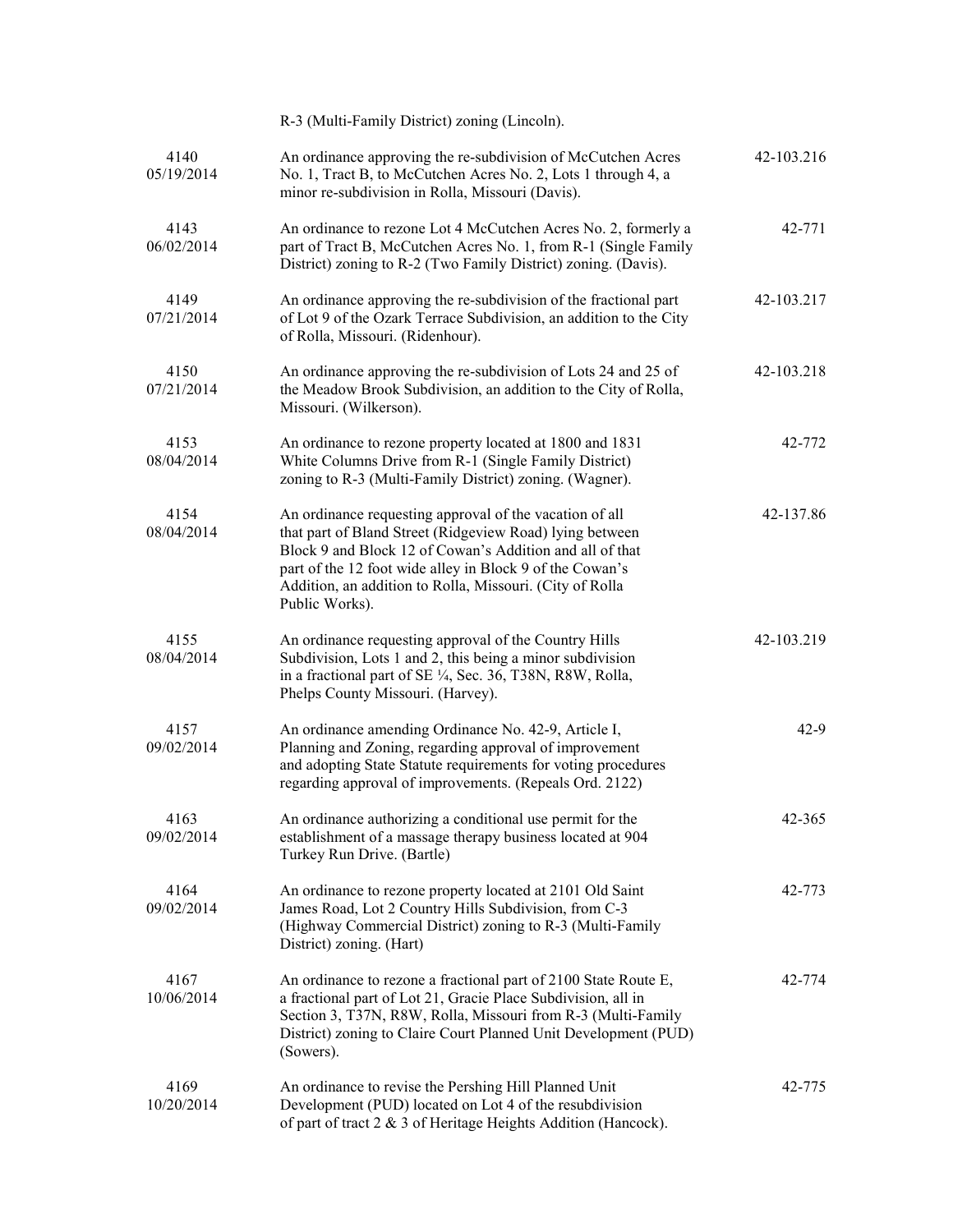| 4172<br>10/20/2014 | An ordinance approving the resubdivision of a fractional part<br>of 2100 State Route E, a fractional part of lot 21, Gracie Place<br>Subdivision, all in Section 3, T37N, R8W, an addition to the<br>City of Rolla, Missouri (Sowers) (Claire Court PUD).                      | 42-103.220           |
|--------------------|--------------------------------------------------------------------------------------------------------------------------------------------------------------------------------------------------------------------------------------------------------------------------------|----------------------|
| 4177<br>11/17/2014 | An ordinance rezoning part of Lot 3 of Poe's Subdivision,<br>a resubdivision of part of Block 9 of the James Addition to<br>the City of Rolla, Missouri from GI (Governmental/Institutional<br>District) zoning to the Woolf Planned Unit Development (PUD)<br>(Woolf).        | 42-776               |
| 4178<br>11/17/2014 | An ordinance rezoning property located at 103 East 5 <sup>th</sup> Street<br>and 503 North Oak Street, 103 East 5 <sup>th</sup> Street, and 6 <sup>th</sup> and Oak<br>Street from C-3 (Highway Commercial District) zoning to R-3<br>(Multi-Family District) zoning. (Wands). | 42-777               |
| 4182<br>12/15/2014 | An ordinance approving the re-subdivision (consolidation<br>of interior lot lines) of property including Lots 1, 4, & 5<br>of Block 67, County Addition, Rolla, Missouri. (Wands)                                                                                              | 42-103.221           |
| 4186<br>02/17/2015 | An ordinance to rezone a fractional part of Lot 12 of the<br>Oak Knoll Subdivision located at 803 Southview Drive<br>from R-1 (Single Family District) zoning to GI<br>(Governmental/Institutional) zoning (RMU).                                                              | 42-778               |
| 4187<br>02/17/2015 | An ordinance approving the resubdivision of Cedar Trail<br>Planned Unit Development Plat No. 2; a minor subdivision<br>of Lot 2, consisting of new lots 5, 6, 7, and 8 (Cedar Trails LLC).                                                                                     | 42-103.222           |
| 4196<br>04/06/2015 | An ordinance to rezone property located at 621 Houston<br>Road from R-1 (Single Family District) zoning to R-3<br>(Multi-Family District) zoning. (Clayton)                                                                                                                    | 42-779               |
| 4204<br>05/04/2015 | An ordinance to rezone property located at 803 West<br>13 <sup>th</sup> Street from R-1 (Single Family District) zoning to R-2<br>(Two Family District) zoning. (Rome)                                                                                                         | 42-780               |
| 4205<br>05/04/2015 | An ordinance approving the resubdivision of Holloway's<br>First Addition, former lots 8, 9, 10, 11, and 12, Block 6,<br>consisting of two new lots designated as Lots 1 and 2 (Miles).                                                                                         | 42-103.223           |
| 4211<br>06/01/2015 | An ordinance amending certain provisions of Chapter 42, of the<br>Rolla City Code, known as the Planning and Zoning Code,<br>Article III, Zoning, dealing with definition of "Family".<br>(Amends Ord. 3748, §1)                                                               | 42-141               |
| 4212<br>06/15/2015 | An ordinance amending certain provisions of Chapter 42, of<br>the Rolla City Code, known as the Planning and Zoning Code,<br>Article III, zoning dealing with attached single family/townhouse<br>units. (Amends Ord. 3748, §1)                                                | $42 - 141$           |
| 4213<br>06/15/2015 | An ordinance amending certain provisions of Chapter 42, of<br>the Rolla City Code, known as the Planning and Zoning Code,<br>Article III, zoning dealing with number of bedrooms.<br>(Amends Ord. 4019, §3, 4) (Amended by Ord. 4398, §9-12)                                   | 42-174.3<br>42-177.2 |
| 4214<br>06/15/2015 | An ordinance amending certain provisions of Chapter 42, of<br>the Rolla City Code, known as the Planning and Zoning Code,                                                                                                                                                      | 42-240               |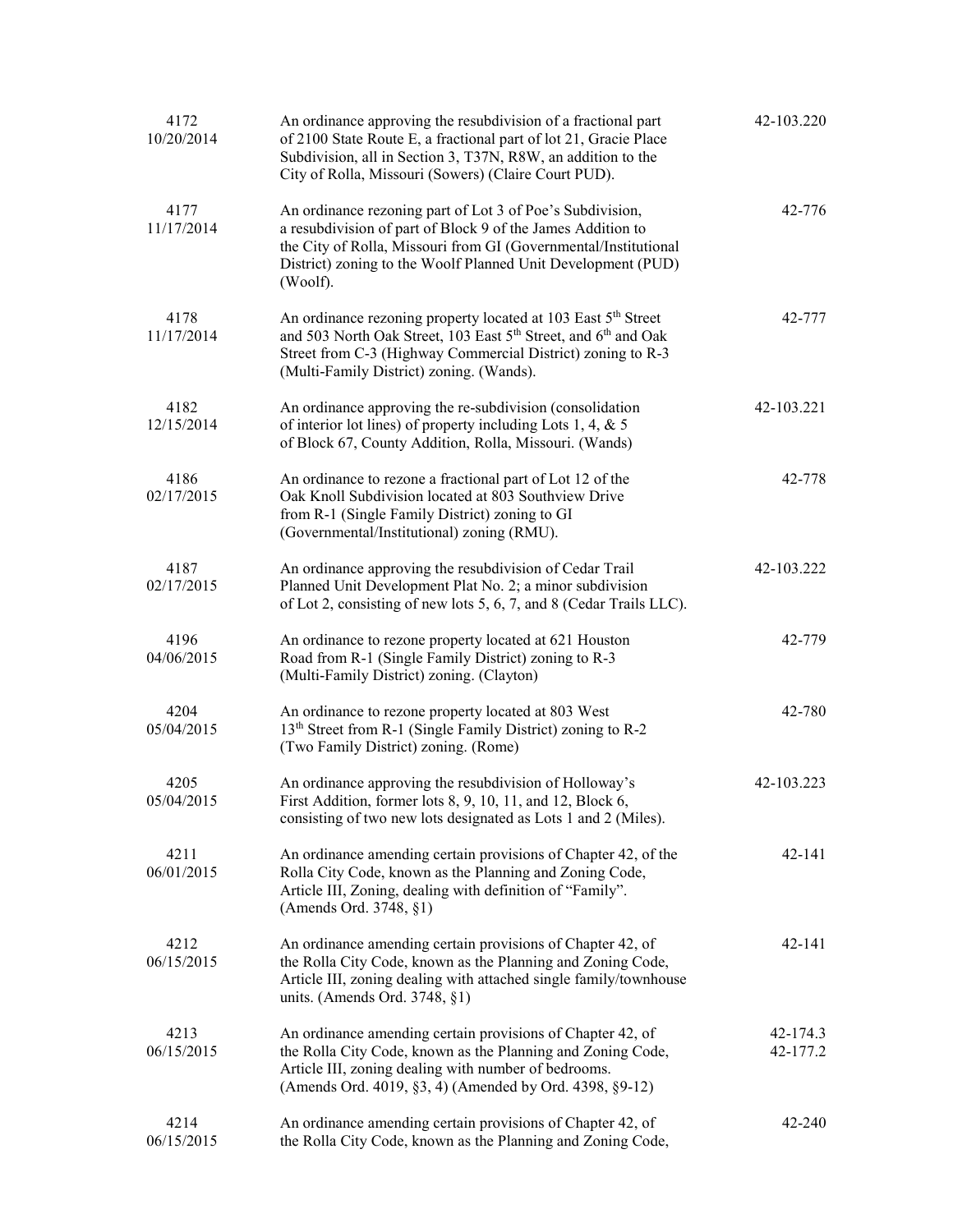|                    | Article III, Zoning. (Amends 3748, §10)                                                                                                                                                                                                                                                                                                                                                                        |            |
|--------------------|----------------------------------------------------------------------------------------------------------------------------------------------------------------------------------------------------------------------------------------------------------------------------------------------------------------------------------------------------------------------------------------------------------------|------------|
| 4219<br>07/20/2015 | An ordinance approving the vacation of a 20.76 foot wide by<br>54.37 foot long utility easement as shown on the attached<br>survey of Gracie Place Subdivision, Lot 21 (Sowers).                                                                                                                                                                                                                               | 42-137.87  |
| 4220<br>08/03/2015 | An ordinance approving a final plat of Blue's Lake Plat No. 11,<br>a minor subdivision being a replat of a portion of Lot 1, Blue's<br>Lake Plat No. 6 and a part of W1/2 SW1/4 Sec. 10, T37N, R8W<br>Rolla, Phelps County, Missouri (Citizens Bank of Newburg).                                                                                                                                               | 42-103.224 |
| 4224<br>08/17/2015 | An ordinance approving the elimination of interior lot lines<br>and the designation of a new Lot 1, a re-plat of the west half<br>of Lots 1 and 2, the north half of lot 6, the east 50 feet of lot 7,<br>in block 18, of the Frisco Subdivision, and a fractional part of<br>Section 1, Township 37 north, Range 8 west Rolla, Missouri,<br>Lot 15 a plat located in Rolla, Missouri. (Lin) (Arkansas Plaza). | 42-103.225 |
| 4225<br>08/17/2015 | An ordinance approving the final plat of Deer Crossing<br>East III, a major subdivision in Rolla, Missouri, being a re-plat<br>of Lot 1, Deer Crossing East II, Phelps County, Missouri. (Renick)                                                                                                                                                                                                              | 42-103.226 |
| 4229<br>09/21/2015 | An ordinance approving the final plat of Happy Jack's<br>Subdivision, Lot 17 in Oak Knoll Estates and a part of the<br>Northeast quarter of the southwest quarter of Section 14,<br>Township 37 North, Range 8 West (Frost).                                                                                                                                                                                   | 42-103.227 |
| 4233<br>10/05/2015 | An ordinance approving the establishment of a Family<br>Entertainment and Recreation Complex (FERC) at 1100<br>Highway 72 East in the City of Rolla, Missouri (Barrack)                                                                                                                                                                                                                                        | 42-366     |
| 4237<br>10/19/2015 | An ordinance approving the re-subdivision of a minor<br>subdivision located at 803 W. 13 <sup>th</sup> Street including Lots<br>1 & 2 and a fractional part of a vacated alley in Block 4<br>of the Townsend Addition to the City of Rolla, Phelps<br>County, Missouri. (Rome) (Spring Avenue Addition).                                                                                                       | 42-103.228 |
| 4238<br>11/02/2015 | An ordinance approving the rezoning of Happy Jack's<br>Subdivision, Lot 1 through Lot 3, from RR (Rural<br>Residential District) zoning to R-1 (Single Family<br>District) zoning, being a part of the Northeast Quarter<br>of the Southwest Quarter of Section 14, Township 37,<br>Phelps County, Missouri (Frost).                                                                                           | 42-781     |
| 4239<br>11/16/2015 | An ordinance rezoning property located at 407 North<br>Olive Street from C-2 (General Retail District) zoning<br>to R-3 (Multi-Family District) zoning (Woolf).                                                                                                                                                                                                                                                | 42-782     |
| 4242<br>12/07/2015 | An ordinance rezoning property at 1621 Martin Springs Drive<br>from C-2 (General Retail District) zoning, R-1 (Single Family<br>District) zoning, and C-3 (Highway Commercial District)<br>zoning to all C-3 (Highway Commercial District) zoning<br>(Sakelaris).                                                                                                                                              | 42-783     |
| 4243<br>12/07/2015 | An ordinance approving the rezoning of Lot 2, RSBR<br>Subdivision from M-2 (Heavy Manufacturing District)<br>zoning to C-3 (Highway Commercial District) zoning (West).                                                                                                                                                                                                                                        | 42-784     |
| 4244               | An ordinance approving the rezoning of Lots 1 and 2 of                                                                                                                                                                                                                                                                                                                                                         | 42-785     |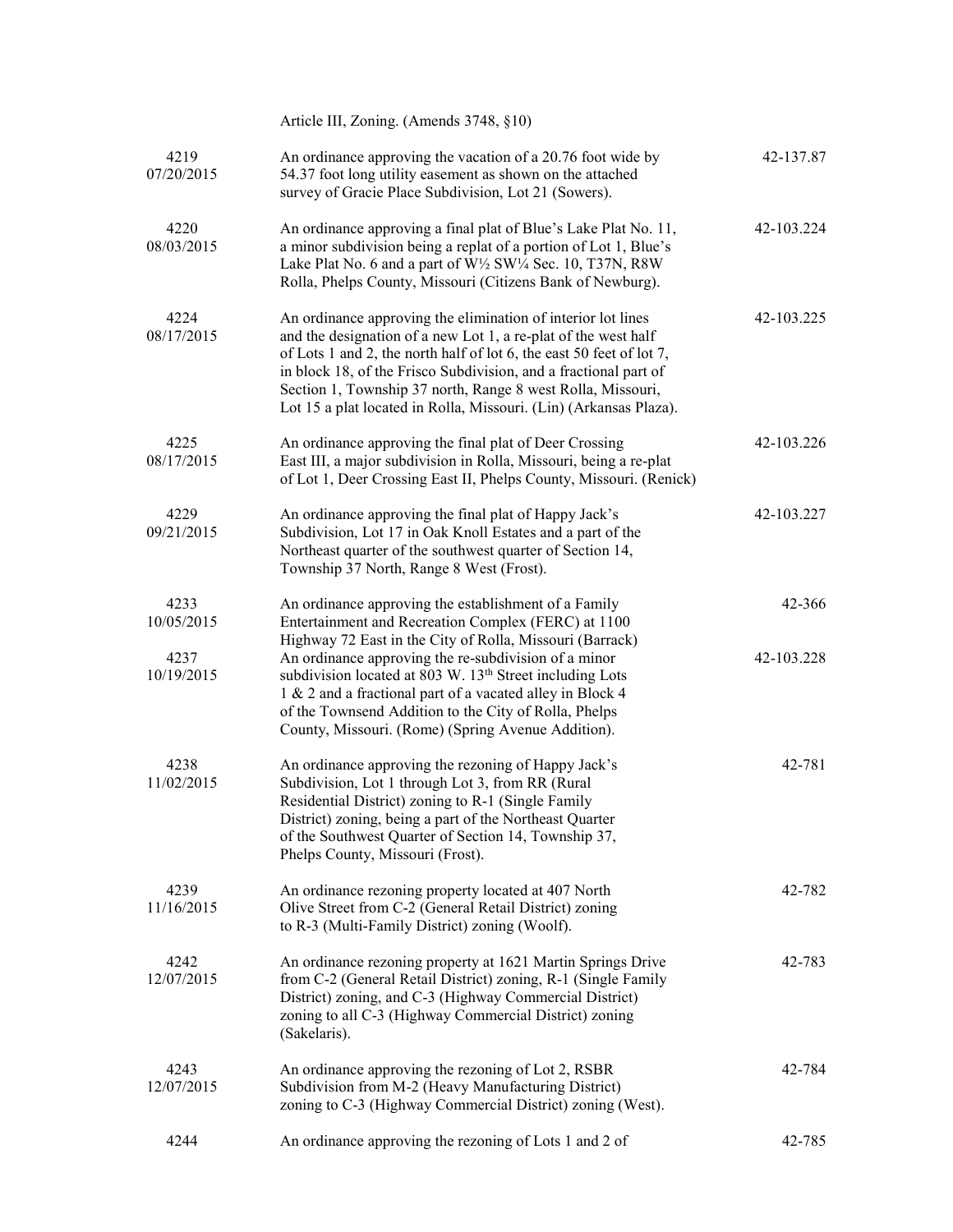| 12/07/2015         | Vienna Hills Subdivision from R-1 (Single Family District)<br>zoning to R-3 (Multi-Family District) zoning (Brown-Vienna Hills).                                                                                                                                                                              |            |
|--------------------|---------------------------------------------------------------------------------------------------------------------------------------------------------------------------------------------------------------------------------------------------------------------------------------------------------------|------------|
| 4245<br>12/07/2015 | An ordinance approving the final plat of Vienna Hills, a<br>subdivision in the southwest quarter of the southeast quarter<br>of Section 35, Township 38 North, Range 8 West, Rolla,<br>Missouri. (Vienna Hills Subdivision)                                                                                   | 42-103.229 |
| 4246<br>12/07/2015 | An ordinance approving the replat of a fractional part of Lots<br>73, 74, and 75, Block 3, James Addition, into Lot 1, to the City<br>of Rolla, Missouri (407 North Olive Street) (Woolf's Second<br>Addition).                                                                                               | 42-103.230 |
| 4249<br>12/21/2015 | An ordinance approving a minor subdivision of Lot 6, Cedar<br>Trail Planned Unit Development (PUD), Plat No. 3, Rolla,<br>Missouri. (Cedar Trail PUD).                                                                                                                                                        | 42-103.231 |
| 4250<br>12/21/2015 | An ordinance approving the vacation of a utility easement<br>being a fractional part of Lots 16 and 17 of the amended final<br>plat of Lexington Place a Planned Unit Development (PUD)<br>in Rolla, Missouri. (Lexington Place).                                                                             | 42-137.88  |
| 4251<br>01/04/2016 | An ordinance approving the annexation and zoning of<br>property at 2600 North Bishop Avenue from NZ (No Zone)<br>to C-3 (Highway Commercial District) zoning. (Kingdom West).                                                                                                                                 | 42-786     |
| 4252<br>01/04/2016 | An ordinance approving the minor plat of Huffman East<br>No. 1, consisting of new lots 1 and 2. (Huffman East No. 1).                                                                                                                                                                                         | 42-103.232 |
| 4254<br>01/19/2016 | An ordinance requesting approval of Arthur's Addition, Lot 1,<br>being a minor subdivision and a consolidation of Lots 15, 16,<br>17, & 18, Block 13, Cowan's Addition, Rolla, Phelps County,<br>Missouri. (Arthur).                                                                                          | 42-103.233 |
| 4255<br>02/01/2016 | An ordinance approving the subdivision of a 12.52 acre tract<br>located at 2600 North Bishop Avenue, a final plat of Kingdom<br>West, a subdivision in the Southwest Quarter of Section 36,<br>Township 38 North, Range 8 West Rolla, Missouri. (Kingdom West).                                               | 42-103.234 |
| 4260<br>03/07/2016 | An ordinance approving a Condition Use Permit (CUP) to<br>allow the operation of a nursing home facility in an R-1<br>(Single Family District) zoned area at 1000 Lions Club Drive.<br>(Clearpath)                                                                                                            | 42-367     |
| 4264<br>03/21/2016 | An ordinance approving the preliminary plat of the Hypoint<br>West Plat No. 1, a major subdivision, being a fractional part<br>of the south half of the northeast quarter and the south half of<br>Lot 1, northwest quarter, all in Section 30, T38N, R7W, Rolla,<br>Phelps County, Missouri. (Hypoint West). | 42-103.235 |
| 4265<br>03/21/2016 | An ordinance approving the final plat of Hypoint East No. 1<br>being a minor subdivision in a fractional part of the S $\frac{1}{2}$ NW $\frac{1}{4}$ ,<br>NE 1/4, and SW 1/4 all in Section 29, T38N, R7W, Rolla,<br>Phelps County, Missouri. (Hypoint East).                                                | 42-103.236 |
| 4266<br>03/21/2016 | An ordinance approving the final plat of the Rolla Property<br>LLC, No. 1, being a minor subdivision in a fractional part<br>of W $\frac{1}{2}$ , SW $\frac{1}{4}$ , Section 29, being fractional part of E $\frac{1}{2}$ SE $\frac{1}{4}$                                                                    | 42-103.237 |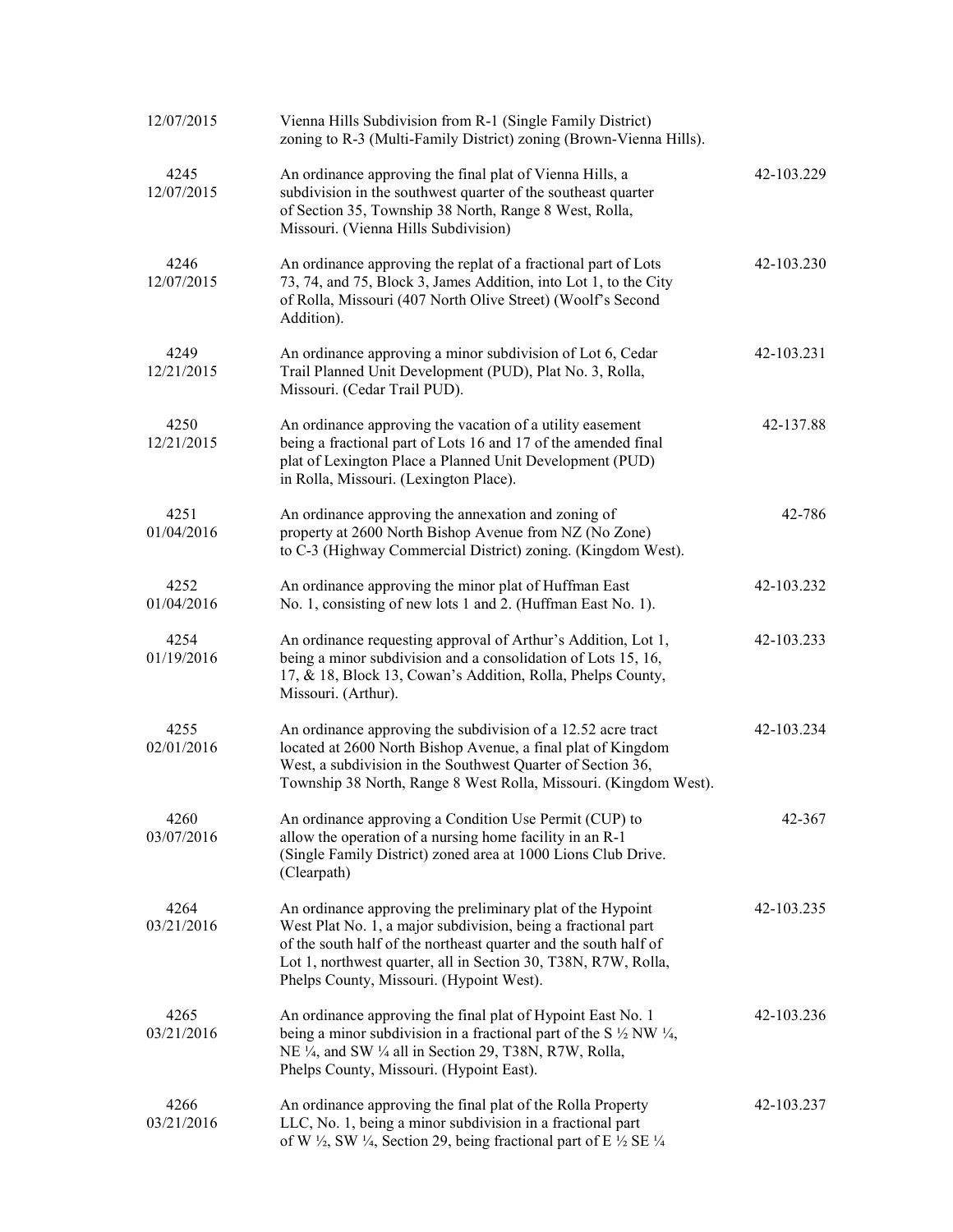|                    | of Section 30, all in T38N, R7W Rolla, Phelps County, Missouri<br>(Rolla Property).                                                                                                                                                                                                                                                                                      |            |
|--------------------|--------------------------------------------------------------------------------------------------------------------------------------------------------------------------------------------------------------------------------------------------------------------------------------------------------------------------------------------------------------------------|------------|
| 4267<br>04/04/2016 | An ordinance approving the rezoning of an 11.9 acre tract<br>located in a fractional part of the SW 1/4 of the NW 1/4, of<br>Section 24, T37N, R8W from R-1 (Single Family District)<br>zoning to RR (Rural Residential District) zoning. (Joyner).                                                                                                                      | 42-787     |
| 4268<br>04/04/2016 | An ordinance approving the rezoning of a 4.56 acre tract<br>described as a fractional part of the Forum Shopping Center,<br>Tracts 2 & 3 from C-1 (Neighborhood Business District)<br>zoning and C-2 (General Retail District) zoning to C-3 (Highway<br>Commercial District) zoning. (Super Market Developers).<br>(Amended by Ord. $4343$ , $\S1$ )                    | 42-788     |
| 4269<br>04/04/2016 | An ordinance approving the rezoning of a .95 acre parcel<br>located in the Lost Acres Subdivision, Lot "A" to be rezoned<br>from C-3 (Highway Commercial District) zoning to R-3<br>(Multi-Family District) zoning. (Goldberg).                                                                                                                                          | 42-789     |
| 4273<br>04/18/2016 | An ordinance vacating a part of a 10 foot utility easement<br>located in Township 37 North, Range 8 West, Section 1 of<br>the 5 <sup>th</sup> P.M. and also being a part of the Forum Addition,<br>Tract 2, an addition to Rolla, Missouri. (City Easement)                                                                                                              | 42-137.89  |
| 4274<br>04/18/2016 | An ordinance vacating in its entirety a 10 foot drainage<br>easement located in Township 37 North, Range 8 West,<br>Section 12 of the 5 <sup>th</sup> P.M. and also being a part of the Barnitz<br>Addition, an addition to Rolla, Missouri. (City Easement)                                                                                                             | 42-137.90  |
| 4275<br>04/18/2016 | An ordinance approving the subdivision of the final plat of<br>the I-44 Center Plat No. 4, a minor subdivision, being a<br>resubdivision of a part of Lot B of the I-44 Center Plat No. 2,<br>Rolla, Phelps County, Missouri. (I-44 Subdivision).                                                                                                                        | 42-103.238 |
| 4279<br>06/06/2016 | An ordinance approving the rezoning of Lots 1 through 8 and<br>Lot 10 of the Kayser North Subdivision No. 2, from R-1 (Single<br>Family District) zoning to R-3 (Multi-Family District) zoning<br>situated in the City of Rolla, Phelps County, Missouri. (Rolla<br>Investors, LLC)                                                                                      | 42-790     |
| 4280<br>06/06/2016 | An ordinance approving the re-subdivision of RSBR No. 1<br>Subdivision, being a minor re-subdivision to eliminate the<br>interior lot lines for Lots 1 and 2 of the RSBR Subdivision,<br>situated in the NW $\frac{1}{4}$ , SW $\frac{1}{4}$ , Section 36, T38N, R8W of<br>the 5 <sup>th</sup> P.M. City of Rolla, Phelps County, Missouri.<br>(RSBR No. 2 Subdivision). | 42-103.239 |
| 4283<br>06/20/2016 | An ordinance approving the re-subdivision of KDs Gardens,<br>being a minor subdivision to eliminate the interior lot lines<br>for Lots 1 and 2 of the KDs Gardens Subdivision No. 2,<br>thereby creating a third lot encompassing 3.36 acres in total<br>area. (KDs Gardens No. 2 Subdivision)                                                                           | 42-103.240 |
| 4285<br>07/05/2016 | An ordinance to approve the rezoning of Lot 1, Country<br>Hills Subdivision, from C-3 (Highway Commercial District)<br>zoning to R-3 (Multi-Family District) zoning. (Rolla<br>Residential, LLC)                                                                                                                                                                         | 42-791     |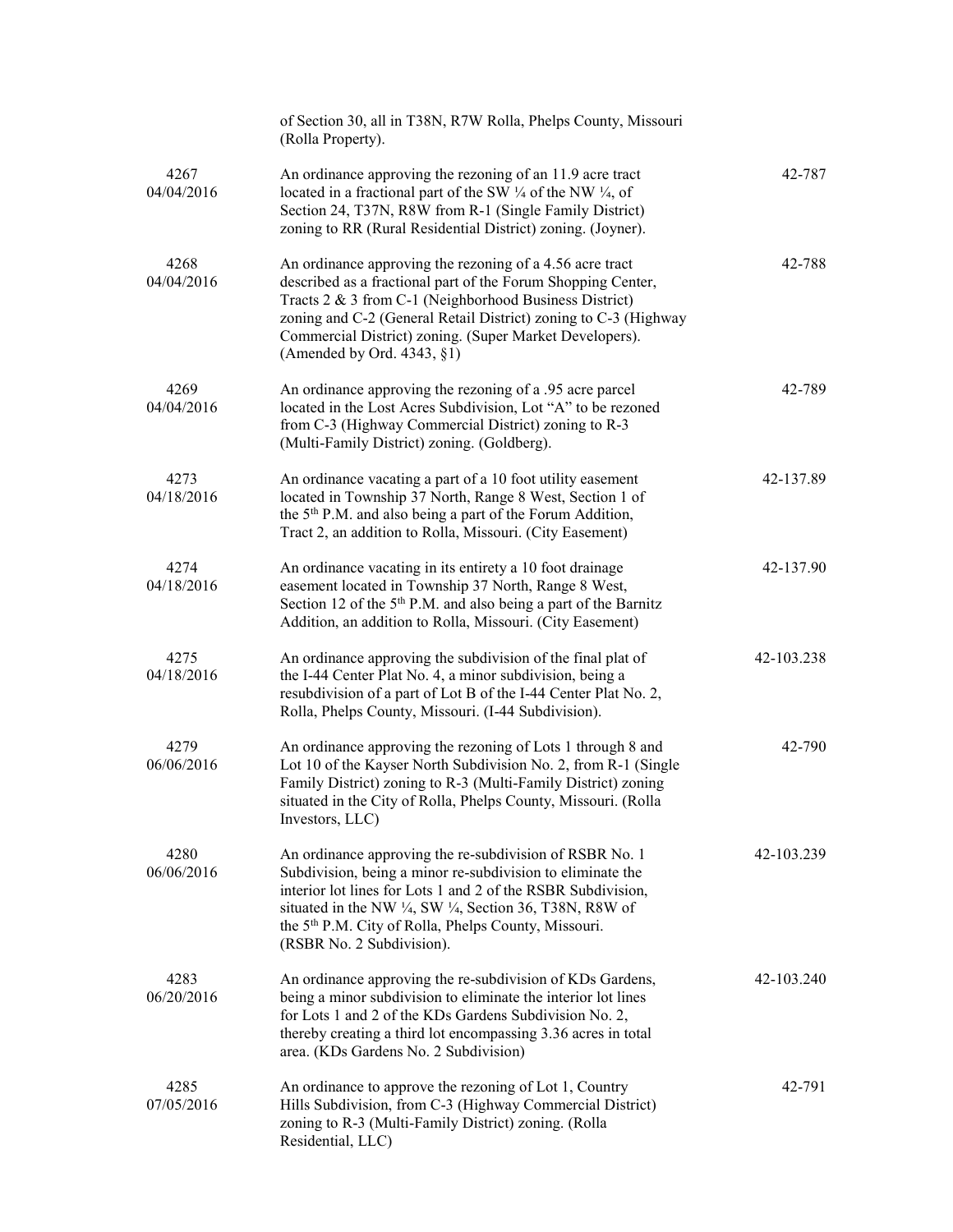| 4286<br>07/05/2016 | An ordinance requesting the annexation of a 2.02 acre<br>tract at 100 Lovers Lane and zone the property from NZ<br>(No Zone) to R-1 (Single-Family District) zoning. (Ismail)                                                                                                                                                                                                                                                    | 42-792     |
|--------------------|----------------------------------------------------------------------------------------------------------------------------------------------------------------------------------------------------------------------------------------------------------------------------------------------------------------------------------------------------------------------------------------------------------------------------------|------------|
| 4287<br>07/05/2016 | An ordinance approving the vacation of 14 <sup>th</sup> Street West<br>of Pine Street comprising a 493' x 60' parcel to the Missouri<br>University of Science & Technology. The vacated right-of-way<br>shall be retained as a utility easement. (Missouri S&T).                                                                                                                                                                 | 42-137.91  |
| 4291<br>08/01/2016 | An ordinance approving the rezoning of three parcels located<br>at 1805, 1807, and 1809 North Bishop Avenue from C-2<br>(General Retail District) zoning to C-3 (Highway Commercial<br>District) zoning. (Vessell).                                                                                                                                                                                                              | 42-793     |
| 4292<br>08/01/2016 | An ordinance approving the plat of Wands Second<br>Subdivision, a subdivision located in the Southeast Quarter<br>of the Southeast Quarter of Section 2, Township 37 North,<br>Range 8 West, Rolla, Missouri, this plat being a minor<br>subdivision, to consolidate existing interior property lines<br>and to establish a single Lot 1 (.81 acre) for future development<br>in Rolla, Phelps County, Missouri. (Wands Second). | 42-103.241 |
| 4293<br>08/01/2016 | An ordinance approving the resubdivision of Lot 11 of the<br>Cedar Trails Planned Unit Development (PUD), Plat<br>Number 3, (Amended) being a minor resubdivision to establish<br>six new lots (Lot 13 to Lot 18), to allow the construction of not<br>more than six, two story, four-plex dwelling units in the City<br>of Rolla, Phelps County, Missouri (Cedar Trails LLC 4).                                                 | 42-103.242 |
| 4299<br>09/06/2016 | An ordinance rezoning property located at 4030 Hypoint<br>North from M-2 (Heavy Manufacturing District) to M-1<br>(Light Manufacturing District) zoning. (MO-SCI).                                                                                                                                                                                                                                                               | 42-794     |
| 4300<br>09/06/2016 | An ordinance rezoning the property located in Section 10,<br>Township 37 North, Range 8 West in the City of Rolla<br>from R-1 (Single Family District) zoning and C-2<br>(General Retail District) zoning to C-3 (Highway<br>Commercial District) zoning. (Westside Marketplace 2).                                                                                                                                              | 42-795     |
| 4301<br>09/06/2016 | An ordinance approving the Westside Marketplace<br>Subdivision, being a major subdivision of the Railroad<br>Addition Lot 94 and part of Lots 93 and 95 and part of<br>the Southwest 1/4 Section 10, Township 37 North, Range<br>8 West in the City of Rolla. (Westside Marketplace).                                                                                                                                            | 42-103.243 |
| 4302<br>09/06/2016 | An ordinance approving the final plat of the Wild Horse<br>Run No. 3 Subdivision, said subdivision being a minor<br>subdivision located in the SW $\frac{1}{4}$ NW $\frac{1}{4}$ Section 24,<br>T37N, R8W, City of Rolla, Phelps County, Missouri.<br>(Wild Horse Run No. 3)                                                                                                                                                     | 42-103.244 |
| 4310<br>10/03/2016 | An ordinance approving the final plat of Mitchell's<br>Consolidated Subdivision, being a minor subdivision and<br>part of Lot 26 and part of Lot 27, Maxwell Subdivision, Rolla,<br>Phelps County, Missouri (Mitchell).                                                                                                                                                                                                          | 42-103.245 |
| 4311               | An ordinance approving the final plat of Sticky Forks Properties,                                                                                                                                                                                                                                                                                                                                                                | 42-103.246 |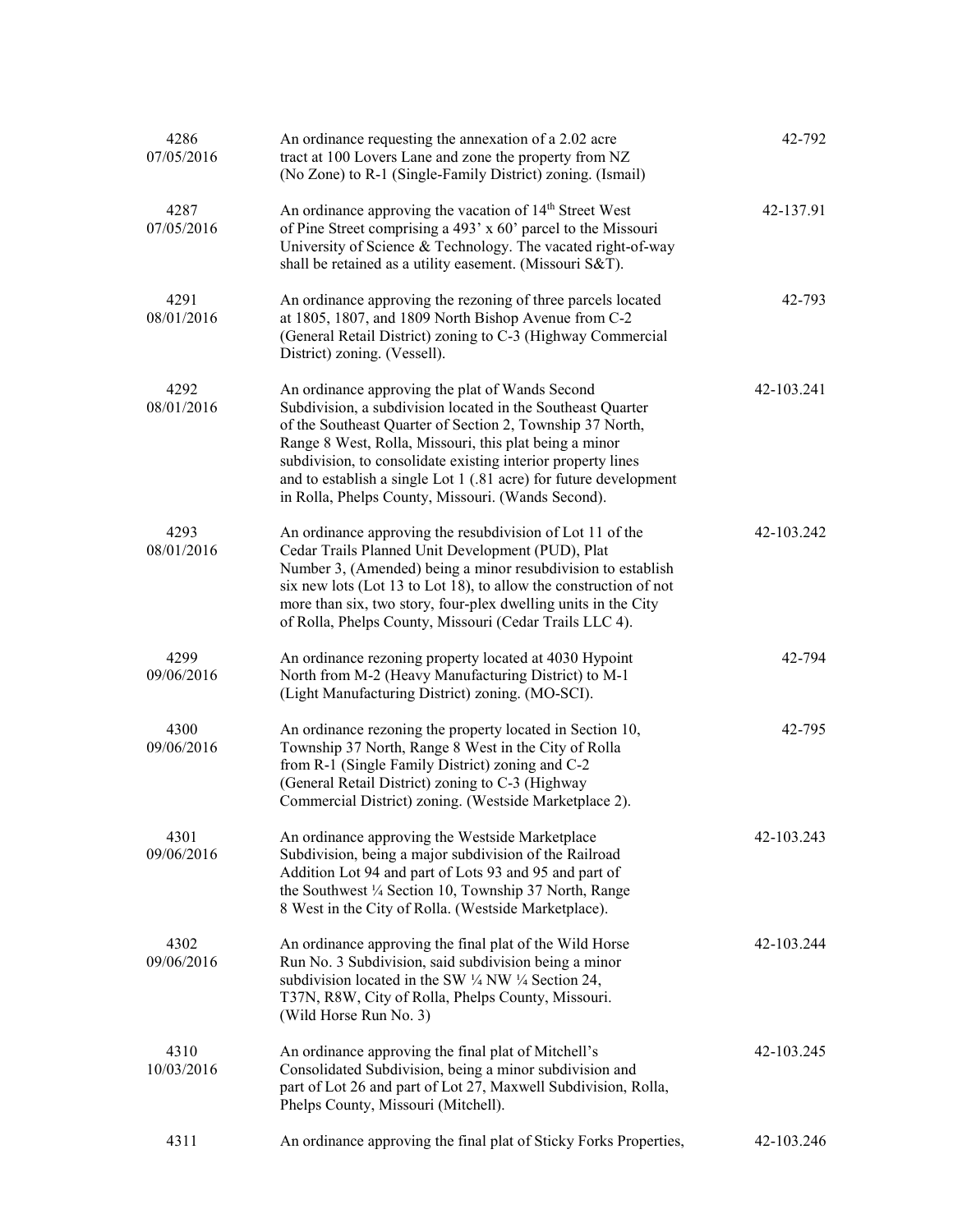| 10/03/2016         | LLC, being the sole owner(s) of all of the property shown on<br>this plat, now desires to consolidate the land as shown on this<br>plat, said subdivision to be named "Shrove Subdivision) Lot<br>No. 1, Phelps, County, Missouri. (Sticky Fork)                                                                                                                                        |            |
|--------------------|-----------------------------------------------------------------------------------------------------------------------------------------------------------------------------------------------------------------------------------------------------------------------------------------------------------------------------------------------------------------------------------------|------------|
| 4316<br>11/21/2016 | An ordinance amending the Wands Second Subdivision,<br>a subdivision located in the Southeast Quarter of the Southeast<br>Quarter of Section 2, Township 37 North, Range 8 West, Rolla,<br>Missouri, this plat being a minor subdivision, to eliminate<br>certain utility easements and replace other utility easements<br>as shown on the Wands Third Subdivision Plat. (Wands Third). | 42-103.247 |
| 4319<br>12/05/2016 | An ordinance approving the rezoning of two lots totaling .19 acres<br>(8,276 sq. ft.) from C-O (Office District) zoning and C-1<br>(Neighborhood Business District) zoning to C-2 (General Retail<br>District) zoning. (McDonald).                                                                                                                                                      | 42-796     |
| 4321<br>12/19/2016 | An ordinance to approve the rezoning of a .285 acre<br>parcel located at 508 West Eighth Street from C-1<br>(Neighborhood Business District) zoning to R-3<br>(Multi-Family District) zoning. (Hurst)                                                                                                                                                                                   | 42-797     |
| 4322<br>01/03/2017 | An ordinance amending Chapter 42 of the Rolla City Code,<br>Article III, known as the Planning Zoning Code, by amending<br>certain provisions and by enacting new regulations.                                                                                                                                                                                                          | 42-227     |
| 4330<br>03/06/2017 | An ordinance approving the re-subdivision of Lots 7, 8, and 9<br>Block 10, of the Holloway First Addition to eliminate interior<br>lot lines between Lots 7 and 8 and Lots 8 and 9, Holloway<br>Addition to substitute a minor subdivision described as Lot 1,<br>Spring Properties First Addition, City of Rolla, Phelps County,<br>Missouri. (Spring Properties)                      | 42-103.248 |
| 4338<br>04/03/2017 | An ordinance approving the re-zoning of Lot 1, Spring<br>Properties LLC First Addition, & Lot 10, Block 10, Holloway<br>First Addition from R-2 (Two Family District) zoning to R-3<br>(Multi-Family District) zoning, City of Rolla, Phelps County,<br>Missouri. (Spring Properties LLC)                                                                                               | 42-798     |
| 4339<br>04/03/2017 | An ordinance to approve the re-zoning of a .51-acre tract<br>(22,215 sq. ft.) located near the intersection of Highway<br>72 and King Drive from C-1 (Neighborhood Business District)<br>zoning to C-3 (Highway Commercial District) zoning. (Walker)                                                                                                                                   | 42-799     |
| 4340<br>04/03/2017 | An ordinance to approve Hypoint Industrial Park North Plat<br>No. 3 a re-subdivision of a minor subdivision, being a<br>fractional part of the southwest quarter northwest quarter,<br>Section 29, Township 38 North, Range 7 West and all of<br>Lot 1, Hypoint Industrial Park North Plat No. 1, Rolla,<br>Phelps County, Missouri (Hypoint).                                          | 42-103.249 |
| 4341<br>04/03/2017 | An ordinance to approve the establishment of the Welty<br>Subdivision, a minor subdivision, being a consolidation of<br>Lot 5, Block 2, School View Addition Number Two and all<br>of Lot 4 and portions of adjoining vacated alleys, all in<br>Walker's Addition Rolla, Phelps County, Missouri (Welty).                                                                               | 42-103.250 |
| 4342               | An ordinance establishing Lot 1, Chapman Addition, by                                                                                                                                                                                                                                                                                                                                   | 42-103.251 |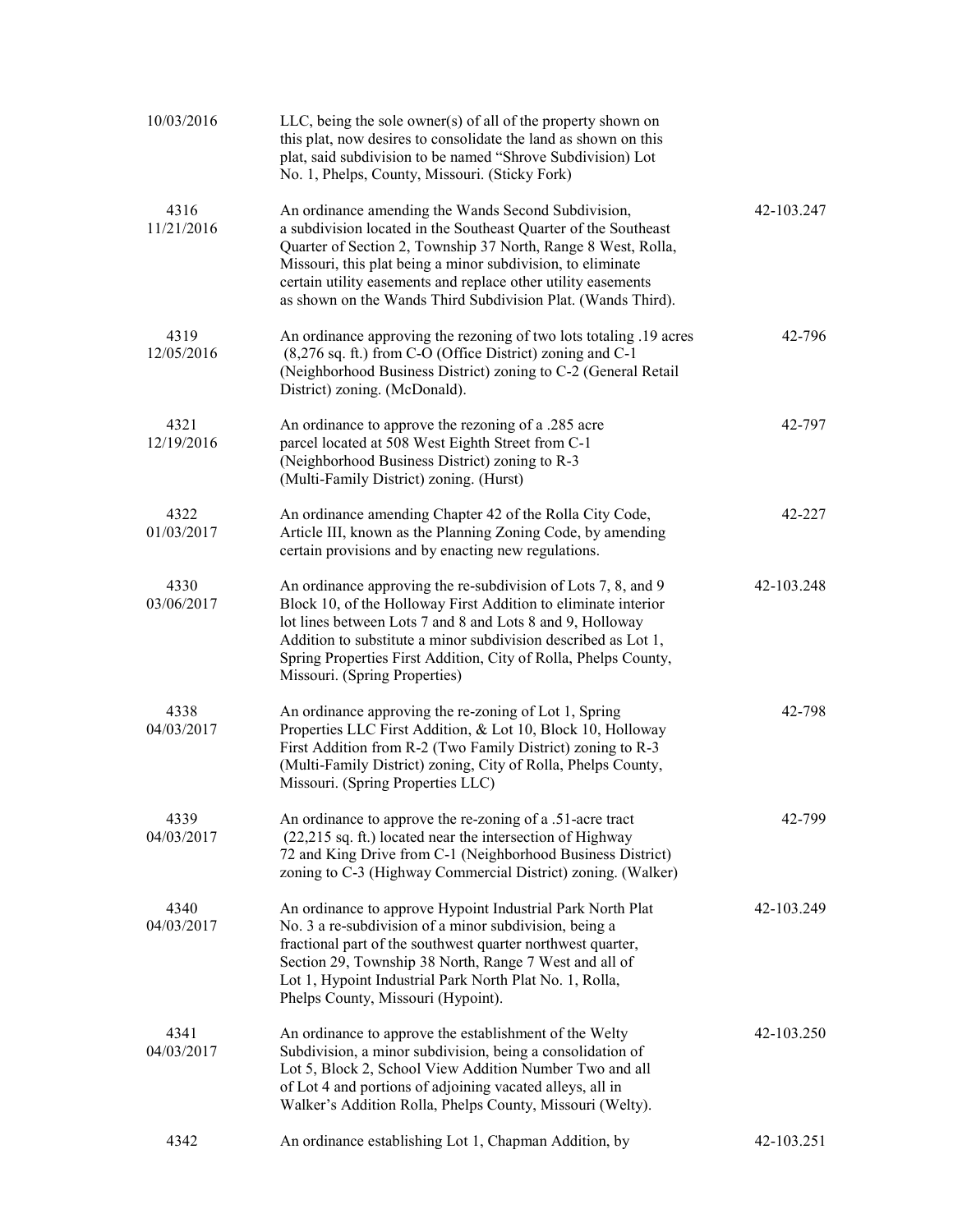| 04/17/2017         | eliminating Lots 1, 2, 3, and 4, Block 10 Holloway First<br>Addition Rolla, Phelps County, Missouri. (Chapman Addition).                                                                                                                                                                                                                                                         |              |
|--------------------|----------------------------------------------------------------------------------------------------------------------------------------------------------------------------------------------------------------------------------------------------------------------------------------------------------------------------------------------------------------------------------|--------------|
| 4343<br>05/15/2017 | An ordinance amending Section 42-788 (c), of the Code of<br>the City of Rolla, Missouri, regarding the storage, display,<br>or sale of merchandise outdoors on a 4.56-acre tract described<br>as a fractional part of the Forum Shopping Center, Tracts 2 & 3.<br>(Amends Ord. 4268, §3)                                                                                         | 42-788 $(c)$ |
| 4344<br>06/05/2017 | An ordinance approving the rezoning of 2106 Vichy Road,<br>from R-1 (Single Family District) zoning to C-O (Office<br>District) zoning, City of Rolla, Phelps County, Missouri (Parks).                                                                                                                                                                                          | 42-800       |
| 4345<br>06/05/2017 | An ordinance rezoning all of Lot 9 of the Kayser North Hills<br>Subdivision No. 2 from R-1 (Single Family District) zoning<br>to R-3 (Multi-Family District) zoning (The Lodges at Rolla).                                                                                                                                                                                       | 42-801       |
| 4346<br>06/05/2017 | An ordinance approving the final plat of the Lodges at Rolla<br>Subdivision (The Lodges at Rolla).                                                                                                                                                                                                                                                                               | 42-103.252   |
| 4353<br>08/07/2017 | An ordinance approving the rezoning of all of Lots 3, 5, & 6<br>Block 7 of Cowan's Addition and the West 1/2 of Lot 4, Block 7<br>of Cowan's Addition from C-1 (Neighborhood Business District)<br>zoning to C-3 (Highway Commercial District) zoning. (Sonic Complex)                                                                                                           | 42-802       |
| 4354<br>08/07/2017 | An ordinance approving the vacation of Faulkner Ave. between<br>106 and 111 Faulkner Ave. subject to final plat approval.                                                                                                                                                                                                                                                        | 42-137.92    |
| 4361<br>09/05/2017 | An ordinance approving the re-zoning of a 1.72 acre tract<br>of land located in a fractional part of the SW $\frac{1}{4}$ of the NW $\frac{1}{4}$ ,<br>Sec. 24, T37N, R8W, consisting of lots 1-4 and the<br>right-of-way of the proposed Joyner Estates Subdivision<br>from R-R (Rural Residential District) zoning to R-1<br>(Single Family District) zoning. (Joyner Estates) | 42-803       |
| 4362<br>09/05/2017 | An ordinance approving the subdivision of an 11.44 acre<br>tract of land located in a fractional part of the SW 1/4 of the<br>NW 1/4, Sec. 24, T37N, R8W, consisting of Lots 1-4 and the<br>right-of-way of the proposed Joyner Estates Subdivision,<br>including Tract A. (Joyner)                                                                                              | 42-103.253   |
| 4366<br>09/18/2017 | An ordinance to rezone a 0.37-acre parcel located in the City<br>of Rolla, Phelps County, Missouri, at 504 East 18th Street, from<br>the Heavy Manufacturing District (M-2) to the Highway<br>Commercial District (C-3). (Bax)                                                                                                                                                   | 42-804       |
| 4368<br>10/02/2017 | An ordinance to, through a resubdivision, consolidate all of<br>Lots 5, 7, and 8 in Block 4 of Newman's Addition Subdivision<br>in the City of Rolla, Phelps County, Missouri, and to vacate<br>the 16-foot alley situated between the aforesaid Lots 7 and 8.<br>(Design 4 U)                                                                                                   | 42-103.254   |
| 4375<br>11/06/2017 | An ordinance to approve the rezoning of a 0.19 acre parcel located<br>in the City of Rolla, Phelps County, Missouri, at 601 North<br>Elm Street, from Heavy Manufacturing District (M-2) to Center<br>City District (CC). (G.R.A.C.E.)                                                                                                                                           | 42-805       |
| 4376               | An ordinance to approve the rezoning of a 6.94 tract of land                                                                                                                                                                                                                                                                                                                     | 42-806       |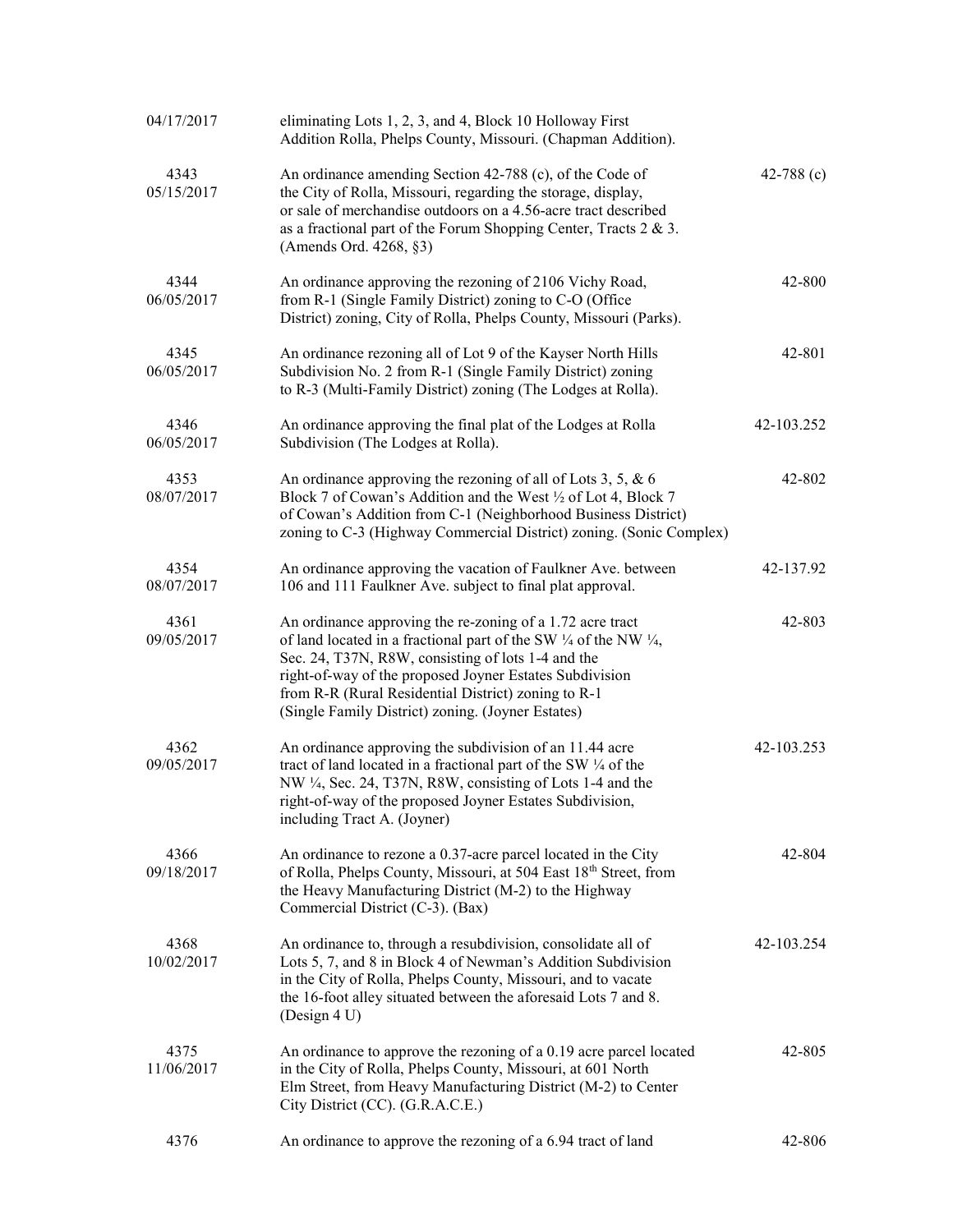| 11/06/2017         | comprised of portions of the three parcels identified with the<br>Phelps County Assessor's account numbers of 9668, 8024,<br>and 8025, from the Single Family District (R-1) to the Rural<br>Residential District (R-R). (Rolla)                                                                                                                                                                               |                                                                                                                             |
|--------------------|----------------------------------------------------------------------------------------------------------------------------------------------------------------------------------------------------------------------------------------------------------------------------------------------------------------------------------------------------------------------------------------------------------------|-----------------------------------------------------------------------------------------------------------------------------|
| 4377<br>11/06/2017 | An ordinance to approve the adjustment of the boundary lines<br>of the parcels that are known as 2409 and 2419 North Bishop<br>Avenue through the subdivision process. (RCP)                                                                                                                                                                                                                                   | 42-103.255                                                                                                                  |
| 4381<br>11/20/2017 | An ordinance to approve the reconfiguration and consolidation<br>of numerous parcels, which are located to the north and south<br>of the stretch of Ridgeview Road between BNSF Railroad<br>right-of-way and Spilman Avenue, into three right-of-way tracts<br>and four lots through the resubdivision process. (Highway 72 Ext.)                                                                              | 42-103.256                                                                                                                  |
| 4382<br>12/04/2017 | An ordinance to approve the rezoning of the 0.51 acre tract of<br>land that is located in the City of Rolla, Missouri, at 112 and 114<br>North Spilman Avenue from the Neighborhood Business District<br>(C-1) to the General Retail District (C-2) and to amend the future<br>land use category of said tract of land to the Community<br>Commercial Land Use Category. (Meyer)                               | 42-807                                                                                                                      |
| 4383<br>12/04/2017 | An ordinance to approve the reconfiguration of three parcels,<br>which are known as 515 and 521 South Bishop Avenue and<br>514 Fort Wyman Road, through the subdivision process.<br>(Fort Wyman Crossing)                                                                                                                                                                                                      | 42-103.257                                                                                                                  |
| 4392<br>12/18/2017 | An ordinance to approve the consolidation of the three<br>parcels that are known as 1601, 1603, and 1605 North Pine<br>Street into one parcel through the resubdivision process.<br>(Theta XI Addition)                                                                                                                                                                                                        | 42-103.258                                                                                                                  |
| 4393<br>01/02/2018 | An ordinance to approve the rezoning of the 0.69 acre tract<br>of land that is located in Rolla, Missouri and identified with<br>the Phelps County Assessor's account numbers of 10668 and<br>10668.01 from the General Retail District (C-2) to the<br>Multi-Family District (R-3). (Chen)                                                                                                                    | 42-808                                                                                                                      |
| 4394<br>01/02/2018 | An ordinance to approve the consolidation of the four parcels<br>that are known as 206 and 208 East 12 <sup>th</sup> Street and 207 and<br>209 East 11 <sup>th</sup> Street into one parcel through the resubdivision<br>process. (Sigma Pi Addition)                                                                                                                                                          | 42-103.259                                                                                                                  |
| 4395<br>01/16/2018 | An ordinance to approve the consolidation of Lot 1 and Lot 2<br>of Block 4 of Cowan's Addition into one lot through the<br>resubdivision process. (Meyer)                                                                                                                                                                                                                                                      | 42-103.260                                                                                                                  |
| 4397<br>02/05/2018 | An ordinance to subdivide the parcel known as 901<br>Oaklane Drive into two lots through the resubdivision<br>process. (Oaklane South).                                                                                                                                                                                                                                                                        | 42-103.261                                                                                                                  |
| 4398<br>02/05/2018 | An ordinance amending Article III, which is known<br>as the Planning and Zoning Code, of Chapter 42 of<br>the Rolla City Code by amending, deleting, and adding<br>language that pertains to the way in which building height<br>is defined, calculated, and regulated. (Amends Ord. 3414;<br>Ord. 3566, §2; Ord. 3611, §§2, 3; Ord. 3748, §§1, 4;<br>Ord. 4019, §5; Ord. 4213, §§1, 2) (Amended by Ord. 4414; | 42-141, 42-142, 42-168.3,<br>42-171.3, 42-174.3, 42-177.2<br>42-178.2, 42-183.2<br>42-186.3, 42-189.3<br>42-192.2, 42-198.4 |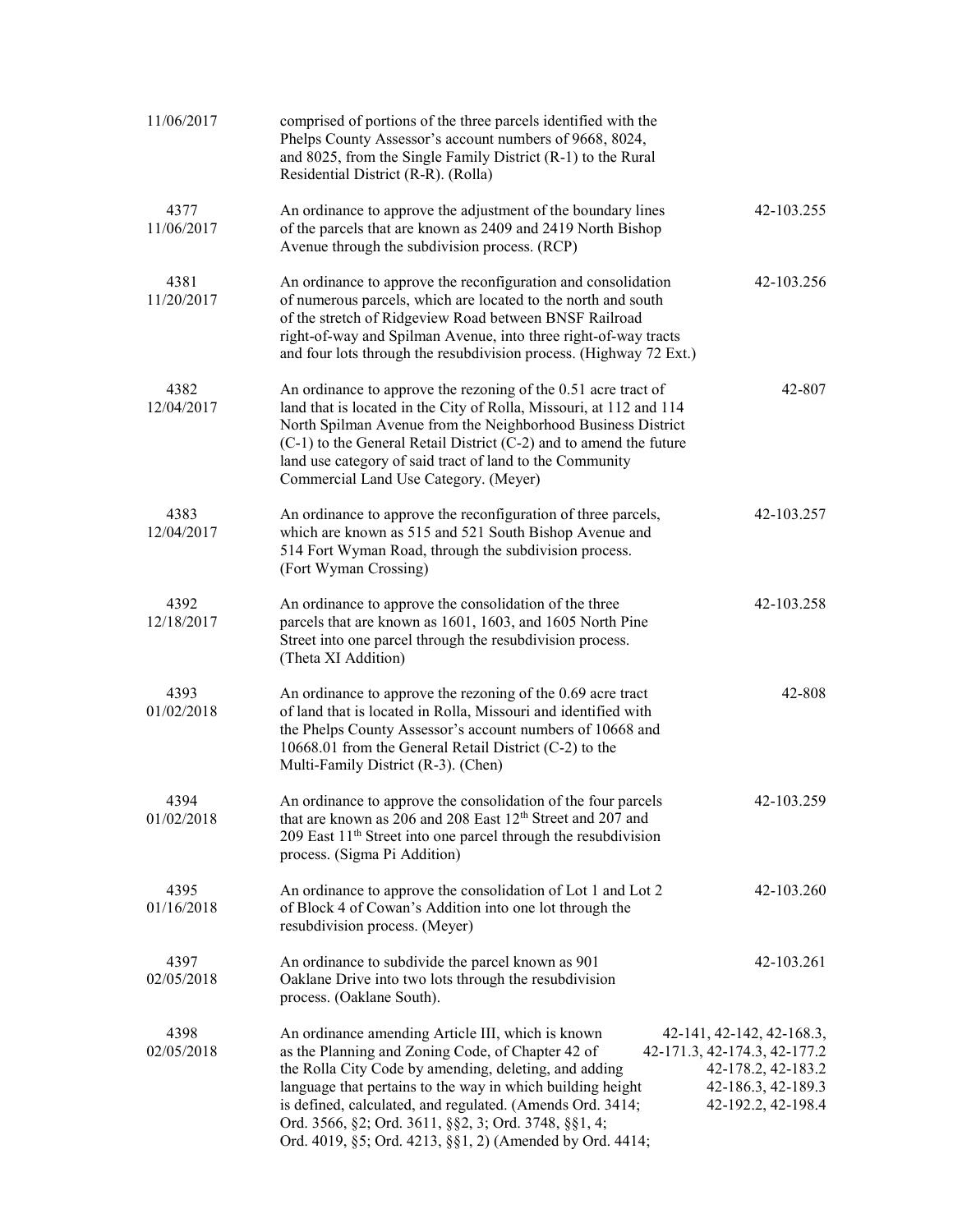|                    | Ord. 4428)                                                                                                                                                                                                                                                                                                                                                                                                                                                                                                                                           |                                                                                                                                                              |
|--------------------|------------------------------------------------------------------------------------------------------------------------------------------------------------------------------------------------------------------------------------------------------------------------------------------------------------------------------------------------------------------------------------------------------------------------------------------------------------------------------------------------------------------------------------------------------|--------------------------------------------------------------------------------------------------------------------------------------------------------------|
| 4401<br>02/20/2018 | An ordinance amending Article II, which is known as<br>Subdivisions, and Article III, which is known as the<br>Planning and Zoning Code, of Chapter 42 of the Rolla<br>City Code, by deleting and adding language relating to<br>Public Notification and Fees for Land Use Action Proposals.<br>(Amends Ord. 3414; Ord. 3485; Ord. 3748, §12;<br>Ord. 3799, §2                                                                                                                                                                                       | 42-25.1, 42-25.2,<br>42-34, 42-143,<br>42-143.1, 42-143.11<br>42-201.3, 42-201.11,<br>42-234.1, 42-234.10<br>42-250, 42-250.4,<br>42-254.5, 42-255. 42-255.4 |
| 4403<br>03/05/2018 | An ordinance approving the vacation of all of Asher Street,<br>all of Joyce Avenue from the Northern Boundary of Lot 9 of<br>Block 4 of the Powell Second Addition to 11 <sup>th</sup> Street, and all<br>of the stretch of 12 <sup>th</sup> Street situated between the Northern Edge<br>of Lot 14 of Block 1 of the Powell Second Addition to the<br>Eastern Edge of Lot 18 of Block 1 of the Powell Second<br>Addition, and that the vacated streets shall be retained as<br>utility easements. (Phelps County Regional Medical Center).          | 42-137.93                                                                                                                                                    |
| 4405<br>04/02/2018 | An ordinance to rezone the east half of Lot 4 of Block 7<br>of the Cowan's Addition Subdivision, which is a parcel that<br>is also known as 106 South Rucker Avenue, from the<br>Neighborhood Business District (C-1) to the Highway<br>Commercial District (C-3). (Sonic).                                                                                                                                                                                                                                                                          | 42-809                                                                                                                                                       |
| 4407<br>04/16/2018 | An ordinance to consolidate all of Lots 3, 4, 5, and 6 of<br>Block 7 of Cowan's Addition and all of Lots 4, 5, and 6<br>of Block 8 of Cowan's Addition together with the vacated<br>right-of-way that lies between the fourth, fifth, and sixth lots<br>of Blocks 7 and 8 of the Cowan's Addition Subdivision<br>through the resubdivision process. (Sonic)                                                                                                                                                                                          | 42-103.262                                                                                                                                                   |
| 4408<br>05/07/2018 | An ordinance to rezone Lot 1 and Lot 2 of the Rolla Skilled<br>Nursing Facility Plat No. 1 Subdivision, which is also known<br>as 2735 Eagleson Drive, from the Single-Family District (R-1)<br>and the Two-Family District (R-2) to the Multi-Family District<br>R-3B (R-3B) and to rezone Lot 29 and Lot 30 of the Arwood<br>Hills No. 1 Subdivision from R-1 to R-2 and to amend the future<br>land use map to designate Lot 1 and Lot 2 of the Rolla Skilled<br>Nursing Facility Plat No. 1 as Residential Medium/High Density.<br>(Silverstone) | 42-810                                                                                                                                                       |
| 4409<br>05/07/2018 | An ordinance to vacate a section of Bryant Road and dedicate<br>a 6.15-acre right-of-way tract to Missouri Route 72 through<br>the consolidation of 12 deeded parcels that consist of parts of<br>Lot 98 and Lot 103 of the Railroad Addition Subdivision and<br>all of Lots 1, 2, 3, 4, 5, 5A, 6A, 7, 8, 9, 11 and 14 of the Revised<br>Park Plaza Subdivision into two right-of-way tracts and three<br>reconfigured lots. (Highway 72 Ext. West)                                                                                                  | 42-137.94                                                                                                                                                    |
| 4414<br>05/21/2018 | An ordinance amending Divisions 10 and 12 of Article III,<br>which is known as the Rolla Planning and Zoning Code, of<br>Chapter 42 of the Rolla City Code by deleting and adding<br>language that pertains to the Conditional and Permitted Uses<br>in the Highway Commercial (Zoning) District $(C-3)$ and the<br>Light Manufacturing (Zoning) district (M-1). (M-1 & C-3 Uses)<br>(Amends Ord. 3414; Ord. 4398, §§21-22) (Amended by Ord. 4488)                                                                                                   | 42-192.2<br>42-192.3<br>42-192.4<br>42-196.1                                                                                                                 |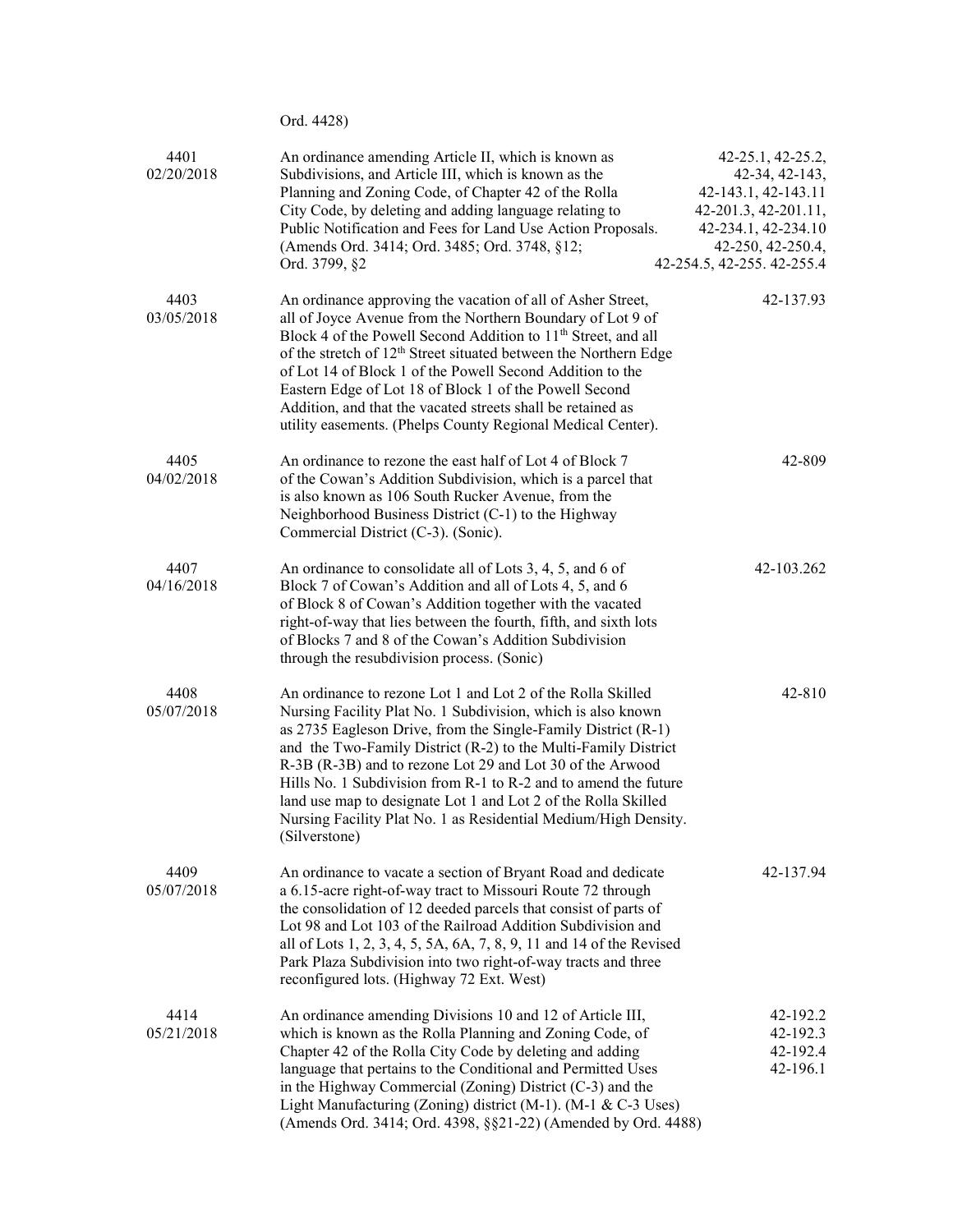| 4415<br>05/21/2018 | An ordinance that authorizes the issuance of a conditional<br>use permit to the property known as 1501 Martin Springs<br>Drive for the use of a "Concrete Batching or Transit Mix<br>Plant (temporary use only)" in the Highway Commercial<br>(Zoning) District (C-3). (Lehman)                                                                                                                                                                                   | 42-368                                                                                                                                     |
|--------------------|-------------------------------------------------------------------------------------------------------------------------------------------------------------------------------------------------------------------------------------------------------------------------------------------------------------------------------------------------------------------------------------------------------------------------------------------------------------------|--------------------------------------------------------------------------------------------------------------------------------------------|
| 4418<br>05/21/2018 | An ordinance vacating an existing sewer easement in the<br>2400 Block of North Bishop Avenue.                                                                                                                                                                                                                                                                                                                                                                     | 42-137.95                                                                                                                                  |
| 4419<br>06/04/2018 | An ordinance amending Article II of Chapter 42 of the<br>Rolla City Code, which is known as "Subdivisions", be<br>deleting and adding language to the Parkland Dedication<br>Provisions of Section 42-27, which is entitled "Deeding<br>of Public Parks"; Alternative Payment in Lieu of Parkland<br>Deeding". (Parkland Dedication)<br>(Amends Ord. 3799, §5; Ord. 3842, §1)                                                                                     | $42 - 27$<br>$42-27.1$ to<br>42-27.4                                                                                                       |
| 4420<br>06/04/2018 | An ordinance approving the annexation of the 42.06-acre<br>parcel identified with the Phelps County Assessor's Account<br>Number of 12081 and the designation of said parcel as the<br>Multi-Family District (R-3) on the Official Zoning Map of<br>the City of Rolla. (St. Maria's)                                                                                                                                                                              | 42-811                                                                                                                                     |
| 4422<br>06/04/2018 | An ordinance that rezones the four parcels that are identified<br>by their Phelps County Assessor Account Numbers of 7848,<br>7849, 7835.01, and 7847, which is also known as 1040<br>Kingshighway, from the General Commercial District (C-2)<br>and the Government and Institutional District (GI) to the<br>Highway Commercial District (C-3). (West Commons)                                                                                                  | 42-812                                                                                                                                     |
| 4423<br>06/04/2018 | An ordinance to reconfigure Lot 1 and Lot 2 of the Rolla<br>Skilled Nursing Facility Plat No. 1 Subdivision, which is<br>also known as 2735 Eagleson Drive, and Lot 29 and Lot<br>30 of the Arwood Hills No. 1 Subdivision into four newly<br>configured lots. (Silverstone)                                                                                                                                                                                      | 42-103.263                                                                                                                                 |
| 4425<br>06/18/2018 | An ordinance that rezones the parcel that is identified by<br>its Phelps County Assessor Account Number of 10724,<br>which is also known as 1150 S. Bishop Avenue, from the<br>Light Manufacturing District (M-1) to the General Retail<br>District (C-2). (Brown)                                                                                                                                                                                                | 42-813                                                                                                                                     |
| 4428<br>07/16/2018 | An ordinance amending Divisions 1, 15, 17, 18, 19, and 21<br>of Article III, which is known as the Rolla Planning and<br>Zoning Code, of Chapter 42 of the Rolla City Code by<br>deleting, adding, and amending language that pertains<br>to provisions related to nonconforming uses and other<br>exceptions. (Nonconforming Uses, Exceptions)<br>(Amends Ord. 3414, Ord. 3566, Ord. 3748, Ord. 4068,<br>Ord. 4398) (Amended by Ord. 4436, Ord. 4453; Ord. 4488) | $42-139, 42-141,$<br>42-142, 42-210.1,<br>42-210.2, 42-210.4,<br>42-210.5, 42-239.7,<br>42-239.8, 42-241,<br>42-244.9, 42-247,<br>42-255.5 |
| 4431<br>08/06/2018 | An ordinance that rezones a 0.99-acre portion of Tract A<br>of the Joyner Estates Subdivision, which is also known as<br>1335 Thomas Drive, from the Rural Residential District<br>(R-R) to the Single-Family District (R-1). (Moutray)                                                                                                                                                                                                                           | 42-814                                                                                                                                     |
| 4432<br>08/06/2018 | An ordinance to, through the subdivision process, reconfigure<br>the boundary lines of the four deeded parcels, one of which is                                                                                                                                                                                                                                                                                                                                   | 42-103.264                                                                                                                                 |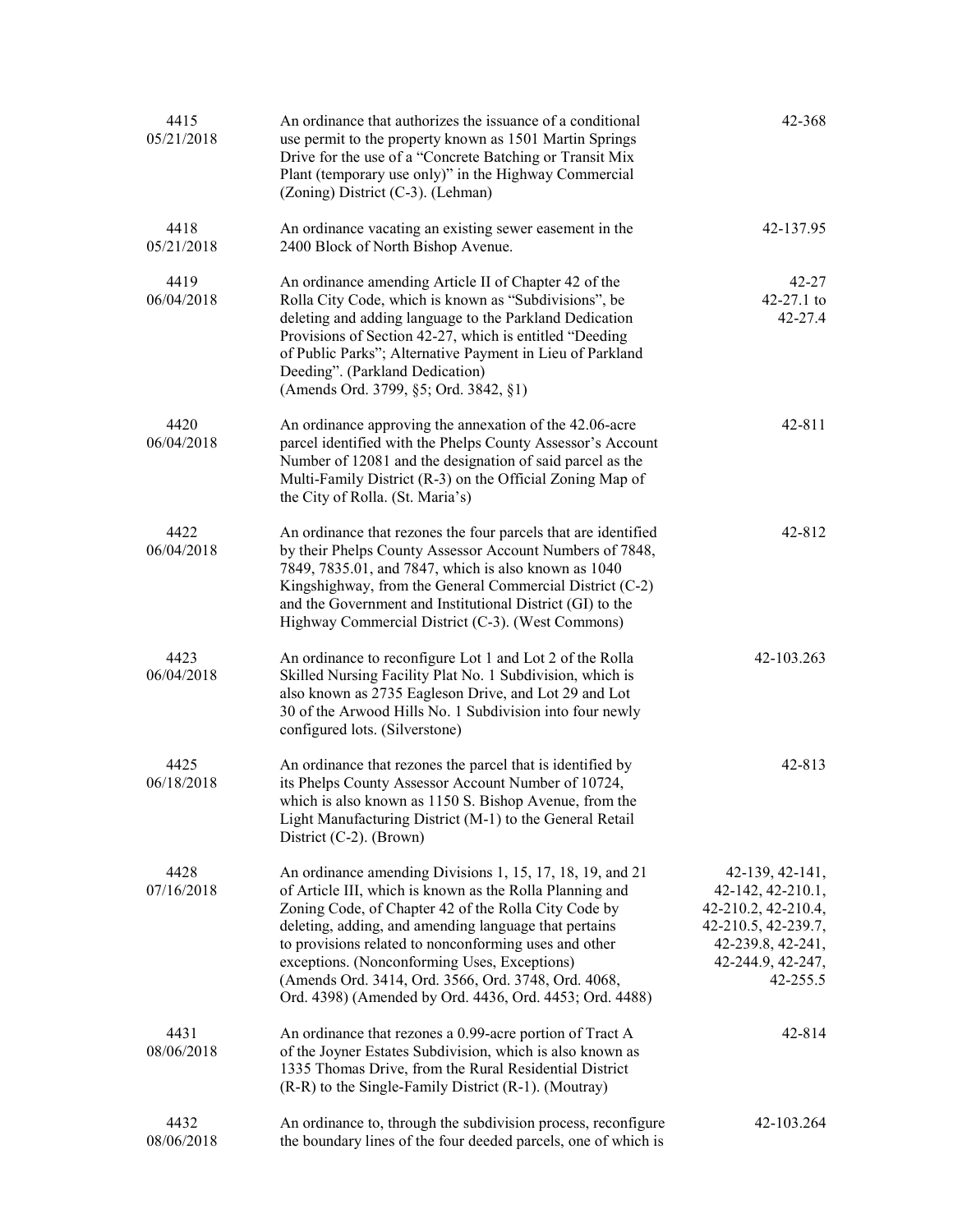|                    | located in Joyner Estates Subdivision and two of which are<br>within the Wild Horse Run Plat No. 1 Subdivision, that are<br>identified by their Phelps County Assessor Account Numbers<br>of 10954.01, 10654.47, 10954.20, and 10954.19. (Moutray)                                                                                                                                                  |                                                            |
|--------------------|-----------------------------------------------------------------------------------------------------------------------------------------------------------------------------------------------------------------------------------------------------------------------------------------------------------------------------------------------------------------------------------------------------|------------------------------------------------------------|
| 4433<br>08/06/2018 | An ordinance to, through the subdivision process, consolidate<br>Lot 2, Lot 3, and the North 35 feet of Lot 4 of Block 5 of the<br>Frisco Subdivision into one 0.29-acre lot. (Equinox)                                                                                                                                                                                                             | 42-103.265                                                 |
| 4436<br>08/20/2018 | An ordinance amending Section 42-142, General Provisions,<br>of Division 1 of Article III of Chapter 42, which is known as<br>the Rolla Planning and Zoning Code, by adding language<br>that pertains to the use of rights-of-way that are located<br>within a zoning district. (Zoned Row Uses) (Amends Ord. 4428)                                                                                 | $42 - 142$                                                 |
| 4451<br>11/19/2018 | An ordinance to approve the final plat of St. Maria's Tatandra,<br>which is a major subdivision plat that divides an approximately<br>42-acre tract of land that is identified by the Phelps County<br>Assessor's Account Number of 12081, into 58 lots and five<br>outlots. (St. Maria's Tatandra)                                                                                                 | 42-103.266                                                 |
| 4452<br>12/03/2018 | An ordinance to consolidate Lots 2, 3, and part of 6 of<br>Block 5 of Newman's Addition, which, together, currently<br>constitute two deeded parcels that are identified by their<br>Phelps County Assessor Account Numbers of 8200 and<br>8199 and by the addresses of 300/302 Rhodes Avenue and<br>203 South Olive Street, into two lots. (Thoennes Addition)                                     | 42-103.267                                                 |
| 4453<br>12/17/2018 | An ordinance amending Article III of Chapter 42, which<br>is known as the Rolla Planning and Zoning Code, by<br>deleting and adding language to Division 18 of said Article,<br>which is known as Signs, for the particular purpose of<br>permitting temporary and portable signage. (Sign Ordinance)<br>(Amends Ord. 3414; Ord. 3611, §8-10; Ord. 3982, §2;<br>Ord. 4068, §1-4; Ord. 4428, §21-22) | Chapter 42-244,<br>42-244.1 to 42-244.10,<br>42-207.2      |
| 4457<br>01/07/2019 | An ordinance approving the annexation of the 1.68-acre<br>parcel identified with the Phelps County Assessor's<br>Account Number of 3356.03 and the designation of said<br>parcel as the Heavy Manufacturing District (M-2) on the<br>Official Zoning Map of the City of Rolla. (RCDC)                                                                                                               | 42-815                                                     |
| 4458<br>01/07/2019 | An ordinance approving the final plat of the Hy Point West<br>No. 2, which is a minor subdivision plat that subdivides Lot 5<br>and Lot 6 of the final plat of Hy Point West No. 1 into four lots.<br>(Hy Point West No. 2)                                                                                                                                                                         | 42-103.268                                                 |
| 4459<br>01/07/2019 | An ordinance approving the vacation of a utility easement<br>being a fractional part of the south half of Lot 1 of the<br>Northwest Quarter of Section 30, Township 38 North,<br>Range 7 West of the 5 <sup>th</sup> P.M., Rolla, Phelps County,<br>Missouri. (City of Rolla)                                                                                                                       | 42-137.96                                                  |
| 4470<br>02/04/2019 | An ordinance of the City of Rolla, Missouri amending<br>Chapter 42 of the Rolla City Code to adopt regulations<br>relating to communication antennas and support structures<br>and relating to preemption by or changes in Federal or<br>State Law. (Amends Ord. 3566, §1; Ord. 3414;                                                                                                               | 42-189.1, 42-198.1,<br>$42.204.1.a5$ ,<br>42-396 to 42-406 |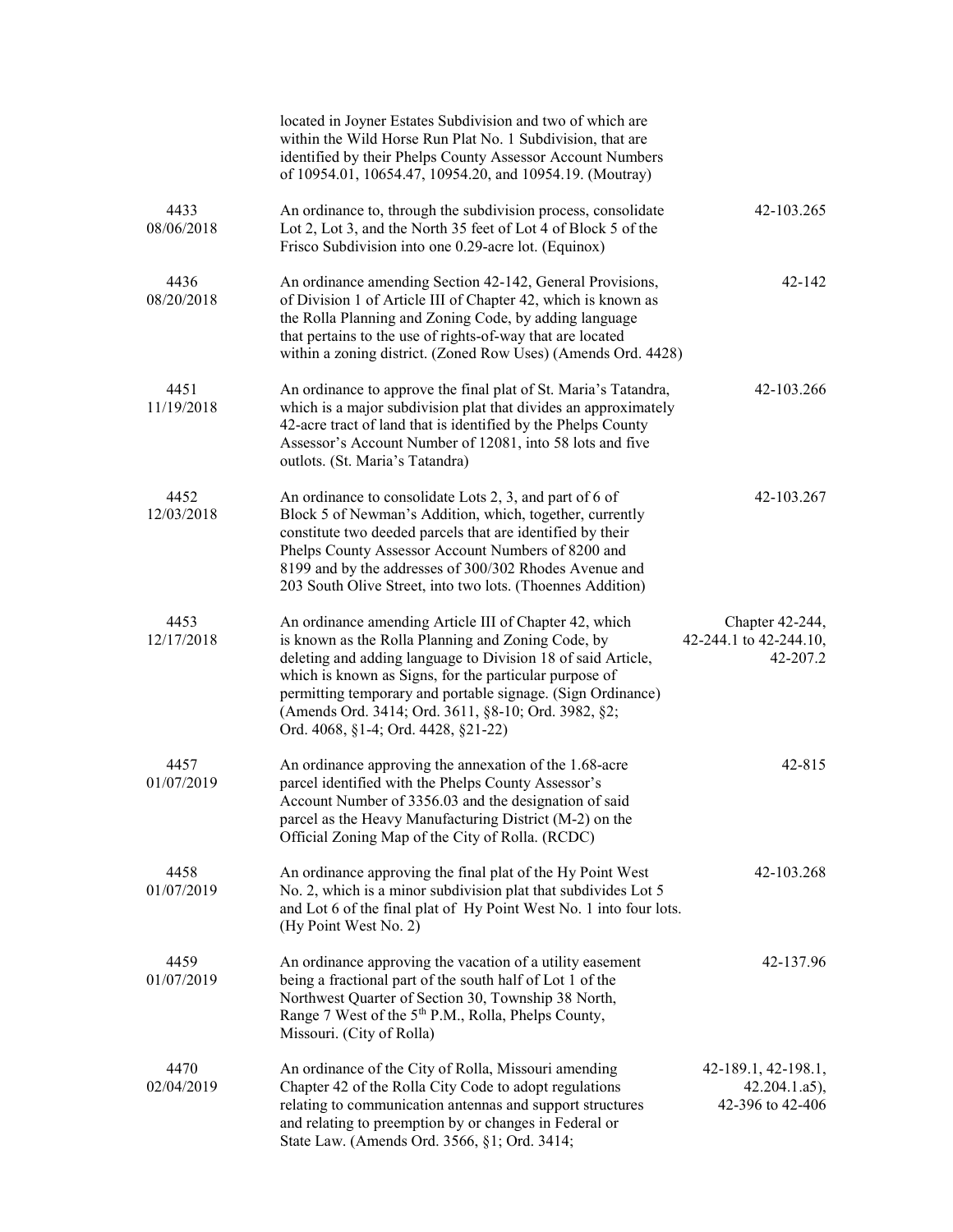|                    | Ord. 3982, §1)                                                                                                                                                                                                                                                                                                                                                                                                |                                                                        |
|--------------------|---------------------------------------------------------------------------------------------------------------------------------------------------------------------------------------------------------------------------------------------------------------------------------------------------------------------------------------------------------------------------------------------------------------|------------------------------------------------------------------------|
| 4472<br>03/04/2019 | An ordinance approving the Final Plat of Cottonwood<br>Drive Addition, which is a plat that will, through the minor<br>subdivision process, consolidate the parcels identified with<br>the Phelps County Assessor Account Numbers of 10731,<br>10732, 10733, 10734, 10735, and part of 10725 into a<br>1.53-acre lot. (Cottonwood Dr. Add.)                                                                   | 42-103.269                                                             |
| 4473<br>03/04/2019 | An ordinance approving the Final Plat of Joyner Acres,<br>which is currently platted as Lot 4 of the Final Plat of<br>Moutray Acres. (Joyner Acres)                                                                                                                                                                                                                                                           | 42-103.270                                                             |
| 4474<br>03/04/19   | An ordinance approving the vacation of the entire alley<br>that connects Rolla Street to the northeastern end of<br>Houston Road. (Houston/Rolla Alley Vacation)                                                                                                                                                                                                                                              | 42-137.97                                                              |
| 4482<br>04/15/2019 | An ordinance vacating a portion of an existing storm<br>sewer easement in Lot 24 of the Silverleaf Subdivision.                                                                                                                                                                                                                                                                                               | 42-137.98                                                              |
| 4488<br>06/03/2019 | An ordinance amending Chapter 42, Article III of the<br>City of Rolla Ordinances of the City of Rolla,<br>Missouri regarding Medical Marijuana.<br>(Amends Ord. 3414; Ord. 4414, §3, §10; Ord. 4428)                                                                                                                                                                                                          | 42-141, 42-189.1,<br>42-194.1, 42-189.2,<br>42-192.2, 42-196.1, 42-233 |
| 4489<br>06/03/2019 | An ordinance approving the rezoning of 601 East $10th$<br>Street, from R-3 (Multi-Family District) zoning to C-O<br>(Office District) zoning, City of Rolla, Phelps County,<br>Missouri (Allergy & Asthma)                                                                                                                                                                                                    | 42-816                                                                 |
| 4496<br>06/17/2019 | An ordinance approving the final plat of Deer Crossing<br>East IV, a major subdivision, being a replat of Lots 3,<br>4, 5, 6 & 14, Deer Crossing East III. (Renick)                                                                                                                                                                                                                                           | 42-103.271                                                             |
| 4502<br>08/05/2019 | An ordinance to approve the re-zoning of Lot #2, Municipal<br>Acres No. 2, the parcel identified with the Phelps County<br>Assessor Account Number of 10259.01 at the southwest corner<br>of Lions Club Drive and State Hwy O, from the Neighborhood<br>Business (zoning) District (C-1) to the Two Family (zoning)<br>District (R-2), City of Rolla, Phelps County, Missouri. (Rolla<br>Municipal Utilities) | 42-817                                                                 |
| 4503<br>08/05/2019 | An ordinance to approve the final plat of the parcels that are<br>known as Martin Subdivision through the minor subdivision<br>process. (Martin Subdivision)                                                                                                                                                                                                                                                  | 42-103.272                                                             |
| 4517<br>10/07/2019 | An ordinance to approve the rezoning of Block 1, Lots 1<br>and 2, Frisco Subdivision, (AKA 1701 Farrar Drive, from<br>R-2 (Two Family District) zoning, to the R-3 (Multi-Family<br>District) zoning.                                                                                                                                                                                                         | 42-818                                                                 |
| 4523<br>10/21/2019 | An ordinance amending Chapter 42, Article II and Article<br>III of the City of Rolla Ordinances of the City of Rolla,<br>Missouri regarding the requirements for the construction<br>of sidewalks. (Amends Ord. 3485)                                                                                                                                                                                         | $42-29,$<br>42-228,<br>42-233.1                                        |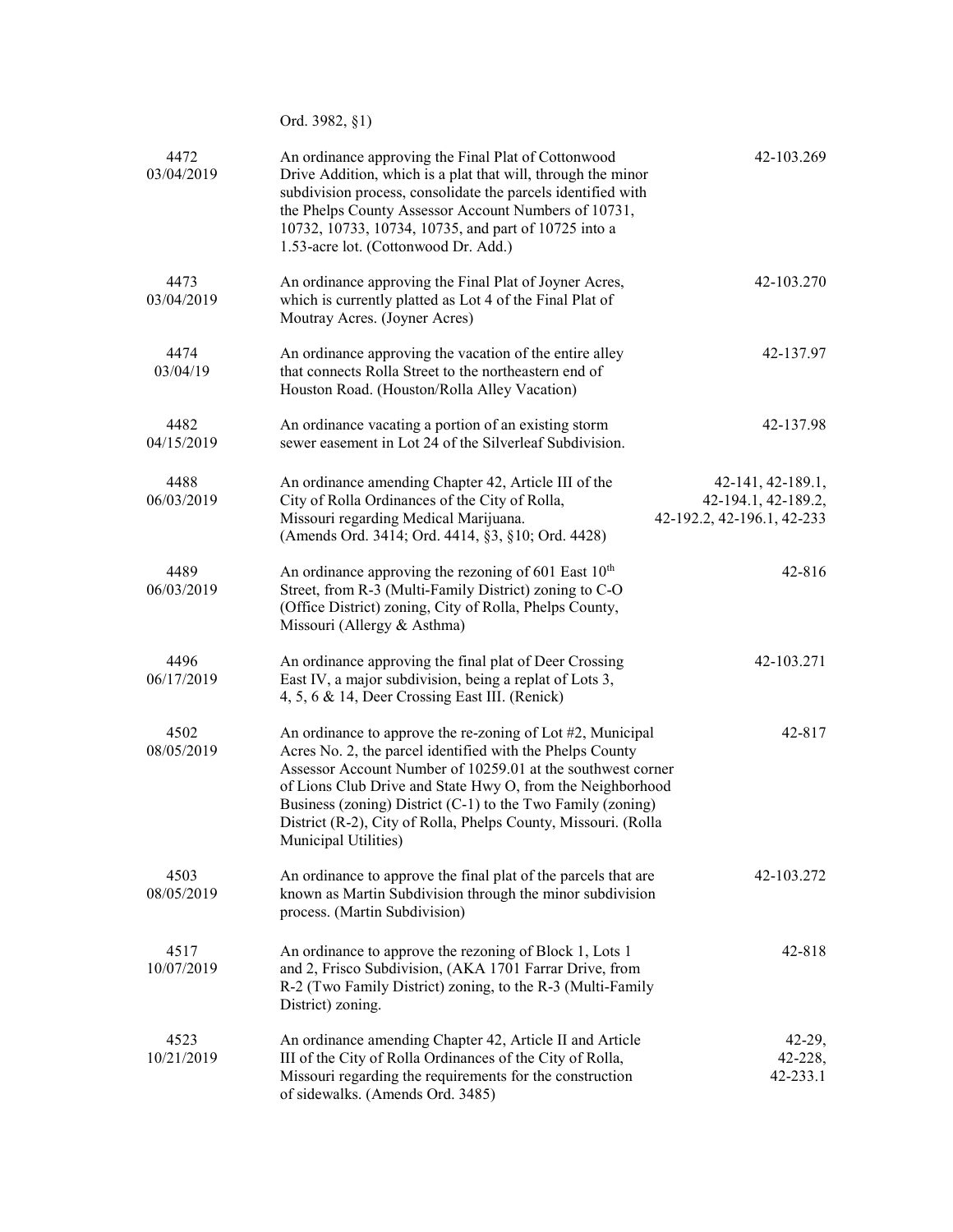| 4527<br>11/04/2019 | An ordinance approving the vacation of a portion of the<br>right-of-way of 6 <sup>th</sup> Street. (VAC19-02)                                                                                                 | 42-137.99  |
|--------------------|---------------------------------------------------------------------------------------------------------------------------------------------------------------------------------------------------------------|------------|
| 4529<br>12/02/2019 | An ordinance to approve the re-zoning of 2050 Old St. James<br>Road from GI, Governmental and Institutional to M-1, Light<br>Manufacturing.                                                                   | 42-819     |
| 4530<br>12/02/2019 | An ordinance to approve the re-zoing of 4001 Enterprise<br>Drive from M-2, Heavy Manufacturing to C-3, Highway<br>Commercial.                                                                                 | 42-820     |
| 4531<br>12/02/2019 | An ordinance to approve the minor subdivision final plat<br>of Quiktrip #7067 subdivision and vacating certain easements.<br>$(SUB19-06)$                                                                     | 42-103.273 |
| 4532<br>12/02/2019 | An ordinance to approve the minor subdivision final plat of<br>Miner Alumni Addition. (SUB19-07)                                                                                                              | 42-103.274 |
| 4533<br>12/02/2019 | An ordinance to approve the minor subdivision final plat of<br>Old Wire Road Plat #1. (SUB 19-08)                                                                                                             | 42-103.275 |
| 4537<br>12/16/2019 | An ordinance to approve the major subdivision final plat<br>of South Meadow Subdivision. (SUB19-05)                                                                                                           | 42-103.276 |
| 4539<br>01/06/2020 | An ordinance to approve the re-zoning of 1002 N. Bishop<br>Ave from the R-2, Two Family District to the C-2, General<br>Retail District (ZON19-09)                                                            | 42-821     |
| 4540<br>01/06/2020 | An ordinance to approve the minor subdivision final plat of<br>Miner Crossing. (SUB19-09)                                                                                                                     | 42-103.277 |
| 4542<br>02/18/2020 | An ordinance to approve the minor subdivision final plat<br>of Quiktrip #7067 Subdivision. (SUB19-06)                                                                                                         | 42-103.278 |
| 4548<br>04/06/2020 | An ordinance to approve the re-zoning of 101 S. Rucker<br>Avenue from the C-1, Neighborhood Commercial District<br>to the C-2, General Retail District. (ZON20-01)                                            | 42-822     |
| 4556<br>05/18/2020 | An ordinance to approve the re-zoning of 1800 E. Hwy<br>72 from the C-1, Neighborhood Commercial District to<br>the C-2, General Retail District (ZON20-02)                                                   | 42-823     |
| 4573<br>09/08/2020 | An ordinance to approve the minor subdivision final plat<br>of Westside Marketplace 2. (Sub 20-02)                                                                                                            | 42-103.279 |
| 4577<br>10/05/2020 | An ordinance to approve the re-zoning a portion of 124 W.<br>Lions Club Drive from the M-2, Heavy Manufacturing and<br>R-R, Rural Residential Districts to the C-3, Highway<br>Commercial District (ZON20-03) | 42-824     |
| 4598<br>02/01/2021 | An ordinance to approve the minor subdivision final plat<br>of Outer Road Park (SUB 20-04)                                                                                                                    | 42-103.280 |
| 4599<br>02/01/2021 | An ordinance to approve the minor subdivision final plat<br>of Dalton's Division. (SUB 20-03)                                                                                                                 | 42-103.281 |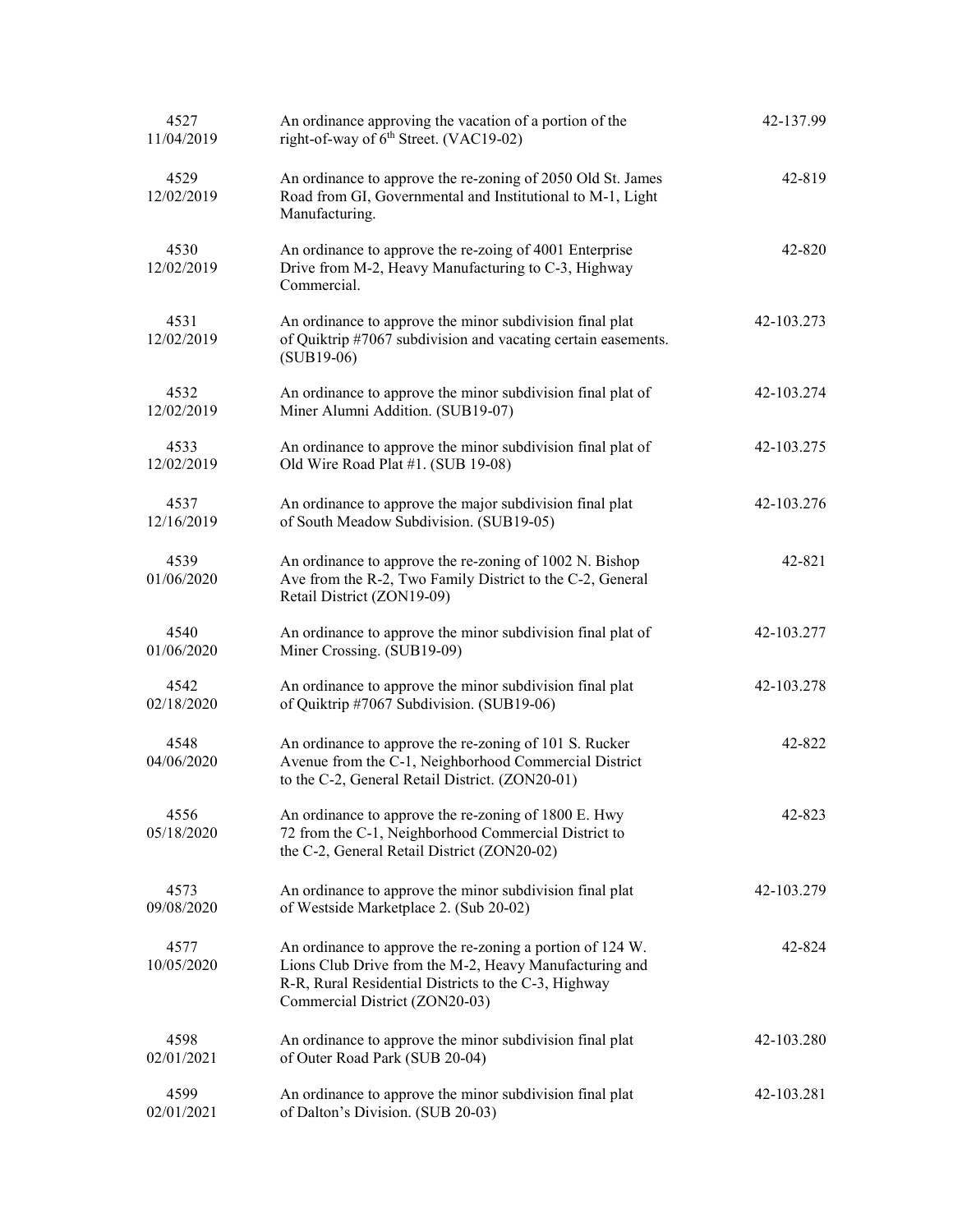| 4603<br>03/01/2021 | An ordinance to authorize the issuance of a Conditional Use<br>Permit to the property known as 4060 Hy-Point North for the<br>use of "Arsenals and Munitions Storage" in the M-2, Heavy<br>Manufacturing District. (2 <sup>nd</sup> Amendment Wholesale) (CUP21-01) | 42-369      |
|--------------------|---------------------------------------------------------------------------------------------------------------------------------------------------------------------------------------------------------------------------------------------------------------------|-------------|
| 4615<br>05/03/2021 | An ordinance to approve the minor subdivision final<br>plat of Drury Development Addition. (SUB 20-01)                                                                                                                                                              | 42-103.282  |
| 4616<br>05/03/2021 | An ordinance to approve the re-zoning of 512 E.<br>18 <sup>th</sup> Street from M-2, Heavy Manufacturing to C-3,<br>Highway Commercial District (ZON 21-01)                                                                                                         | 42-825      |
| 4617<br>05/03/2021 | An ordinance to approve the minor subdivision final<br>plat of DCM Holdings Subdivision. (SUB 21-01)                                                                                                                                                                | 42-103.283  |
| 4618<br>05/17/2021 | An ordinance to approve the minor subdivision final<br>plat of Jordan + Jordan Designs Plat No. 1 (SUB 21-03)                                                                                                                                                       | 42-103.284  |
| 4619<br>06/07/2021 | An ordinance to approve the minor subdivision final<br>plat of Deer Crossing East V. (SUB 21-02)                                                                                                                                                                    | 42-103.285  |
| 4622<br>07/06/2021 | An ordinance to approve the re-zoning of 2141 Old Saint<br>James Road and 2301 McCutchen Drive from the M-1,<br>Light Manufacturing and M-2 Heavy Manufacturing<br>District to the GI, Government and Institutional District.<br>$(ZON 21-01)$                      | 42-826      |
| 4623<br>07/06/2021 | An ordinance adopting the Schuman/Ber Juan<br>Neighborhood Plan as an element of the Rolla 2020<br>Comprehensive Plan Update 2005.                                                                                                                                  | $42 - 21.1$ |
| 4625<br>08/02/2021 | An ordinance to approve the re-zoning of 1520 Bridge<br>School Road from the C-3, Highway Commercial District<br>to the R-3, Multi-Family District. (ZON21-03)                                                                                                      | 42-827      |
| 4626<br>08/02/2021 | An ordinance to approve the annexation of certain properties<br>within the Stone Ridge Estates Plat No. 2 and the designation<br>of said property as the R-1, Single-Family District and the<br>GI, Government and Institutional District. (ANX21-01)               | 42-828      |
| 4627<br>08/02/2021 | An ordinance to approve the minor subdivision final plat of<br>Rolla Adi Plat I, and vacating an easement. (SUB21-04)                                                                                                                                               | 42-103.286  |
| 4630<br>09/07/2021 | An ordinance to approve the re-zoning of 101 N. Rucker Avenue<br>from the C-1, Neighborhood Commercial District to the C-2,<br>General Retail District. (ZON21-04)                                                                                                  | 42-829      |
| 4631<br>09/07/2021 | An ordinance to approve the re-zoning of 2180, 2182, and<br>2184 Farrar Drive from the R-3, Multi-Family District to the<br>C-3, Highway Commercial District. (ZON21-05)                                                                                            | 42-830      |
| 4632<br>09/07/2021 | An ordinance to approve the minor subdivision final plat of<br>YCHC Addition and vacating an easement. (SUB21-06)                                                                                                                                                   | 42-103.287  |
| 4638<br>10/04/2021 | An ordinance approving the vacation of a portion of the<br>right-of-way of the alley between Oak Street and Olive<br>Street and between 18 <sup>th</sup> Street and Bishop Avenue. (VAC21-01)                                                                       | 42-137.100  |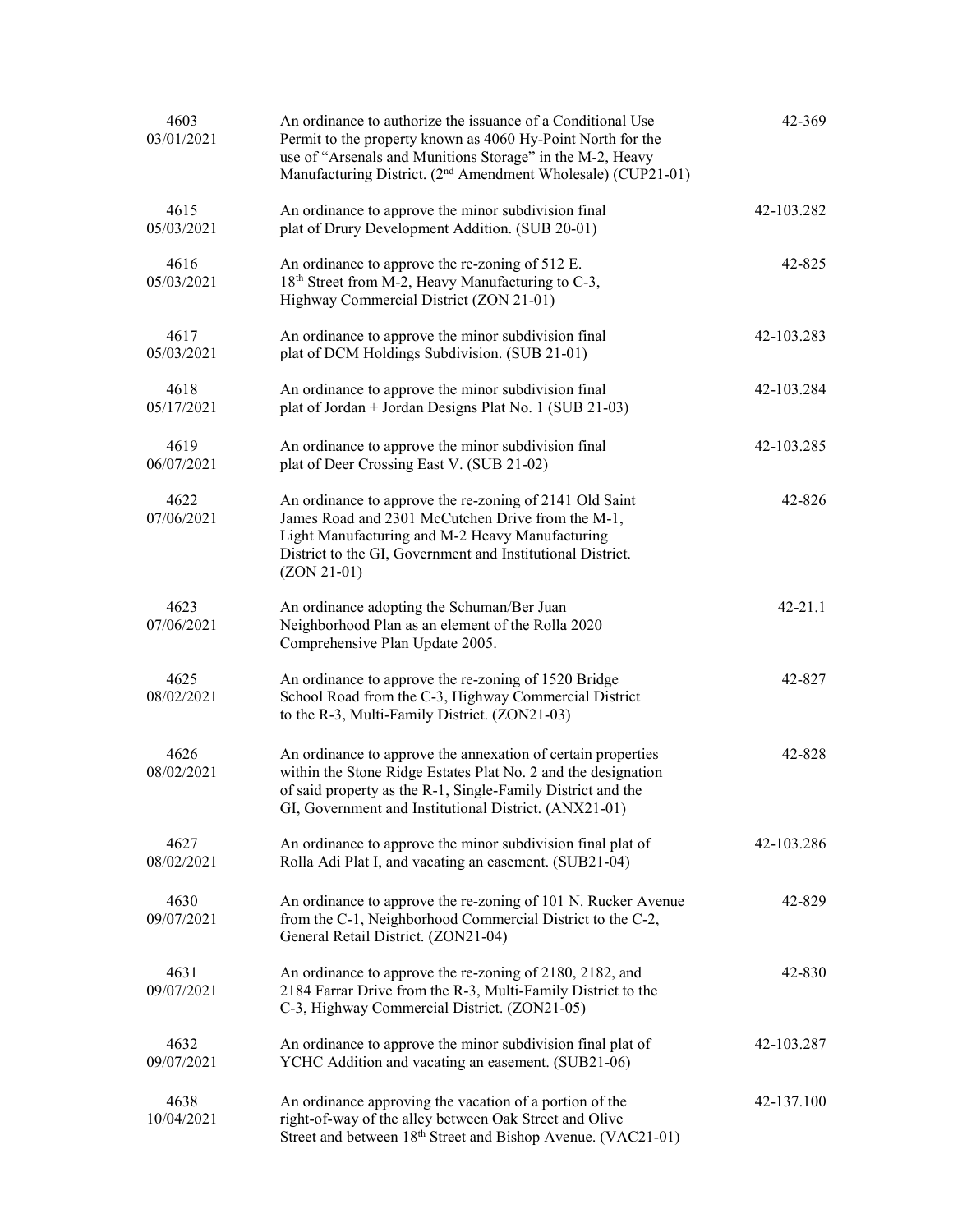| 4644<br>11/01/2021 | An ordinance to approve the re-zoning of 438 W. Little Oaks<br>from the C-2, General Retail District to the R-1, Single-Family<br>District and the RMH, Residential Manufactured Home District.<br>$(ZON 21-06)$                                                                                                                                             | 42-831     |
|--------------------|--------------------------------------------------------------------------------------------------------------------------------------------------------------------------------------------------------------------------------------------------------------------------------------------------------------------------------------------------------------|------------|
| 4645<br>11/01/2021 | An ordinance to approve the re-zoning of the 1879 Longview<br>Ln from the R-R, Rural Residential District to the R-1, Single-<br>Family District. (ZON 21-07)                                                                                                                                                                                                | 42-832     |
| 4646<br>11/01/2021 | An ordinance to approve the re-zoning of a vacant property<br>located on Old Hwy 66 (I-44 Outer Road) from the M-2,<br>Heavy Manufacturing District to the C-3, Highway Commercial<br>District. (ZON 21-08)                                                                                                                                                  | 42-833     |
| 4647<br>11/01/2021 | An ordinance to approve the re-zoning of 900 Meriweather<br>Ct from the R-1, Single-Family District to the GI, Government<br>and Institutional District. (ZON 21-09)                                                                                                                                                                                         | 42-834     |
| 4651<br>11/01/2021 | An ordinance to approve the minor subdivision final plat of<br>Parker Addition.                                                                                                                                                                                                                                                                              | 42-103.288 |
| 4654<br>12/06/2021 | An ordinance to approve the re-zoning of 305 S. Oak Street and<br>304 S. Olive Street from the C-1, Neighborhood Commercial<br>District to the C-2, General Retail District. (ZON 21-10)                                                                                                                                                                     | 42-835     |
| 4655<br>12/06/2021 | An ordinance to approve the re-zoning of 306 N. Walnut<br>Street from the R-1, Single-Family District to the R-3,<br>Multi-Family District. (ZON 21-11)                                                                                                                                                                                                      | 42-836     |
| 4660<br>12/20/2021 | An ordinance vacating an existing sewer easement in the<br>College Hills Subdivision.                                                                                                                                                                                                                                                                        | 42-137.101 |
| 4662<br>01/03/2022 | An ordinance to approve the minor subdivision Final Plat of<br>Subway Subdivision No. 2 (SUB 21-08)                                                                                                                                                                                                                                                          | 42-103.289 |
| 4663<br>01/03/2022 | An ordinance to approve the re-zoning of 4120 and 4122<br>State Hwy V from the R-2, Two-Family District to the M-2,<br>Heavy Manufacturing District. (ZON 21-13)                                                                                                                                                                                             | 42-837     |
| 4664<br>01/03/2022 | An ordinance to approve the re-zoning of 602 N. Cedar;<br>407 E. 6 <sup>th</sup> ; and 603 N. Walnut from the R-3, Multi-Family<br>and C-2, General Retail Districts to the C-1, Neighborhood<br>Commercial District. (ZON 21-12)                                                                                                                            | 42-838     |
| 4671<br>03/07/2022 | An ordinance to approve the minor subdivision final plat of<br>Davis Addition. (SUB 22-01)                                                                                                                                                                                                                                                                   | 42-103.290 |
| 4676<br>04/18/2022 | An ordinance to approve the minor subdivision final plat<br>of Jordan Subdivision #2. (SUB 22-02)                                                                                                                                                                                                                                                            | 42-103.291 |
| 4677<br>04/18/2022 | An ordinance to approve findings of fact and conclusions<br>of law on an application for a conditional use permit for a<br>95' monolithic cell tower located at 1900 N. Old St. James<br>Road as requested by Cellective Solutions LLC in accordance<br>with City Code Section 42-402 and approve application for<br>Conditional Use Permit with conditions. | 42-370     |
| 4678               | An ordinance to approve the minor subdivision final plat                                                                                                                                                                                                                                                                                                     | 42-103.292 |